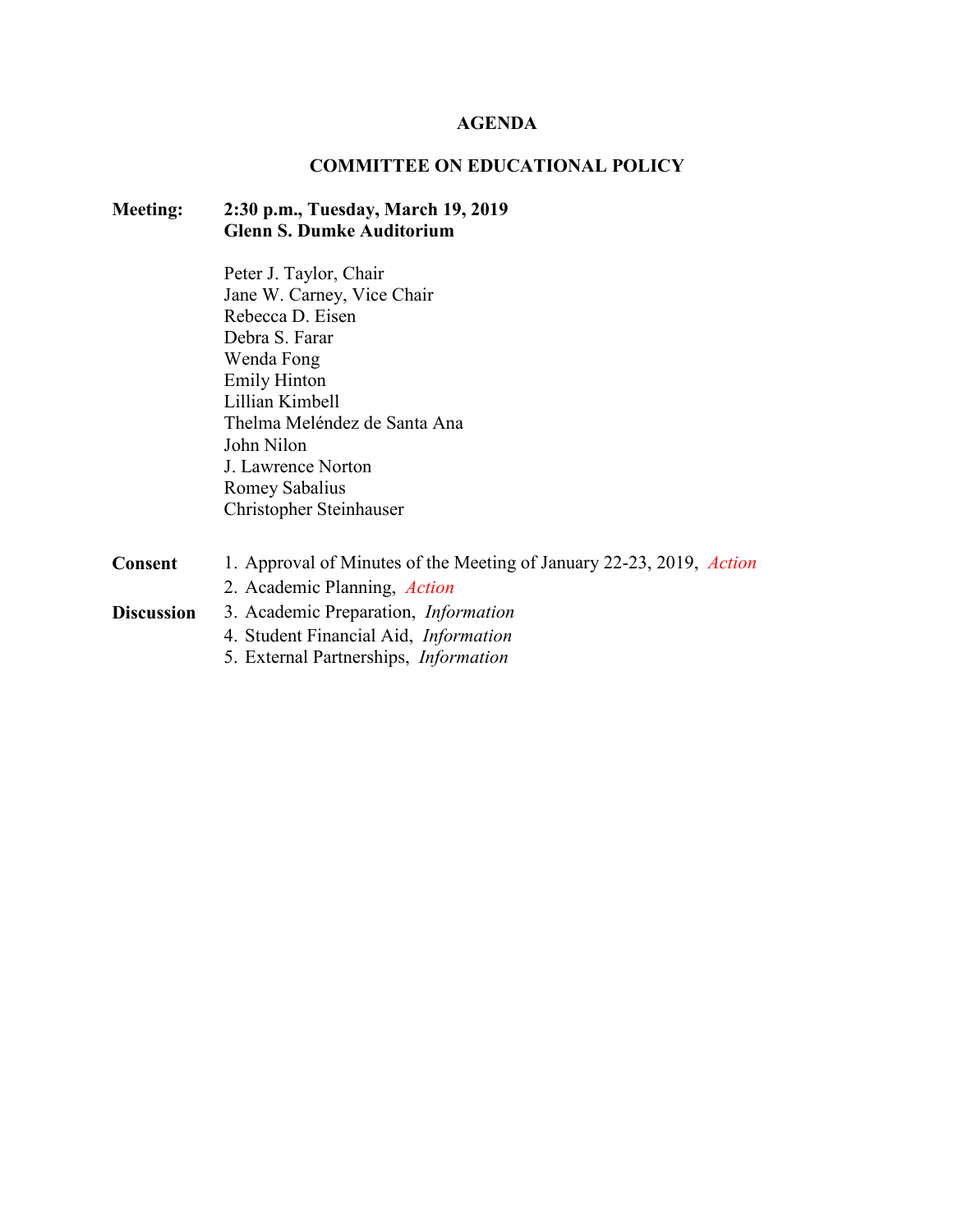**Action Item** Agenda Item 1 March 18-20, 2019 Page 1 of 4

#### **MINUTES OF MEETING OF COMMITTEE ON EDUCATIONAL POLICY**

**Trustees of The California State University Office of the Chancellor Glenn S. Dumke Conference Center 401 Golden Shore Long Beach, California**

**January 22-23, 2019**

#### **Members Present**

Peter Taylor, Chair Jane W. Carney, Vice Chair Rebecca D. Eisen Debra S. Farar Wenda Fong Emily Hinton Lillian Kimbell Thelma Meléndez de Santa Ana John Nilon J. Lawrence Norton Romey Sabalius Adam Day, Chairman of the Board Timothy P. White, Chancellor

Trustee Taylor called the meeting to order.

### **Approval of Minutes**

The minutes of November 13, 2018, were approved as submitted.

### **Associate Degree for Transfer**

Loren J. Blanchard, executive vice chancellor for Academic and Student Affairs, introduced the information item. In the fall of 2017, just under half of all undergraduates entered the CSU as transfer students, primarily from community colleges. The Associate Degree for Transfer is an increasingly popular path that guarantees students receiving a baccalaureate degree in a timely manner.

Dr. Alison Wrynn, interim assistant vice chancellor for academic programs and faculty development, presented the item, explaining how the Associate Degree for Transfer (ADT) works. The ADT programs offer 40 distinct academic pathways among which psychology, business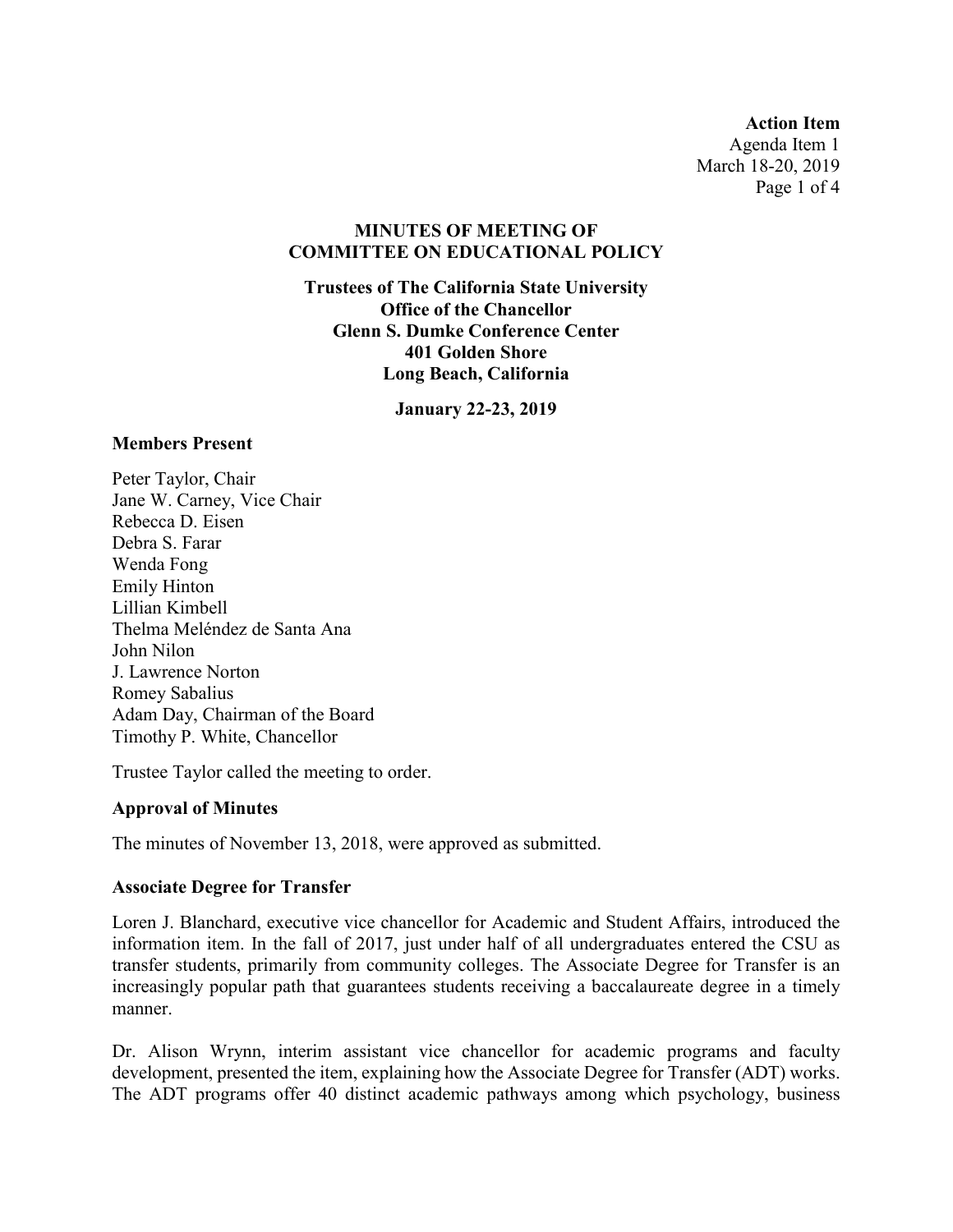Ed. Pol. Agenda Item 1 March 18-20, 2019 Page 2 of 4

administration and criminal justice are the most popular. Community colleges award ADTs to students who meet specific degree requirements. These students are then eligible to transfer to a CSU campus with a junior standing. As long as students choose one of the 40 academic pathways, or one that is designated as similar, they are guaranteed to graduate with a bachelor's degree with just 60 semester units. Faculty from the academic senates of the CSU and the California community colleges have collaborated to develop ADT curricular patterns that meet the goals of SB1440. In the six years since the introduction of ADT, the number of students has increased tenfold. While there has been modest growth of the number of overall new transfer students, the ADT program continues to grow popularity. In 2017-18 nearly 22,000 new transfer students enrolled at the CSU having earned an ADT, a 4 percent increase from the year before.

Dr. Wrynn introduced Tianna Gripper, a senior at CSU Dominguez Hills, to share her experience with the ADT program. Tianna explained that as a student at El Comino Compton College, she was inspired by a teacher to pursue a career as a psychology professor. Through the ADT program, she was accepted at all of the CSUs to which she applied. She is a veteran of the army, and is planning to go to graduate school. She credits the ADT program for making this path possible.

President Close Conoley provided an overview of the value of the ADT program to Cal State Long Beach and its feeder community colleges. With mathematics reforms in community colleges, she hopes more students will pursue STEM degrees through the ADT. In collaboration with community college partners, she continues to invest in outreach and marketing to emphasize the importance of selecting the right degree and staying on track once in a CSU to earn the bachelor's degree.

Following the presentation, trustees asked questions regarding increases in ADT students relative to other transfers and whether some community colleges offering a limited number of pathways was limited student options. Staff responded by saying the increase in transfer students has been incremental, but more transfer students are choosing the ADT pathway. Further, some community colleges do not have the sufficient faculty for to offer all pathways. Additional discussion focused on communications to prospective students about the ADT, and ADT student's ability to select minors after transfer and the partnership between community colleges and the CSU on this program.

### **Student Financial Aid**

Loren J. Blanchard, executive vice chancellor for Academic and Student Affairs, introduced the information item by noting that CSU offers one of the most affordable undergraduate programs in the country and that financial aid plays a key role in students being able to afford a CSU education. The CSU takes a "grants and scholarships first" approach, making loans a last option.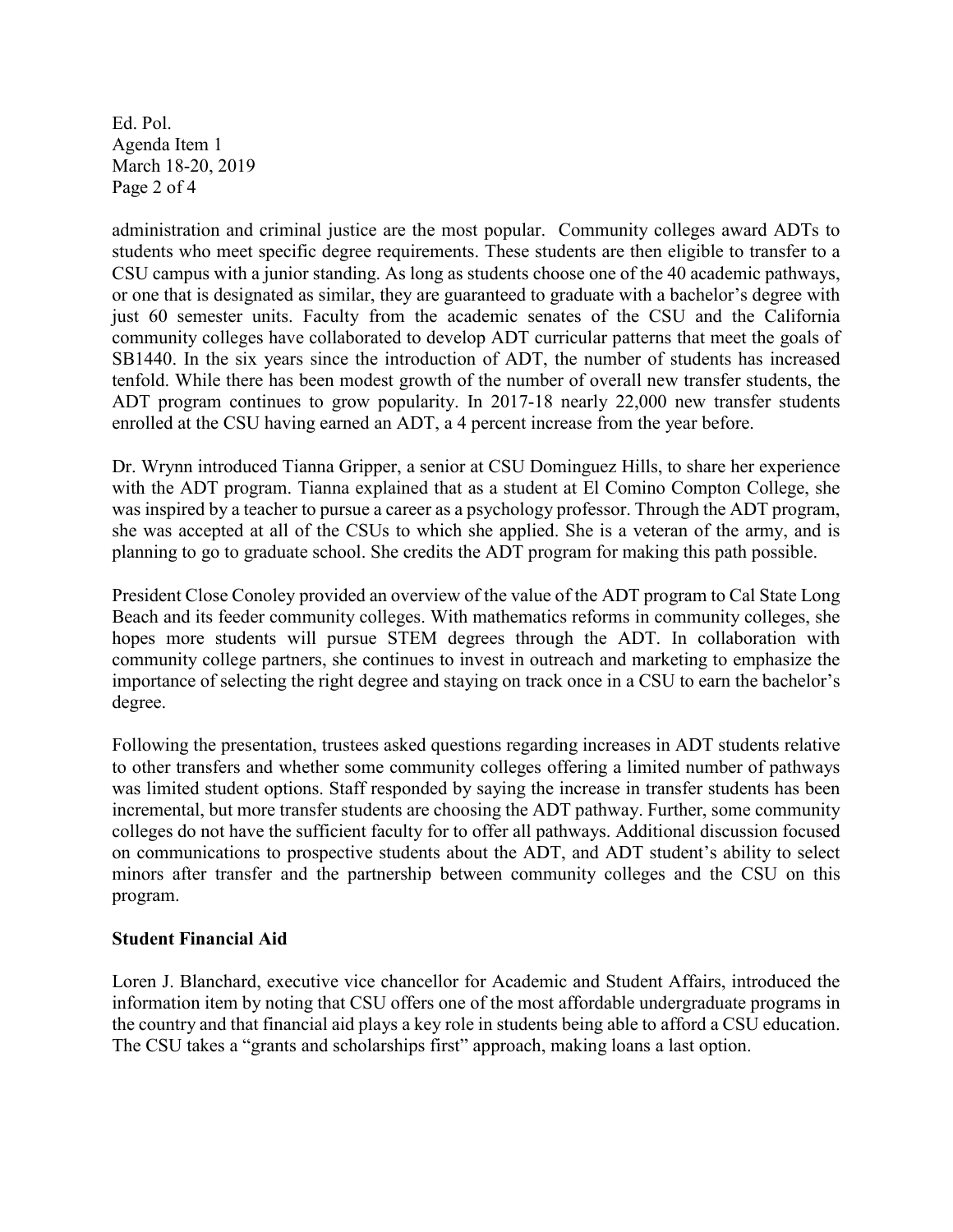Ed. Pol. Agenda Item 1 March 18-20, 2019 Page 3 of 4

Dean Kulju, director of student financial aid services and programs, provided an overview how students apply for financial aid, how each student's financial need is calculated and the kinds of financial aid programs that the CSU offers. He discussed the determination of cost of attendance and expected family contribution. Common aid programs include federal, state and institutional grants, the middle class scholarship, work-study and loans. Dean Kulju introduced San José State University student Blake Sorensen to talk about how financial aid has helped him.

Blake indicated he is a senior and wants to become a Certified Public Accountant. He also works in the financial aid office at San Jose State University. College would not have been an option without financial aid. He concluded by expressing gratitude for the aid, and mentioned that he has an internship with Price Waterhouse Coopers. He was joined by Coleetta Mcelroy, Director of the Financial Aid and Scholarship Office at San José State University.

Following the presentation, trustees asked detailed questions regarding the ease of completing of the financial aid application, the timing of notification of a financial aid package and what an expected family contribution of zero meant to families. Additional discussion included the topics of special circumstances, non-tuition expenses, the State University Grant, average student indebtedness and access to information regarding financial aid opportunities.

## **The Wang Family Excellence Awards**

Chancellor White opened the ceremony by saying he was honored to recognize outstanding faculty and staff with these awards, and thanked Trustee Emeritus Stanley Wang's generosity and recent gift of \$2.5 million that ensures these awards for excellence will be given for many years. Trustee Emeritus Stanley Wang made brief remarks.

CSU Board of Trustees Chairman Adam Day also made remarks, noting that each recipient will receive \$20,000. He acknowledged the work of the selection committee in choosing the recipients.

Chancellor White read a brief biography of each 2019 Wang Family Excellence Award recipient before handing them the awards. The 2019 recipients are:

- **Stephen Mezyk, Ph.D**., has taught chemistry at CSU Long Beach for 18 years, during which he has pioneered a program for his students that features early assessment, active learning, supplemental instruction, participation in research and publication, and continuous mentoring. Dr. Mezyk received the *Outstanding Faculty Innovator in Student Success Award*.
- **Guadalupe X. Ayala, Ph.D.** is Professor of Public Health in the Division of Health Promotion, and Director of the Institute for Behavioral and Community Health at San Diego State University. She received the *Outstanding Faculty Scholarship Award.*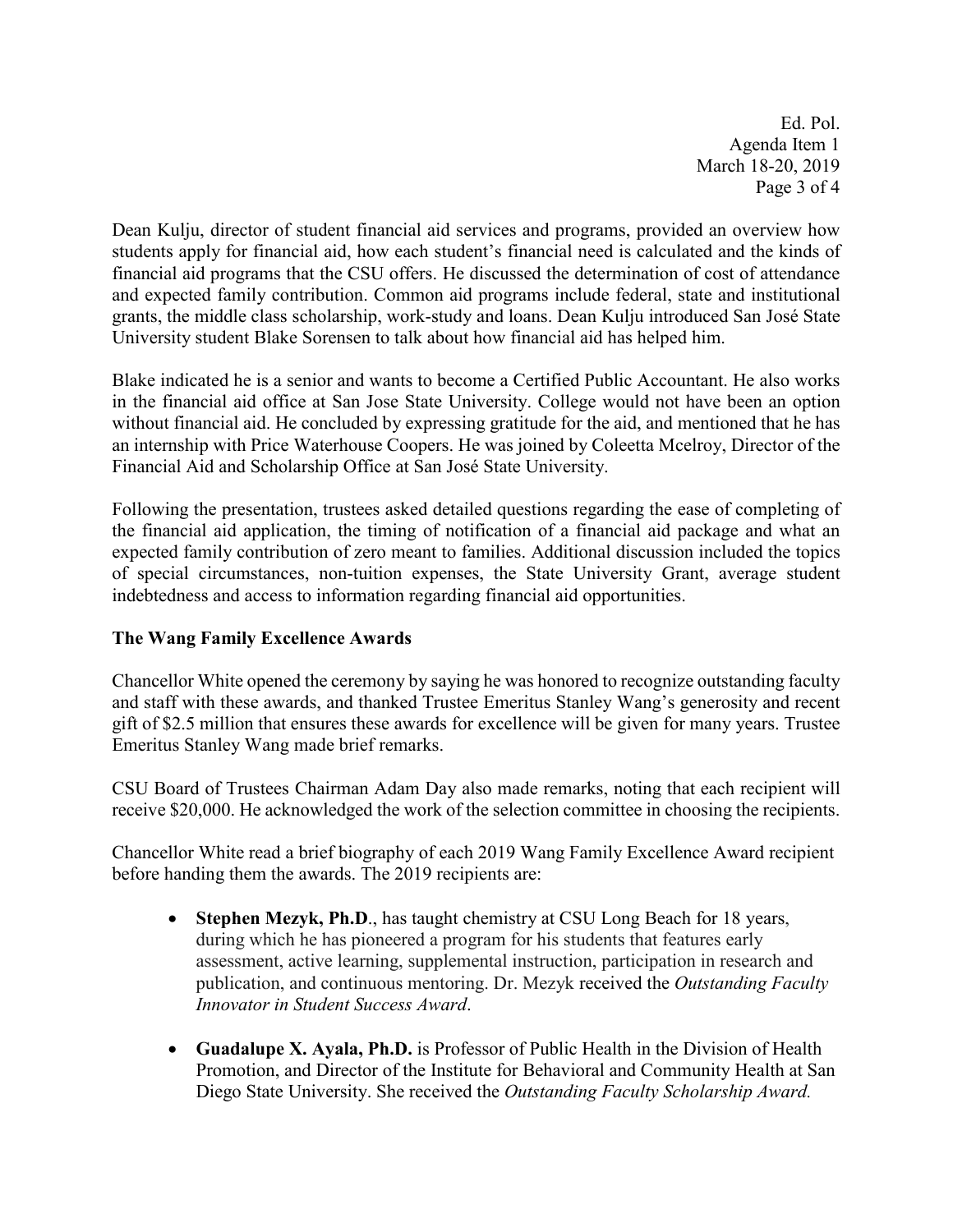Ed. Pol. Agenda Item 1 March 18-20, 2019 Page 4 of 4

- **Lori Beth Way, Ph.D.**, was selected in the category of *Outstanding Staff Performance.* As Dean of the Division of Undergraduate Education and Academic Planning at San Francisco State University, Dr. Way is recognized for her superior leadership, collaborative spirit and creative problem-solving.
- **Julia E. Curry Rodríguez, Ph.D.,** Associate Professor of Mexican American Studies at San José State University, received the *Outstanding Faculty Service Award.* For more than 20 years she has been dedicated to the success of immigrant students, including those who are undocumented.
- **Thomas Fowler IV** received the *Outstanding Faculty Teaching Award.* For more than 23 years Professor Fowler has helped shape the top-ranked architecture program at California Polytechnic State University, San Luis Obispo, where he is Director of the Graduate Architecture Program.

Trustee Taylor adjourned the Committee on Educational Policy.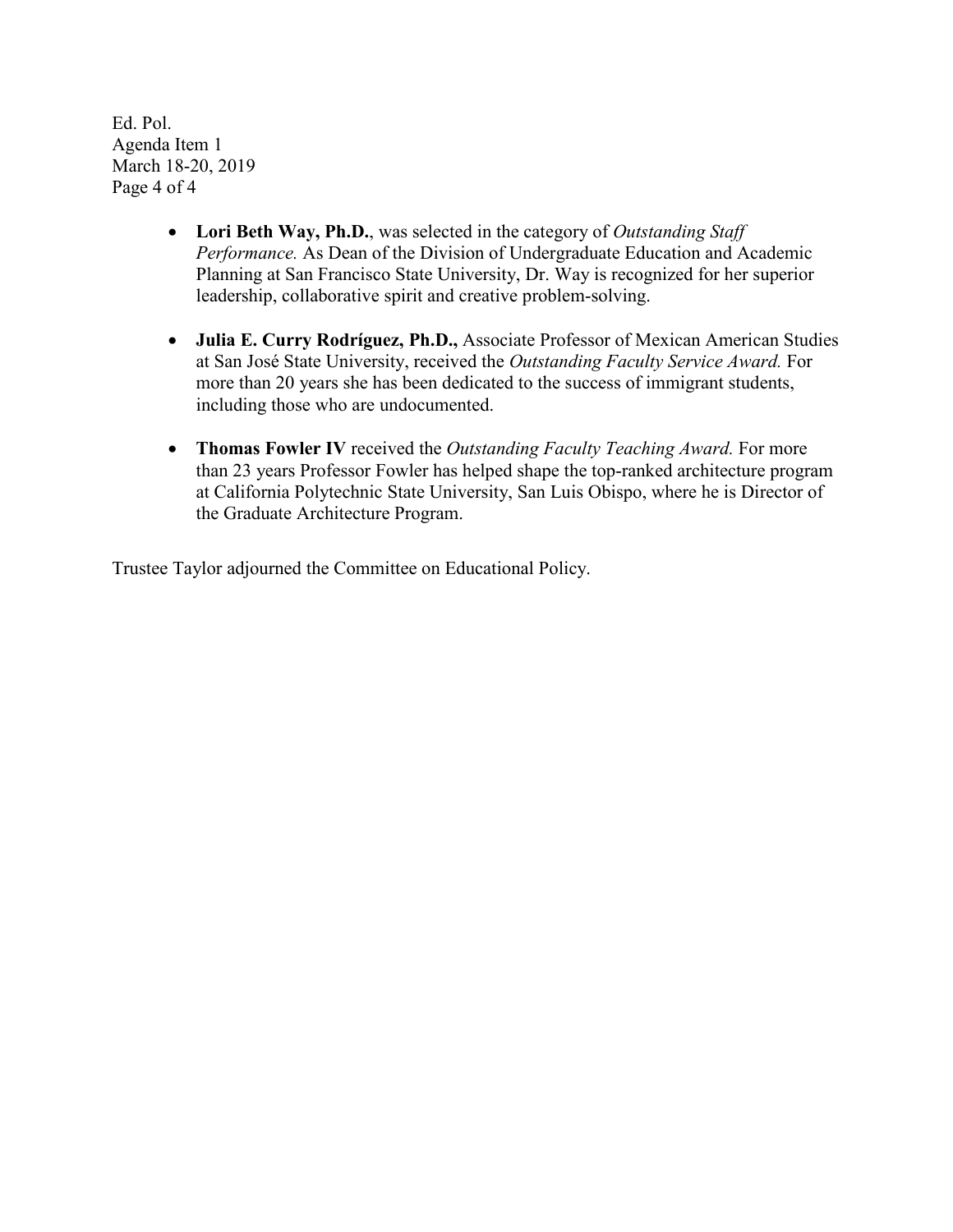**Action Item** Agenda Item 2 March 18-20, 2019 Page 1 of 13

### **COMMITTEE ON EDUCATIONAL POLICY**

#### **Academic Planning**

#### **Presentation By**

Loren J. Blanchard Executive Vice Chancellor Academic and Student Affairs

Alison M. Wrynn Interim Assistant Vice Chancellor Academic Programs and Faculty Development

#### **Summary**

In accordance with California State University (CSU) Board of Trustees policy established in 1963, this item summarizes the CSU academic planning process, including the long-range program planning activity that took place since January 2018. The proposed resolution approves additions and modifications to campus academic plans and the CSU Academic Master Plan.

### **Background**

Six areas of academic planning activity are reported in this item, and a proposed resolution concerning changes to the CSU Academic Master Plan is presented. The academic planning topics include:

- 1. Changes to program projections
	- New projections proposed for addition to ten-year campus academic plans and to the CSU Academic Master Plan **(Attachment A)**
	- Existing projections that will be removed from the CSU Academic Master Plan and campus academic plans
- 2. Changes to existing degree programs
	- Degree programs suspending new admissions
	- Discontinuance of existing degree programs
- 3. Total units required for Bachelor of Arts (BA) and Bachelor of Science (BS) degree programs
- 4. Summary of Western Association of Schools and Colleges (WASC) Senior College and University Commission accreditation visits **(Attachment B)**
- 5. Accredited academic programs and departments **(Attachment C)**
- 6. CSU degree proposal, review and approval process **(Attachment D)**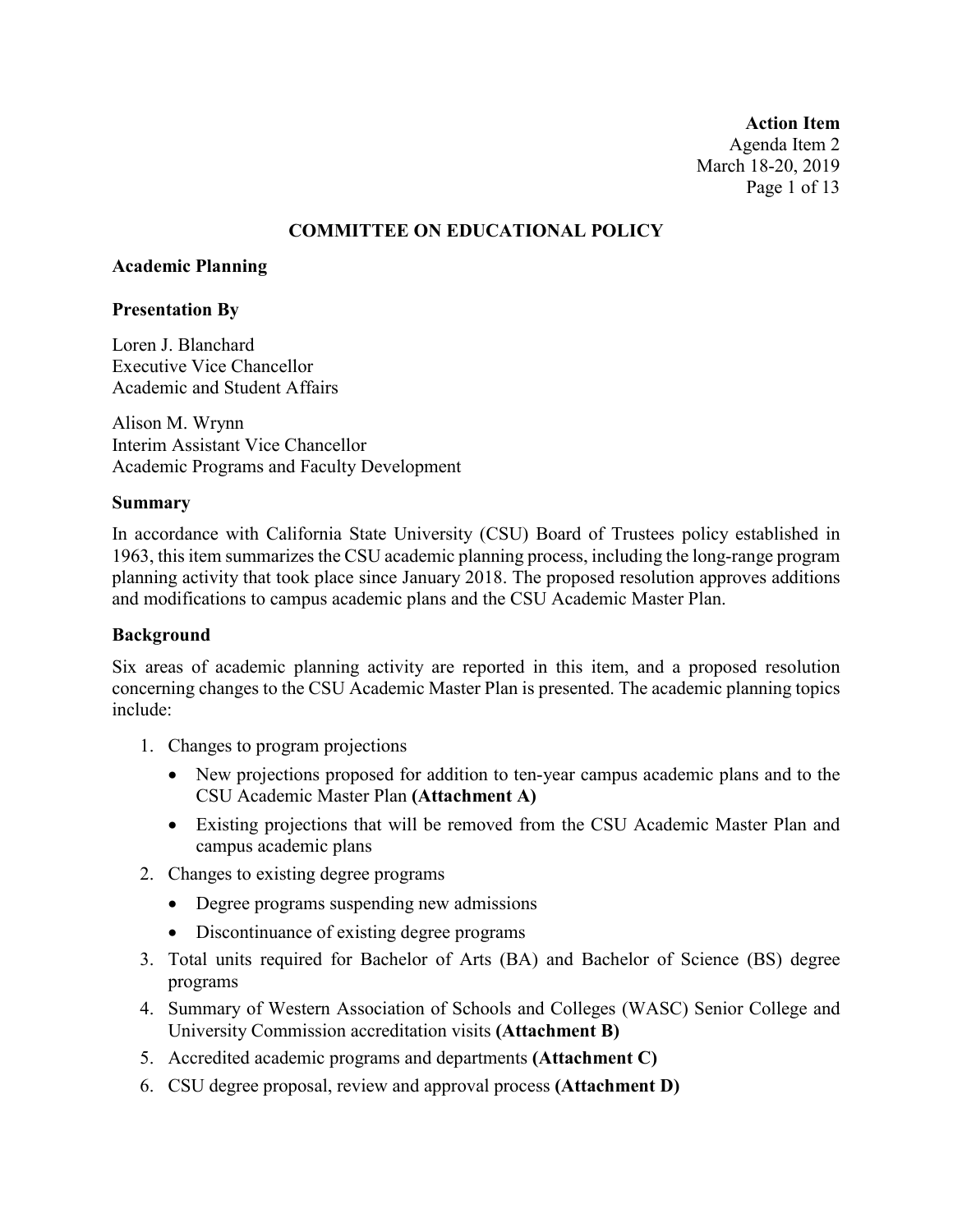Ed. Pol. Agenda Item 2 March 18-20, 2019 Page 2 of 13

Offering traditional and emerging degree programs, the CSU is an engine of social mobility, educating many students who are the first in their families to attend college. According to data from the U.S. Department of Labor and the State of California Employment Development Department, the educational opportunities represented by CSU degree programs, provide our graduates with a mid-career salary that, on average, is more than \$8,000 higher than graduates from other public universities. As a result of ongoing degree program planning and development that responds to employment demands and student interest, the CSU awards nearly 100,000 bachelor's degrees every year, adding to the 3.4 million CSU alumni who keep California's economy vibrant and growing.

Degree planning is a critical first step in the development of educational programs designed to meet the needs of California's skilled and diverse workforce. The CSU delivers more job-ready graduates into the workforce than any other public or private university in the state. The CSU produces 50 percent or more of California's graduates in engineering, business, agriculture, public administration and criminal justice. Sixty percent of nursing degrees earned in California are CSU degrees, including 43 percent of all bachelor's nursing degrees conferred in the state.

In the past year, the Office of the Chancellor received 26 proposals for new degree programs. A degree proposal may be developed only after trustees approve the preliminary step: a degree projection, which is a long-term plan to develop a degree program. As a result of trustee approval of projections in past years, in 2018 twenty-nine new degree programs were approved by the Office of the Chancellor.

Degrees that were developed and approved during this time frame include four new Doctor of Audiology degrees at CSUs Los Angeles, Northridge, and Sacramento as well as at San José State University. Additional newly approved allied health degree programs included the MS in Athletic Training at two campuses as well as an MS in Speech-Language Pathology at another.

In the STEM disciplines, a new joint-PhD program between San Diego State University and the University of California, Irvine in computational science was approved as were an MS in chemical engineering, and a BS in electrical engineering. Additionally, a number of new business degrees, including masters' degrees in data analytics, business analytics, as well as informatics received final approval this past year.

Finally, several new fine arts degrees were approved as campuses worked towards developing degree programs that met national accreditation standards in the arts as well as emerging trends in the disciplines.

Please see the chart below for a breakdown of the disciplines where new degrees were approved.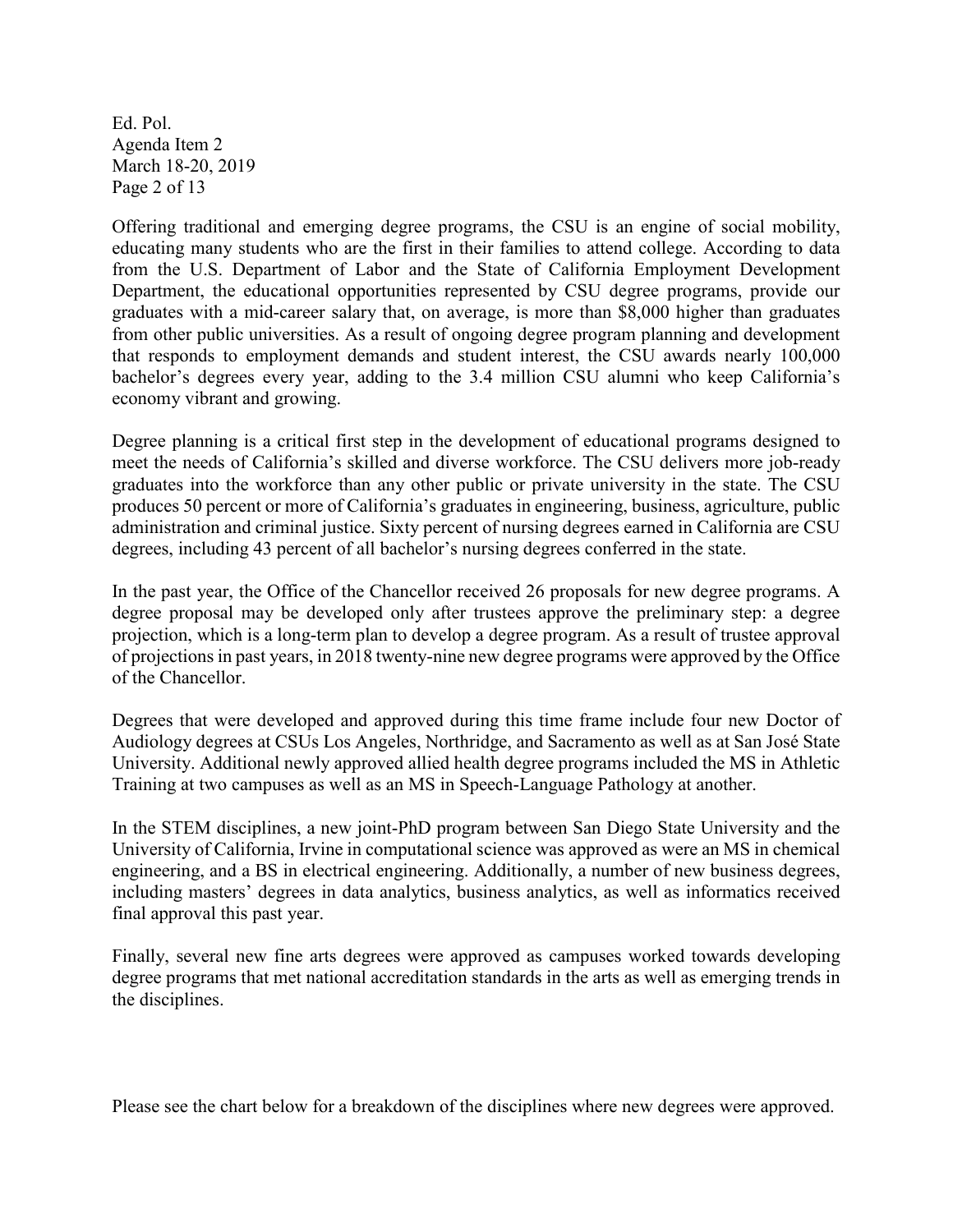Ed. Pol. Agenda Item 2 March 18-20, 2019 Page 3 of 13



To ensure that proposed CSU degree programs are relevant and responsive to state needs, campuses consider local and statewide ongoing and emerging workforce needs. This year, new program projections continue to reflect workforce needs in the allied health sector, engineering and data science. As you can see on the chart below, these areas are among the fastest growing professional areas in California and across the nation. We see anticipated job growth in allied health of 17% in California. Engineering careers will expand by 10% in the state while data science jobs will increase in California by 29%.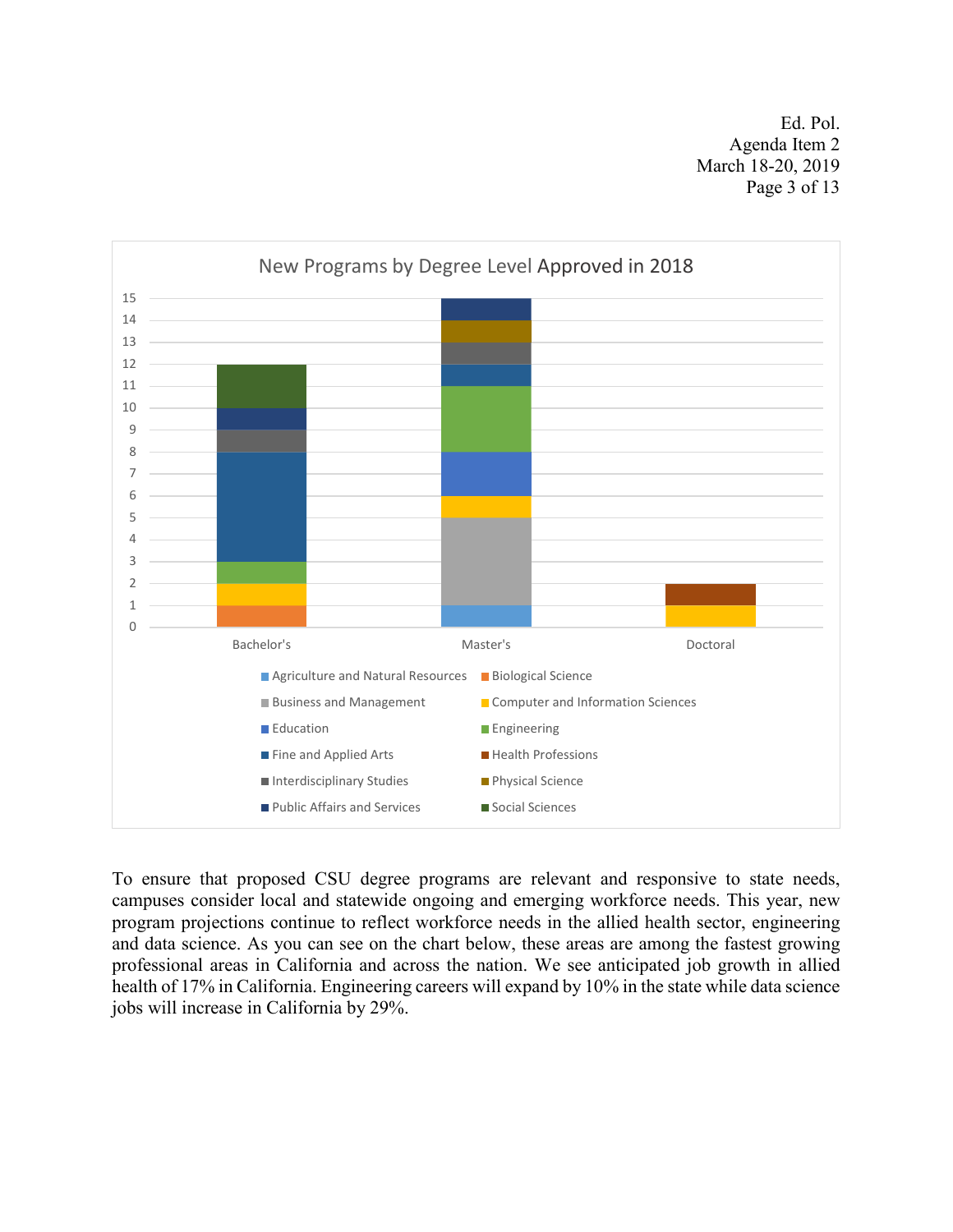Ed. Pol. Agenda Item 2 March 18-20, 2019 Page 4 of 13



(United States Department of Labor, 2019) (State of California Employment Development Department, 2019)

programs currently offered across the CSU.

To educate students in these areas, five campuses are seeking trustee authorization to develop allied health degree programs including: Dominguez Hills (BS Orthotics and Prosthetics), MS Radiologic and Imaging Science), Fullerton (BS Public Health), Northridge (MS Nursing), and Sacramento (MPH Public Health). These new allied health programs would join the many similar

Engineering continues to be an area of programmatic interest on CSU campuses. Fullerton (MS Construction Engineering and Management), Long Beach (BS Environmental Engineering), Los Angeles (BS Engineering Technology), Pomona (MS Digital Supply Chain Management), and Sacramento (MS Power Engineering) are proposing to develop new degree programs to provide CSU students with state-of-the-art degree programs that will, as indicated in the median salary chart below, allow them to move directly into rewarding careers.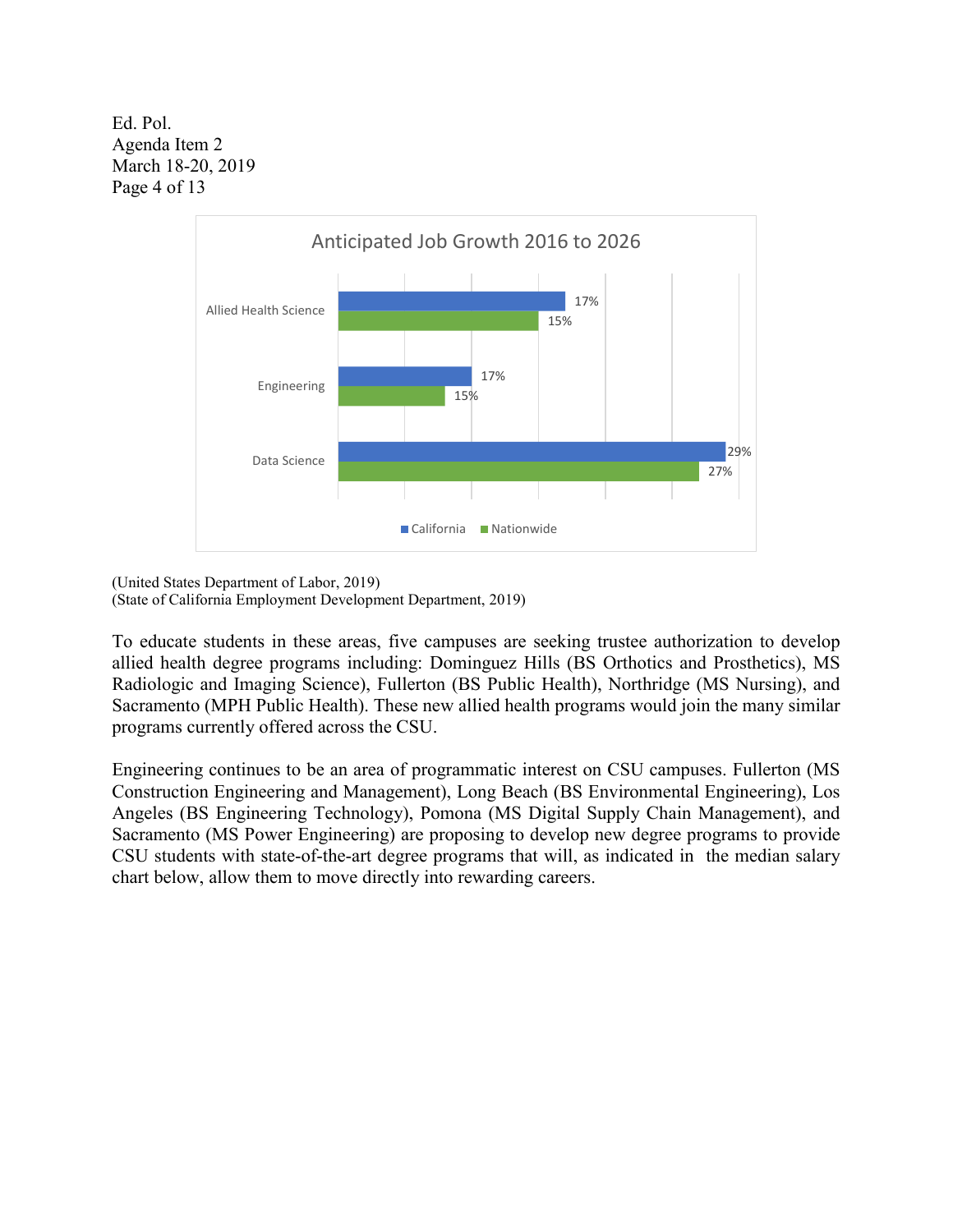Ed. Pol. Agenda Item 2 March 18-20, 2019 Page 5 of 13



<sup>(</sup>United States Department of Labor, 2019)

As we have seen over the past few years, there continues to be interest in data science and datadriven decision making, with projection proposals submitted by Fullerton (MS Applied Computer Science) and San Francisco (MS Data Science and Artificial Intelligence; MS Statistical Data Science). Data scientists are experts who interpret data and give it practical significance and application. These professionals use statistics, calculus and algebra, software programming, software engineering, data-driven problem solving and data analysis and visualization skills. *Forbes* reports that 39 percent of data science and analytics positions are expected to require advanced degrees. Computer and information research scientists with a master's degree had a median annual wage in 2017 of \$114,250. (United States Department of Labor, 2019)

### **1. Changes to Program Projections**

## **New Projections Proposed for Addition to Ten-Year Campus Academic Plans and to the CSU Academic Master Plan**

The Academic Programs and Faculty Development Department at the Office of the Chancellor maintains the CSU Academic Master Plan, a comprehensive list of projected programs, existing degree programs and program-review schedules for authorized degree programs. The CSU Academic Master Plan, which guides program, faculty and facility development, will be updated to reflect the resolution adopted by the board at the March 2019 meeting. The CSU Academic Master Plan and each campus academic plan will thereafter be posted online as resources for university planning.

In addition to the CSU Academic Master Plan, the Office of the Chancellor maintains the CSU Degrees Database, an online inventory of all authorized degree programs and associated concentrations (focused areas of study within the degree program). The CSU Degrees Database informs the public CSU Search Degrees website [\(http://degrees.calstate.edu\)](http://degrees.calstate.edu/), a tool for exploring the bachelor's and graduate degree programs and concentrations currently offered at CSU campuses.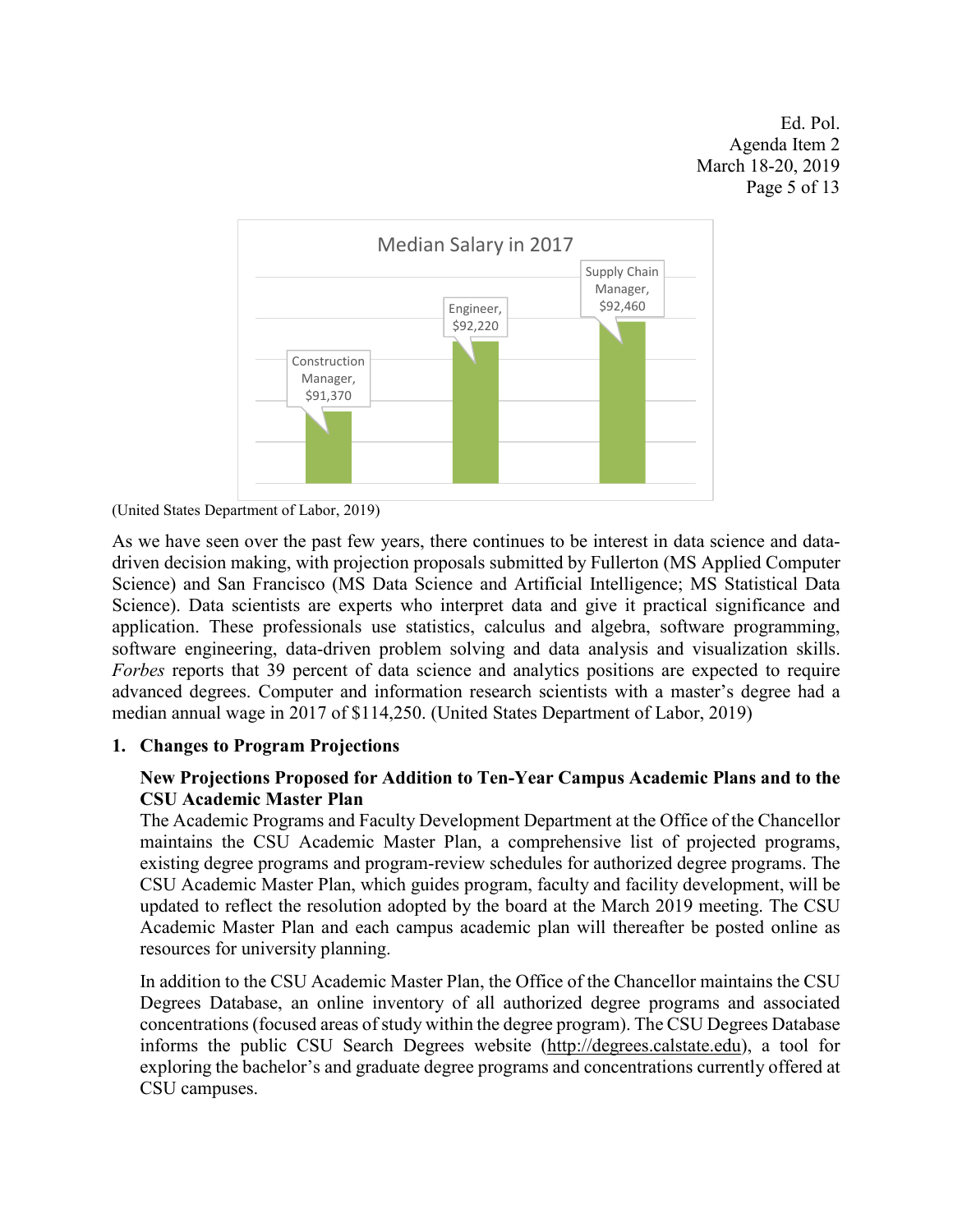Ed. Pol. Agenda Item 2 March 18-20, 2019 Page 6 of 13

> The projections listed below and in **Attachment A** indicate campus intention to develop degree programs within the coming decade. Across the system, 26 new projections are proposed, 10 at the undergraduate level and 16 at the graduate level. New programs are planned in response to student demand, employer need, faculty interest, and licensure and accreditation requirements.

> Campuses have also removed ten existing program projections from their academic plans for a variety of reasons, including shifting priorities or resources. These projections will therefore not be developed into degree proposals. The number of existing degree programs enrolling students has also decreased this year, with 38 degree programs having been changed to "suspended admission" status—meaning that additional students will not be admitted to those programs until further notice. Campuses suspend admission to degree programs for a variety of reasons—for example, enrollment might have fallen and the program faculty would like to undertake a comprehensive review of the program to bring it up to date. Programs suspended for reasons such as this will likely remove the suspended status after the review and update to the program and begin to admit students once again. Other programs suspend admission due to new certification requirements. For example, BS in Athletic Training degree programs are currently suspending admission to their programs. This is due to new certification requirements that have established the master's degree as the new entry-level degree in Athletic Training. Additionally, 15 degree programs have been "discontinued," meaning the campus will no longer offer the programs after all currently enrolled majors have completed their degree requirements. In all cases, students already matriculated into a degree program are allowed to complete their degrees, even though the program has been discontinued or is not allowing new students to enroll.

> Recommendations for board approval of campus academic plans (including proposed projected programs) follow Office of the Chancellor review of campus projection proposals. Review includes consideration of "declared policy of the board to encourage broadly based degrees of high academic quality and to avoid unnecessary proliferation of degrees and terminologies" (REP-91-03). Projected programs are removed from campus academic plans if a full degree proposal is not submitted to the Office of the Chancellor within five years of the date originally projected for implementation.

> After the board approves a projection, the campus may begin developing a full degree implementation proposal, which is submitted to the Office of the Chancellor for review and final approval as a program. With confirmation from the Office of the Chancellor, a pilot degree program may enroll students for five years. Pilot programs subsequently may be proposed for conversion to permanent status, which requires the chancellor's approval. Traditional, fast track, and pilot degree-proposal processes are described in **Attachment D.** In **Attachment A,** a ten-year overview of projected degree programs – by campus – is presented.

### **New Projections**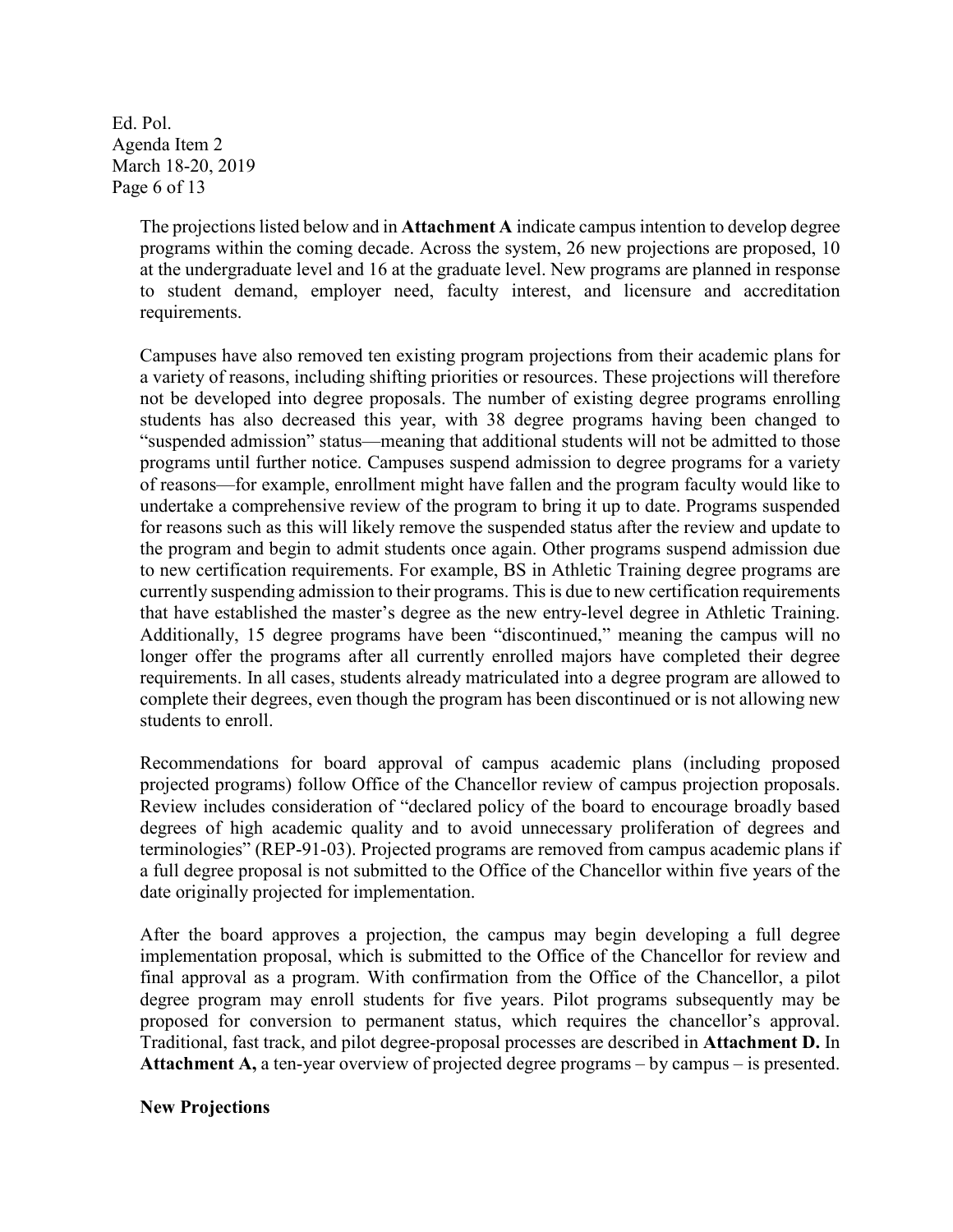Ed. Pol. Agenda Item 2 March 18-20, 2019 Page 7 of 13

# **Dominguez Hills**

| BM        | Music                            |
|-----------|----------------------------------|
| <b>BS</b> | <b>Orthotics and Prosthetics</b> |
| MA        | Teaching of the Spanish Language |
| <b>MS</b> | Radiologic and Imaging Sciences  |

## **Fullerton**

| <b>BS</b> | Public Health                                  |
|-----------|------------------------------------------------|
| <b>MS</b> | <b>Applied Computer Science</b>                |
| <b>MS</b> | <b>Construction Engineering and Management</b> |

## **Long Beach**

| BS | <b>Environmental Engineering</b> |  |
|----|----------------------------------|--|
|    |                                  |  |

## **Los Angeles**

| <b>BS</b> | <b>Engineering Technology</b> |
|-----------|-------------------------------|
| <b>MS</b> | Marketing                     |

# **Northridge**

MS Nursing

#### **Pomona**

MS Digital Supply Chain Management

#### **Sacramento**

| Special Education with Education Specialist Credential |
|--------------------------------------------------------|
| Teaching with Multiple or Single Subject Credential    |
| Public Health                                          |
| Power Engineering                                      |
|                                                        |

## **San Bernardino**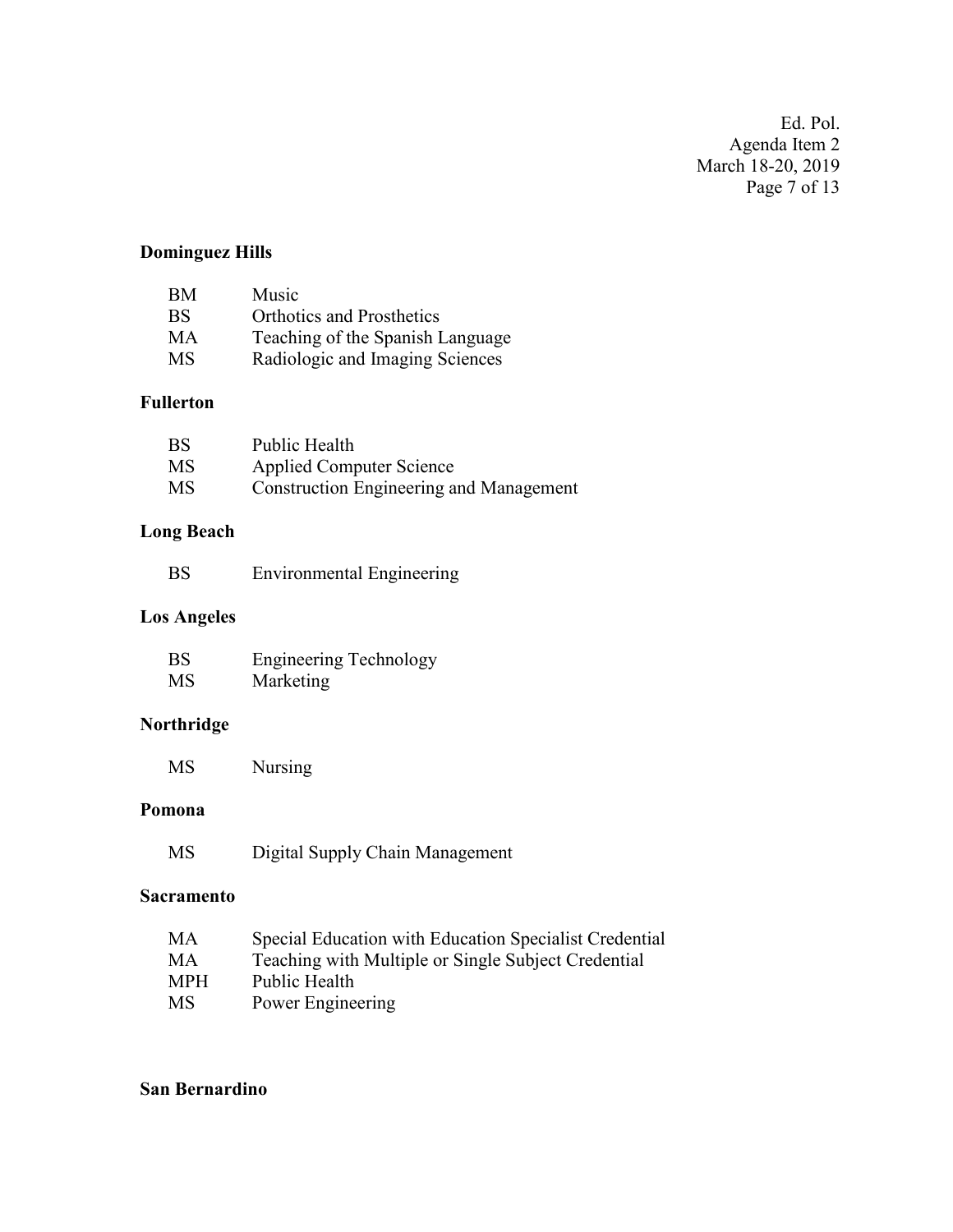Ed. Pol. Agenda Item 2 March 18-20, 2019 Page 8 of 13

| <b>BFA</b> | Art    |
|------------|--------|
| <b>BFA</b> | Design |

#### **San Diego**

| BA        | Language, Culture, and Society  |
|-----------|---------------------------------|
| <b>MS</b> | <b>Cybersecurity Management</b> |
| <b>MS</b> | Meeting and Event Management    |

#### **San Francisco**

| <b>BA</b> | Human Services                           |
|-----------|------------------------------------------|
| <b>MS</b> | Data Science and Artificial Intelligence |
| <b>MS</b> | <b>Statistical Data Science</b>          |

### **San Marcos**

| <b>BS</b> | Cybersecurity                            |
|-----------|------------------------------------------|
| МA        | Multilingual and Multicultural Education |

#### **Removed Projections**

The following existing program projections have exceeded the five-year limit beyond their originally projected implementation date. As they have not resulted in a submitted degree proposal and have not been re-proposed as a projection with a later implementation date, these projections will be removed from the CSU Academic Master Plan and campus academic plans.

| <b>Dominguez Hills</b> |                                  |
|------------------------|----------------------------------|
| MА                     | Spanish                          |
|                        |                                  |
| Fresno                 |                                  |
| <b>BA</b>              | Dance                            |
|                        |                                  |
| <b>Fullerton</b>       |                                  |
| <b>BS</b>              | <b>Environmental Engineering</b> |
| BS                     | Software Engineering             |
| MS                     | Human Services                   |
|                        |                                  |

## **Northridge**

BS Neuroscience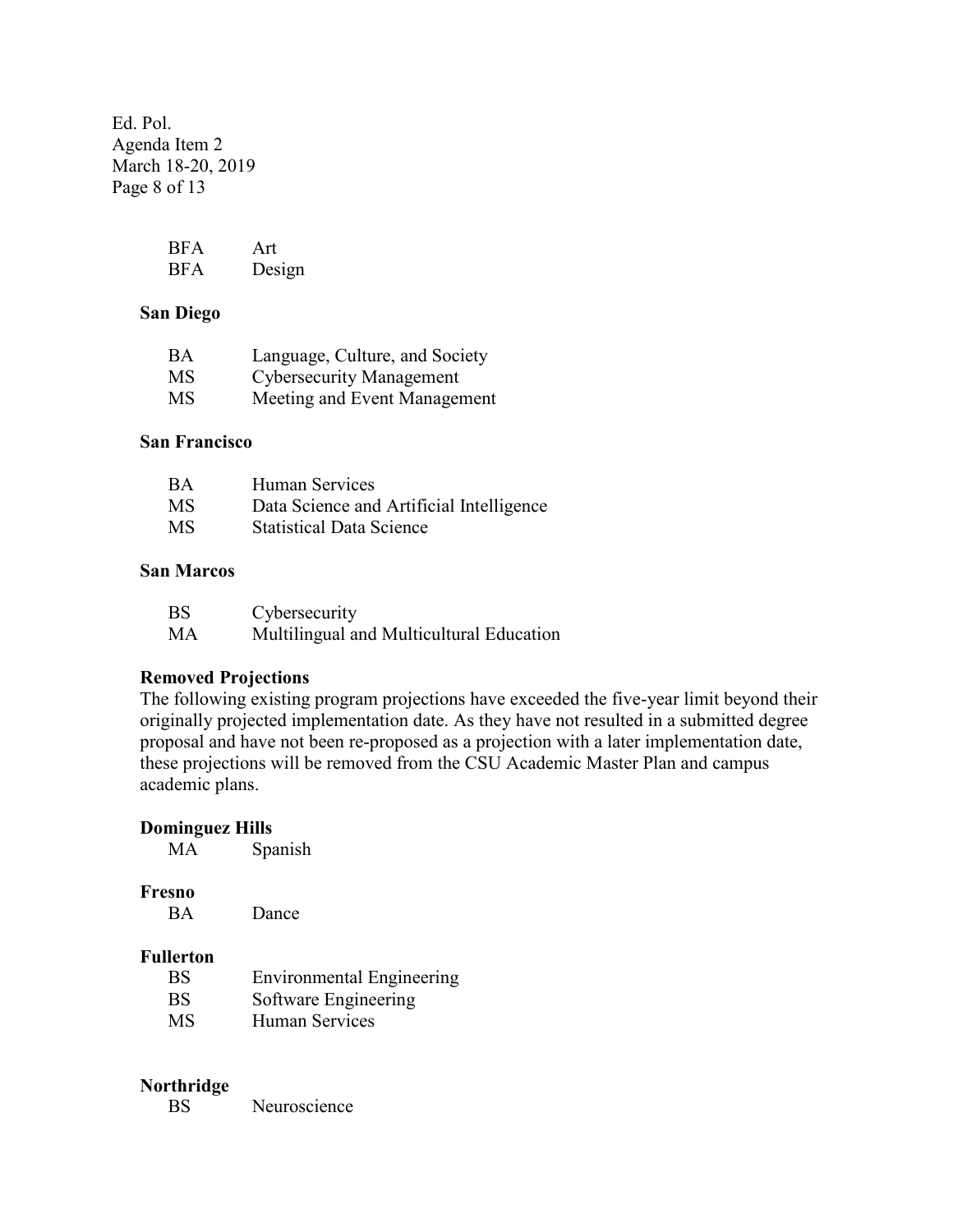Ed. Pol. Agenda Item 2 March 18-20, 2019 Page 9 of 13

MS Entrepreneurship

MS Finance

MS Management

## **Sacramento**

MS Finance

## **2. Changes to Existing Degree Programs**

## **Programs Suspending New Admissions**

Campuses have reported admission suspensions for the following degree programs, which remain on the CSU Academic Master Plan because admission may be reinstated during a future academic term. While no new matriculations will be allowed, continuously enrolled students in these programs will be allowed to complete their degrees within a reasonable timeframe.

## **Fullerton**

| BA         | <b>European Studies</b>                   |
|------------|-------------------------------------------|
| <b>BS</b>  | <b>Athletic Training</b>                  |
| MA         | French                                    |
| MА         | <b>Interdisciplinary Studies</b>          |
| <b>MAT</b> | Science                                   |
| MS         | Engineering                               |
| EdD        | Educational Administration and Leadership |

### **Long Beach**

| MA | <b>Applied Sociology</b>                   |
|----|--------------------------------------------|
| MA | Education, Option in mathematics Education |

### **Los Angeles**

| MA | Industrial and Technical Studies |
|----|----------------------------------|
| MS | Criminal Justice                 |

### **Monterey Bay**

BA Integrated Studies

### **Northridge**

| <b>BA</b> | French                           |
|-----------|----------------------------------|
| <b>BS</b> | <b>Athletic Training</b>         |
| MA        | <b>Interdisciplinary Studies</b> |
| MS        | <b>Interdisciplinary Studies</b> |
| <b>MA</b> | Music                            |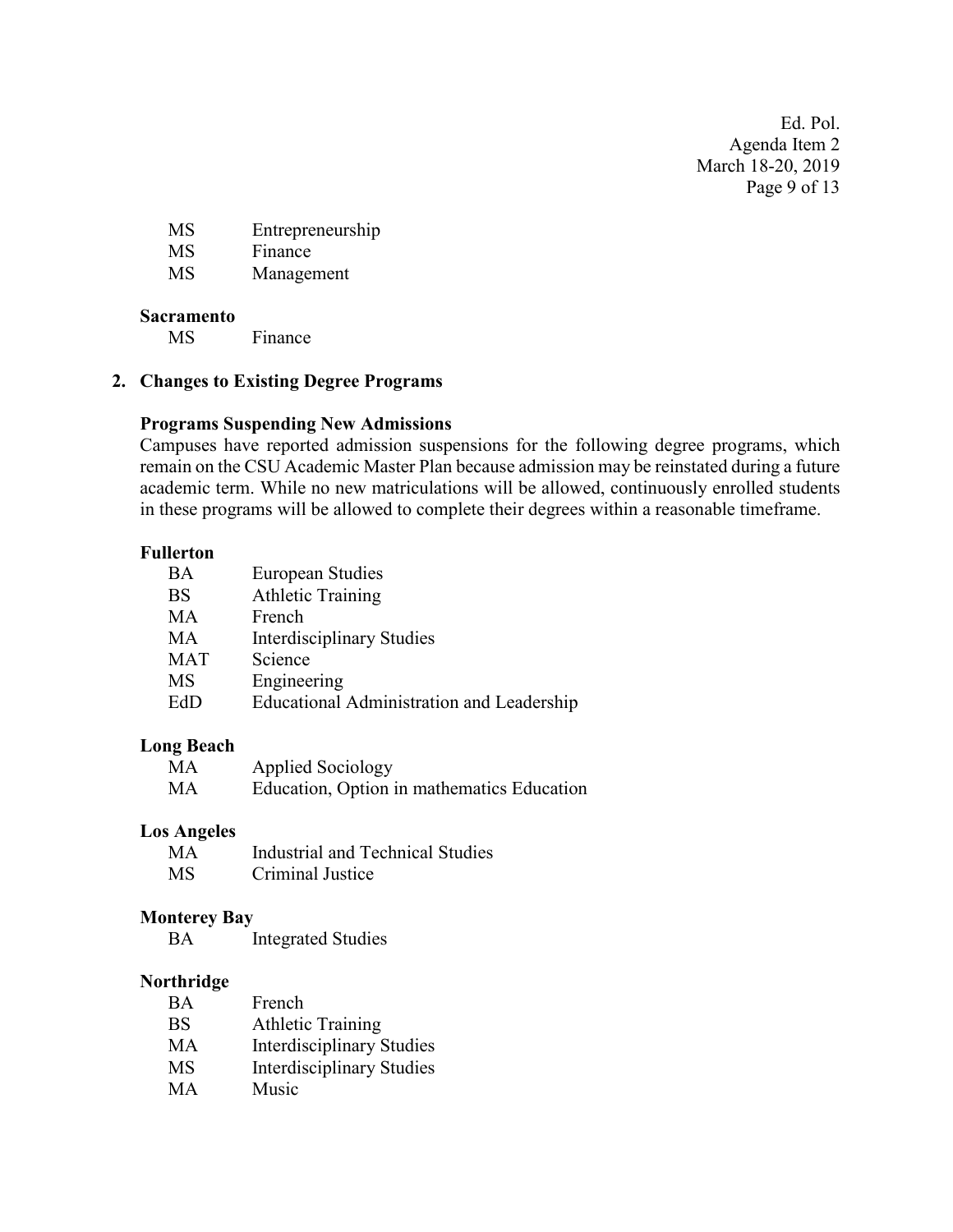Ed. Pol. Agenda Item 2 March 18-20, 2019 Page 10 of 13

| MS | Engineering  |
|----|--------------|
| MA | Theatre Arts |

#### **San Bernardino**

| MA.        | Art                         |
|------------|-----------------------------|
| MА         | <b>Mathematics Teaching</b> |
| MА         | Theatre                     |
| <b>MFA</b> | English                     |
| <b>MS</b>  | <b>Stem Education</b>       |

#### **San José**

| <b>BS</b> | <b>Nutritional Science</b> |
|-----------|----------------------------|
| MA        | <b>Ouality Assurance</b>   |

MS Recreation

#### **San Luis Obispo**

- MA Agribusiness
- MA Biological Sciences
- MA Education
- MS Business and Technology
- MS Engineering
- MS Forestry Sciences
- MS Kinesiology
- MS Printed Electronics and Functional Imaging
- MBA/MS Engineering Management

#### **Sonoma**

```
BS Special Major (Interdisciplinary Studies)
```
### **Discontinuance of Existing Degree Programs**

The following degree programs will no longer be offered at the reporting campus after currently enrolled students have completed their degree requirements. These programs will be removed from the CSU Academic Master Plan and campus academic plans. Discontinuances are expected to be carried out in accordance with Coded Memorandum AAP-91-14 and campus policy.

### **Dominguez Hills**

| BA | Communications     |
|----|--------------------|
| BA | Digital Media Arts |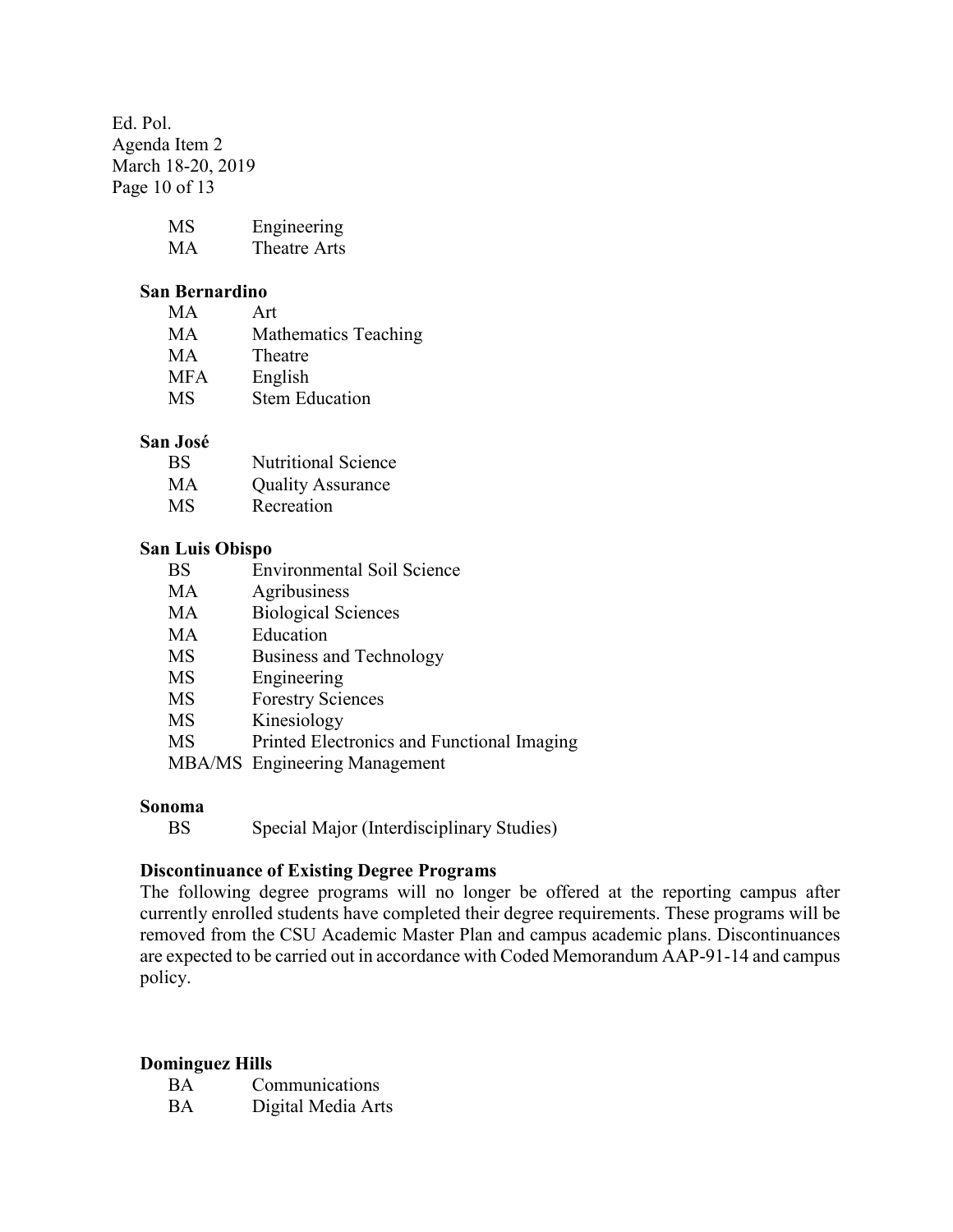Ed. Pol. Agenda Item 2 March 18-20, 2019 Page 11 of 13

#### **Monterey Bay**

MA Interdisciplinary Studies

#### **Pomona**

| MS | Agriculture, Integration Science |  |
|----|----------------------------------|--|
|    |                                  |  |

#### **Sacramento**

BS Athletic Training

#### **San José**

| <b>BA</b> | Social Science           |
|-----------|--------------------------|
| <b>BS</b> | <b>Athletic Training</b> |
| <b>MA</b> | French                   |
| <b>MA</b> | Theatre Arts             |

#### **San Luis Obispo**

| <b>BA</b> | Liberal Studies               |
|-----------|-------------------------------|
| EdD       | <b>Educational Leadership</b> |

#### **Sonoma**

| <b>BA</b> | <b>Environmental Studies</b> |
|-----------|------------------------------|
| <b>BA</b> | Geography                    |
| MA        | Kinesiology                  |

#### **Stanislaus**

BA French

#### **3. Total Units Required for Bachelor of Arts and Bachelor of Science Degree Programs**

During Office of the Chancellor review of BA and BS degree proposals, the 120-unit limit remains a central consideration in evaluating curricular coherence and quality, student-learning outcomes, quality assurance, access, fiscal responsibility and service to students and employers. Ninety-eight percent of undergraduate programs require no more than the allowable number of units, whether through Title 5 allowances, or Chancellor-authorized exceptions. Title 5 allows for more than a 120-unit total for Bachelor of Fine Arts, Bachelor of Music, Bachelor of Architecture, Bachelor of Landscape Architecture and integrated teacher education preparation (ITEP) programs.

#### **4. Summaries of WASC Senior College and University Commission Accreditation Visits**

The CSU Board of Trustees adopted a resolution in January 1991 that requires an annual agenda item on academic planning and program review, including information on recent campus accreditation visits from the WASC Senior College and University Commission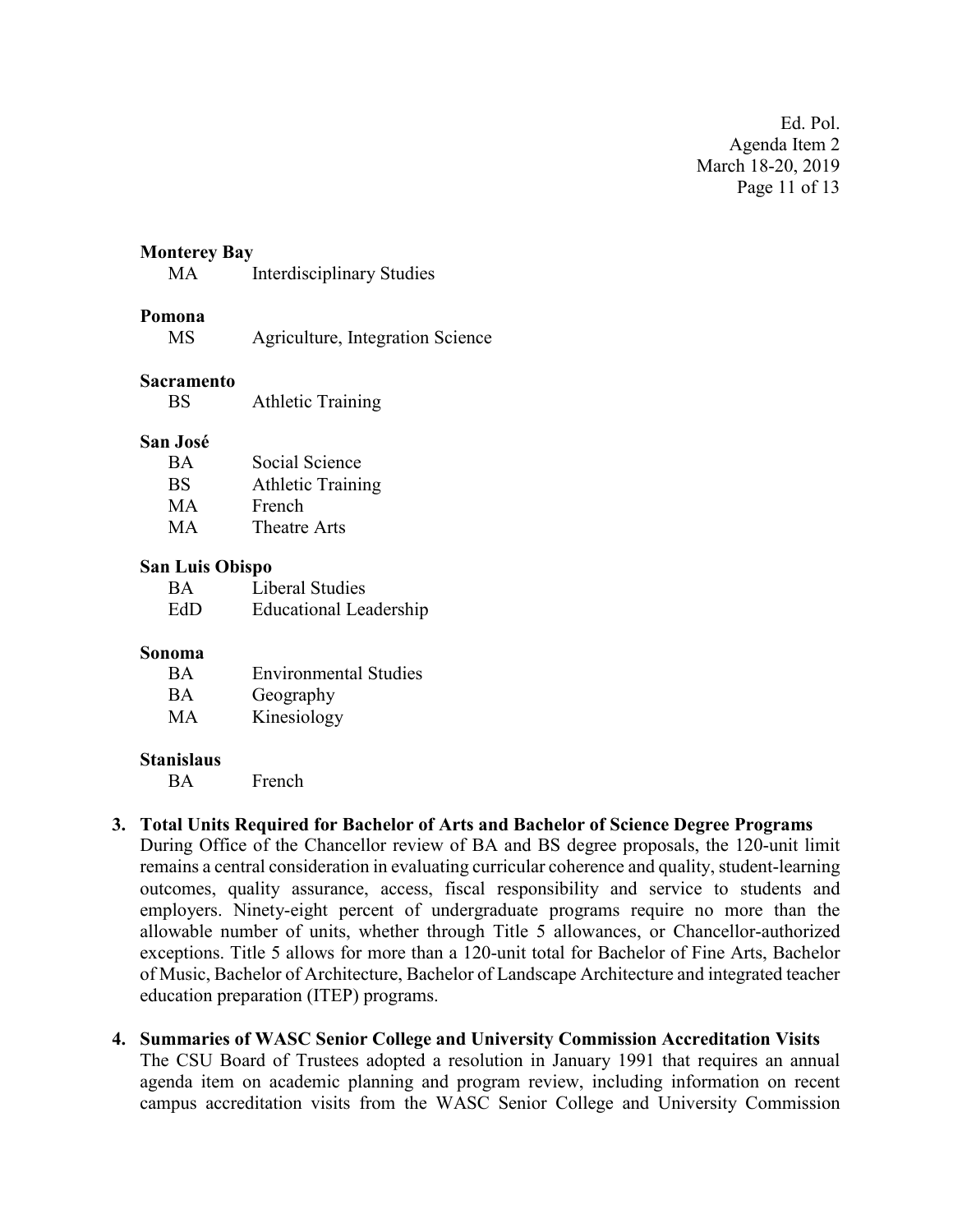Ed. Pol. Agenda Item 2 March 18-20, 2019 Page 12 of 13

> during the 2017-18 academic year. The accreditor granted full 10-year accreditation approval to CSU Dominguez Hills, as well as 8-year accreditation to Humboldt State and Sonoma State Universities. A summary of the WASC accreditation visits appears in **Attachment B**.

### **5. Accredited Academic Programs and Departments**

In 1968, the CSU Board of Trustees resolved that "each State College be encouraged, in cooperation with the Office of the Chancellor, to seek accreditation of appropriate instructional programs by national professional accrediting agencies." Campuses are therefore expected, as reasonable, to seek professional accreditation for degree programs and academic departments, schools and colleges. **Attachment C** contains the list of all reported accredited units and degree programs.

#### **6. CSU Degree Proposal, Review and Approval Process**

Attachment **D** details the descriptions and illustrations of procedures and policies guiding degree proposal development, review and approval.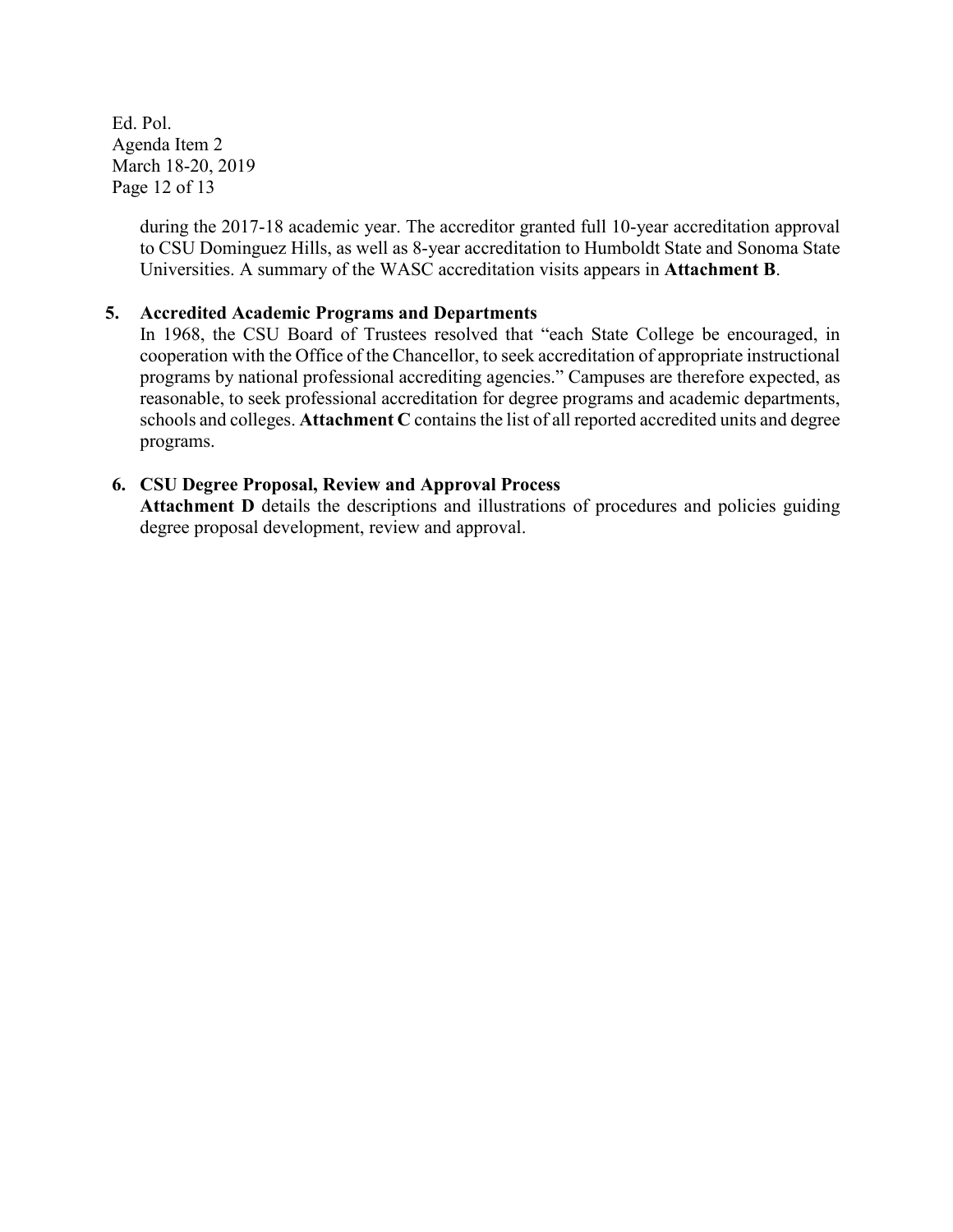Ed. Pol. Agenda Item 2 March 18-20, 2019 Page 13 of 13

The following resolution is recommended for adoption and refers to changes in the CSU Academic Master Plan and campus academic plans described in this agenda item.

**RESOLVED,** by the Board of Trustees of the California State University, that the amended projections to the Academic Plans for the California State University campuses (as identified in Agenda Item 2 of the March 18-20, 2019 meeting of the Committee on Educational Policy) be approved and accepted for addition to the CSU Academic Master Plan and as the basis for necessary facility planning; and be it further

**RESOLVED,** that those projected degree programs proposed to be included in campus academic plans be authorized for implementation, at approximately the dates indicated on Attachment A, subject in each instance to the chancellor's review, approval, and confirmation that there exists sufficient societal need, student demand, feasibility, financial support, qualified faculty, facilities and information resources sufficient to establish and maintain the programs; and be it further

**RESOLVED,** that degree programs not included in the campus academic plans be authorized for implementation only as pilot or fast-track programs or as modifications of existing degree programs, subject in each instance to Chancellor's Office approval and CSU policy and procedures.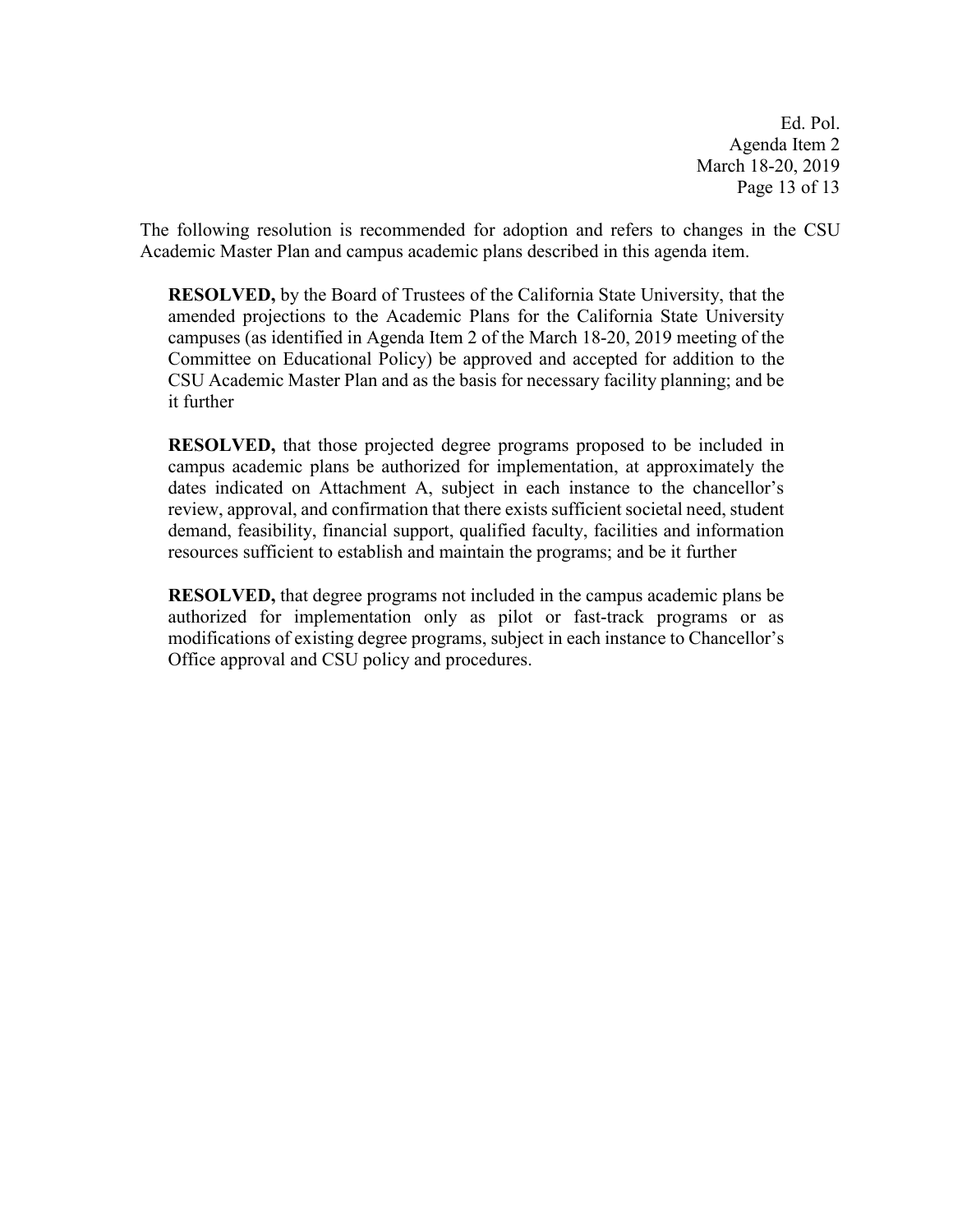**Attachment A** Ed. Pol. Item 2 March 18-20, 2019 Page 1 of 7

#### **CSU Academic Master Plan Ten-Year Overview of Planned Programs**

Projections Proposed to the CSU Board of Trustees Planned for Implementation between 2019-20 and 2028-29

Planned degree programs ("program projections") appear in bold red font and are proposed for board approval at the March 2019 meeting. Existing, previously approved program projections appear in black font. Projected degree programs may remain on the CSU Academic Master Plan for five years after the originally approved implementation date, which appears in the far right column. Within that five-year window, planned launch years may be adjusted in response to societal need or campus schedules and resources. Current planned implementation years appear in the column to the left of the degree program. Subsequent to approval of a projection, the campus may develop a full degree implementation proposal, which requires the chancellor's approval in order for a program to enroll students.

| Campus             | <b>Currently Planned</b><br>Implementation<br>Year | <b>Degree</b><br>Designation | <b>Title</b>                             | <b>Year Originally</b><br><b>Approved for</b><br>Implementation |
|--------------------|----------------------------------------------------|------------------------------|------------------------------------------|-----------------------------------------------------------------|
| <b>Bakersfield</b> | 2019                                               | <b>BA</b>                    | Latina/o Latin American Studies          | 2019                                                            |
|                    |                                                    | <b>BS</b>                    | Public Health                            | 2019                                                            |
|                    |                                                    | MS                           | Applied Economics and Analytics          | 2019                                                            |
|                    |                                                    | MS                           | Computer Science                         | 2017                                                            |
|                    | 2020                                               | MS                           | Accounting                               | 2020                                                            |
|                    |                                                    | <b>MS</b>                    | Finance                                  | 2020                                                            |
|                    |                                                    | <b>MS</b>                    | Kinesiology                              | 2020                                                            |
|                    | 2021                                               | <b>MS</b>                    | <b>Technology Management</b>             | 2021                                                            |
|                    |                                                    | MS                           | Logistics and Supply Chain<br>Management | 2022                                                            |

| Campus         | <b>Currently Planned</b><br>Implementation<br>Year | <b>Degree</b><br><b>Designation</b> | <b>Title</b>                | <b>Year Originally</b><br><b>Approved for</b><br>Implementation |
|----------------|----------------------------------------------------|-------------------------------------|-----------------------------|-----------------------------------------------------------------|
| <b>Channel</b> | 2020                                               | MA                                  | History                     | 2012                                                            |
| <b>Islands</b> |                                                    | MA                                  | Psychology                  | 2016                                                            |
|                |                                                    | <b>MPA</b>                          | Public Administration       | 2012                                                            |
|                |                                                    | MS                                  | Coastal Sustainability      | 2012                                                            |
|                | 2021                                               | <b>BA</b>                           | Freedom and Justice Studies | 2013                                                            |
|                |                                                    | MS                                  | Applied Sociology           | 2013                                                            |
|                | 2022                                               | BA                                  | Philosophy                  | 2014                                                            |
|                |                                                    | MS                                  | Nursing                     | 2014                                                            |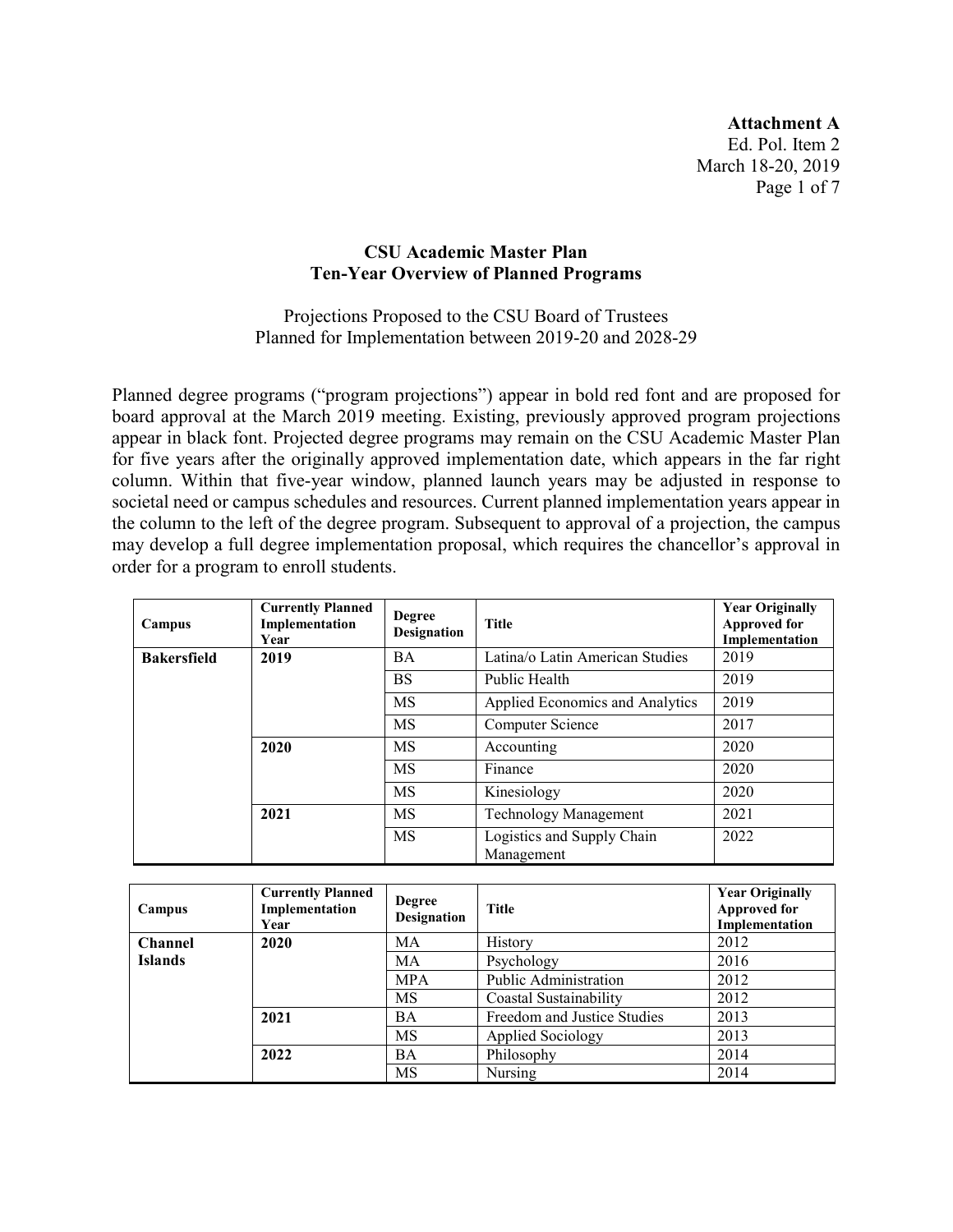Attachment A Ed. Pol. Item 2 March 18-20, 2019 Page 2 of 7

| Campus | <b>Currently Planned</b><br>Implementation<br>Year | <b>Degree</b><br><b>Designation</b> | <b>Title</b>                                    | <b>Year Originally</b><br><b>Approved for</b><br>Implementation |
|--------|----------------------------------------------------|-------------------------------------|-------------------------------------------------|-----------------------------------------------------------------|
| Chico  | 2020                                               | BA                                  | European Studies                                | 2020                                                            |
|        |                                                    | BA                                  | Intersectional Chicanx/Latinx<br><b>Studies</b> | 2020                                                            |
|        |                                                    | <b>BS</b>                           | Geography                                       | 2020                                                            |
|        |                                                    | MA                                  | Teaching                                        | 2015                                                            |

| Campus       | <b>Currently Planned</b><br>Implementation<br>Year | <b>Degree</b><br><b>Designation</b> | <b>Title</b>                     | <b>Year Originally</b><br><b>Approved for</b><br>Implementation |
|--------------|----------------------------------------------------|-------------------------------------|----------------------------------|-----------------------------------------------------------------|
| Dominguez    | 2019                                               | <b>BA</b>                           | Asian Pacific Studies            | 2019                                                            |
| <b>Hills</b> |                                                    | BA                                  | Women's Studies                  | 2019                                                            |
|              |                                                    | MS                                  | Accounting                       | 2019                                                            |
|              |                                                    | <b>MS</b>                           | <b>Business Analytics</b>        | 2019                                                            |
|              | 2020                                               | BM                                  | <b>Music</b>                     | 2019                                                            |
|              |                                                    | <b>BS</b>                           | <b>Orthotics and Prosthetics</b> | 2019                                                            |
|              |                                                    | MA                                  | International Peace and Security | 2018                                                            |
|              |                                                    | MA                                  | Kinesiology                      | 2014                                                            |
|              |                                                    |                                     | <b>Teaching of the Spanish</b>   |                                                                 |
|              |                                                    | <b>MA</b>                           | Language                         | 2019                                                            |
|              |                                                    | <b>MS</b>                           | <b>Radiologic and Imaging</b>    | 2019                                                            |
|              |                                                    |                                     | <b>Sciences</b>                  |                                                                 |
|              |                                                    | MS                                  | <b>Systems Engineering</b>       | 2016                                                            |
|              |                                                    | <b>MHA</b>                          | Healthcare Administration        | 2016                                                            |
|              | 2021                                               | MA                                  | <b>Communication Disorders</b>   | 2014                                                            |

| <b>Campus</b>   | <b>Currently Planned</b><br>Implementation<br>Year | <b>Degree</b><br><b>Designation</b> | <b>Title</b>      | <b>Year Originally</b><br><b>Approved for</b><br>Implementation |
|-----------------|----------------------------------------------------|-------------------------------------|-------------------|-----------------------------------------------------------------|
| <b>East Bay</b> | 2021                                               | <b>BS</b>                           | Civil Engineering | 2018                                                            |

| Campus | <b>Currently Planned</b><br>Implementation<br>Year | <b>Degree</b><br><b>Designation</b> | <b>Title</b>                    | <b>Year Originally</b><br><b>Approved for</b><br>Implementation |
|--------|----------------------------------------------------|-------------------------------------|---------------------------------|-----------------------------------------------------------------|
| Fresno | 2019                                               | ΒA                                  | Liberal Arts                    | 2017                                                            |
|        |                                                    | <b>BS</b>                           | <b>Emergency Management and</b> | 2014                                                            |
|        |                                                    |                                     | Homeland Security               |                                                                 |
|        | 2020                                               | MS                                  | <b>Athletic Training</b>        | 2018                                                            |
|        |                                                    | MS                                  | <b>Construction Management</b>  | 2019                                                            |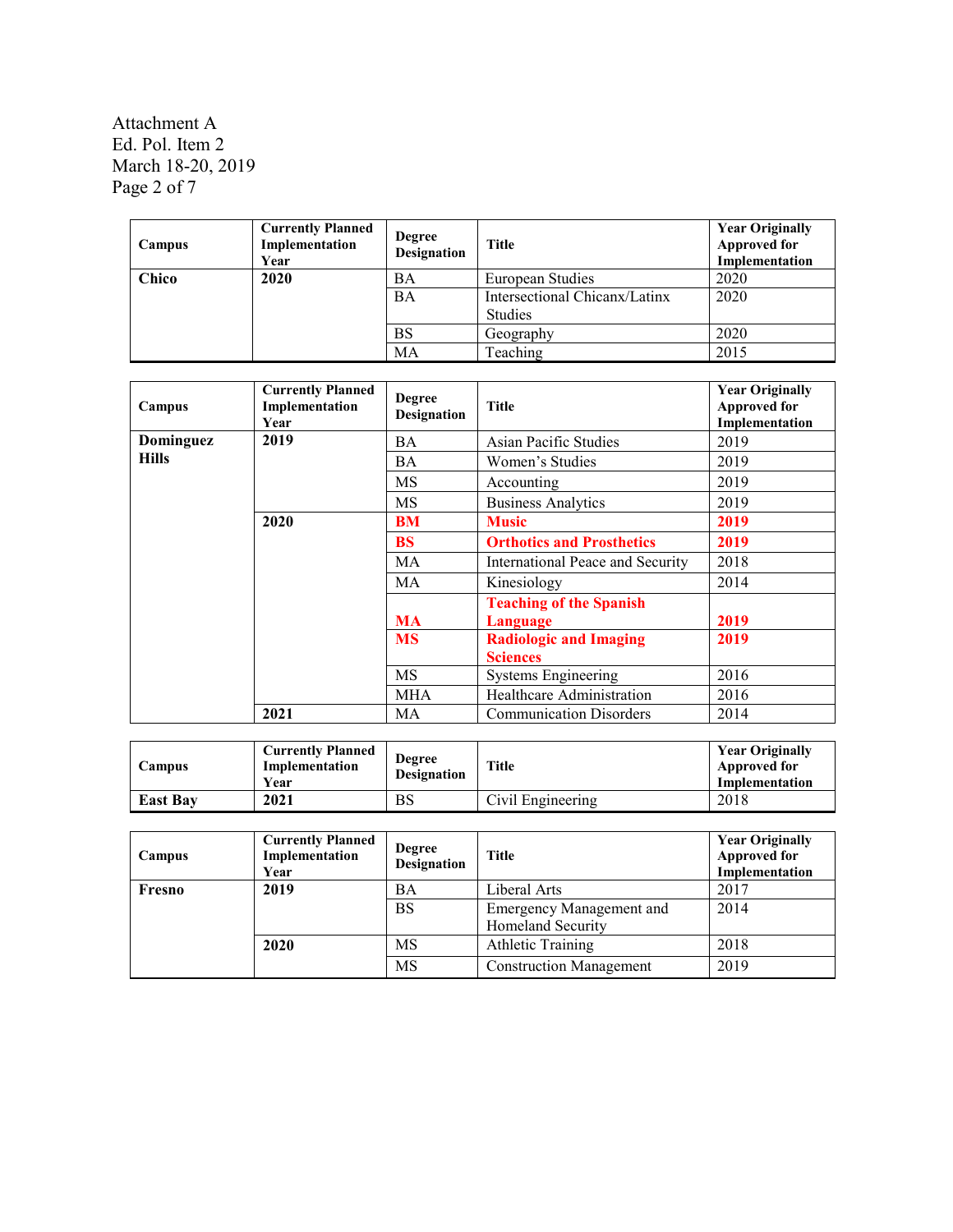Attachment A Ed. Pol. Item 4 March 18-20, 2019 Page 3 of 7

| Campus           | <b>Currently Planned</b><br>Implementation<br>Year | <b>Degree</b><br><b>Designation</b> | <b>Title</b>                                               | <b>Year Originally</b><br><b>Approved for</b><br>Implementation |
|------------------|----------------------------------------------------|-------------------------------------|------------------------------------------------------------|-----------------------------------------------------------------|
| <b>Fullerton</b> | 2019                                               | BS                                  | <b>Public Health</b>                                       | 2019                                                            |
|                  |                                                    | MS                                  | <b>Athletic Training</b>                                   | 2018                                                            |
|                  |                                                    | MS                                  | Human Resource Management                                  | 2019                                                            |
|                  | 2020                                               | MS                                  | Accounting and Finance                                     | 2013                                                            |
|                  |                                                    | <b>MS</b>                           | <b>Applied Computer Science</b>                            | 2019                                                            |
|                  |                                                    | <b>MS</b>                           | <b>Construction Engineering &amp;</b><br><b>Management</b> | 2019                                                            |
|                  |                                                    | MS                                  | <b>Engineering Management</b>                              | 2016                                                            |

| Campus   | <b>Currently Planned</b><br>Implementation<br>Year | <b>Degree</b><br><b>Designation</b> | <b>Title</b>      | <b>Year Originally</b><br><b>Approved for</b><br>Implementation |
|----------|----------------------------------------------------|-------------------------------------|-------------------|-----------------------------------------------------------------|
| Humboldt | 2019                                               | BA                                  | Child Development | 2015                                                            |
|          |                                                    | BS                                  | Nursing           | 2017                                                            |
|          | 2020                                               | MA                                  | Spanish           | 2017                                                            |

| Campus            | <b>Currently Planned</b><br>Implementation<br>Year | <b>Degree</b><br><b>Designation</b> | <b>Title</b>                     | <b>Year Originally</b><br><b>Approved for</b><br>Implementation |
|-------------------|----------------------------------------------------|-------------------------------------|----------------------------------|-----------------------------------------------------------------|
| <b>Long Beach</b> | 2019                                               | <b>BA</b>                           | Biochemistry                     | 2018                                                            |
|                   |                                                    | <b>BS</b>                           | Geographical Science             | 2017                                                            |
|                   |                                                    | MA                                  | Curriculum and Instruction in    | 2019                                                            |
|                   |                                                    |                                     | Physical Education               |                                                                 |
|                   |                                                    | <b>MA</b>                           | Languages and Cultures           | 2015                                                            |
|                   |                                                    | <b>MS</b>                           | <b>Construction Management</b>   | 2019                                                            |
|                   |                                                    | <b>MS</b>                           | Finance                          | 2017                                                            |
|                   |                                                    | <b>MS</b>                           | <b>Hospitality Management</b>    | 2015                                                            |
|                   |                                                    | MS                                  | <b>International Affairs</b>     | 2016                                                            |
|                   |                                                    | <b>MS</b>                           | Marketing                        | 2016                                                            |
|                   |                                                    | <b>MS</b>                           | Sustainability                   | 2016                                                            |
|                   | 2020                                               | <b>BS</b>                           | <b>Computational Mathematics</b> | 2018                                                            |
|                   |                                                    | <b>BS</b>                           | <b>Environmental Engineering</b> | 2020                                                            |
|                   |                                                    | MA                                  | Languages and Cultures           | 2015                                                            |

| Campus             | <b>Currently Planned</b><br>Implementation<br>Year | <b>Degree</b><br><b>Designation</b> | <b>Title</b>                  | <b>Year Originally</b><br><b>Approved for</b><br>Implementation |
|--------------------|----------------------------------------------------|-------------------------------------|-------------------------------|-----------------------------------------------------------------|
| <b>Los Angeles</b> | 2019                                               | MS                                  | <b>Business Analytics</b>     | 2018                                                            |
|                    | 2020                                               | <b>BS</b>                           | Hospitality                   | 2018                                                            |
|                    |                                                    | MA                                  | Pan-African Studies           | 2018                                                            |
|                    |                                                    | <b>MS</b>                           | <b>Marketing</b>              | 2020                                                            |
|                    | 2021                                               | <b>BS</b>                           | <b>Engineering Technology</b> | 2021                                                            |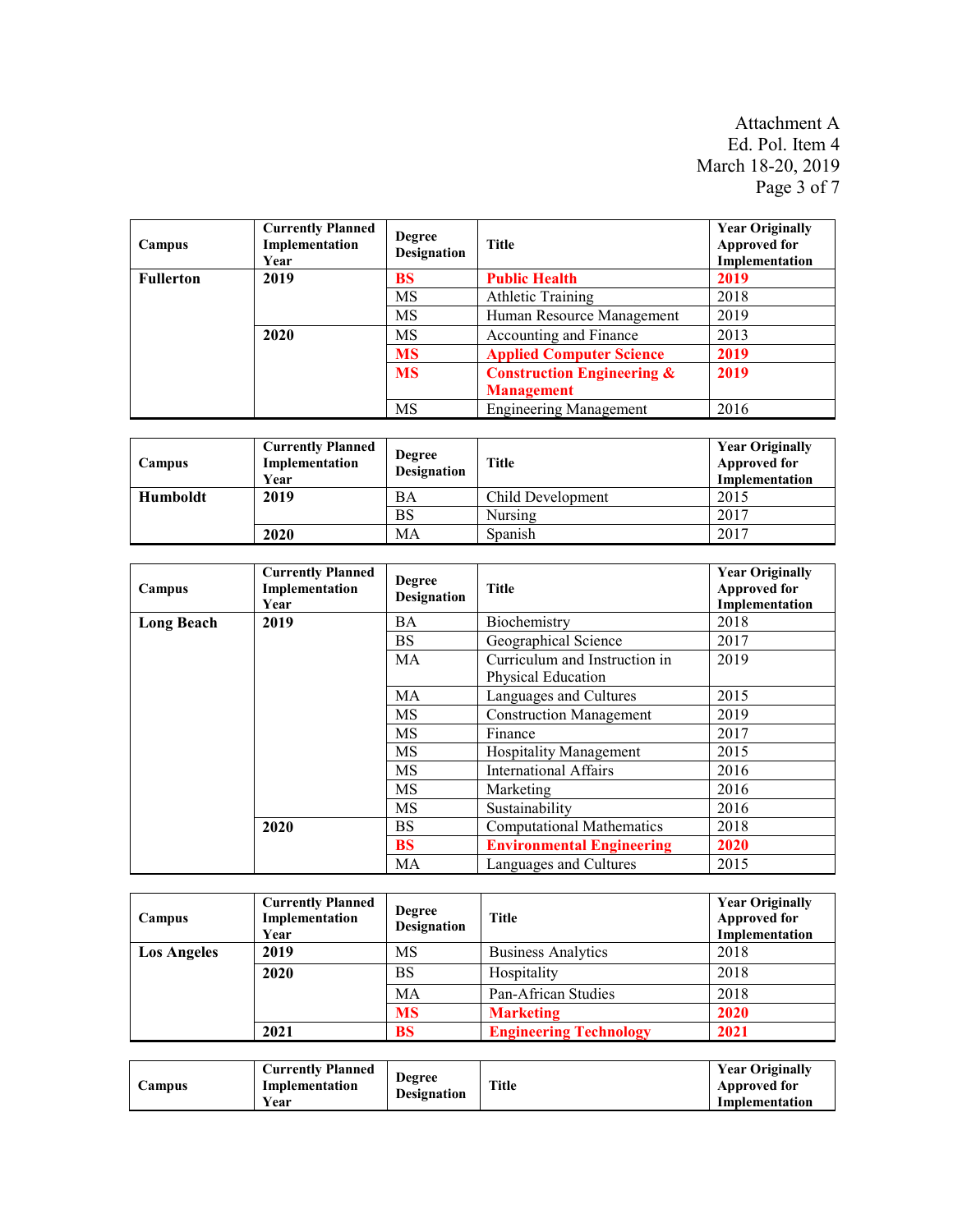Attachment A Ed. Pol. Item 2 March 18-20, 2019 Page 4 of 7

| <b>Maritime</b><br>Academy | 2020                                               | <b>BS</b>                    | Oceanography                                       | 2019                                                            |
|----------------------------|----------------------------------------------------|------------------------------|----------------------------------------------------|-----------------------------------------------------------------|
|                            |                                                    |                              |                                                    |                                                                 |
| Campus                     | <b>Currently Planned</b><br>Implementation<br>Year | Degree<br><b>Designation</b> | <b>Title</b>                                       | <b>Year Originally</b><br><b>Approved for</b><br>Implementation |
| <b>Monterey Bay</b>        | 2019                                               | <b>BS</b>                    | Plant and Soil Science                             | 2018                                                            |
|                            |                                                    | <b>BS</b>                    | Public Safety                                      | 2018                                                            |
|                            |                                                    | MS                           | Speech Language Pathology                          | 2019                                                            |
|                            | 2020                                               | <b>MPH</b>                   | Public Health                                      | 2018                                                            |
|                            |                                                    | MS                           | Accounting                                         | 2015                                                            |
|                            | 2021                                               | <b>BS</b>                    | Computer Engineering                               | 2016                                                            |
|                            | 2023                                               | <b>BA</b>                    | <b>Interdisciplinary Studies</b>                   | 2018                                                            |
|                            |                                                    | MA                           | Teaching English to Speakers of<br>Other Languages | 2018                                                            |

| Campus     | <b>Currently Planned</b><br>Implementation<br>Year | <b>Degree</b><br><b>Designation</b> | <b>Title</b>                | <b>Year Originally</b><br><b>Approved for</b><br>Implementation |
|------------|----------------------------------------------------|-------------------------------------|-----------------------------|-----------------------------------------------------------------|
| Northridge | 2019                                               | <b>BA</b>                           | Earth and Environmental     | 2017                                                            |
|            |                                                    |                                     | <b>Sciences</b>             |                                                                 |
|            |                                                    | MA                                  | <b>Educational Therapy</b>  | 2018                                                            |
|            |                                                    | <b>MS</b>                           | <b>Assistive Technology</b> | 2019                                                            |
|            |                                                    |                                     | Engineering                 |                                                                 |
|            |                                                    | <b>MS</b>                           | <b>Athletic Training</b>    | 2019                                                            |
|            |                                                    | AuD                                 | Audiology                   | 2019                                                            |
|            | 2020                                               | <b>BFA</b>                          | Visual Art                  | 2018                                                            |
|            |                                                    | MA                                  | Diverse Community           | 2019                                                            |
|            |                                                    |                                     | Development Leadership      |                                                                 |
|            |                                                    | <b>MS</b>                           | <b>Information Systems</b>  | 2020                                                            |
|            |                                                    |                                     | Management                  |                                                                 |
|            |                                                    | <b>MS</b>                           | <b>Nursing</b>              | 2020                                                            |
|            | 2021                                               | MA                                  | Sustainability              | 2021                                                            |
|            |                                                    | PhD                                 | Complex Systems             | 2021                                                            |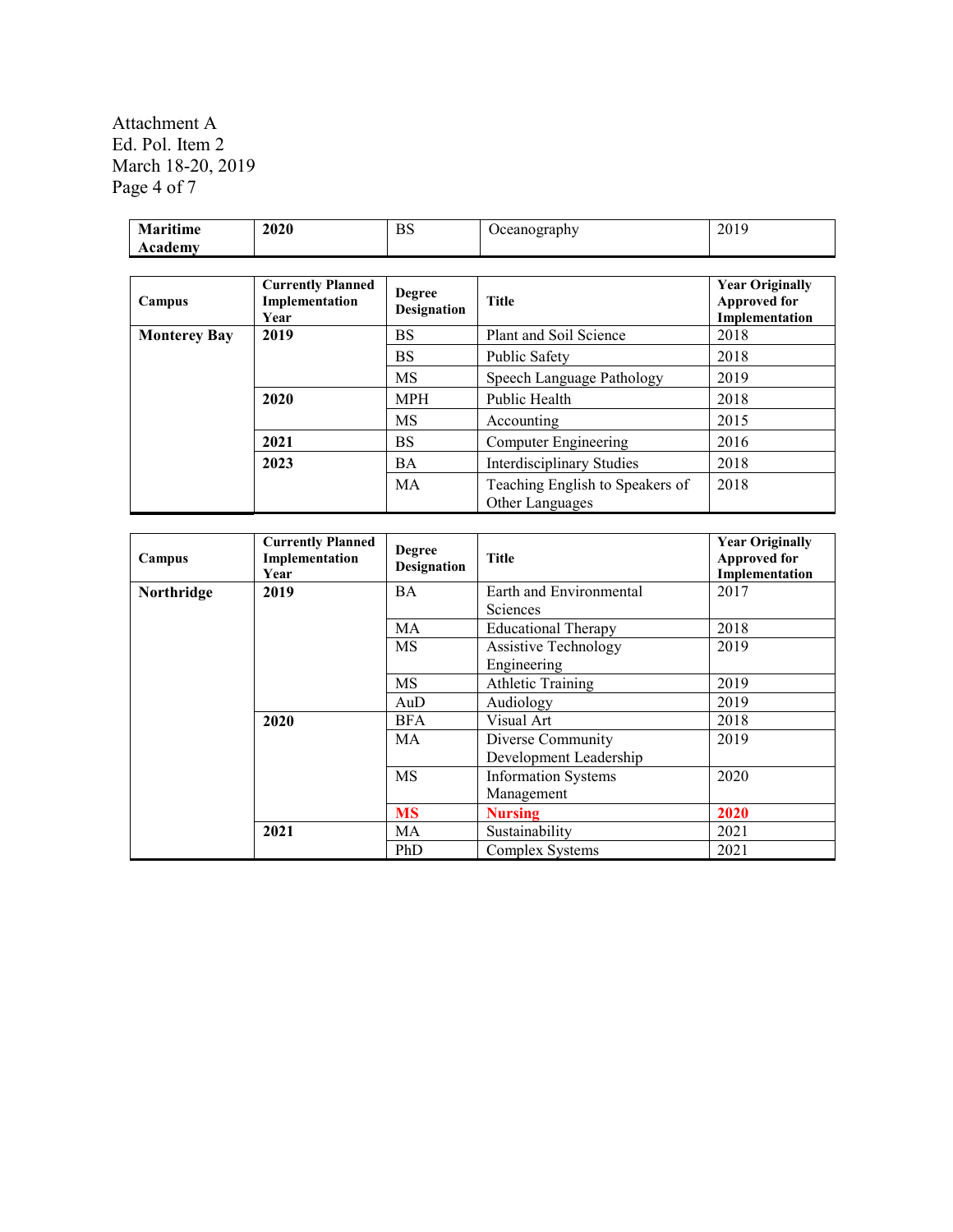Attachment A Ed. Pol. Item 4 March 18-20, 2019 Page 5 of 7

| Campus | <b>Currently Planned</b><br>Implementation<br>Year | <b>Degree</b><br><b>Designation</b>              | <b>Title</b>                               | <b>Year Originally</b><br><b>Approved for</b><br>Implementation |
|--------|----------------------------------------------------|--------------------------------------------------|--------------------------------------------|-----------------------------------------------------------------|
| Pomona | 2020                                               | <b>BS</b>                                        | Materials Engineering                      | 2020                                                            |
|        |                                                    | <b>BS</b>                                        | Regenerative and Sustainable<br>Studies    | 2017                                                            |
|        |                                                    | <b>MS</b>                                        | Architecture                               | 2016                                                            |
|        |                                                    | <b>MS</b>                                        | Bioengineering                             | 2020                                                            |
|        |                                                    | MS                                               | <b>Business Analytics</b>                  | 2020                                                            |
|        |                                                    | MS                                               | Dietetics                                  | 2018                                                            |
|        | <b>MS</b>                                          | <b>Digital Supply Chain</b><br><b>Management</b> | 2020                                       |                                                                 |
|        |                                                    | MS                                               | <b>International Apparel</b><br>Management | 2014                                                            |
|        | <b>MS</b>                                          | Mechatronics and Robotics<br>Engineering         | 2017                                       |                                                                 |
|        |                                                    | <b>MUD</b>                                       | Urban Design                               | 2020                                                            |

| Campus            | <b>Currently Planned</b><br>Implementation<br>Year | <b>Degree</b><br><b>Designation</b> | <b>Title</b>                                       | <b>Year Originally</b><br><b>Approved for</b><br>Implementation |
|-------------------|----------------------------------------------------|-------------------------------------|----------------------------------------------------|-----------------------------------------------------------------|
| <b>Sacramento</b> | 2019                                               | <b>BA</b>                           | Design Studies                                     | 2019                                                            |
|                   |                                                    | <b>BS</b>                           | <b>Health Services</b>                             | 2017                                                            |
|                   |                                                    | <b>BFA</b>                          | Graphic Design                                     | 2019                                                            |
|                   |                                                    | <b>BFA</b>                          | Interior Architecture                              | 2019                                                            |
|                   |                                                    | <b>BFA</b>                          | Photography                                        | 2019                                                            |
|                   |                                                    | MS                                  | <b>Applied Behavior Analysis</b>                   | 2019                                                            |
|                   |                                                    | MS                                  | <b>Business Analytics</b>                          | 2019                                                            |
|                   |                                                    | <b>MAT</b>                          | <b>Special Education with</b><br><b>Credential</b> | 2019                                                            |
|                   |                                                    | <b>MAT</b>                          | <b>Teaching with Credential</b>                    | 2019                                                            |
|                   |                                                    | <b>MFA</b>                          | Studio Art                                         | 2019                                                            |
|                   | 2020                                               | MA                                  | Biotechnology                                      | 2020                                                            |
|                   |                                                    | <b>MS</b>                           | <b>Power Engineering</b>                           | 2020                                                            |
|                   |                                                    | <b>MPH</b>                          | <b>Public Health</b>                               | 2020                                                            |
|                   |                                                    | AuD                                 | Audiology                                          | 2018                                                            |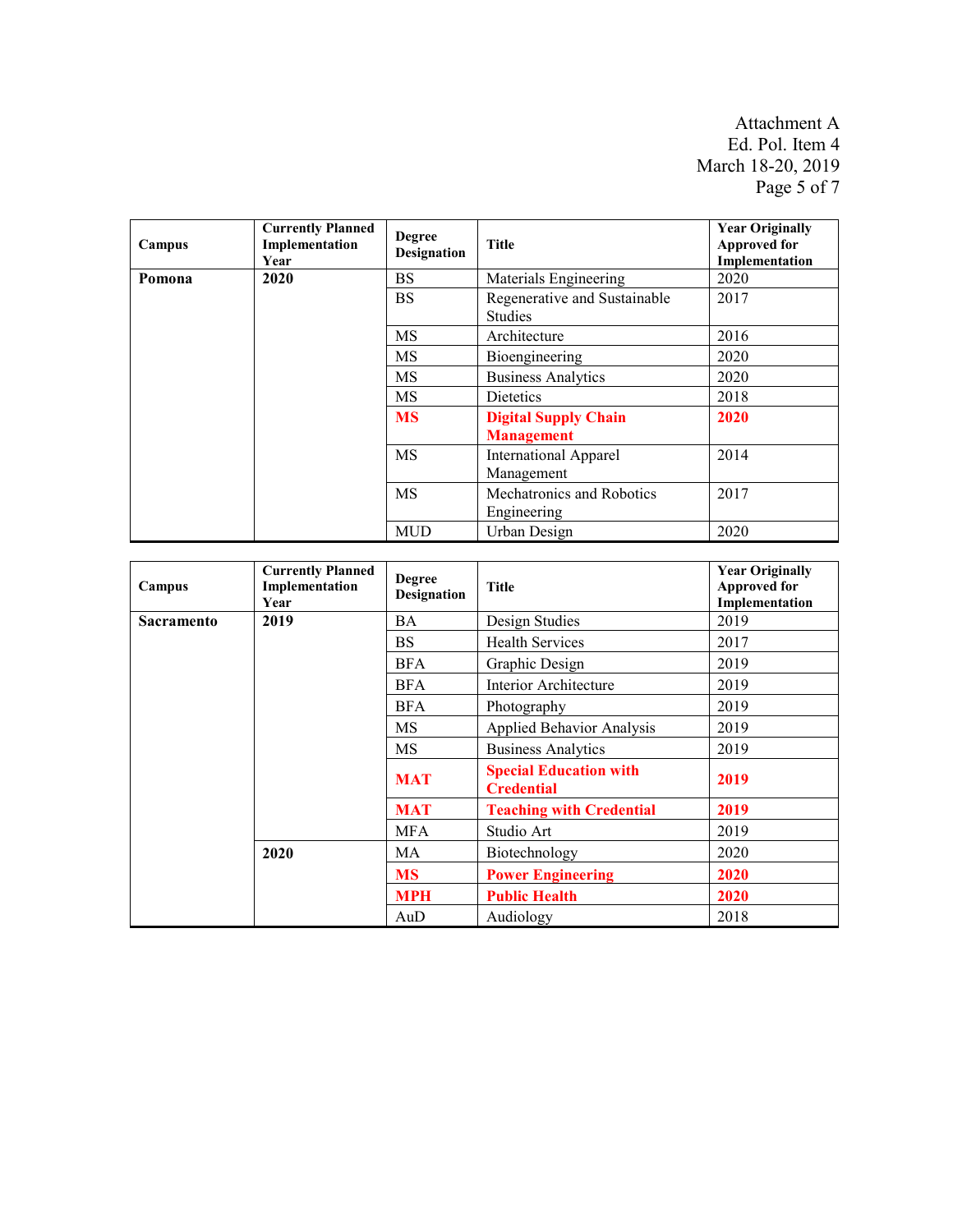Attachment A Ed. Pol. Item 2 March 18-20, 2019 Page 6 of 7

| Campus         | <b>Currently Planned</b><br>Implementation<br>Year | <b>Degree</b><br><b>Designation</b> | Title                           | <b>Year Originally</b><br><b>Approved for</b><br>Implementation |
|----------------|----------------------------------------------------|-------------------------------------|---------------------------------|-----------------------------------------------------------------|
| San Bernardino | 2019                                               | MS                                  | Finance                         | 2017                                                            |
|                |                                                    | MS                                  | Information Systems and         | 2016                                                            |
|                |                                                    |                                     | Technology                      |                                                                 |
|                |                                                    | MS                                  | Kinesiology                     | 2015                                                            |
|                | 2020                                               | <b>BFA</b>                          | <b>Studio Art</b>               | 2020                                                            |
|                |                                                    | <b>BFA</b>                          | <b>Design</b>                   | 2020                                                            |
|                |                                                    | MA                                  | History                         | 2017                                                            |
|                |                                                    | MS                                  | Entrepreneurship and Innovation | 2018                                                            |
|                |                                                    | <b>DNP</b>                          | Nursing Practice                | 2019                                                            |

| Campus    | <b>Currently Planned</b><br>Implementation<br>Year | <b>Degree</b><br><b>Designation</b> | Title                                         | <b>Year Originally</b><br><b>Approved for</b><br>Implementation |
|-----------|----------------------------------------------------|-------------------------------------|-----------------------------------------------|-----------------------------------------------------------------|
| San Diego | 2019                                               | <b>BA</b>                           | <b>Language, Culture, and Society</b>         | 2019                                                            |
|           |                                                    | <b>BS</b>                           | <b>Construction Management</b>                | 2019                                                            |
|           |                                                    | <b>MS</b>                           | <b>Athletic Training</b>                      | 2019                                                            |
|           |                                                    | <b>MS</b>                           | <b>Cybersecurity Management</b>               | 2019                                                            |
|           |                                                    | <b>MS</b>                           | <b>Meeting and Event</b><br><b>Management</b> | 2019                                                            |
|           |                                                    | PhD                                 | Hearing Science (with UC San<br>Diego)        | 2014                                                            |

| Campus               | <b>Currently Planned</b><br>Implementation<br>Year | <b>Degree</b><br><b>Designation</b> | <b>Title</b>                                              | <b>Year Originally</b><br><b>Approved for</b><br>Implementation |
|----------------------|----------------------------------------------------|-------------------------------------|-----------------------------------------------------------|-----------------------------------------------------------------|
| <b>San Francisco</b> | 2020                                               | <b>BA</b>                           | <b>Human Services</b>                                     | 2020                                                            |
|                      |                                                    | <b>BA</b>                           | Race and Resistance Studies                               | 2018                                                            |
|                      |                                                    | MA                                  | East Asian Languages and<br>Literatures                   | 2016                                                            |
|                      |                                                    | MA                                  | Modern European Languages and<br>Literatures              | 2016                                                            |
|                      |                                                    | <b>MS</b>                           | <b>Data Science and Artificial</b><br><b>Intelligence</b> | 2020                                                            |
|                      |                                                    | <b>MS</b>                           | <b>Statistical Data Science</b>                           | 2020                                                            |
|                      |                                                    | <b>MFA</b>                          | Broadcast and Electronic<br><b>Communication Arts</b>     | 2018                                                            |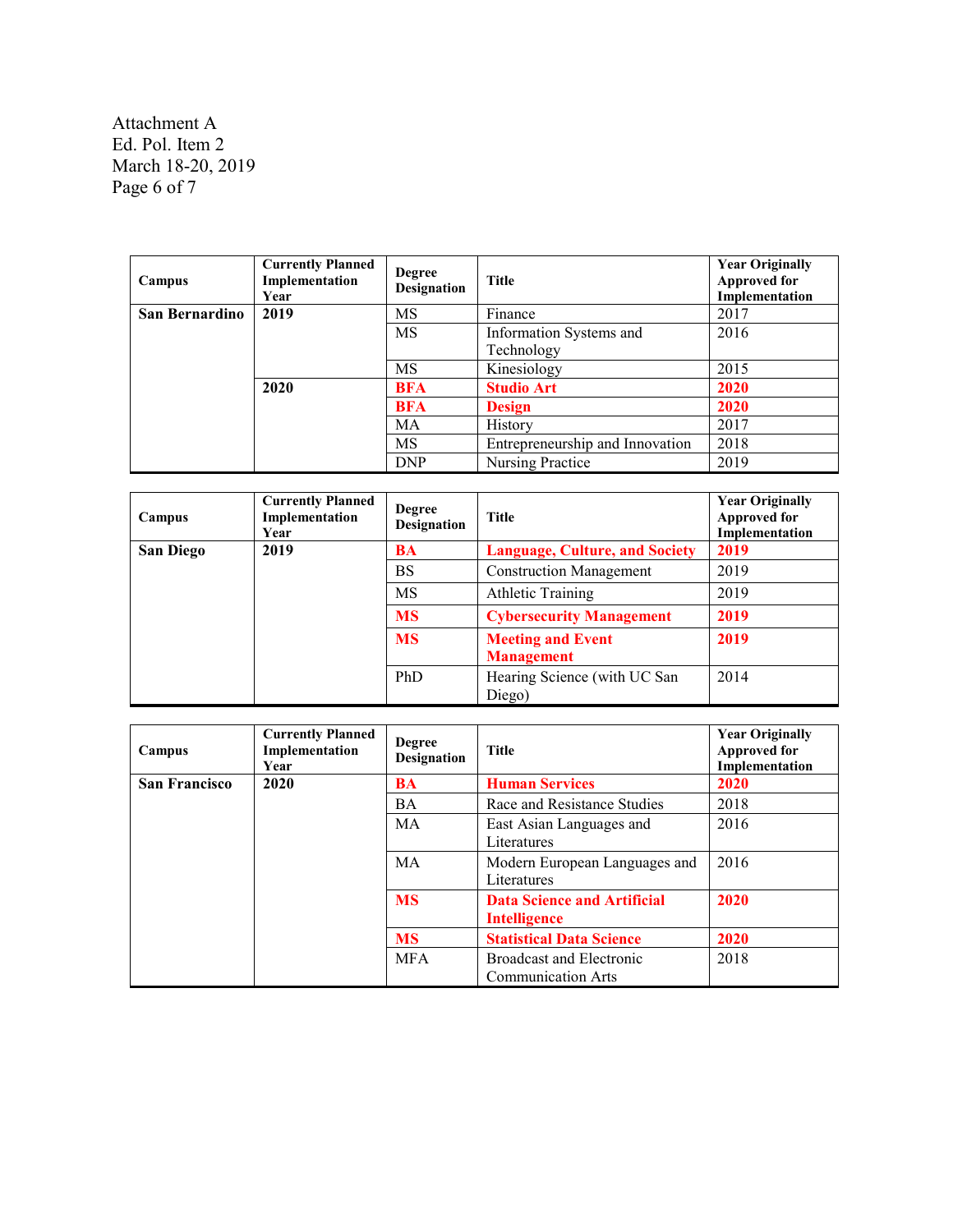Attachment A Ed. Pol. Item 4 March 18-20, 2019 Page 7 of 7

| Campus   | <b>Currently Planned</b><br>Implementation<br>Year | <b>Degree</b><br><b>Designation</b> | <b>Title</b>             | <b>Year Originally</b><br><b>Approved for</b><br>Implementation |
|----------|----------------------------------------------------|-------------------------------------|--------------------------|-----------------------------------------------------------------|
| San José | 2019                                               | MS                                  | Informatics              | 2019                                                            |
|          | 2020                                               | MS                                  | <b>Athletic Training</b> | 2019                                                            |
|          |                                                    | MS                                  | Finance                  | 2019                                                            |
|          |                                                    |                                     | Hospitality, Tourism and |                                                                 |
|          |                                                    | MS                                  | Meeting Management       | 2018                                                            |
|          |                                                    | AuD                                 | Audiology                | 2019                                                            |

| Campus          | <b>Currently Planned</b><br>Implementation<br>Year | <b>Degree</b><br><b>Designation</b> | <b>Title</b>                        | <b>Year Originally</b><br><b>Approved for</b><br>Implementation |
|-----------------|----------------------------------------------------|-------------------------------------|-------------------------------------|-----------------------------------------------------------------|
| <b>San Luis</b> | 2020                                               | BS                                  | <b>Built Environments</b>           | 2016                                                            |
| Obispo          |                                                    | BS                                  | <b>Environmental Product Design</b> | 2016                                                            |
|                 |                                                    | MEng                                | Civil and Environmental             | 2015                                                            |
|                 |                                                    |                                     | Engineering                         |                                                                 |

| Campus            | <b>Currently Planned</b><br>Implementation<br>Year | <b>Degree</b><br><b>Designation</b> | <b>Title</b>                          | <b>Year Originally</b><br><b>Approved for</b><br>Implementation |
|-------------------|----------------------------------------------------|-------------------------------------|---------------------------------------|-----------------------------------------------------------------|
| <b>San Marcos</b> | 2020                                               | <b>BA</b>                           | Chicano/a Studies                     | 2016                                                            |
|                   |                                                    | BA                                  | Geography                             | 2019                                                            |
|                   |                                                    | <b>BA</b>                           | Philosophy                            | 2016                                                            |
|                   |                                                    | <b>BS</b>                           | <b>Cybersecurity</b>                  | 2020                                                            |
|                   |                                                    | <b>MA</b>                           | <b>Multilingual and Multicultural</b> | 2020                                                            |
|                   |                                                    |                                     | <b>Education</b>                      |                                                                 |
|                   |                                                    | <b>MS</b>                           | Applied Behavior Analysis             | 2019                                                            |
|                   |                                                    | MS                                  | Clinical Counseling                   | 2019                                                            |
|                   | 2024                                               | <b>BS</b>                           | <b>Computer Engineering</b>           | 2019                                                            |

| <b>Campus</b> | <b>Currently Planned</b><br>Implementation<br>Year | <b>Degree</b><br><b>Designation</b> | Title        | <b>Year Originally</b><br><b>Approved for</b><br>Implementation |
|---------------|----------------------------------------------------|-------------------------------------|--------------|-----------------------------------------------------------------|
| Sonoma        | 2017                                               | MA                                  | Film Studies | 2017                                                            |

| Campus            | <b>Currently Planned</b><br>Implementation<br>Year | <b>Degree</b><br><b>Designation</b> | <b>Title</b>       | <b>Year Originally</b><br>Approved for<br>Implementation |
|-------------------|----------------------------------------------------|-------------------------------------|--------------------|----------------------------------------------------------|
| <b>Stanislaus</b> | 2021                                               | <b>MFA</b>                          | Theatre Production | 2017                                                     |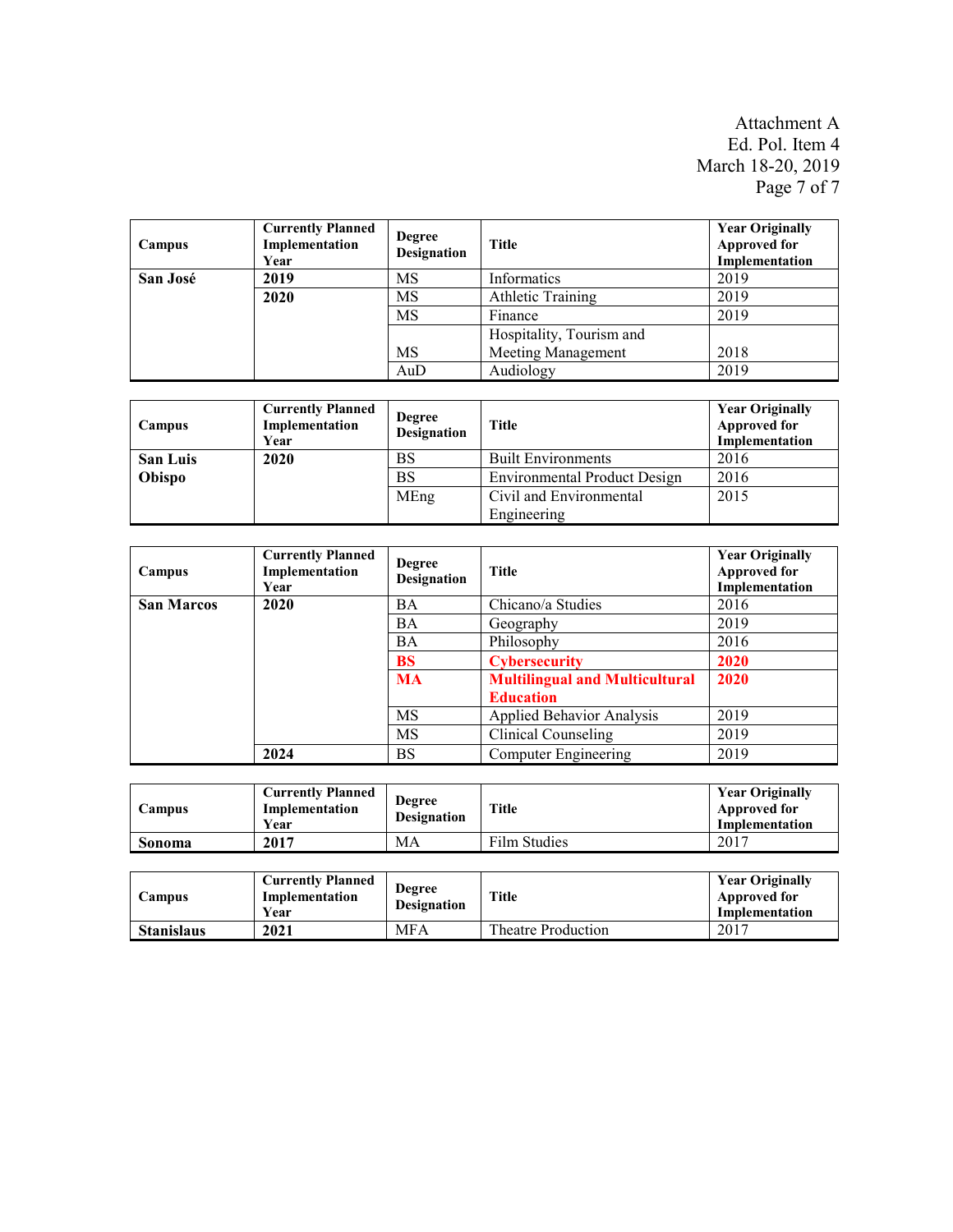**Attachment B** Ed. Pol. Item 2 March 18-20, 2019 Page 1 of 2

## **Report on Senior College and University Commission (WSCUC aka WASC) Accreditation Activities Conducted in 2017-2018**

This report includes only those campuses that engaged in WSCUC site visit accreditation activities in the past year.

### **California State University, Dominguez Hills**

In July 2018, the Senior College and University Commission (WSCUC) acted to reaffirm accreditation for CSU Dominguez Hills (CSUDH) for the maximum possible period of ten years.

The Commission commended the institution in particular for President Hagan's visionary leadership and strong administrative ability along with his development of a clear vision and path forward for the university. The institution's strong sense of community, commitment to students, and optimism about the future were particularly noted. Also noted were remarkable improvements in student retention and graduation rates and a focus on student success and achievement.

The Commission asked for an update in March 2022 on the strategic planning process and its implementation, including progress on the physical development of the campus. The Commission recommended building institutional capacity for collecting, integrating, analyzing, and disseminating data among key stakeholders for decision-making purposes. It also encouraged developing financially sustainable models for faculty hiring, optimized staffing, and pedagogical and scholarly professional development.

### **Humboldt State University**

In March 2018, the Senior College and University Commission (WSCUC) acted to reaffirm accreditation for Humboldt State University (HSU) for eight years.

The Commission commended the institution for widely recognized and consistent educational objectives that are demonstrably achieved; active involvement of students in academic programs; co-curricular programs aligned and integrated with the institution's academic goals; and a robust institutional research capacity.

Based on the WSCUC site visit findings, the team recommended implementing and sustaining appropriate responses to the increased diversity of the university's students; ensuring admissions efforts accurately represent HSU's academic programs, campus climate, support services, and costs to prospective students and to the public at large; and fair and equitable treatment of all students though established policies and procedures addressing student conduct, grievances, complaints, safety, financial aid, and life in the Arcata community. The team also recommended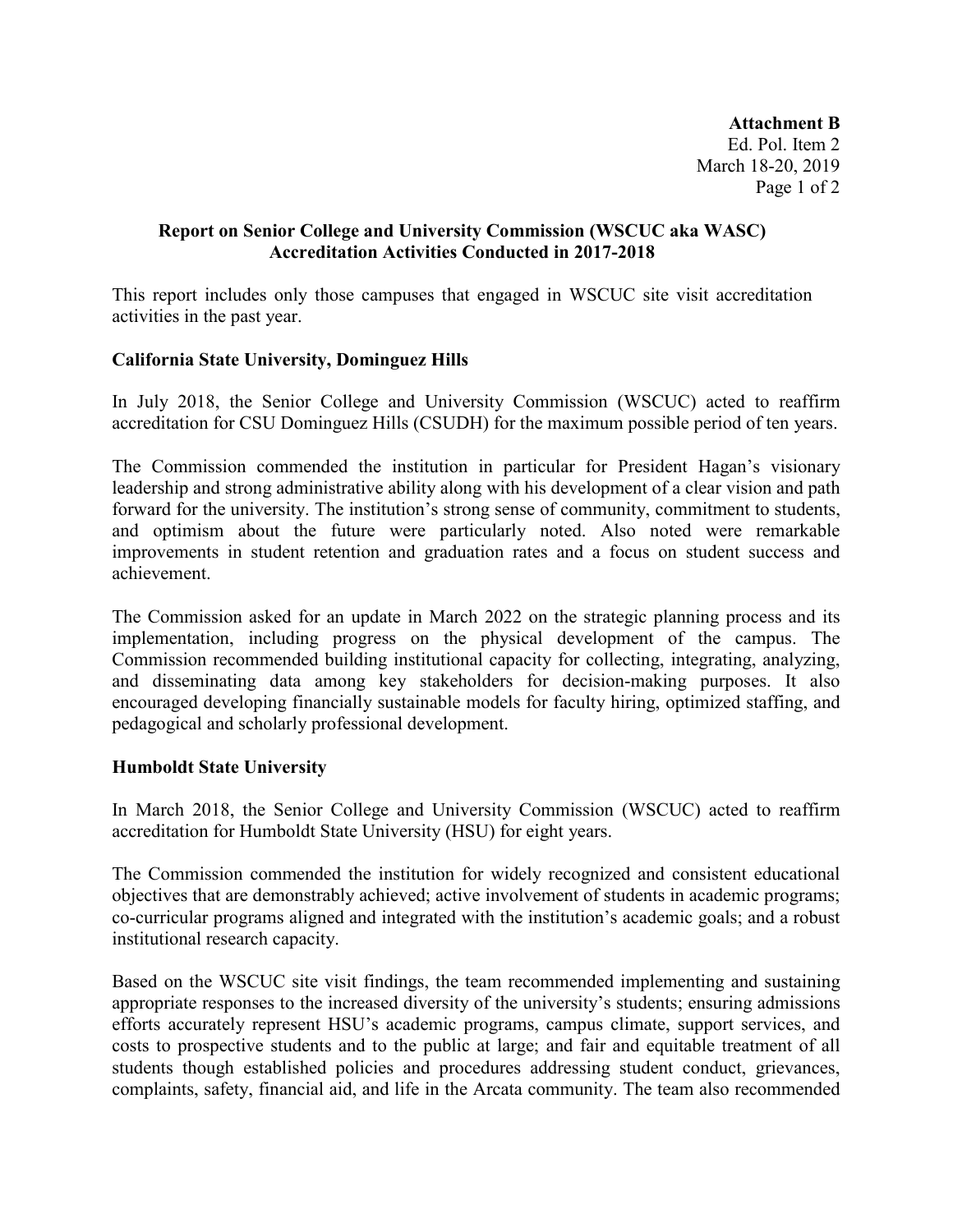Attachment B Ed. Pol. Item 2 March 18-20, 2019 Page 2 of 2

that all levels of HSU's leadership demonstrate high levels of performance and accountability to strengthen communication across campus and to continue transparency about budget challenges; adopt a comprehensive student learning and success outcomes assessment program including the General Education All-University Requirements program (GEAR) as well as degree program assessment; prioritize efforts to diversify the faculty and staff; and continue to take appropriate steps to address the structural deficit by engaging in realistic budgeting, enrollment management, and diversification of revenue sources.

### **Sonoma State University**

In February 2018, the Senior College and University Commission (WSCUC) acted to reaffirm accreditation for Sonoma State University (SSU) for eight years.

The Commission commended the institution for its strong sense of community manifested through connecting students to services after the October 2017 fires; its collaborative crossinstitutional assessment committee; tangible results integrating the Green Music Center (GMC) into the campus and community and leveraging the GMC to advance SSU's public liberal arts mission; its commitment to institution-wide strategic planning processes and financial resource alignment; realignment of IT resources to support the instructional mission; robust first- and second- year experience programs and other high-impact practices; President Sakaki's development of a climate of collaboration and engagement; and the Academic Senate's willingness to work actively with new leadership to advance SSU's mission.

The team recommended assuring every degree program has measurable learning outcomes and an assessment plan adhering to the recently approved Program Review Policy; fully implementing a comprehensive strategic planning process that identifies measurable goals and aligns financial resources with those goals; effectively using newly implemented data tools to enhance student learning and success; developing an IT strategic plan to improve the student experience and advance the institution's vision and mission; creating and implementing a comprehensive diversity plan; and formally articulating what it means to be a SSU undergraduate or graduate student.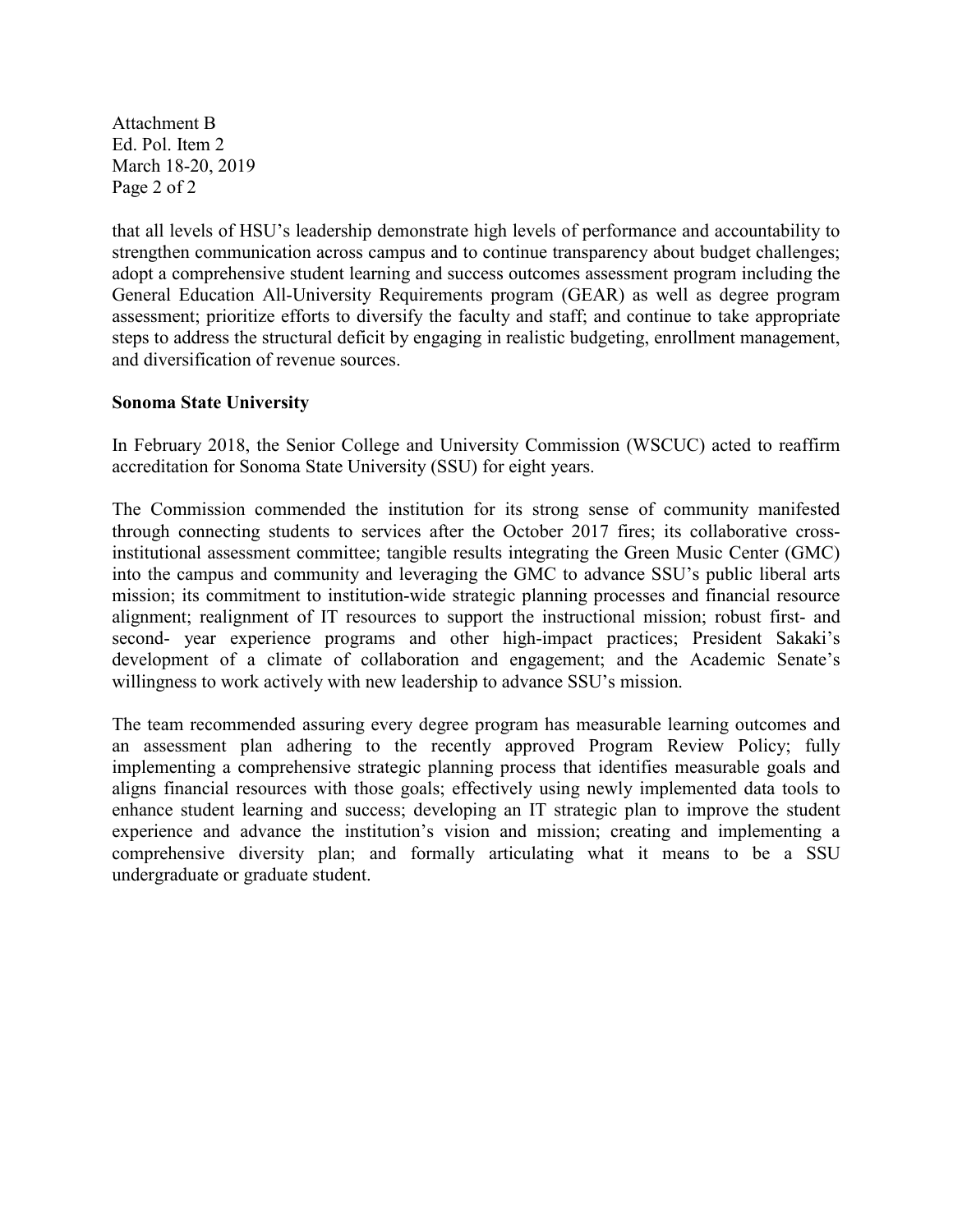**Attachment C** Ed. Pol. Item 2 March 18-20, 2019 Page 1 of 32

# **California State University Accredited Program, by Campus**

# **California State University, Bakersfield**

| Program                          | <b>First Granted</b> | <b>Renewal Date</b> |
|----------------------------------|----------------------|---------------------|
| Business Administration BS, MBA  | not specified        | 2017-2018           |
| <b>Biochemistry BS</b>           | not specified        | 2018-2019           |
| Chemistry BS                     | not specified        | 2018-2019           |
| <b>Computer Engineering BS</b>   | 10/1/2016            | 2023-2024           |
| Counseling MS                    | not specified        | 2021-2022           |
| <b>Education MA</b>              | not specified        | 2021-2022           |
| <b>Electrical Engineering BS</b> | 10/1/2016            | 2023-2024           |
| <b>Engineering Sciences BS</b>   | 10/1/2016            | 2023-2024           |
| Nursing BS, MS                   | not specified        | 2021-2022           |
| Public Administration MPA        | not specified        | 2015-2016           |
| Social Work MSW                  | not specified        | 2022-2023           |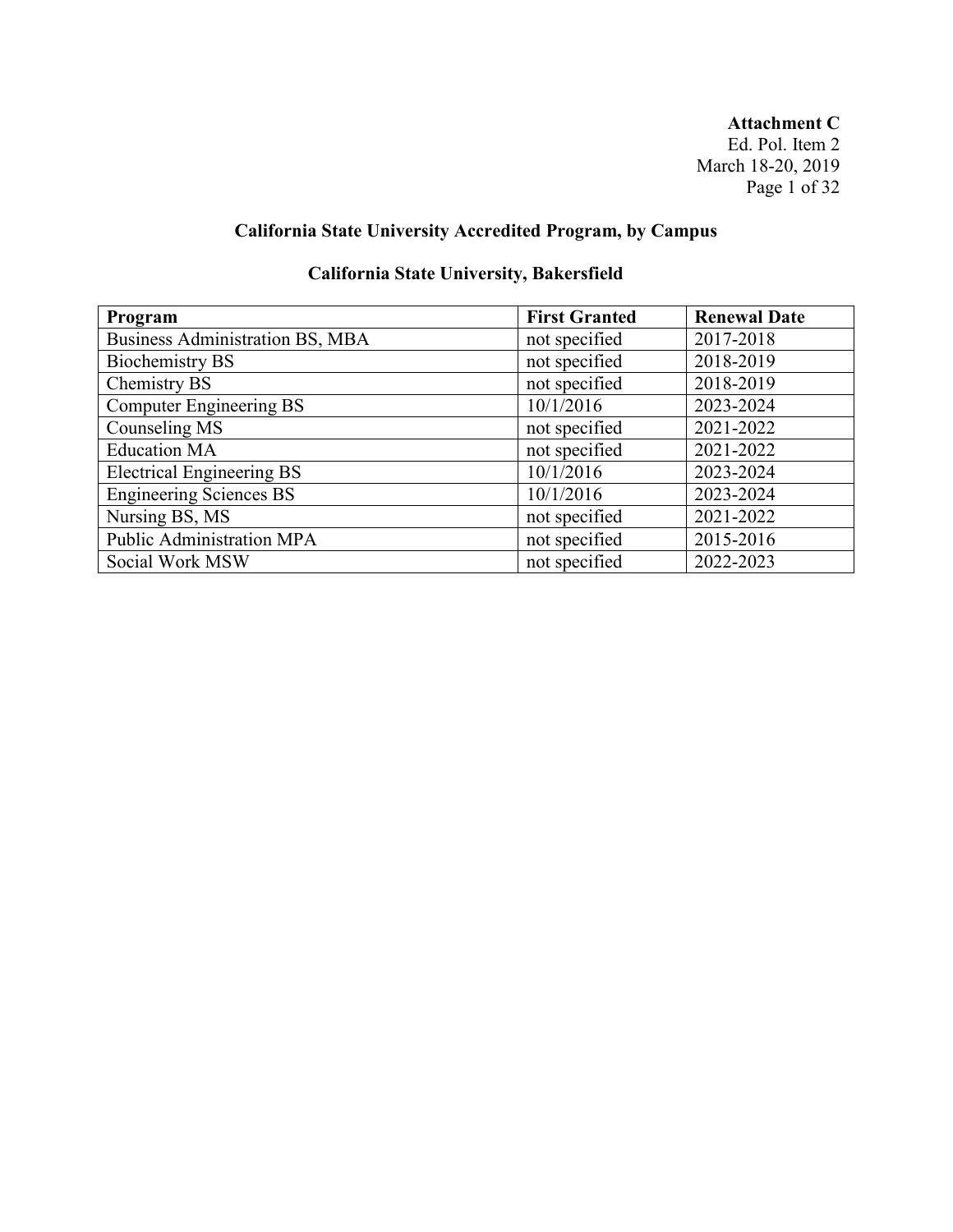Attachment C Ed. Pol. Item 2 March 18-20, 2019 Page 2 of 32

# **California State University Channel Islands**

| Program                                           | <b>First Granted</b> | <b>Renewal Date</b> |
|---------------------------------------------------|----------------------|---------------------|
| Biotechnology MS/MBA Dual Degree Program          | 2017                 | 2027                |
| Business BS, MBA                                  | 2017                 | 2027                |
| <b>Education MA</b>                               | 2009                 | 2019                |
| Education – Administrative Services Preliminary   | 2009                 | 2019                |
| Credential                                        |                      |                     |
| Education – Mild/Moderate Disabilities Credential | 2009                 | 2019                |
| Education – Mild/Moderate Disabilities Intern     | 2009                 | 2019                |
| Credential                                        |                      |                     |
| Education - Multiple Subject Credential           | 2009                 | 2019                |
| Education – Multiple Subject Intern Credential    | 2009                 | 2019                |
| Education – Single Subject Credential             | 2009                 | 2019                |
| Education – Single Subject Intern Credential      | 2009                 | 2019                |
| Nursing BS                                        | 2006                 | 2025                |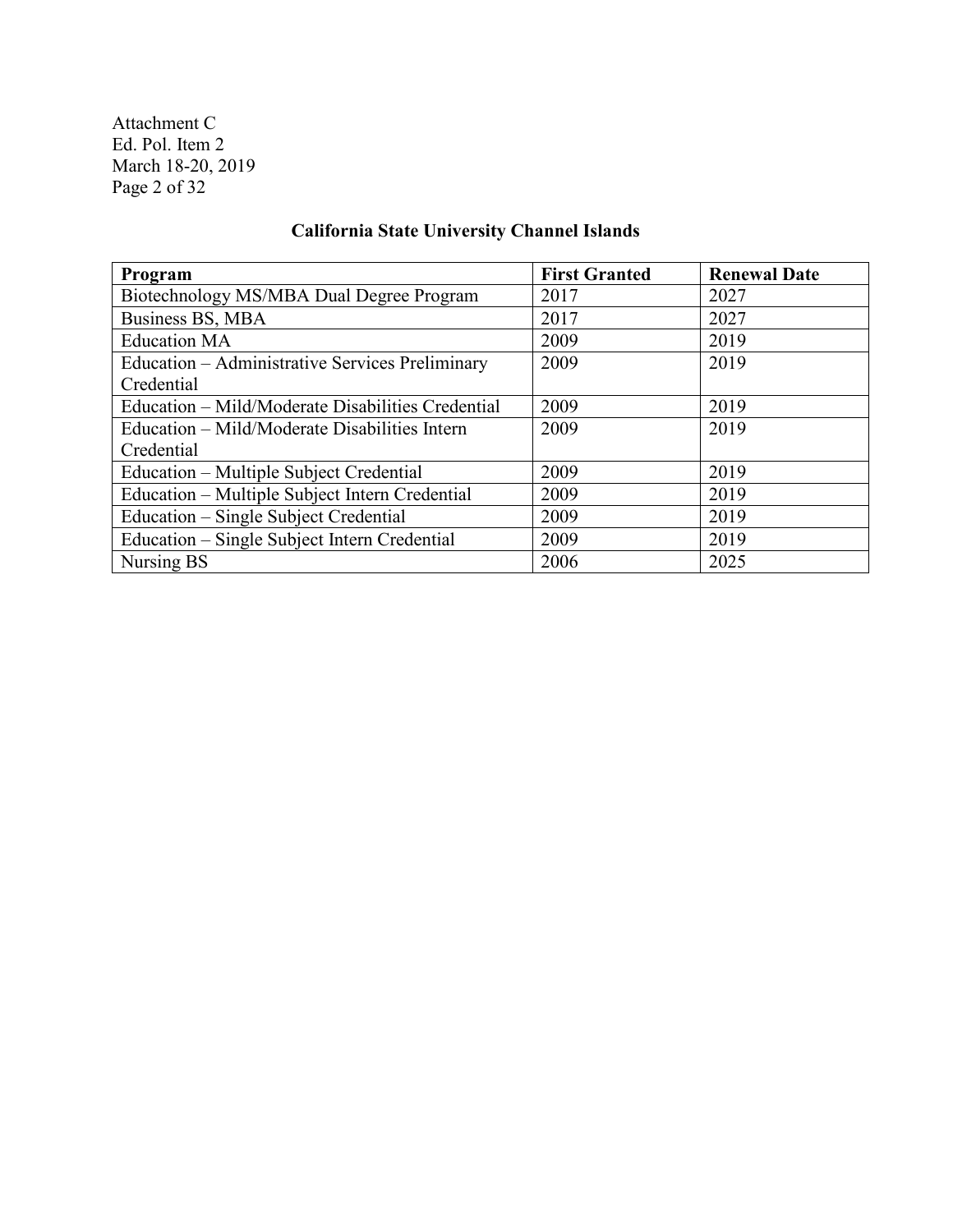Attachment C Ed. Pol. Item 2 March 18-20, 2019 Page 3 of 32

# **California State University, Chico**

| Program                                           | <b>First Granted</b> | <b>Renewal Date</b> |
|---------------------------------------------------|----------------------|---------------------|
| Art BA, BFA, MA, MFA                              | not specified        | 2026                |
| <b>Business Administration BS, MBA</b>            | 1997                 | 2023                |
| <b>Business Information Systems BS</b>            | 1997                 | 2023                |
| Chemistry BS                                      | not specified        | 2019                |
| Civil Engineering BS                              | 1968                 | 2020                |
| Communication Design BA-Graphic Design            | not specified        | 2026                |
| Option                                            |                      |                     |
| Communication Sciences and Disorders MA           | 2003                 | 2019                |
| <b>Computer Engineering BS</b>                    | 1989                 | 2022                |
| <b>Computer Information Systems BS</b>            | 2007                 | 2020                |
| <b>Computer Science BS</b>                        | 1987                 | 2022                |
| Construction Management BS                        | 1987                 | 2022                |
| <b>Education MA</b>                               | not specified        | 2022                |
| <b>Electrical and Electronic Engineering BS</b>   | 1971                 | 2022                |
| <b>Health Services Administration BS</b>          | 2004                 | 2023                |
| Didactic Program in Dietetics (Nutrition and Food | 1999                 | 2021                |
| Sciences BS)                                      |                      |                     |
| Dietetic Internship                               | 2001                 | 2021                |
| Journalism BA                                     | 1997                 | 2022                |
| Mechanical Engineering BS                         | 1971                 | 2020                |
| Mechatronic Engineering BS                        | 1998                 | 2020                |
| Music BA                                          | 1995                 | 2019                |
| Musical Theatre BA                                | 2009                 | 2019                |
| Nursing BS                                        | 1995                 | 2028                |
| Nursing MS                                        | 1995                 | 2028                |
| Psychology: Applied/School Psychology Option      | 1998                 | 2020                |
| <b>MA</b>                                         |                      |                     |
| <b>Public Administration MPA</b>                  | 1996                 | 2024                |
| <b>Public Health BS</b>                           |                      | 2019                |
| Recreation, Hospitality, and Parks Management     | 1986                 | 2019                |
| <b>BS</b>                                         |                      |                     |
| Recreation Administration MA                      | 1986                 | 2019                |
| Social Work BA, MSW                               | not specified        | 2025                |
| Sustainable Manufacturing BS                      | 1980                 | 2020                |
| Theatre Arts BA                                   | 2009                 | 2019                |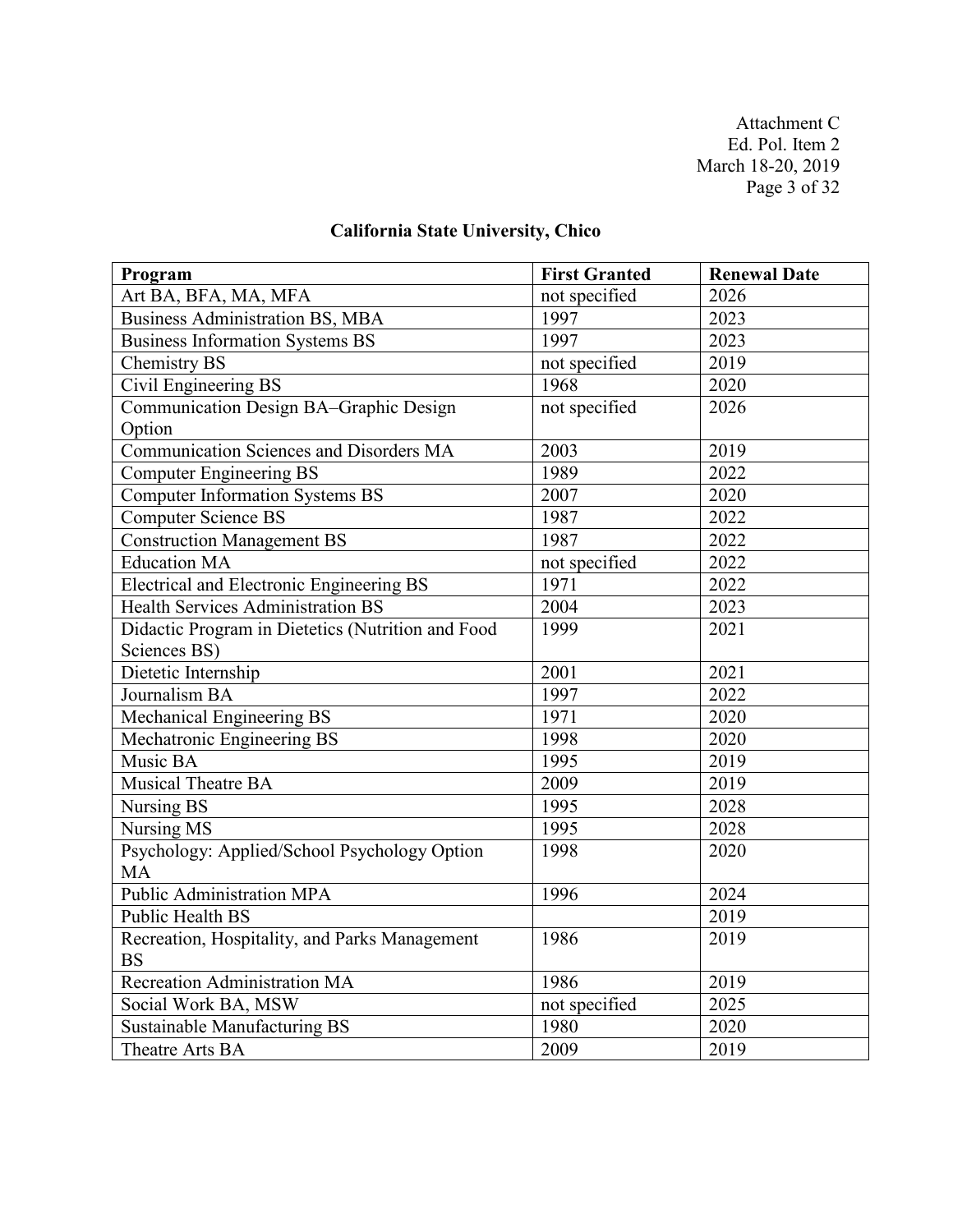Attachment C Ed. Pol. Item 2 March 18-20, 2019 Page 4 of 32

# **California State University, Dominguez Hills**

| Program                    | <b>First Granted</b> | <b>Renewal Date</b> |
|----------------------------|----------------------|---------------------|
| <b>Clinical Science BS</b> | 1995                 | 2026                |
| <b>Computer Science BS</b> | 1996                 | 2022-23             |
| <b>Education MA</b>        | not specified        | 2019                |
| Health Science MS          | 2015                 | 2020                |
| Music BA                   | 1976                 | 2018-19             |
| Nursing BS, MS             | 2004                 | 2018                |
| Occupational Therapy MS    | 2007                 | 2023                |
| Public Administration MPA  | 2005                 | 2022-23             |
| Social Work MSW            | 2007                 | 2022                |
| Theatre Arts BA            | 1987                 | 2025-26             |
| Chemistry BS               | not specified        | 2018                |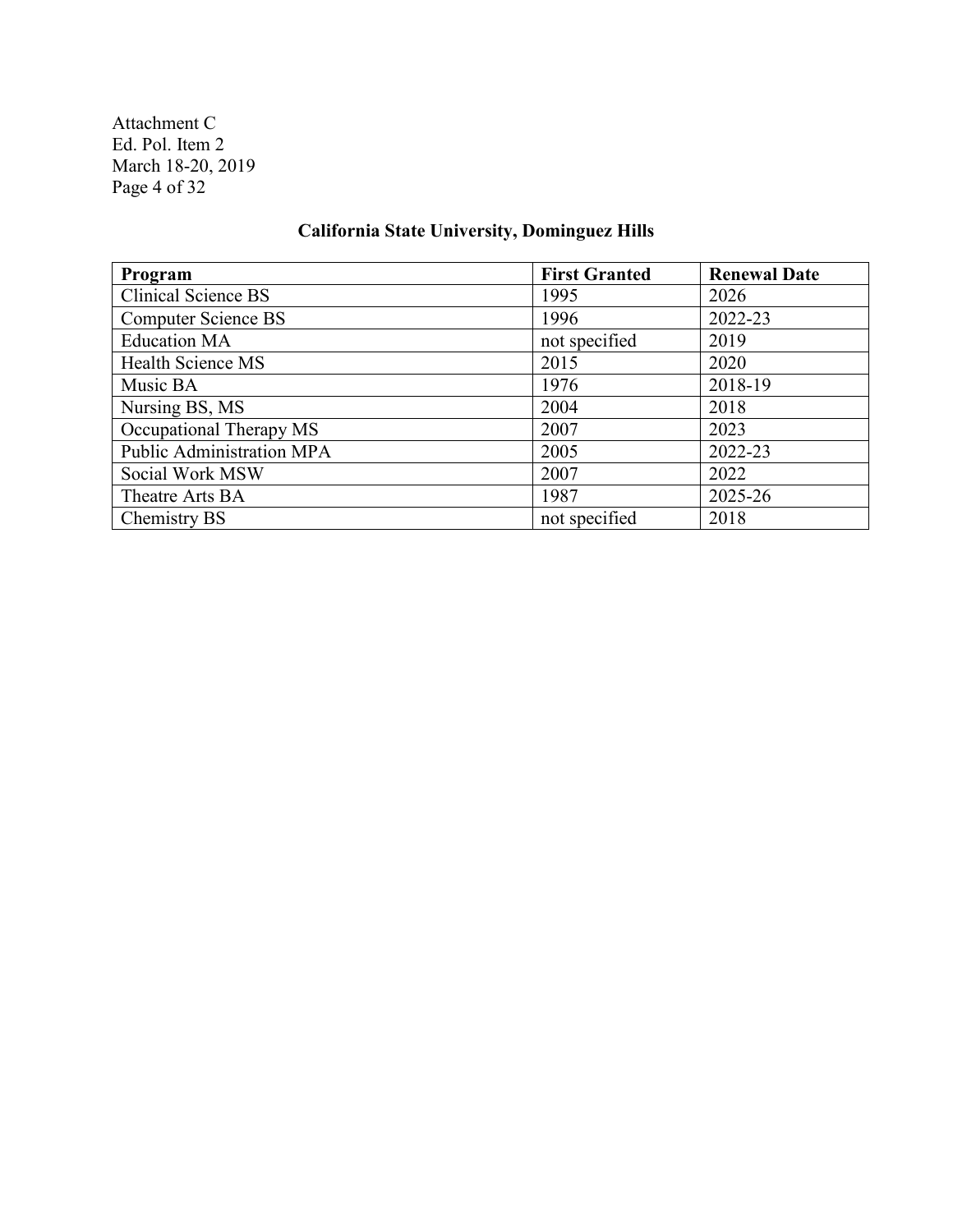Attachment C Ed. Pol. Item 2 March 18-20, 2019 Page 5 of 32

# **California State University, East Bay**

| Program                                    | <b>First Granted</b> | <b>Renewal Date</b> |
|--------------------------------------------|----------------------|---------------------|
| <b>Accountancy MS</b>                      | 2013                 | 2018-19             |
| <b>Business Administration BS</b>          | 1973-1974            | 2018-19             |
| <b>Business Analytics MS</b>               | 1982-1983            | 2018-19             |
| <b>Business Administration MBA</b>         | 1982-1983            | 2018-19             |
| Chemistry BS                               | 1970-1971            | 2018-19             |
| <b>Computer Engineering BS</b>             | 2013-2014            | 2020-21             |
| Counseling MS, Option in School Psychology | 1982-1983            | 2022-23             |
| Economics BS, MS                           | 1973-1974            | 2018-19             |
| <b>Industrial Engineering BS</b>           | 2006-2007            | 2021-22             |
| Music BA, MA                               | 1973-1974            | 2019-20             |
| Nursing BS                                 | 1974-1975            | 2025-26             |
| Nursing MS                                 | 2018                 | 2025-26             |
| Social Work MSW                            | 2006-2007            | 2019-20             |
| Speech-Language Pathology MS               | 1992-1993            | 2019-20             |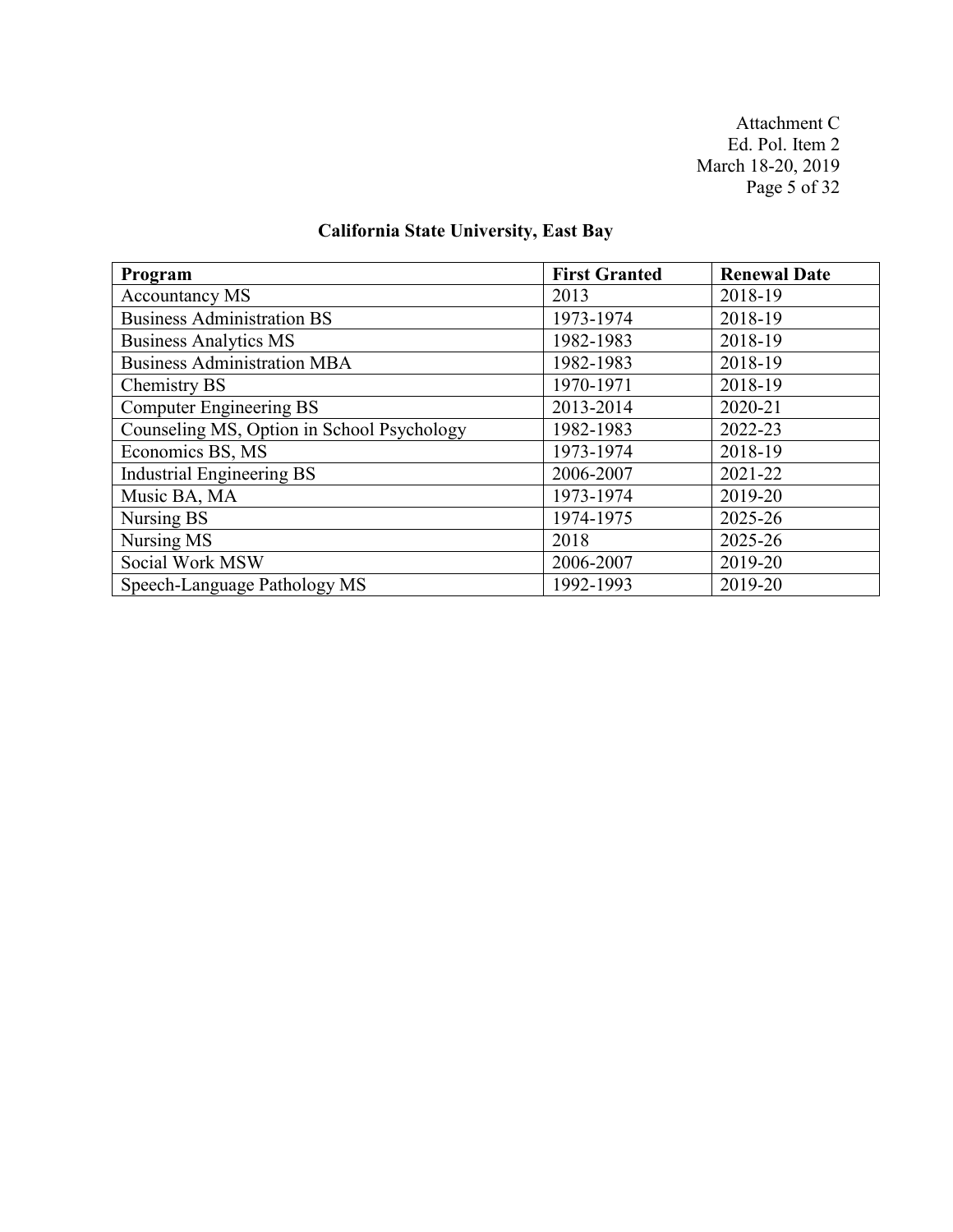Attachment C Ed. Pol. Item 2 March 18-20, 2019 Page 6 of 32

# **California State University, Fresno**

| Program                                              | <b>First Granted</b> | <b>Renewal Date</b> |
|------------------------------------------------------|----------------------|---------------------|
| <b>Agricultural Education BS</b>                     | 1967                 | 2020                |
| <b>Agricultural Specialist Credential</b>            | 2003                 | 2021                |
| <b>Athletic Training BS</b>                          | 1997                 | 2022-23             |
| <b>Business Administration BS</b>                    | 1963                 | 2018-19             |
| <b>Business Administration MBA</b>                   | 1974                 | 2018-19             |
| Civil Engineering BS                                 | 1968                 | 2019                |
| Clinical Rehabilitation and Mental Health Counseling | 1976                 | 2019                |
| <b>MS</b>                                            |                      |                     |
| Communicative Disorders MA - Deaf Education          | 1982                 | 2024                |
| Option                                               |                      |                     |
| Computer Engineering BS                              | 1999                 | 2019                |
| <b>Construction Management BS</b>                    | 1992                 | 2019                |
| Counseling and Guidance MS                           | 1995                 | 2019                |
| Didactic Program in Dietetics                        | 2005                 | 2021                |
| Dietetic Internship Program                          | 2005                 | 2021                |
| <b>Education MA</b>                                  | 1967                 | 2021                |
| Education-Early Childhood Education Specialist       | not specified        | 2023                |
| (NAEYC Accredited, currently under review)           |                      |                     |
| Education-Multiple Subject Internship                | 2002                 | 2021                |
| Education-Multiple Subject Bilingual Authorization,  | not specified        | 2021                |
| Spanish and Hmong                                    |                      |                     |
| Education-Preliminary Administrative Services        | not specified        | 2021                |
| <b>Education-Preliminary Administrative Services</b> | not specified        | 2021                |
| Internship                                           |                      |                     |
| Education-Preliminary Multiple Subject               | 2002                 | 2021                |
| <b>Education-Preliminary Single Subject</b>          | 2003                 | 2021                |
| Education-Pupil Personnel Services, School           | not specified        | 2021                |
| Counseling                                           |                      |                     |
| Education-Reading/Language Arts Specialist           | not specified        | 2021                |
| Education-Single Subject Internship                  | not specified        | 2021                |
| Education Specialist, Mild/Moderate and              | not specified        | 2021                |
| Moderate/Severe                                      |                      |                     |
| Education Specialist, Deaf and Hard of Hearing       | not specified        | 2021                |
| -Education Specialist Clear, Mild/Moderate and       |                      |                     |
| Moderate/Severe                                      |                      |                     |
| -Education Specialist Level II, Mild/Moderate and    |                      |                     |
| Moderate/Severe                                      |                      |                     |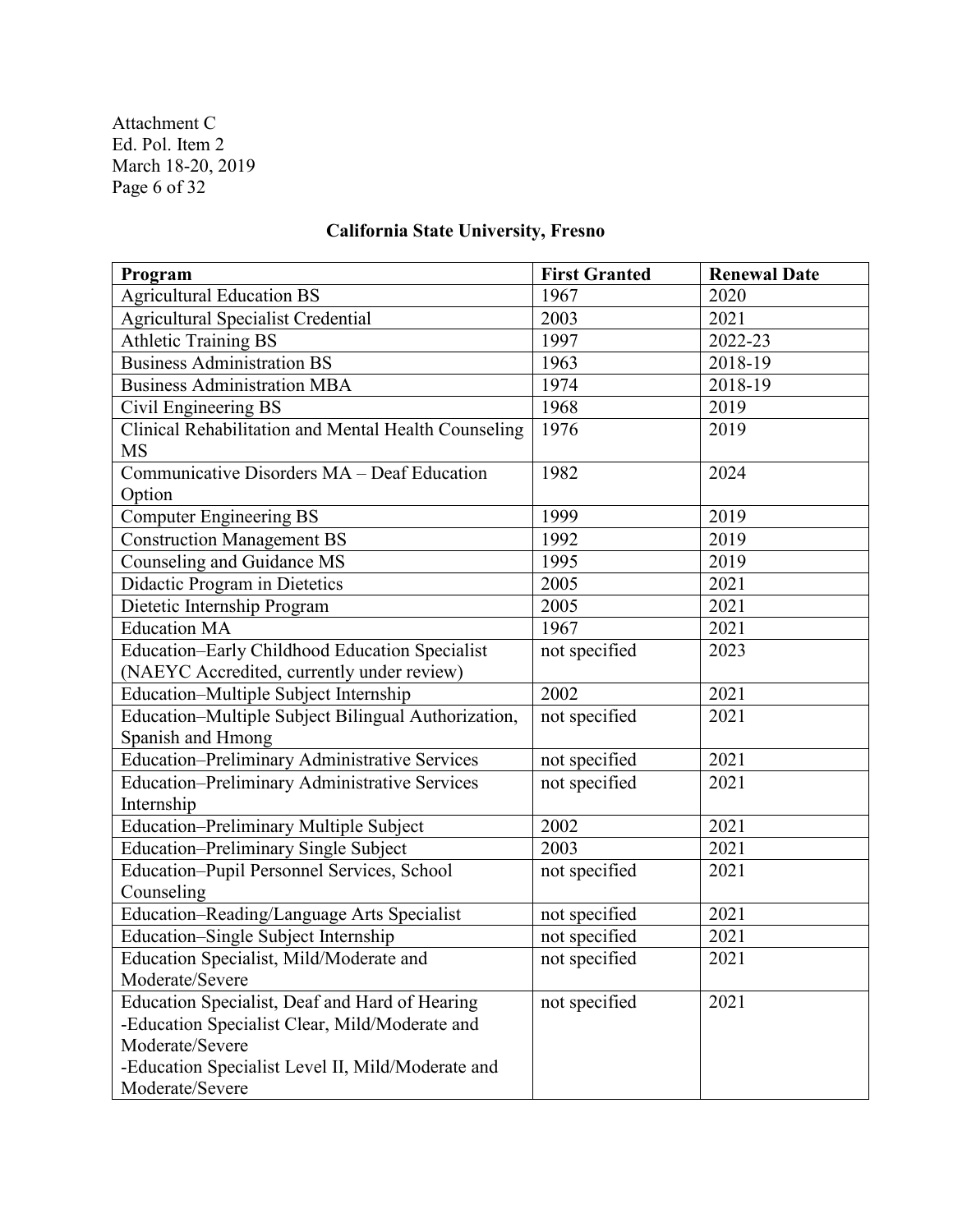Attachment C Ed. Pol. Item 2 March 18-20, 2019 Page 7 of 32

| Program                                     | <b>First Granted</b> | <b>Renewal Date</b> |
|---------------------------------------------|----------------------|---------------------|
| Educational Leadership EdD                  |                      |                     |
| Independent DPELFS program                  | 2007                 | 2021                |
| Channel Island Joint Program                | 2016                 | 2021-22             |
| <b>Electrical Engineering BS</b>            | 1965                 | 2019                |
| Geomatics Engineering BS                    | 1979                 | 2019                |
| <b>Industrial Technology BS</b>             | 2016                 | 2020                |
| <b>Interior Design BA</b>                   | 1986                 | 2024                |
| Kinesiology - Physical Education Option BS  | 2008                 | 2020                |
| Mechanical Engineering BS                   | 1965                 | 2019                |
| Music BA, MA                                | 1979                 | 2019-20             |
| Nursing BS                                  | 2005                 | 2021                |
| Nursing DNP                                 | 2012                 | 2019                |
| Nursing MS                                  | 2005                 | 2019                |
| Physical Therapy DPT                        | 2015                 | 2025                |
| <b>Public Administration MPA</b>            | 1991                 | 2020                |
| <b>Public Health MPH</b>                    | 1996                 | 2020                |
| Pupil Personnel Services, School Psychology | not specified        | 2021                |
| Recreation Administration BS                | 1986                 | 2021                |
| School Nursing Advanced Credential (Clear)  | not specified        | 2021                |
| School Psychology EdS                       | 1994                 | 2021-2022           |
| Social Work BA, MSW                         | 1967                 | 2023-2024           |
| Theatre Arts, BA                            | 1989                 | 2024                |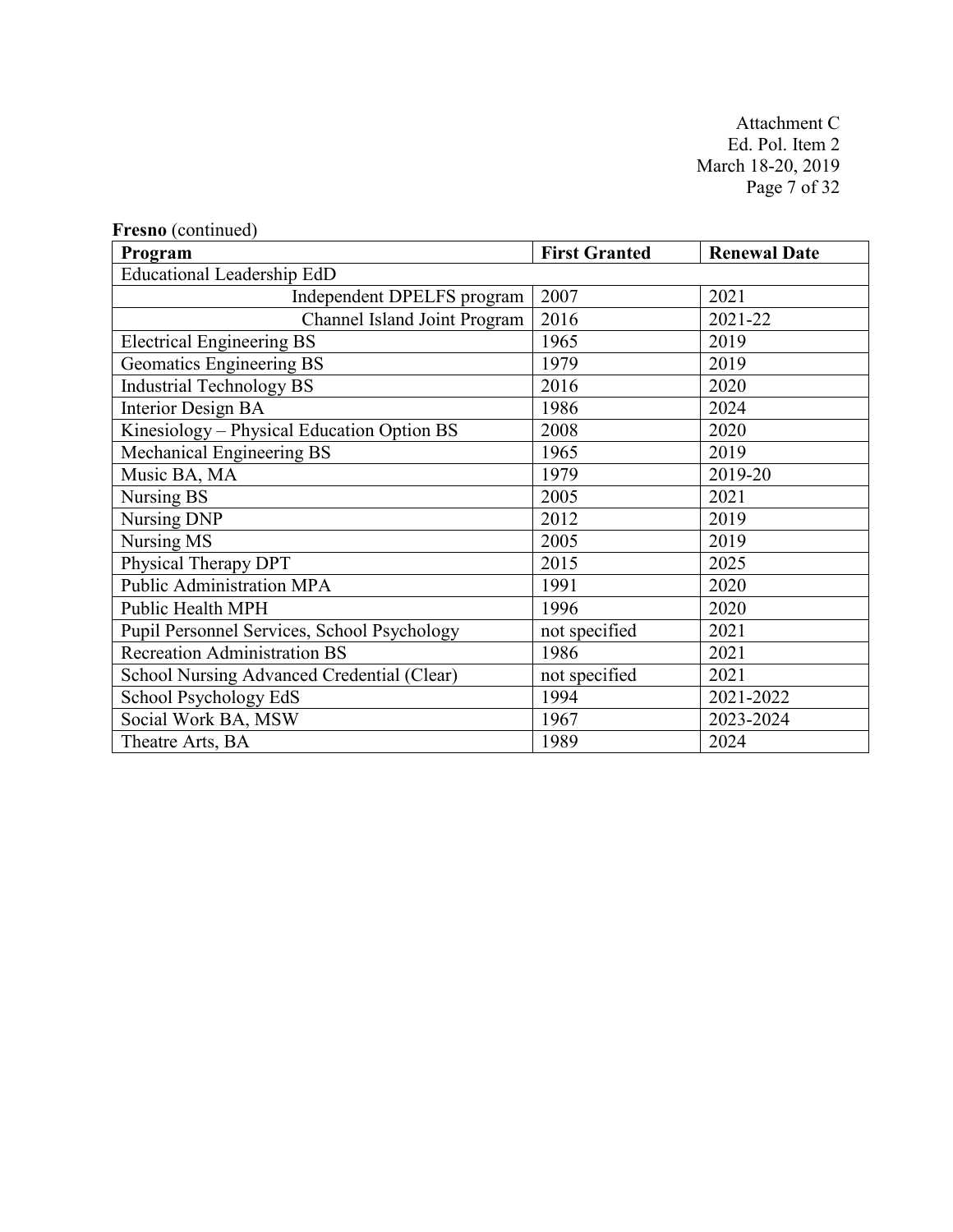Attachment C Ed. Pol. Item 2 March 18-20, 2019 Page 8 of 32

## **Program First Granted Renewal Date**<br>Accounting MS 1966 2018 Accounting MS 1966 Art BA, MA 2024 Art BFA, MFA 1994 2024<br>
Business Administration BA 1965 2018 Business Administration BA 1965 2018 Business Administration MBA 1972 2018 Chemistry BS 1970 2022 Civil Engineering BS 1985 2022 Communications BA, MA 1971 2021 Communicative Disorders BA, MA 1969 2018 Computer Engineering BS 2007 2022 Computer Science BS 1988 2018 Counseling MS 2007 2023 Dance BA 1993 2024 Education Credentials 1960 2022 Education MS 1970 2022 Electrical Engineering BS 1985 2018 Human Services BS<br>
International Business BA<br>
1984 2018 International Business BA 1984 2018 Kinesiology BS (Athletic Training Program) 2001 2027 Mechanical Engineering BS<br>
Music BA, MA<br>
1966 12024 Music BA, MA 1966 Music BM, MM 1975 2024 Nursing BS NLN accreditation 1981-2007 2026 Commission on Collegiate Nursing Education (CCNE) 2007 2026 Nursing DNP 2013 2019 Nursing MS 2002 2026 Public Administration MPA 1989 2018 Public Health MPH 2020 Social Work MSW 2011 2023 Taxation MS 1996 2018 Theatre Arts BA 1974 2026 Theatre Arts BFA 2005 2026 Theatre Arts MFA 1985 2026

#### **California State University, Fullerton**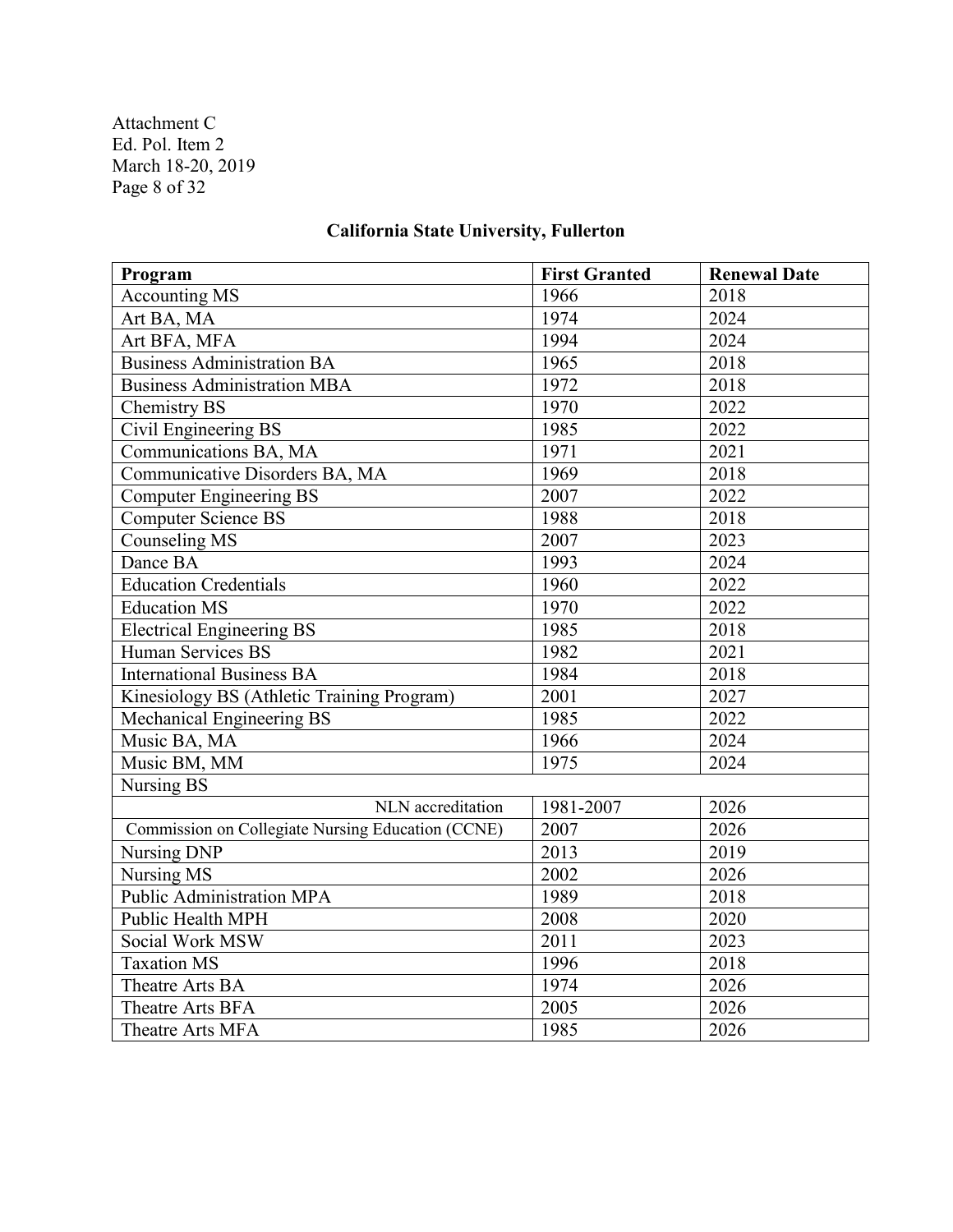Attachment C Ed. Pol. Item 2 March 18-20, 2019 Page 9 of 32

# **Humboldt State University**

| Program                                          | <b>First Granted</b> | <b>Renewal Date</b> |
|--------------------------------------------------|----------------------|---------------------|
| Art BA                                           | 1978                 | 2024-25             |
| Chemistry BS                                     | prior to 1976        | 2019                |
| Child Development Laboratory, Child              | 1989                 | 2022                |
| Development                                      |                      |                     |
| School of Education-Administrative Services      | 2002                 | 2022                |
| Credential                                       |                      |                     |
| School of Education–Multiple Subjects Credential | 2002                 | 2022                |
| School of Education-Single Subjects Credential   | 2002                 | 2022                |
| School of Education-Special Education Credential | 2002                 | 2022                |
| School of Education and Department of            | 2002                 | 2022                |
| Kinesiology/ Recreation Administration-Adapted   |                      |                     |
| <b>Physical Education Credential</b>             |                      |                     |
| <b>Environmental Resources Engineering BS</b>    | 1981                 | 2023                |
| Fine Art BFA                                     | 2018                 | 2024-25             |
| <b>Forestry BS</b>                               | 1979                 | 2025-26             |
| Registered Professional Foresters (RPF) License  | not specified        | periodic            |
| Music BA                                         | 1979                 | 2021                |
| Social Work BA, MSW                              | 2004                 | 2019                |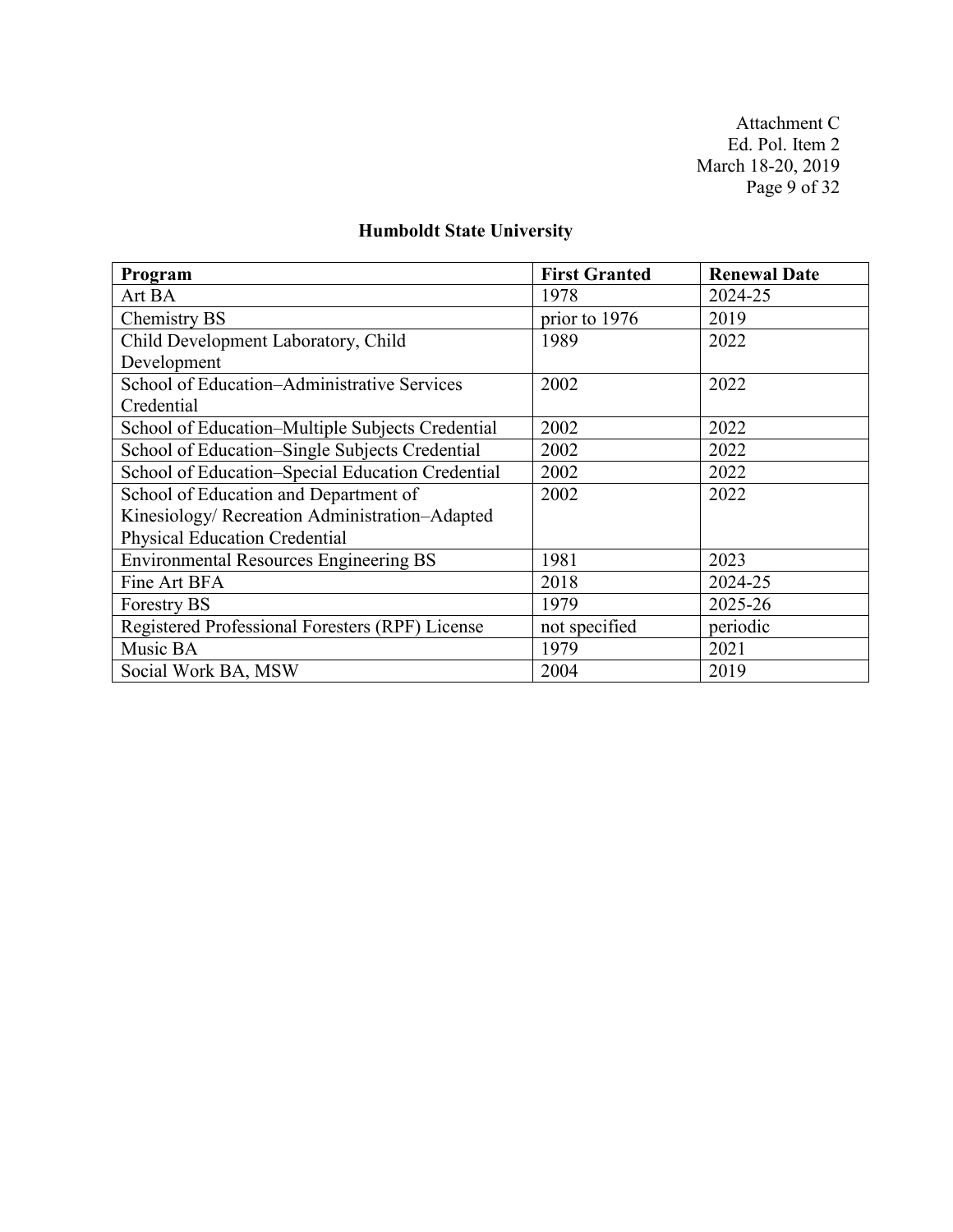Attachment C Ed. Pol. Item 2 March 18-20, 2019 Page 10 of 32

# **California State University, Long Beach**

| <b>Programs</b>                            | <b>First Granted</b> | <b>Renewal Date</b> |
|--------------------------------------------|----------------------|---------------------|
| <b>Accountancy MS</b>                      | 2015                 | 2019                |
| Aerospace Engineering BS                   | 2001                 | 2018                |
| American Language Institute                | 2007                 | 2027                |
| Art BA, BFA, MA, MFA                       | 1974                 | 2018                |
| <b>Athletic Training BS</b>                | 2006                 | 2018                |
| <b>Biochemistry BS</b>                     | 2015                 | 2018                |
| <b>Business Administration BS, MBA</b>     | 1972                 | 2019                |
| <b>Chemical Engineering BS</b>             | 1980                 | 2018                |
| <b>Chemistry BS</b>                        | 1958                 | 2018                |
| Civil Engineering BS                       | 1963                 | 2018                |
| <b>Computer Engineering BS</b>             | 1974                 | 2018                |
| <b>Computer Science BS</b>                 | 1995                 | 2018                |
| <b>Construction Management BS</b>          | 2012                 | 2023                |
| Dance BA, BFA, MA, MFA                     | 1982                 | 2022                |
| Design BA                                  | 2007                 | 2018                |
| Didactic Program in Dietetics              | 1975                 | 2021                |
| Dietetic Internship                        | 1975                 | 2021                |
| College of Education: Teaching Credentials | 2001                 | 2023 CAEP and       |
| and School Professionals                   |                      | <b>CTC Review</b>   |
| <b>Electrical Engineering BS</b>           | 1963                 | 2018                |
| Family and Consumer Sciences BA            | 1977                 | 2017                |
| <b>Health Care Administration BS</b>       | 1992                 | 2021                |
| Health Care Administration MS              | 2002                 | 2019                |
| Hospitality Management BS                  | 2010                 | 2024                |
| <b>Industrial Design BS</b>                | 1974                 | 2018                |
| <b>Interior Design BFA</b>                 | 1974                 | 2018                |
| Journalism BA                              | 1978, 2014           | 2020                |
| Mechanical Engineering BS                  | 1963                 | 2018                |
| Music BA, BM, MA                           | 1968                 | 2023                |
| Nursing BS                                 | 1967                 | 2021                |
| Nursing MS                                 | 1978                 | 2021                |
| Nursing DNP (with Fullerton and LA)        | 2012                 | 2018                |
| Physical Therapy DPT                       | 2012                 | 2022                |
| Psychology MS, Human Factors Option        | 2012                 | 2024                |
| Public Health MPH                          | 1990                 | 2022                |
| Public Policy and Administration MPA       | 1990                 | 2023                |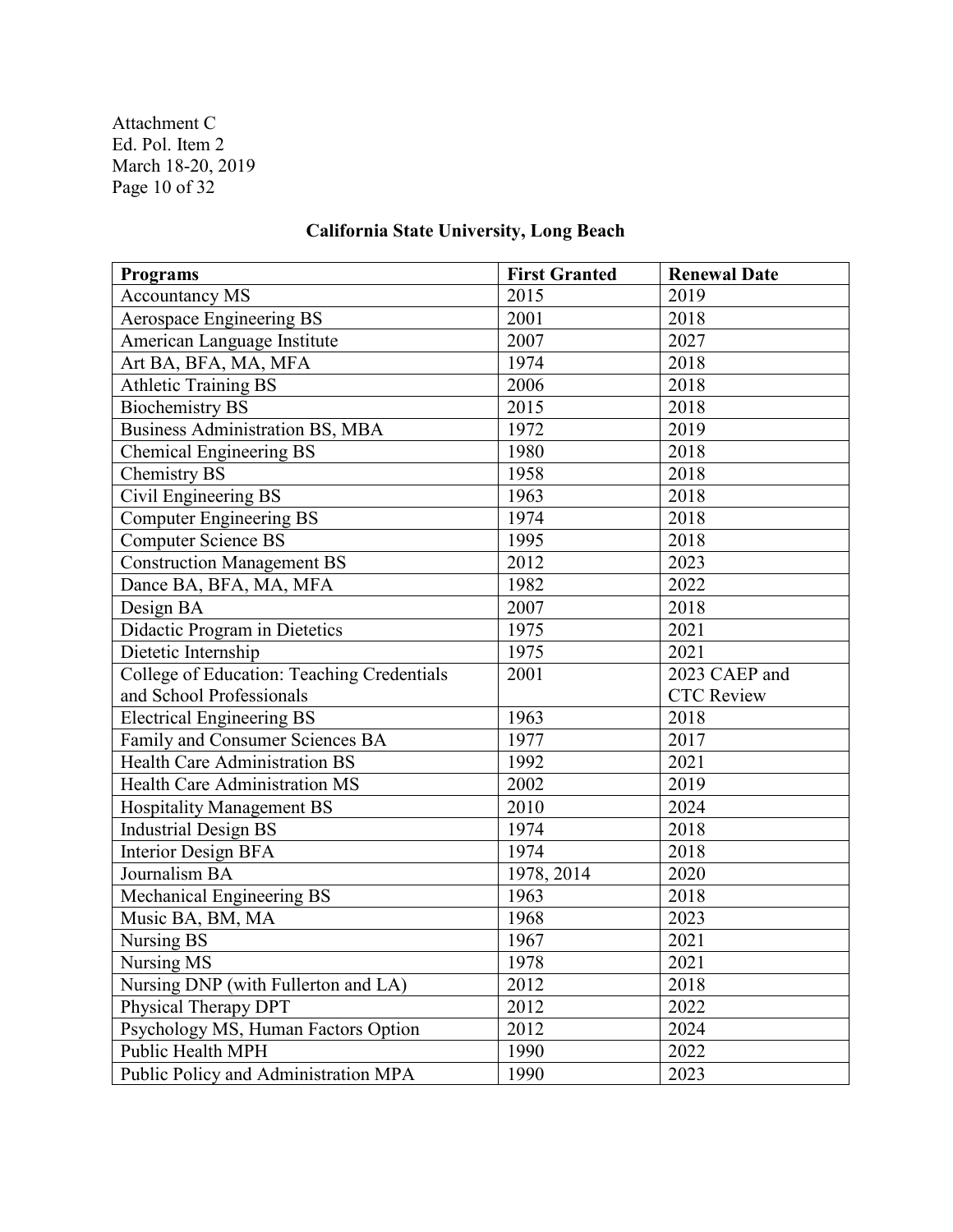Attachment C Ed. Pol. Item 2 March 18-20, 2019 Page 11 of 32

# **Long Beach** (continued)

| <b>Programs</b>                     | <b>First Granted</b> | <b>Renewal Date</b> |
|-------------------------------------|----------------------|---------------------|
| <b>Recreation Administration MS</b> | 1976                 | 2021                |
| Social Work BA                      | 1975                 | 2025                |
| Social Work MSW                     | 1985                 | 2025                |
| Speech-Language Pathology MA        | 1970                 | 2019                |
| Supply Chain Management MS          | 2015                 | 2019                |
| Theatre Arts BA, MFA                | 1973                 | 2018                |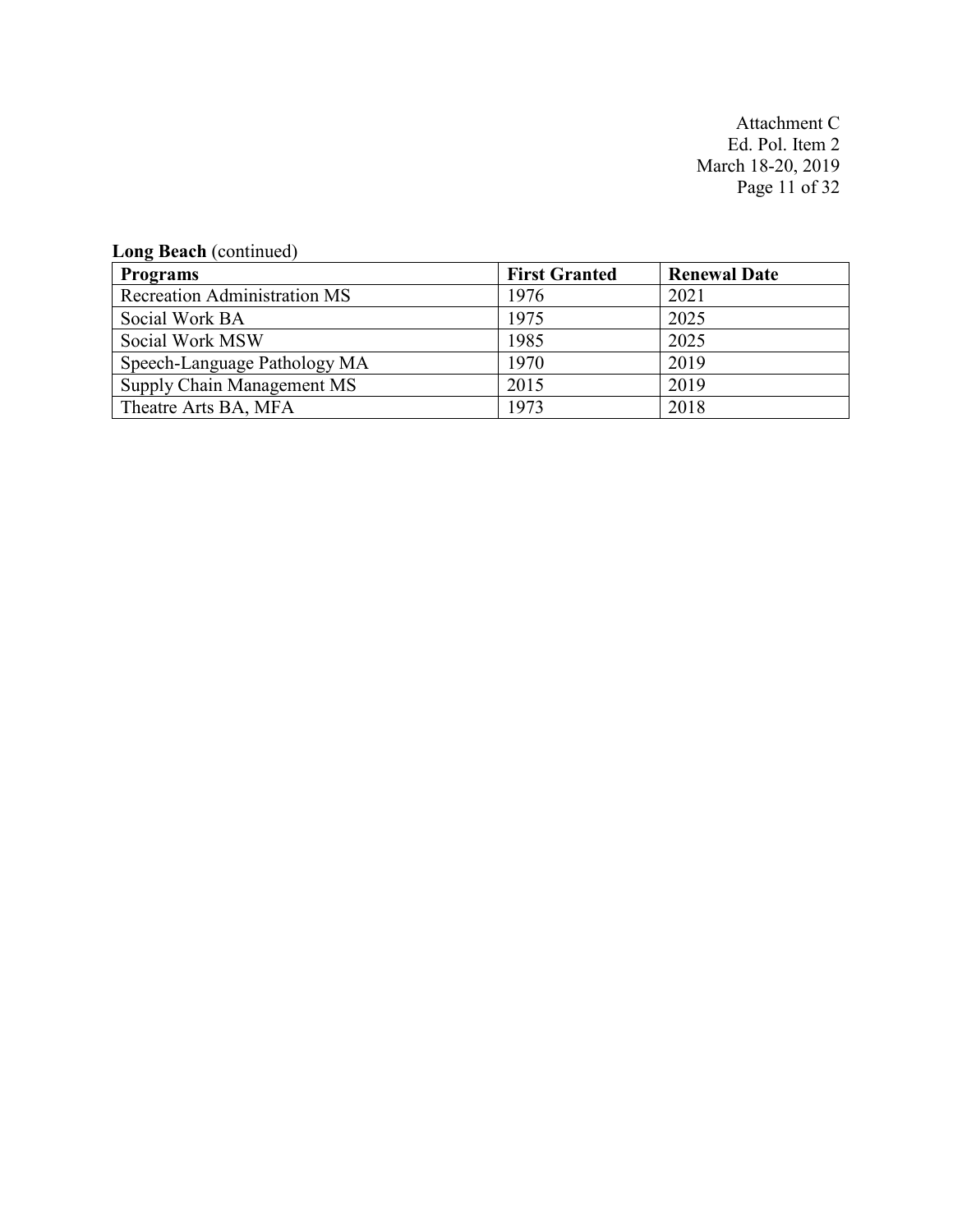Attachment C Ed. Pol. Item 2 March 18-20, 2019 Page 12 of 32

#### **Program First Granted Renewal Date** Art BA, MA, MFA 1974 2019-20 Accountancy MS 1964 2021-22 Pusiness Administration BS<br>
Business Administration MBA, MS<br>
1964 2021-22 Business Administration MBA, MS 1964 2021-22 Communicative Disorders MA Speech-Language Pathology option 1987 2023-2024 Computer Information Systems BS 1964 2021-22 Computer Science BS 2005 2019-20 Counseling MS 1994 2019-2020 Counseling MS, Rehabilitation Counseling Option | 1956 | 2019-2020 Counseling MS, School-Based Family Counseling Option 1978 2020-21 CTC and CAEP; CACREP Counseling MS, School Psychology Option 1993 2022-23 Criminalistics MS 2011 2017-18 Education Credentials 1959 2020-21 Education MA 1959 2020-21 Educational Administration MA 1959 2020-21 Educational Leadership EdD 2011 2020-21 Engineering, Civil BS 1965 2019-20 Engineering, Electrical BS 1965 2019-20 Engineering, Mechanical BS 1965 2019-20 Health Care Management, MS 2021-22 Industrial Technology BS 2013 2013 2019-20 Music BA, BM, MA 1970 2019-20 Music MM 1995 2019-20 Nursing BS, MS 2007 2019-20 Nursing DNP 2011 2011 2019-20 Nutritional Science MS–Coordinated Dietetics Program 1974 2020-21 Nutritional Science MS – Coordinated Dietetics Program and Didactic Program in Dietetics 1976 2020-21 Public Administration MPA 1984 2021-22

#### **California State University, Los Angeles**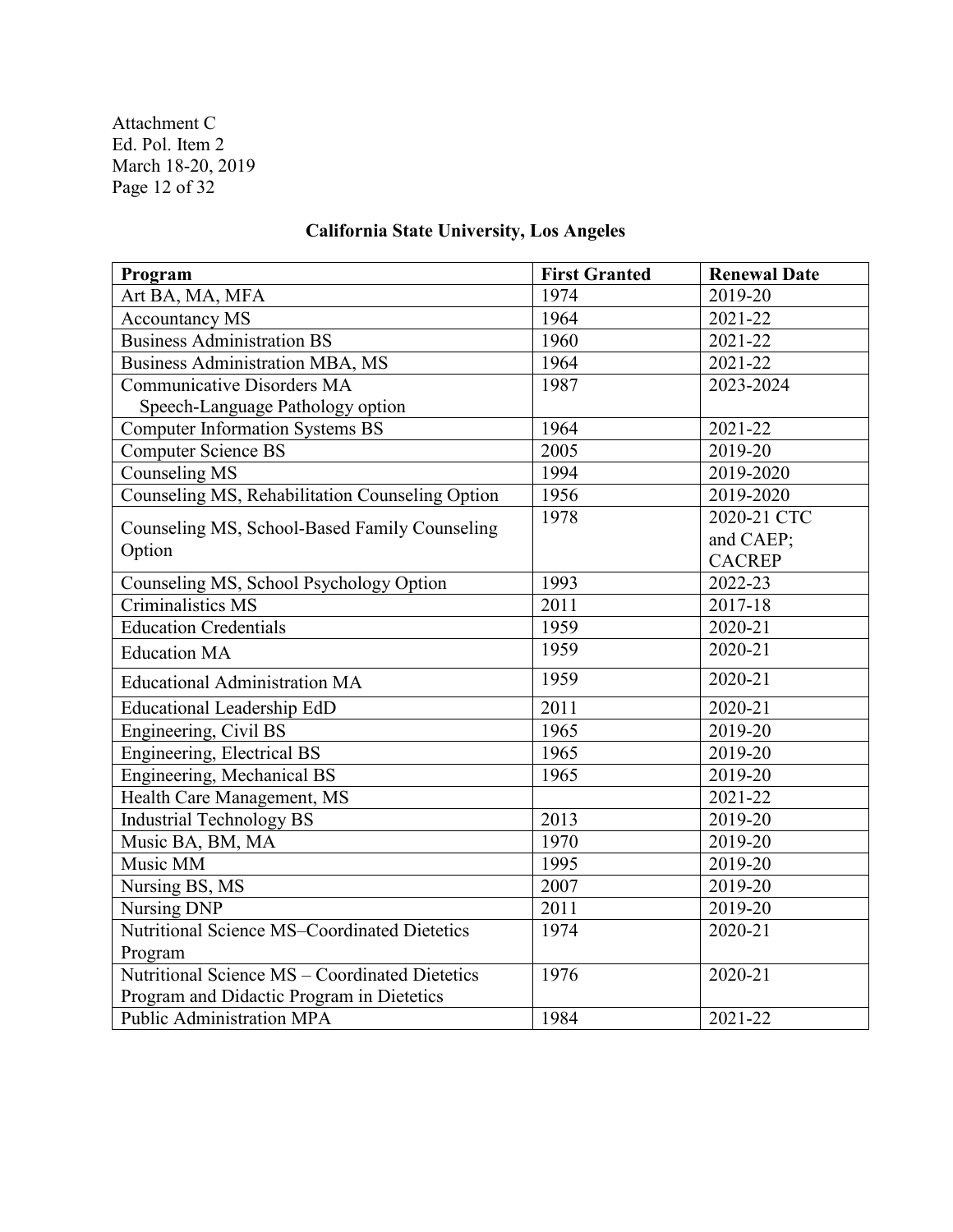Attachment C Ed. Pol. Item 2 March 18-20, 2019 Page 13 of 32

**Los Angeles** (continued)

| Program                                         | <b>First Granted</b> | <b>Renewal Date</b> |
|-------------------------------------------------|----------------------|---------------------|
| Social Work BA, MSW                             | 1979                 | 2020-21             |
| Special Education MA                            | 1959                 | 2020-21             |
| Special Education PhD                           | 1971                 | 2020-21             |
| Teaching English to Speakers of Other Languages | 1989                 | 2020-21             |
| MA                                              |                      |                     |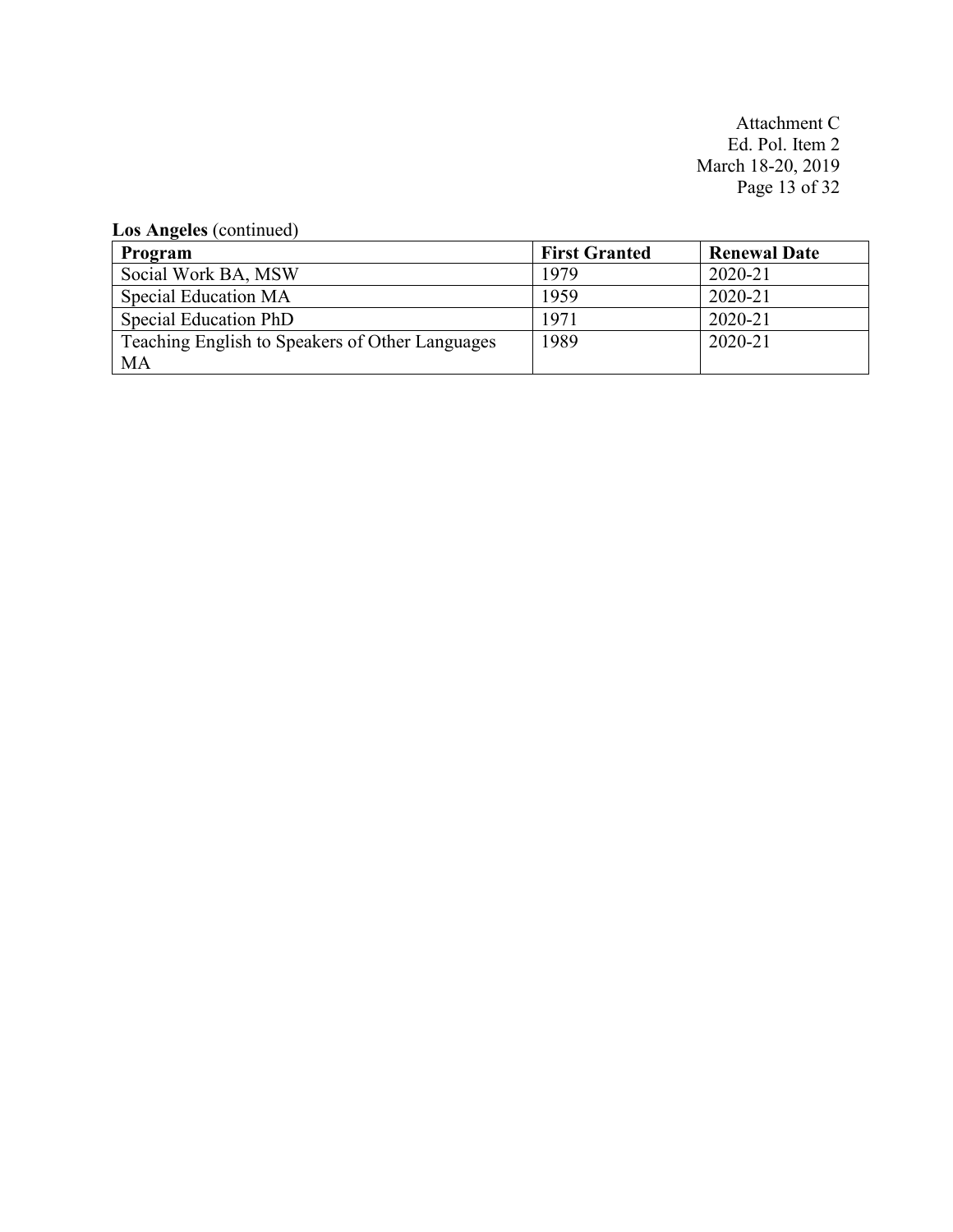Attachment C Ed. Pol. Item 2 March 18-20, 2019 Page 14 of 32

# **California State University Maritime Academy**

| Program                                         | <b>First Granted</b> | <b>Renewal Date</b> |
|-------------------------------------------------|----------------------|---------------------|
| <b>Business Administration BS-International</b> | 2003                 | 2019-20             |
| Business and Logistics                          |                      |                     |
| Facilities Engineering Technology BS            | 1999                 | 2019-20             |
| Marine Engineering Technology BS                | 1978                 | 2019-20             |
| Mechanical Engineering BS                       | 2002                 | 2019-20             |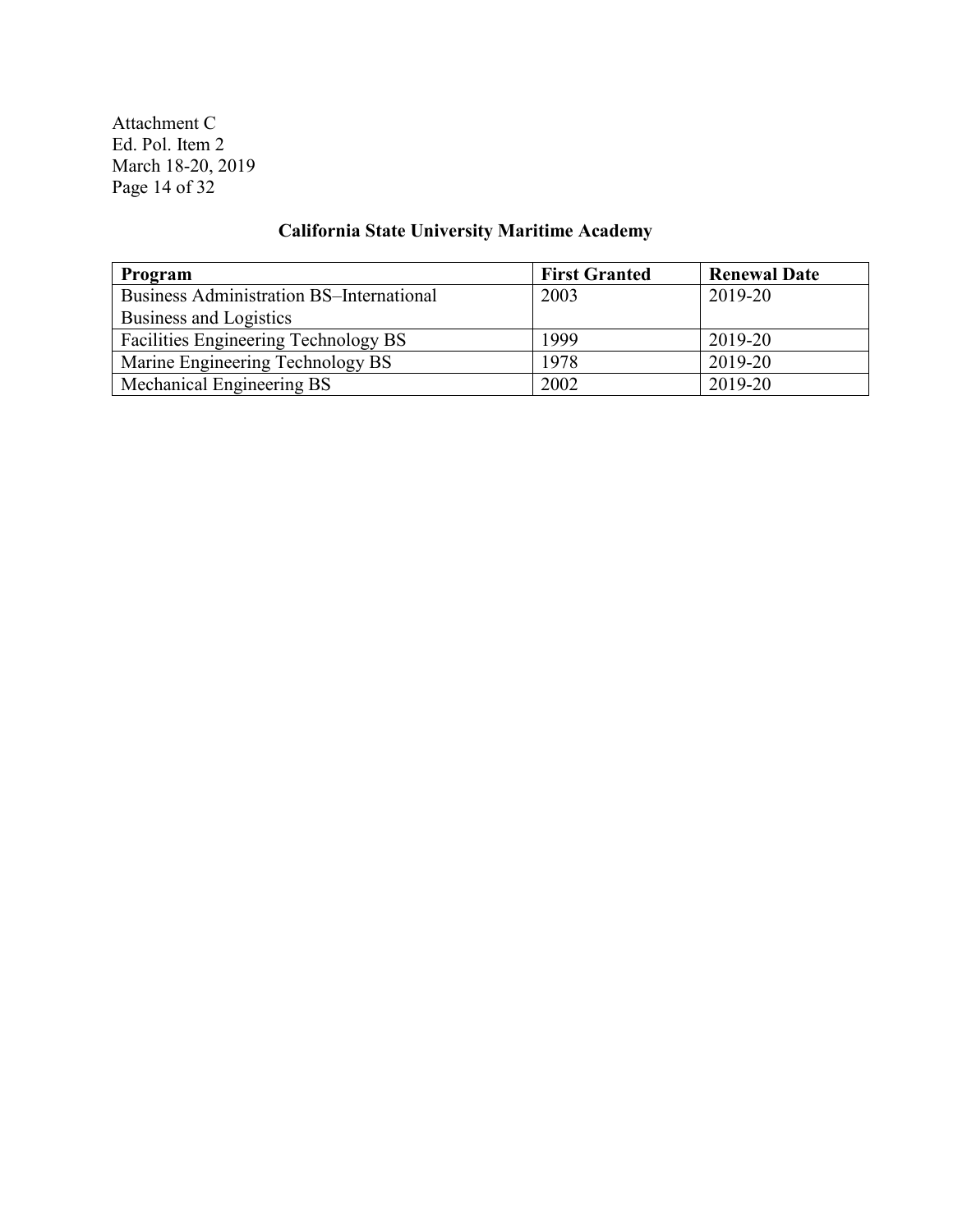Attachment C Ed. Pol. Item 2 March 18-20, 2019 Page 15 of 32

# **California State University, Monterey Bay**

| Program                                          | <b>First Granted</b> | <b>Renewal Dates</b> |
|--------------------------------------------------|----------------------|----------------------|
| College of Business                              | $2017$ (candidacy)   | 2021                 |
| Nursing                                          | 2016                 | 2019                 |
| Physician Assistant MS                           | 2019 (provisional)   | 2024                 |
| Social Work MSW                                  | 2014                 | 2018                 |
| Preliminary Multiple Subject Teaching Credential | 1994                 | 2020                 |
| Preliminary Single Subject Teaching Credential   | 1994                 | 2020                 |
| Preliminary Education Specialist Teaching        | 2001                 | 2020                 |
| Credential                                       |                      |                      |
| Pupil Personnel Services Credential: School      | 2016                 | 2020                 |
| Psychology                                       |                      |                      |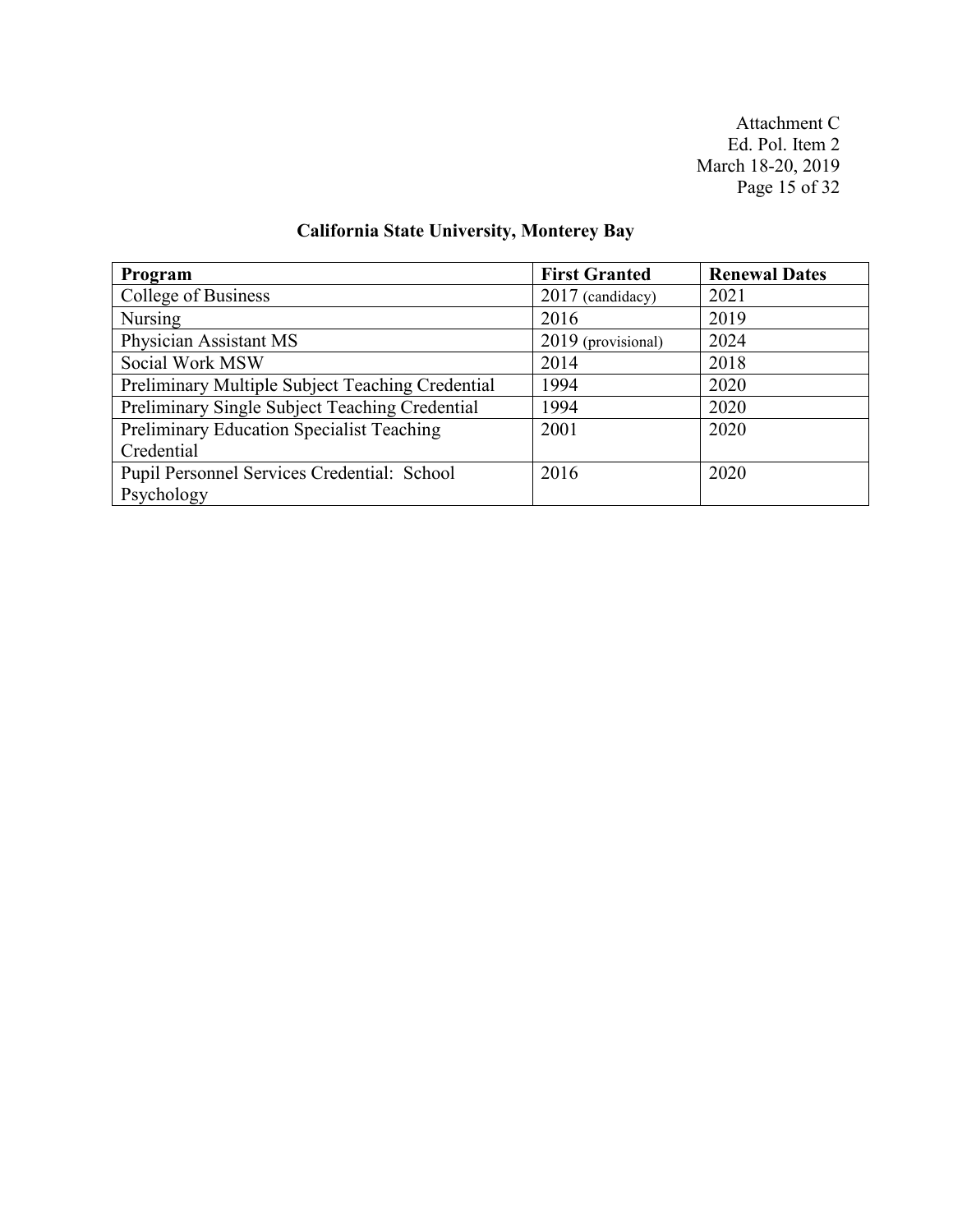Attachment C Ed. Pol. Item 2 March 18-20, 2019 Page 16 of 32

# **California State University, Northridge**

| Program                                   | <b>First Granted</b> | <b>Renewal Date</b> |
|-------------------------------------------|----------------------|---------------------|
| <b>Accountancy BS</b>                     | 1976                 | 2019                |
| Art BA, MA                                | 1993                 | 2020                |
| Art MFA                                   | 2006                 | 2020                |
| <b>Athletic Training BS</b>               | 1995                 | 2027                |
| <b>Biochemistry BS</b>                    | 1978                 | 2019                |
| <b>Business Administration BS, MBA</b>    | 1976                 | 2019                |
| Chemistry BS                              | 1966                 | 2019                |
| Civil Engineering BS                      | 1994                 | 2019                |
| <b>Communicative Disorders MS</b>         | 1976                 | 2021                |
| <b>Computer Engineering BS</b>            | 2006                 | 2019                |
| <b>Computer Information Technology BS</b> | 2017                 | 2019                |
| <b>Computer Science BS</b>                | 1985                 | 2019                |
| <b>Construction Management BS</b>         | 2010                 | 2019                |
| Counseling MS                             | 1997                 | 2021                |
| Counseling MS, Career Counseling Option   | 1996                 | 2021                |
| Didactic Program in Dietetics             | 1985                 | 2019                |
| Dietetic Internship                       | 1985                 | 2019                |
| <b>Education MA</b>                       | 1997                 | 2021                |
| <b>Electrical Engineering BS</b>          | 1994                 | 2019                |
| <b>Engineering Management BS</b>          | 2017                 | 2019                |
| Environmental and Occupational Health BS  | 1973                 | 2019                |
| Environmental and Occupational Health MS  | 1978                 | 2020                |
| Family and Consumer Sciences BS           | 1973                 | 2023                |
| Family and Consumer Sciences BS-Interior  | 1998                 | 2017                |
| Design option                             |                      |                     |
| Finance BS                                | 1976                 | 2019                |
| <b>Health Administration BS</b>           | 1971                 | 2022                |
| <b>Health Administration MS</b>           | 2017                 | 2020                |
| <b>Information Systems BS</b>             | 1976                 | 2019                |
| Journalism BA                             | 1967                 | 2021                |
| Management BS                             | 1976                 | 2019                |
| Manufacturing Systems Engineering BS      | 2001                 | 2019                |
| Marketing BS                              | 1976                 | 2019                |
| Mechanical Engineering BS                 | 1994                 | 2019                |
| Music BA, BM, MM                          | 1968                 | 2018                |
| Music Industry Administration MA          | 2017                 | 2018                |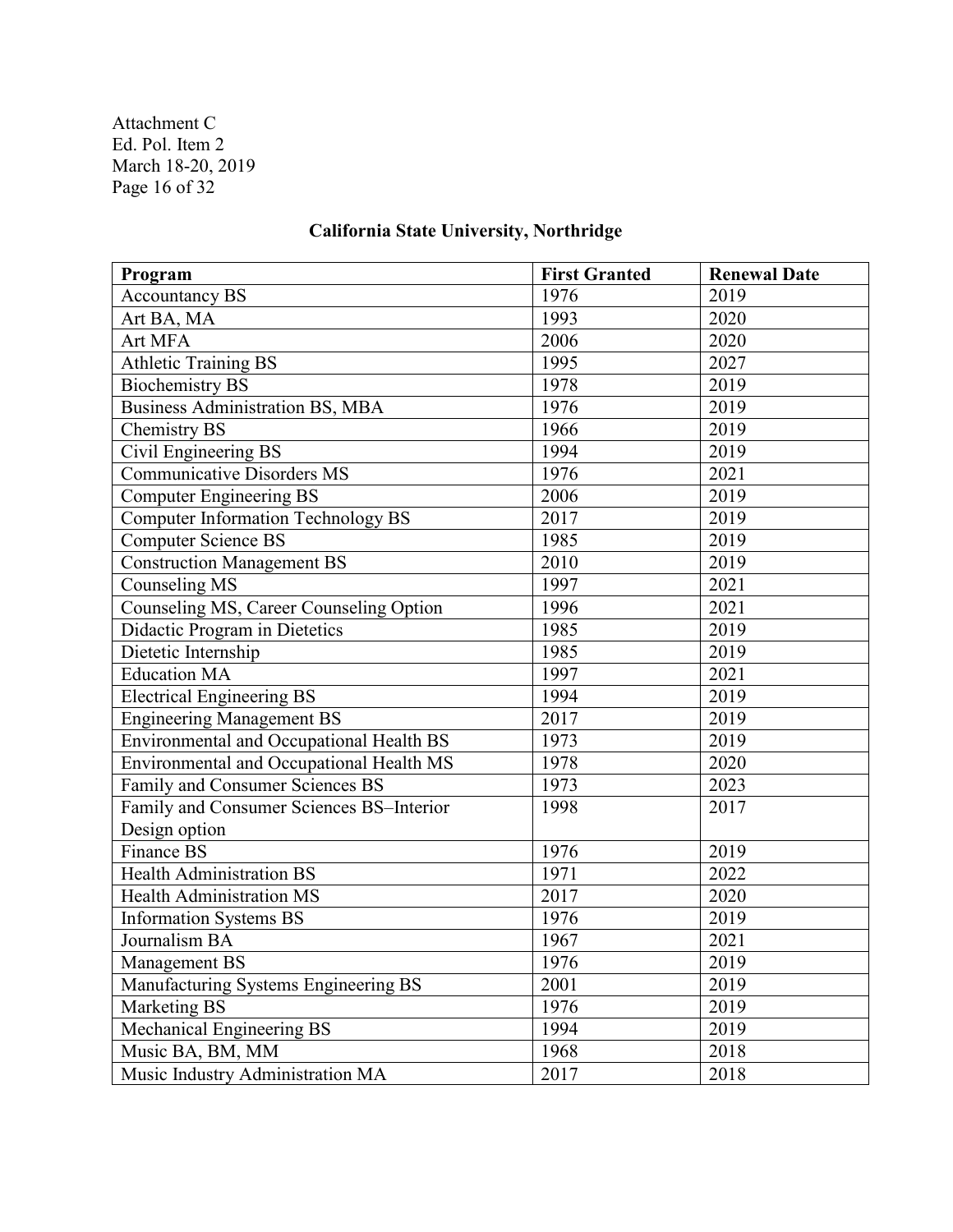Attachment C Ed. Pol. Item 2 March 18-20, 2019 Page 17 of 32

| Program                                                      | <b>First Granted</b> | <b>Renewal Date</b> |
|--------------------------------------------------------------|----------------------|---------------------|
| Nursing BS                                                   | 1999                 | 2024                |
| Physical Therapy DPT                                         | 1969                 | 2025                |
| Professional Accountancy MPAcc                               | 1976                 | 2019                |
| <b>Public Health BS</b>                                      | 2016                 | 2019                |
| Public Health MPH                                            | 1980                 | 2019                |
| Radiologic Sciences BS                                       | 1977                 | 2026                |
| Social Work MSW                                              | 2004                 | 2020                |
| Special Education MA                                         | 1997                 | 2021                |
| <b>Taxation MS</b>                                           | 1976                 | 2019                |
| Theatre BA                                                   | 1991                 | 2025                |
| Theatre Arts MA                                              | 1991                 | 2025                |
| Tourism, Hospitality, and Recreation Management<br><b>BS</b> | 2014                 | 2021                |

## **Northridge Credential Programs**

| Program                                          | <b>First Granted</b> | <b>Renewal Date</b> |
|--------------------------------------------------|----------------------|---------------------|
| Autism Spectrum Disorder Added Authorization     | 2010                 | 2018                |
| Credential                                       |                      |                     |
| Counseling – Pupil Personnel Services Credential | 1997                 | 2018                |
| Educational Administration - Preliminary         | 1997                 | 2018                |
| <b>Administrative Services Credential</b>        |                      |                     |
| Elementary Education – Multiple Subject          | 2011                 | 2018                |
| <b>Bilingual Authorization</b>                   |                      |                     |
| Elementary Education - Multiple Subject          | 1974                 | 2018                |
| Preliminary Teaching Credential                  |                      |                     |
| Elementary Education - Multiple Subject          | 2002                 | 2018                |
| Preliminary Teaching Credential - Blended or     |                      |                     |
| Intern                                           |                      |                     |
| Elementary Education – Multiple Subject          | 1997                 | 2018                |
| Preliminary Teaching Credential - CLAD/CTEL      |                      |                     |
| Elementary Education - Reading and Language      | 2002                 | 2018                |
| Arts Specialist Credential                       |                      |                     |
| Resource Specialist Added Authorization          | 2011                 | 2018                |
| Credential                                       |                      |                     |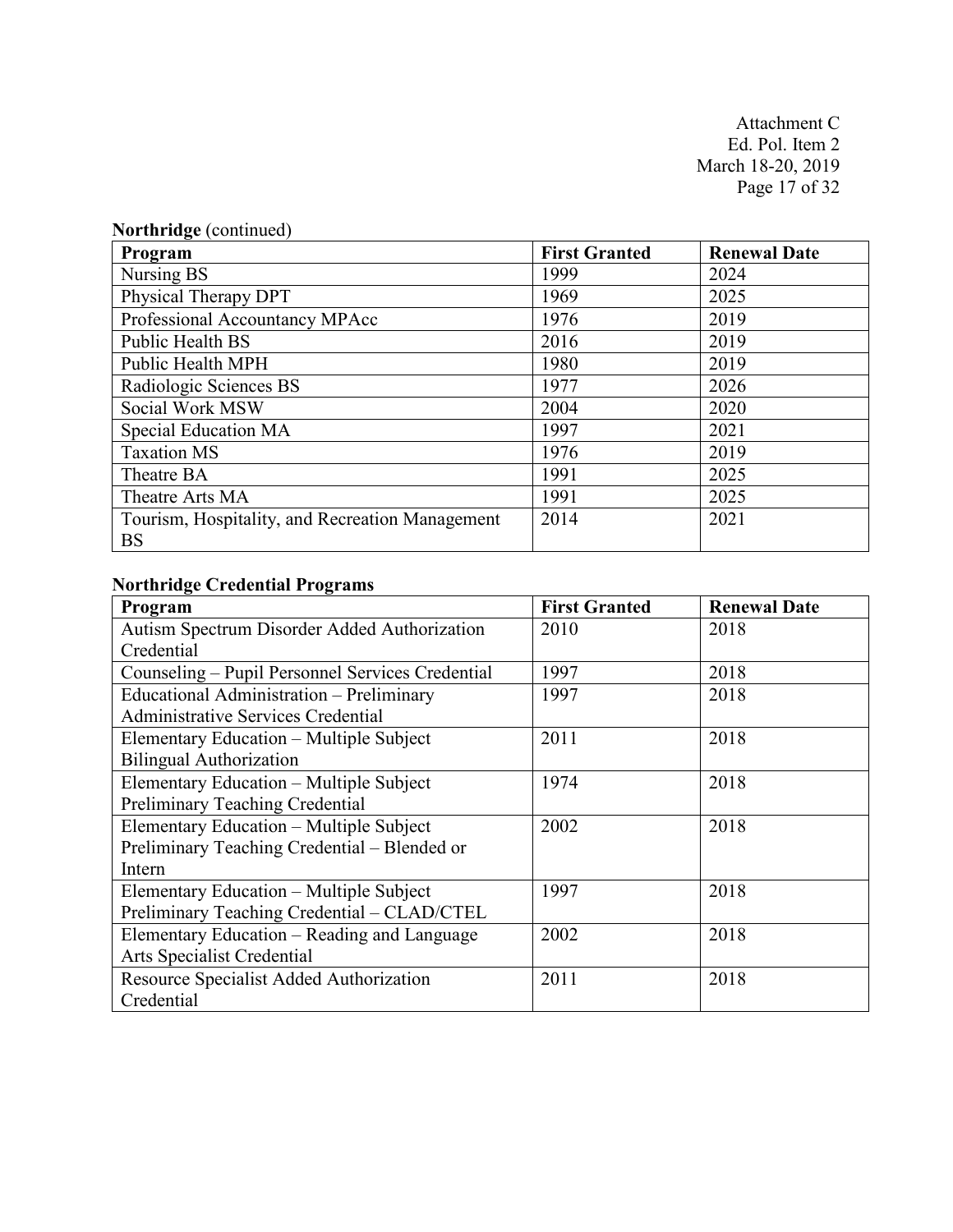Attachment C Ed. Pol. Item 2 March 18-20, 2019 Page 18 of 32

# **Northridge Credential Programs** (continued)

| Program                                           | <b>First Granted</b> | <b>Renewal Date</b> |
|---------------------------------------------------|----------------------|---------------------|
| Secondary Education - Single Subject Teaching     | 1974                 | 2018                |
| Credential                                        |                      |                     |
| Secondary Education - Single Subject Teaching     | 2011                 | 2018                |
| Credential-Bilingual Authorization                |                      |                     |
| Secondary Education - Single Subject Teaching     | 2002                 | 2018                |
| Credential - Preliminary - Blended or Intern      |                      |                     |
| Secondary Education - Single Subject Teaching     | 1997                 | 2018                |
| Credential-Preliminary - CLAD                     |                      |                     |
| Special Education - Teach Induction Education     | 2013                 | 2018                |
| Specialist (Clear) Teaching Credential – Early    |                      |                     |
| Childhood Special Education                       |                      |                     |
| Special Education - Teacher Induction Education   | 2013                 | 2018                |
| Specialist (Clear) Teaching Credential - Deaf and |                      |                     |
| Hard of Hearing                                   |                      |                     |
| Special Education - Teacher Induction Education   | 2013                 | 2018                |
| Specialist (Clear) Teaching Credential -          |                      |                     |
| Mild/Moderate                                     |                      |                     |
| Special Education - Teacher Induction Education   | 2013                 | 2018                |
| Specialist (Clear) Teaching Credential -          |                      |                     |
| Moderate/Severe                                   |                      |                     |
| Special Education - Education Specialist          | 2013                 | 2018                |
| Preliminary Teaching Credential - Deaf/Hard of    |                      |                     |
| Hearing                                           |                      |                     |
| Special Education - Education Specialist          | 2013                 | 2018                |
| Preliminary Teaching Credential Early Childhood   |                      |                     |
| <b>Special Education Credential</b>               |                      |                     |
| Special Education - Education Specialist          | 2013                 | 2018                |
| Preliminary Teaching Credential - Mild/Moderate   |                      |                     |
| Special Education - Education Specialist          | 2013                 | 2018                |
| Preliminary Teaching Credential -                 |                      |                     |
| Moderate/Severe                                   |                      |                     |
| Speech Language Pathology Services Credential     | 2011                 | 2018                |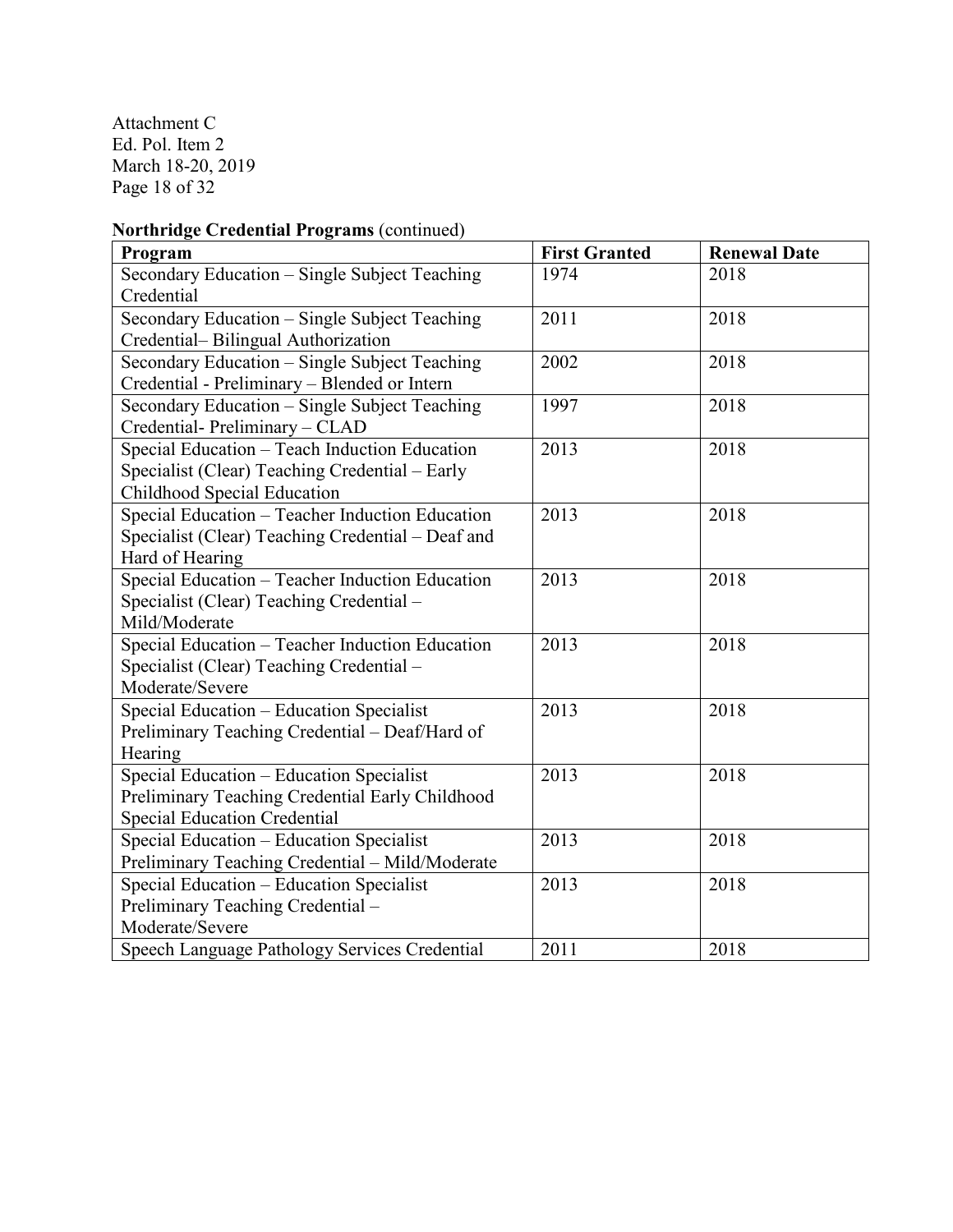Attachment C Ed. Pol. Item 2 March 18-20, 2019 Page 19 of 32

# **California State Polytechnic University, Pomona**

| Program                                                 | <b>First Granted</b> | <b>Renewal Dates</b> |
|---------------------------------------------------------|----------------------|----------------------|
| <b>Accountancy MS</b>                                   | 2015                 | 2019-20              |
| Adapted Physical Education Added Authorization          | 1997                 | 2021-22              |
| Administrative Services Preliminary Traditional         | 2002                 | 2021-22              |
| and Preliminary Intern Credentials                      |                      |                      |
| <b>Aerospace Engineering BS</b>                         | 1970                 | 2023-24              |
| Agricultural Specialist Instruction Traditional         | 1976                 | 2021-22              |
| Credential                                              |                      |                      |
| <b>Animal Health Science BS</b>                         | 1997                 | 2023-24              |
| <b>Architecture BArch</b>                               | 1981                 | 2022-23              |
| <b>Architecture MArch</b>                               | 1978                 | 2022-23              |
| Art History BA                                          | 1997                 | 2018-19              |
| Bilingual Authorization (Cantonese, Mandarin and        | 2011                 | 2021-22              |
| Spanish)                                                |                      |                      |
| Business Administration BS, MBA, MS                     | 1995                 | 2019-20              |
| <b>Chemical Engineering BS</b>                          | 1972                 | 2023-24              |
| Civil Engineering BS                                    | 1970                 | 2023-24              |
| Civil Engineering BS, Geospatial Engineering            | 1992                 | 2023-24              |
| Option                                                  |                      |                      |
| <b>Computer Engineering BS</b>                          | 2004                 | 2023-24              |
| <b>Computer Science BS</b>                              | 1994                 | 2020-21              |
| <b>Construction Engineering and Management BS</b>       | 1976                 | 2023-24              |
| Didactic Program in Dietetics (Nutrition BS,            | 1993                 | 2019-20              |
| Dietetics Option)                                       |                      |                      |
| Dietetic Internship Program                             | 1993                 | 2019-20              |
| Education Specialist Mild/Moderate Level II             | 1997                 | 2021-22              |
| <b>Traditional Credential</b>                           |                      |                      |
| <b>Education Specialist Mild/Moderate Preliminary</b>   | 2011                 | 2021-22              |
| Traditional and Preliminary Intern Credentials          |                      |                      |
| Education Specialist Moderate/Severe Level II           | 1997                 | 2021-22              |
| <b>Traditional Credential</b>                           |                      |                      |
| <b>Education Specialist Moderate/Severe Preliminary</b> | 2011                 | 2021-22              |
| Traditional and Preliminary Intern Credential           |                      |                      |
| <b>Electrical Engineering BS</b>                        | 1970                 | 2023-24              |
| Electronic Systems Engineering Technology BS            | 1976                 | 2023-24              |
| <b>Electromechanical Systems Engineering</b>            | 1976                 | 2023-24              |
| <b>Technology BS</b>                                    |                      |                      |
| <b>Hospitality Management BS</b>                        | 1994                 | 2018-19              |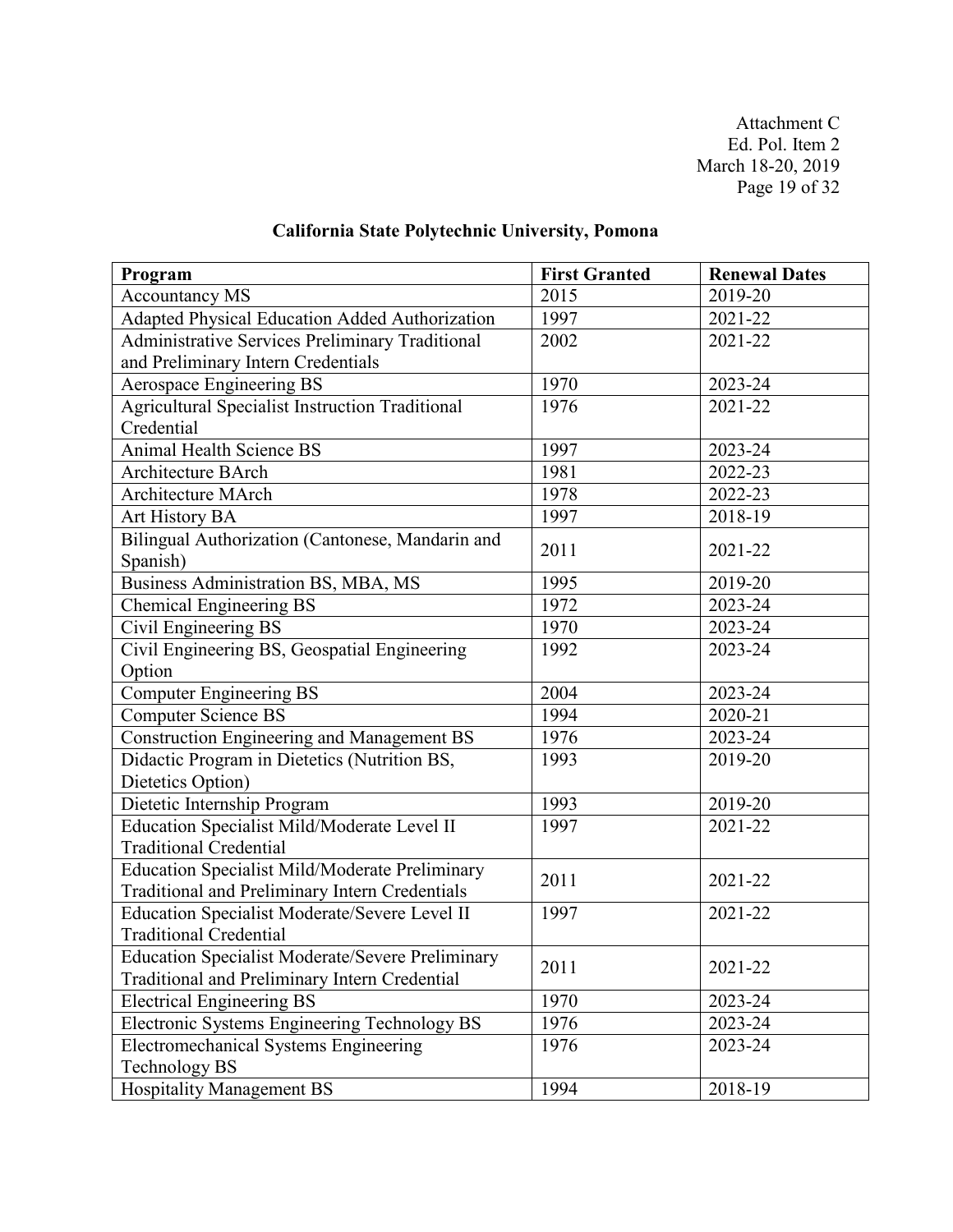Attachment C Ed. Pol. Item 2 March 18-20, 2019 Page 20 of 32

| Pomona (continued)                                |            |         |
|---------------------------------------------------|------------|---------|
| <b>Industrial Engineering BS</b>                  | 1976       | 2023-24 |
| Interior Architecture MIA                         | 2010       | 2019-20 |
| Landscape Architecture BS                         | 1963       | 2022-23 |
| Landscape Architecture MLA                        | 1975       | 2022-23 |
| Manufacturing Engineering BS                      | 1988       | 2023-24 |
| Mechanical Engineering BS                         | 1970       | 2023-24 |
| Multiple Subject Preliminary Intern Credential    | 1998, 2003 | 2021-22 |
| Multiple Subject Preliminary Traditional          | 1973, 2003 | 2021-22 |
| Credential                                        |            |         |
| Music BA                                          | 2013       | 2020-21 |
| <b>Public Administration MPA</b>                  | 2006       | 2019-20 |
| Single Subject Preliminary Intern Credential      | 1998, 2003 | 2021-22 |
| Single Subject Preliminary Traditional Credential | 1973, 2003 | 2021-22 |
| Urban and Regional Planning BS                    | 1967       | 2021-22 |
| Urban and Regional Planning MURP                  | 1971       | 2021-22 |
| <b>Visual Communication Design BFA</b>            | 1997       | 2018-19 |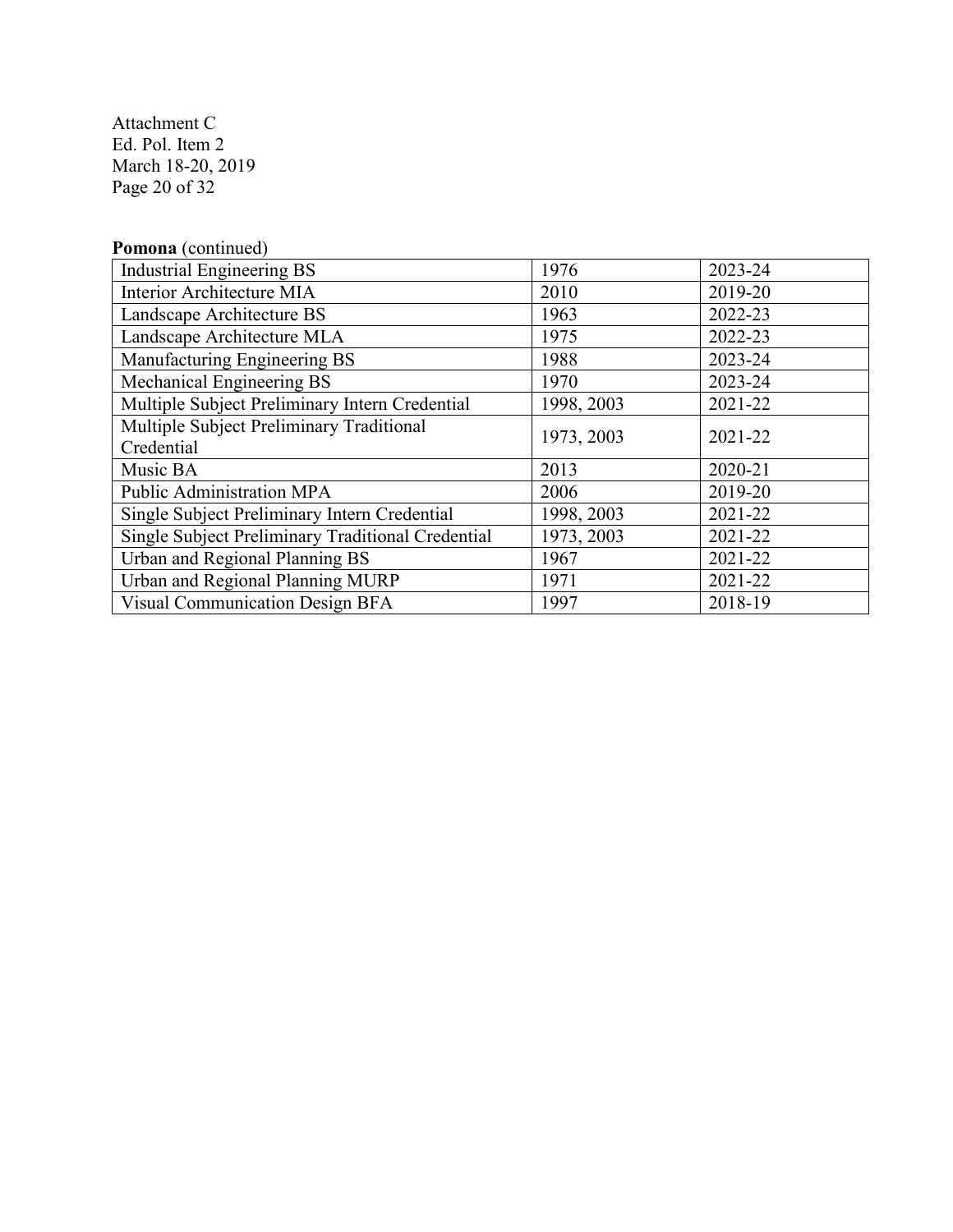Attachment C Ed. Pol. Item 2 March 18-20, 2019 Page 21 of 32

# **California State University, Sacramento**

| Program                                        | <b>First Granted</b> | <b>Renewal Date</b> |
|------------------------------------------------|----------------------|---------------------|
| <b>Accountancy MS</b>                          | not specified        | 2017                |
| Art BA, MA                                     | 1974                 | 2025                |
| <b>Business Administration BS, MBA</b>         | 1963                 | 2022                |
| <b>Career and Technical Studies BS</b>         | 2015                 | 2019                |
| Civil Engineering BS                           | 1965                 | 2022                |
| <b>Communication Sciences and Disorders MS</b> | 1985                 | 2019                |
| <b>Computer Engineering BS</b>                 | 1987                 | 2022                |
| <b>Computer Science BS</b>                     | 1986                 | 2022                |
| <b>Construction Management BS</b>              | 1989                 | 2019                |
| Didactic Program in Dietetics                  | 1996                 | 2024                |
| Dietetic Internship                            | 2003                 | 2024                |
| Electrical and Electronic Engineering BS       | 1969                 | 2022                |
| <b>Graphic Design BS</b>                       | 2005                 | 2025                |
| <b>Interior Design BA</b>                      | 2001                 | 2018                |
| Mechanical Engineering BS                      | 1965                 | 2022                |
| Music BA, BM, MM                               | 1964                 | 2021                |
| Nursing BS, MS                                 | <b>BS</b> 1962       | 2019 (CCNE)         |
|                                                | MS 1986              | 2022 (BRN)          |
| Photography BA                                 | 2005                 | 2025                |
| Physical Therapy DPT                           | 1997                 | 2025                |
| Recreation Administration BS, MS               | 1978                 | 2021                |
| <b>School Psychology EDS</b>                   | 2001                 | 2025                |
| Social Work BA, MSW                            | 1966                 | pending             |
| Studio Art BFA                                 | 2018                 | 2025                |
| Theatre BA                                     | Not specified        | 2020                |
| <b>Credentials</b>                             |                      |                     |
| Administrative Services Credential, Intern     | 1974                 | 2019/2020           |
| Administrative Services Credential, Level I,   | 1984                 | 2019/2020           |
| Preliminary                                    |                      |                     |
| Administrative Services Credential, Level II,  | 1985                 | 2019/2020           |
| Professional                                   |                      |                     |
| Education Specialist, Early Childhood Special  | 1974                 | 2018                |
| <b>Education Credential</b>                    |                      |                     |
| Education Specialist, Mild/Moderate Credential | not specified        | 2020                |
| Education Specialist, Mild/Moderate w/Multiple | not specified        | 2020                |
| Subjects Credential                            |                      |                     |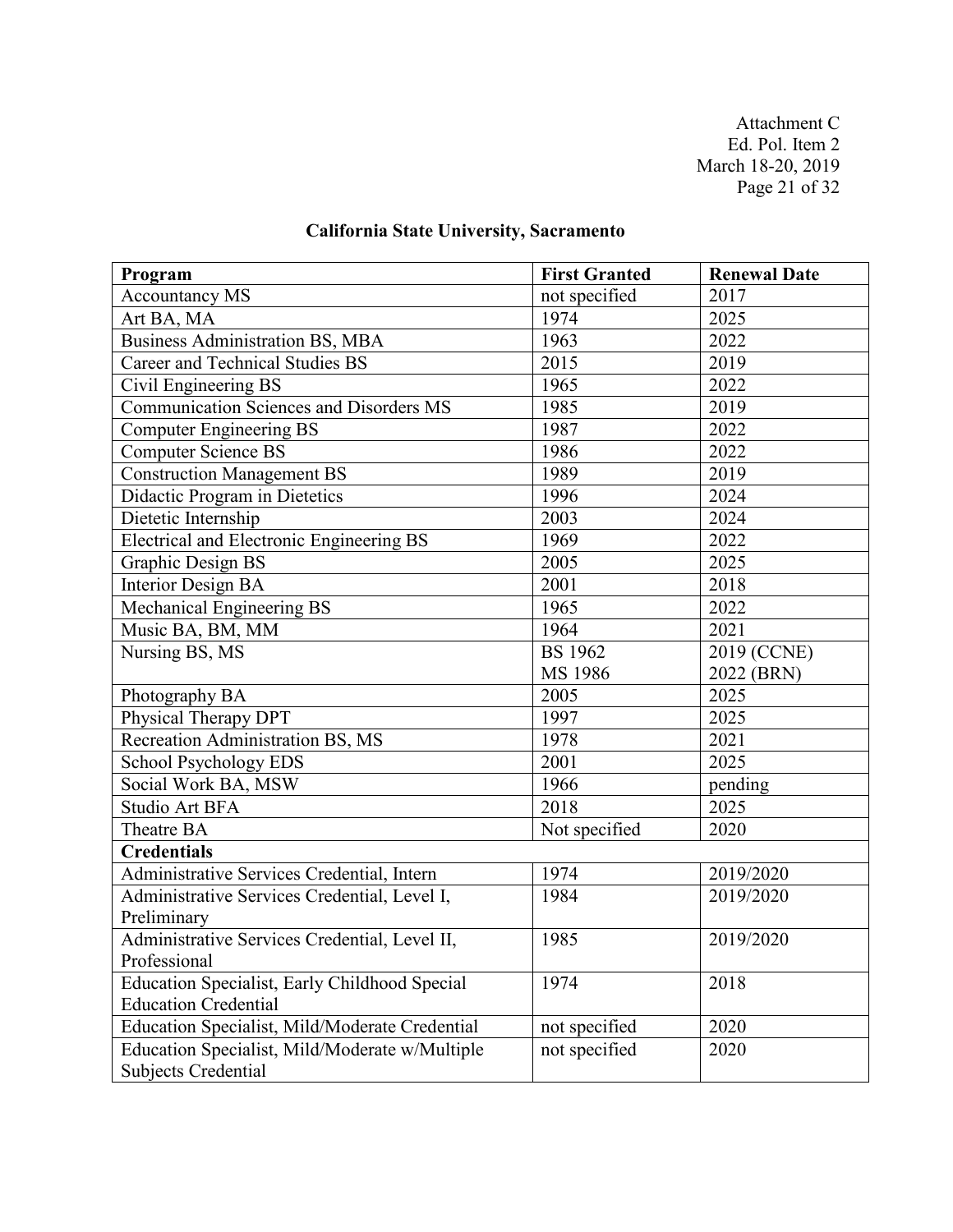Attachment C Ed. Pol. Item 2 March 18-20, 2019 Page 22 of 32

# **Sacramento** (continued)

| <b>Credentials</b>                                | <b>First Granted</b> | <b>Renewal Date</b> |
|---------------------------------------------------|----------------------|---------------------|
| Education Specialist, Moderate/Severe and         | not specified        | 2020                |
| Moderate/Severe with Multiple Subjects            |                      |                     |
| Credential                                        |                      |                     |
| Multiple Subjects Teaching Credential             | not specified        | 2019                |
| Multiple Subjects Teaching Credential with        | 1975                 | 2019                |
| <b>Bilingual Authorization</b>                    |                      |                     |
| Pupil Personnel Services Credential, School       | 1975                 | 2019                |
| Counseling                                        |                      |                     |
| Pupil Personnel Services, School Social Work      | 1996                 | 2019                |
| Pupil Personnel Services Credential, School       | 1977                 | 2019                |
| Psychologist                                      |                      |                     |
| <b>Single Subject Teaching Credential</b>         | not specified        | 2018                |
| Single Subject Teaching Credential with Bilingual | 1975                 | 2018                |
| Authorization                                     |                      |                     |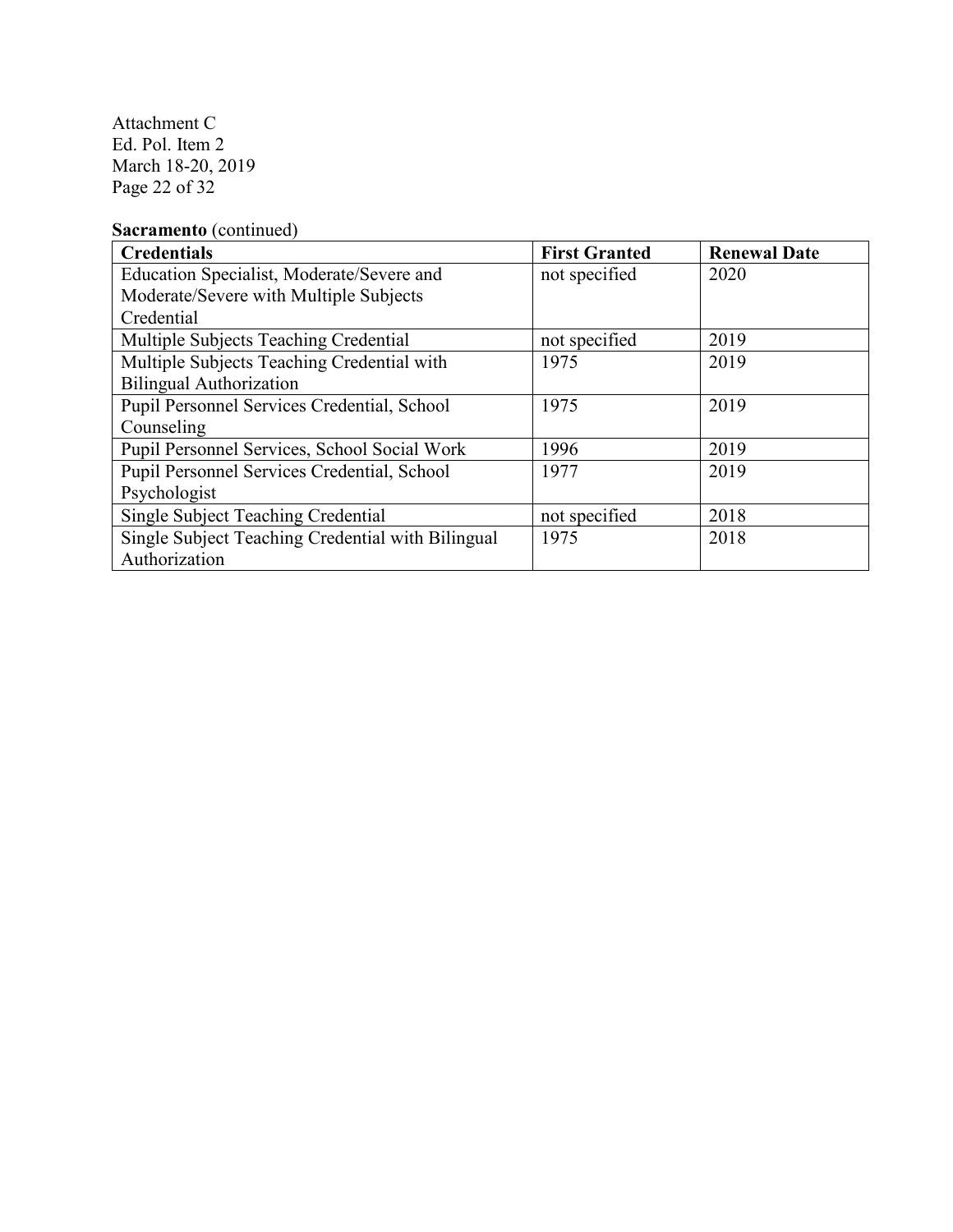Attachment C Ed. Pol. Item 2 March 18-20, 2019 Page 23 of 32

# **California State University, San Bernardino**

| Program                                           | <b>First Granted</b> | <b>Renewal Date</b> |
|---------------------------------------------------|----------------------|---------------------|
| <b>Accountancy MS</b>                             | 2009                 | 2018-19             |
| Administration BA, BS                             | 1994                 | 2018-19             |
| Art BA                                            | 1983                 | 2021-22             |
| <b>Business Administration MBA</b>                | 1994                 | 2018-19             |
| Chemistry BS                                      | 1970                 | 2019-20             |
| <b>Computer Engineering BS</b>                    | 2014                 | 2020-21             |
| <b>Computer Science BS</b>                        | 1988                 | 2020-21             |
| Didactic Program in Dietetics (Nutrition and Food | 1989                 | 2019-20             |
| BS)                                               |                      |                     |
| <b>Health Science BS</b>                          | 2009                 | 2019-20             |
| Health Science BS, Environmental Health Option    | 2004                 | 2018-19             |
| Information Systems and Technology BS             | 2015                 | 2018-19             |
| Music BA                                          | 2003                 | 2021-22             |
| Nursing BS                                        | 1984                 | 2022-23             |
| Nursing MS                                        | 1984                 | 2027-28             |
| Public Administration MPA                         | 1989                 | 2023-24             |
| <b>Public Health MPH</b>                          | 2014                 | 2022-23             |
| Robert and Frances Fullerton Museum of Art        | 2008                 | 2022-23             |
| Rehabilitation Counseling MA                      | 1988                 | 2023-24             |
| Social Work BA                                    | 2006                 | 2025-26             |
| Social Work MSW                                   | 1993                 | 2021-22             |
| Theatre Arts BA                                   | 2004                 | 2020-21             |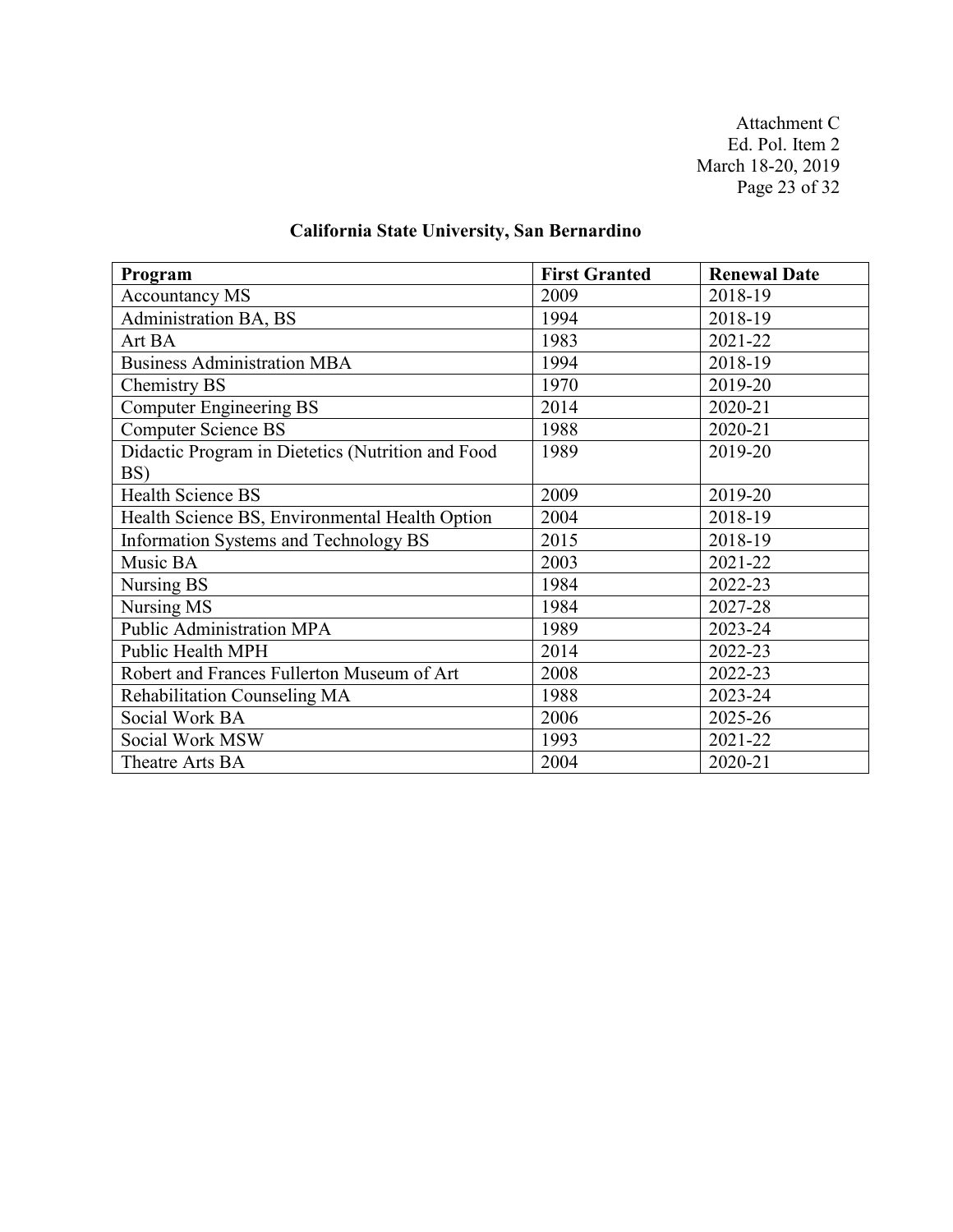Attachment C Ed. Pol. Item 2 March 18-20, 2019 Page 24 of 32

# **San Diego State University**

| Program                                       | <b>First Granted</b> | <b>Renewal Date</b> |
|-----------------------------------------------|----------------------|---------------------|
| <b>Accountancy MS</b>                         | 1979                 | 2022-2023           |
| Aerospace Engineering BS                      | 1964                 | 2021-2022           |
| Art BA, MA, MFA                               | 1975                 | 2022                |
| <b>Audiology AUD</b>                          | 2006                 | 2019                |
| Business Administration BA, BS, MBA, MS       | 1955                 | 2022-2023           |
| Chemistry BS                                  | 1950                 | 2023                |
| Civil Engineering BS                          | 1964                 | 2021-2022           |
| <b>Communicative Disorders MA</b>             | 1979                 | 2019                |
| <b>Computer Engineering BS</b>                | 2004                 | 2021-2022           |
| <b>Computer Science BS</b>                    | 1994                 | 2022                |
| Construction Engineering BS                   | 2009                 | 2021-2022           |
| Counseling MS, option in Marriage and Family  | 2009                 | 2022                |
| Therapy                                       |                      |                     |
| Didactic Program in Dietetics                 | 1980                 | 2019                |
| <b>Electrical Engineering BS</b>              | 1964                 | 2021-2022           |
| <b>Environmental Engineering BS</b>           | 2004                 | 2021-2022           |
| Journalism BA, concentrations in Advertising, | 2009                 | 2021                |
| General, Public Relations                     |                      |                     |
| Marriage and Family Therapy MS                | 2009                 | 2022                |
| Mechanical Engineering BS                     | 1964                 | 2021-2022           |
| Nursing BS, MS                                | not specified        | 2020                |
| Physical Therapy DPT                          | 2000                 | 2012-2022           |
| Preventive Medicine Residency Certificate     | 1983                 | 2021                |
| Program - SDSU/UCSD                           |                      |                     |
| Public Health BS, MPH, MS, PhD                | 1983, 1985           | 2021                |
| Rehabilitation Counseling MS                  | 1978                 | 2022                |
| School Psychology EdS                         | 1989                 | 2023                |
| Social Work BA                                | 1974                 | 2026                |
| Social Work MSW                               | 1966                 | 2026                |
| Theatre BA, MA, MFA                           | 1975                 | 2024-2025           |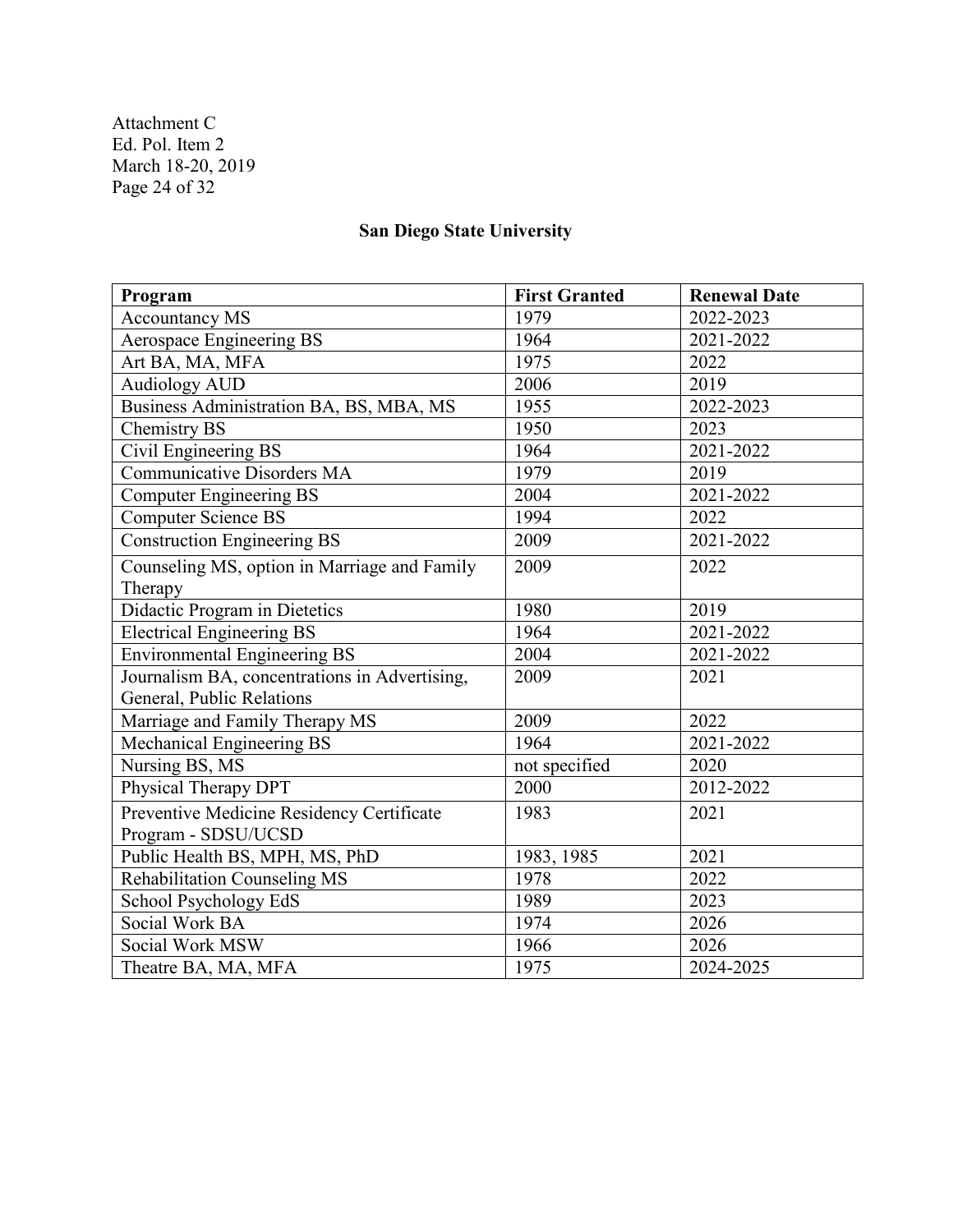Attachment C Ed. Pol. Item 2 March 18-20, 2019 Page 25 of 32

# **San Francisco State University**

| Program                                           | <b>First Granted</b> | <b>Renewal Date</b> |
|---------------------------------------------------|----------------------|---------------------|
| <b>Accountancy MS</b>                             | 1979                 | 2019                |
| Apparel Design and Merchandising BS               | 2003                 | 2023                |
| Art BA, MA, MFA                                   | 1983                 | 2023                |
| Art MFA                                           | 1983                 | 2023                |
| Business Administration BA, BS, MBA               | 1963                 | 2019                |
| Clinical Laboratory Science Graduate Internship   | 1977                 | 2019                |
| Program                                           |                      |                     |
| Clinical Mental Health Counseling MS              | 2017                 | 2018                |
| <b>Communicative Disorders MS</b>                 | 1971                 | 2025                |
| Counseling MS                                     | 1978                 | 2018                |
| Didactic Program in Dietetics                     | 1987                 | 2019                |
| Dietetics Internship                              | 1991                 | 2019                |
| Engineering, Civil BS                             | 1986                 | 2024                |
| Engineering, Computer BS                          | 2016                 | $202\overline{4}$   |
| Engineering, Electrical BS                        | 1986                 | 2024                |
| Engineering, Mechanical BS                        | 1986                 | 2024                |
| Family and Consumer Sciences BA                   | 2003                 | 2023                |
| <b>Health Education BS</b>                        | 2009                 | 2025                |
| Hospitality and Tourism Management BS             | 1990                 | 2019                |
| <b>Interior Design BS</b>                         | 2003                 | 2023                |
| Journalism BA                                     | 1985                 | 2020                |
| Music BA, BM, MA, MM                              | 1963                 | 2018                |
| Nursing BS, MS                                    | 2003                 | 2023                |
| Physical Therapy DPT                              | 2001                 | 2021                |
| <b>Public Administration MPA</b>                  | 2000                 | 2020                |
| Public Health MPH                                 | 2003                 | 2025                |
| Recreation, Parks and Tourism Administration BS   | 1990                 | 2022                |
| Social Work BA, MSW                               | 1975, 1971           | 2018, in progress   |
| Teacher Education Credential Programs in          | 1900                 | 2020                |
| Administrative Services, Bilingual Authorization, |                      |                     |
| Clinical or Rehabilitative Services, Education    |                      |                     |
| Specialist, Multiple Subject Instruction, Pupil   |                      |                     |
| Personnel Services, Reading and Language Arts     |                      |                     |
| Specialist, Single Subject Instruction, Speech-   |                      |                     |
| <b>Language Pathology Services</b>                |                      |                     |
| Theatre Arts BA, MA, and MFA: Concentration in    | 1982                 | 2021                |
| Design and Technical Production                   |                      |                     |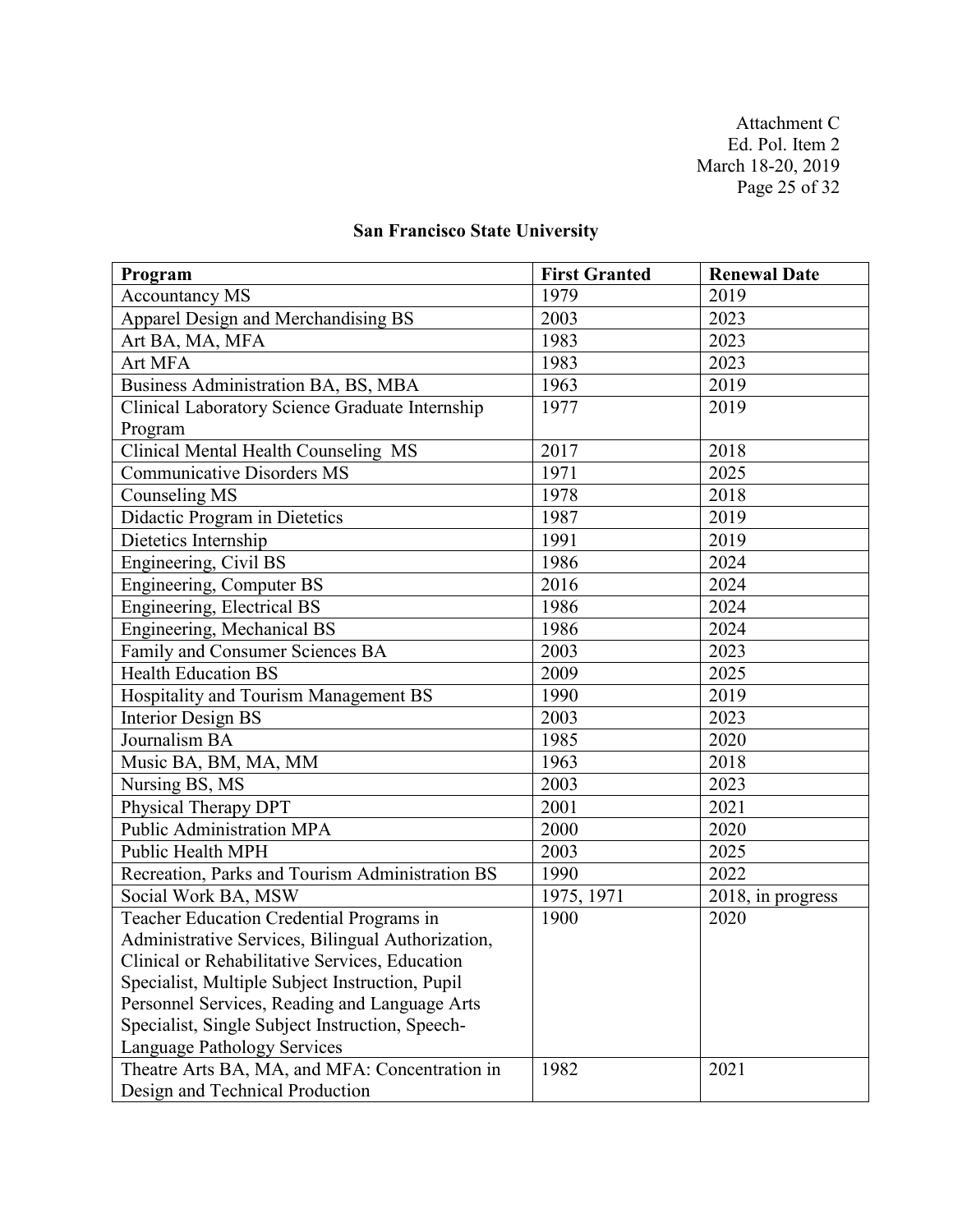Attachment C Ed. Pol. Item 2 March 18-20, 2019 Page 26 of 32

# **San José State University**

| Program                                  | <b>First Granted</b> | <b>Renewal Date</b> |
|------------------------------------------|----------------------|---------------------|
| <b>Accountancy MS</b>                    | 1964                 | 2021                |
| <b>Advertising BS</b>                    | 1971                 | 2021                |
| Aerospace Engineering BS                 | 1991                 | 2024                |
| Art BA, BFA, MA                          | 1974                 | 2020                |
| <b>Athletic Training BS</b>              | not specified        | 2019                |
| <b>Biomedical Engineering BS</b>         | 2011                 | 2024                |
| <b>Business Administration BS</b>        | 1964                 | 2021                |
| <b>Business Administration MBA</b>       | 1973                 | 2021                |
| Chemical Engineering BS                  | 1958                 | 2020                |
| Chemistry BS                             | not specified        | 2021                |
| Civil Engineering BS                     | 1958                 | 2024                |
| Communicative Disorders EDAU MA          | 1989                 | 2026                |
| <b>Computer Engineering BS</b>           | 1958                 | 2024                |
| <b>Computer Science BS</b>               | 1996, 2001           | 2023                |
| Counselor Education Credential           | 1958                 | 2020                |
| Dance BA, BFA                            | 1987                 | 2019                |
| Didactic Program in Dietetics            | 1986                 | 2020                |
| Dietetic Internship                      | 1986                 | 2020                |
| <b>Educational Leadership Credential</b> | 1958                 | 2020                |
| <b>Electrical Engineering BS</b>         | 1958                 | 2024                |
| <b>Elementary Education Credential</b>   | 1958                 | 2020                |
| Human Factors/Ergonomics MS              | 2014                 | 2021                |
| Industrial and Systems Engineering BS    | 1958                 | 2024                |
| <b>Industrial Design BS</b>              | 1974                 | 2020                |
| <b>Industrial Technology BS</b>          | 1980, 2010           | 2023                |
| Journalism BS                            | 1971                 | 2021                |
| Library Information Science MLIS         | 1969                 | 2021                |
| Materials Engineering BS                 | not specified        | 2020                |
| Mechanical Engineering BS                | 1958                 | 2024                |
| Music BA, BM, MM                         | 1958                 | 2018                |
| Music Education MA                       | 2016                 | 2018                |
| Nursing BS                               | not specified        | 2022                |
| Nursing MS                               | 1959, 1998           | 2019                |
| Occupational Therapy MS                  | 1991                 | 2026                |
| Public Administration MPA                | 1988                 | 2024                |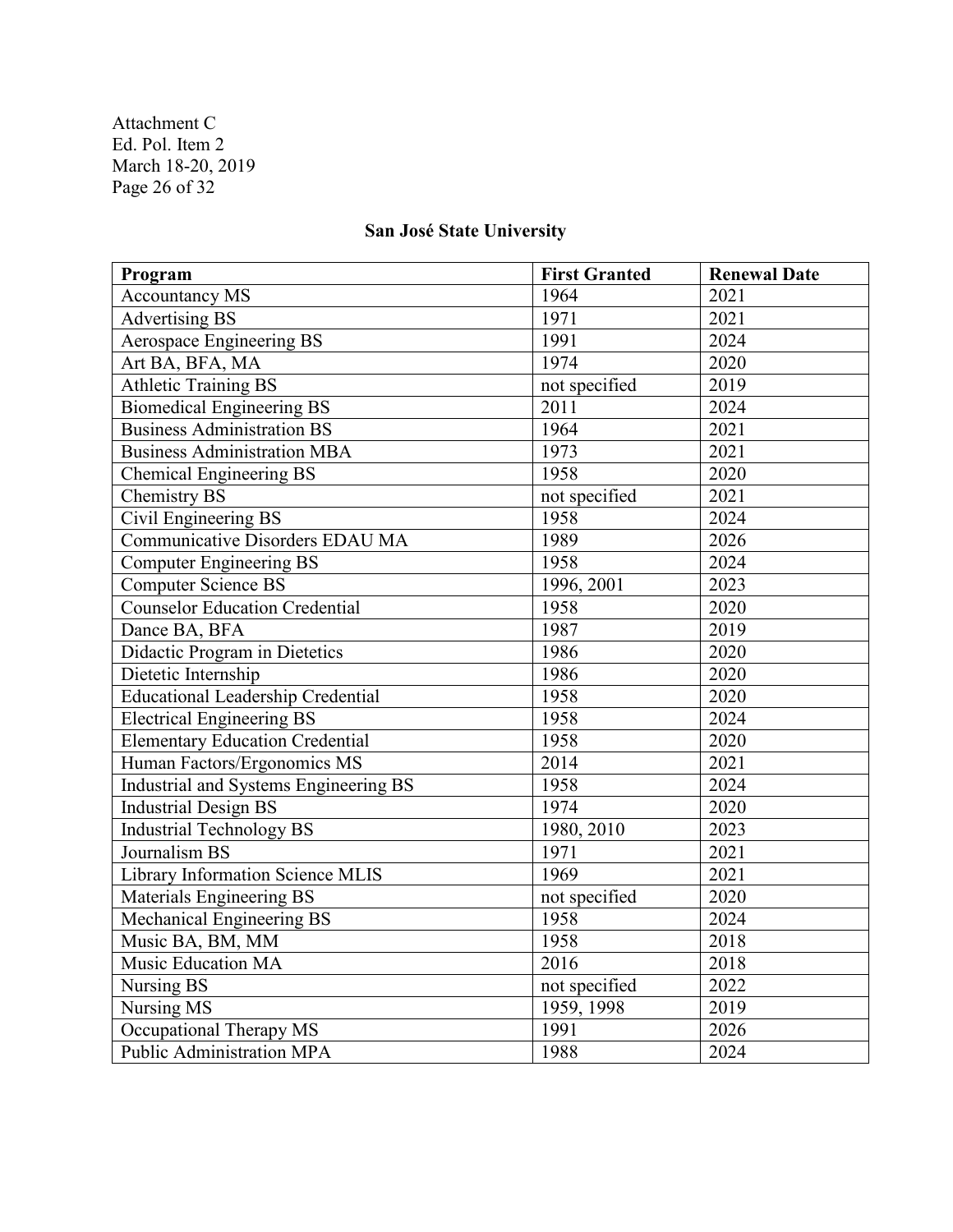Attachment C Ed. Pol. Item 2 March 18-20, 2019 Page 27 of 32

| San José (continued)                       |                      |                     |
|--------------------------------------------|----------------------|---------------------|
| Program                                    | <b>First Granted</b> | <b>Renewal Date</b> |
| Public Health MPH                          | 1974, 1976           | 2020                |
| <b>Public Relations BS</b>                 | 1971                 | 2021                |
| <b>Pupil Personnel Services Credential</b> | 1958                 | 2020                |
| <b>Recreation BS</b>                       | 1987                 | 2020                |
| <b>Secondary Education Credential</b>      | 1958                 | 2020                |
| Social Work BA, MSW                        | 1977                 | 2023                |
| Software Engineering BS                    | 2016                 | 2024                |
| <b>Special Education Credential</b>        | 1958                 | 2020                |
| <b>Speech Pathology Credential</b>         | 1958                 | 2020                |
| <b>Taxation MS</b>                         | 1964                 | 2021                |
| Teacher/Librarian Services Credential      | 1958                 | 2020                |
| Theatre Arts BA                            | 1982                 | 2018                |
| <b>Transportation Management MS</b>        | 1964                 | 2021                |
| <b>Urban Planning MUP</b>                  | 1972, 1988           | 2025                |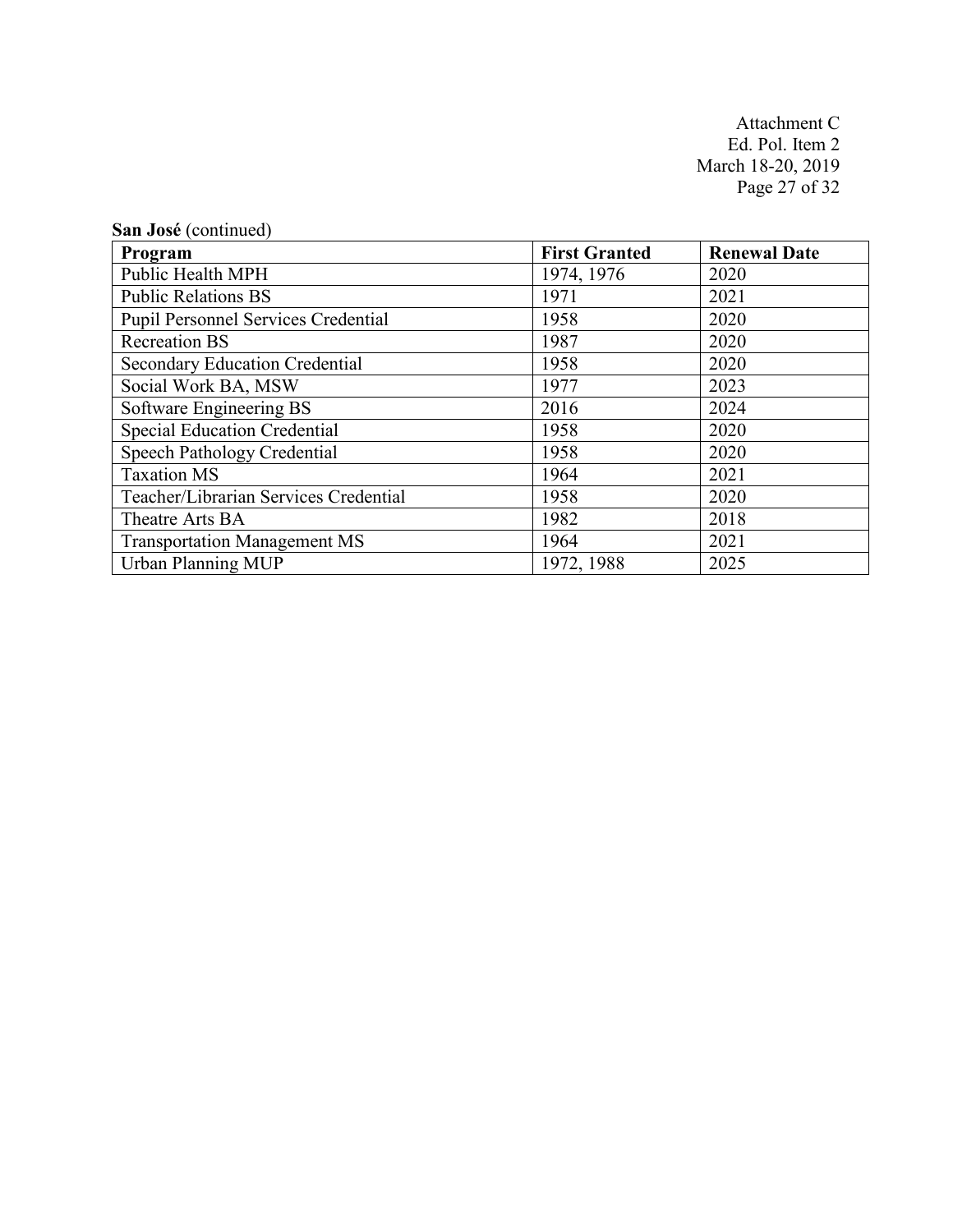Attachment C Ed. Pol. Item 2 March 18-20, 2019 Page 28 of 32

# **California Polytechnic State University, San Luis Obispo**

| Program                                              | <b>First Granted</b> | <b>Renewal Date</b> |
|------------------------------------------------------|----------------------|---------------------|
| <b>Accounting MS</b>                                 | 2014                 | 2023                |
| Administrative Services Credential                   | not specified        | 2020                |
| Aerospace Engineering BS                             | 1969                 | 2021                |
| <b>Agriculture Specialist Credential</b>             | not specified        | 2020                |
| Architectural Engineering BS                         | 1975                 | 2021                |
| Architecture BArch                                   | 1980                 | 2023                |
| Art and Design BFA                                   | 1995                 | 2026-27             |
| <b>Bilingual Authorization (Spanish)</b>             | not specified        | 2020                |
| <b>Biomedical Engineering BS</b>                     | 2012                 | 2021                |
| Bioresource and Agricultural Engineering BS          | 1973                 | 2021                |
| <b>Business Administration BS, MBA</b>               | 1981                 | 2023                |
| City and Regional Planning BS                        | 1973                 | 2019                |
| City and Regional Planning MCRP                      | 1993                 | 2019                |
| Civil Engineering BS                                 | 1973                 | 2021                |
| <b>Computer Engineering BS</b>                       | 1997                 | 2021                |
| <b>Computer Science BS</b>                           | 1986                 | 2021                |
| <b>Construction Management BS</b>                    | 1978                 | 2020                |
| Didactic Program in Dietetics                        | 2005                 | 2023                |
| Dietetic Internship                                  | 2005                 | 2023                |
| Economics BS                                         | 1981                 | 2023                |
| <b>Education Specialist Mild/Moderate Credential</b> | not specified        | 2020                |
| <b>Electrical Engineering BS</b>                     | 1969                 | 2021                |
| <b>Engineering Management MBA/MS</b>                 | 2014                 | 2023                |
| <b>Environmental Engineering BS</b>                  | 1971                 | 2021                |
| Forestry and Natural Resources BS                    | 1994                 | 2024                |
| <b>Graphic Communication BS</b>                      | 2003                 | 2022                |
| <b>Industrial Engineering BS</b>                     | 1969                 | 2021                |
| Industrial Technology and Packaging BS               | 1974                 | 2023                |
| Landscape Architecture BLA                           | 1975                 | 2020                |
| Manufacturing Engineering BS                         | 1997                 | 2021                |
| Materials Engineering BS                             | 1971                 | 2021                |
| Mechanical Engineering BS                            | 1969                 | 2021                |
| Multiple Subject Teaching Credential                 | not specified        | 2020                |
| Music BA                                             | $\overline{2003}$    | 2018-19             |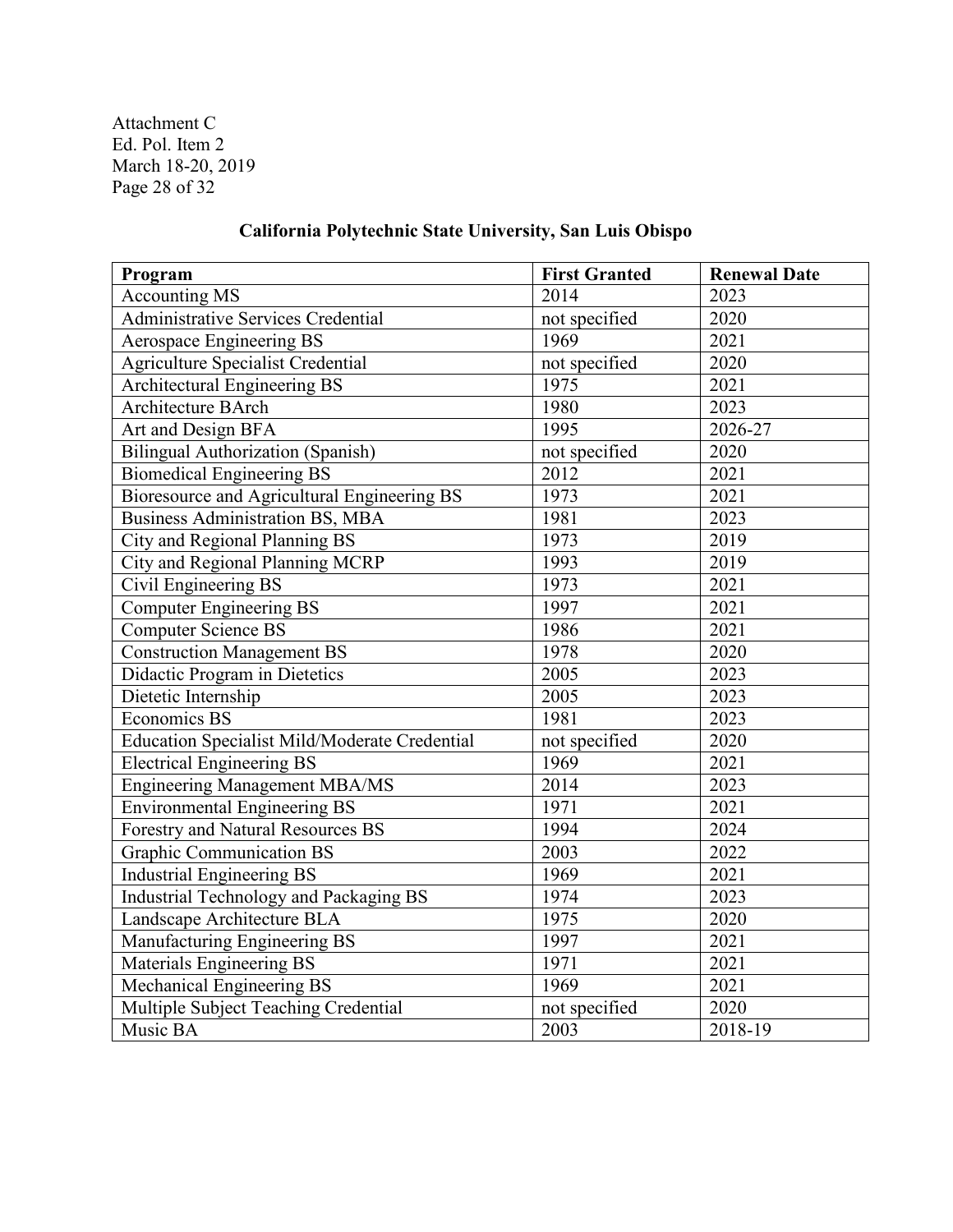Attachment C Ed. Pol. Item 2 March 18-20, 2019 Page 29 of 32

**San Luis Obispo** (continued)

| Program                                          | <b>First Granted</b> | <b>Renewal Date</b> |
|--------------------------------------------------|----------------------|---------------------|
| Quantitative Economics, MS                       | 2018                 | 2023                |
| Recreation, Parks, and Tourism Administration BS | 1986                 | 2025                |
| Single Subject Teaching Credential               | not specified        | 2020                |
| Software Engineering BS                          | 2007                 | 2021                |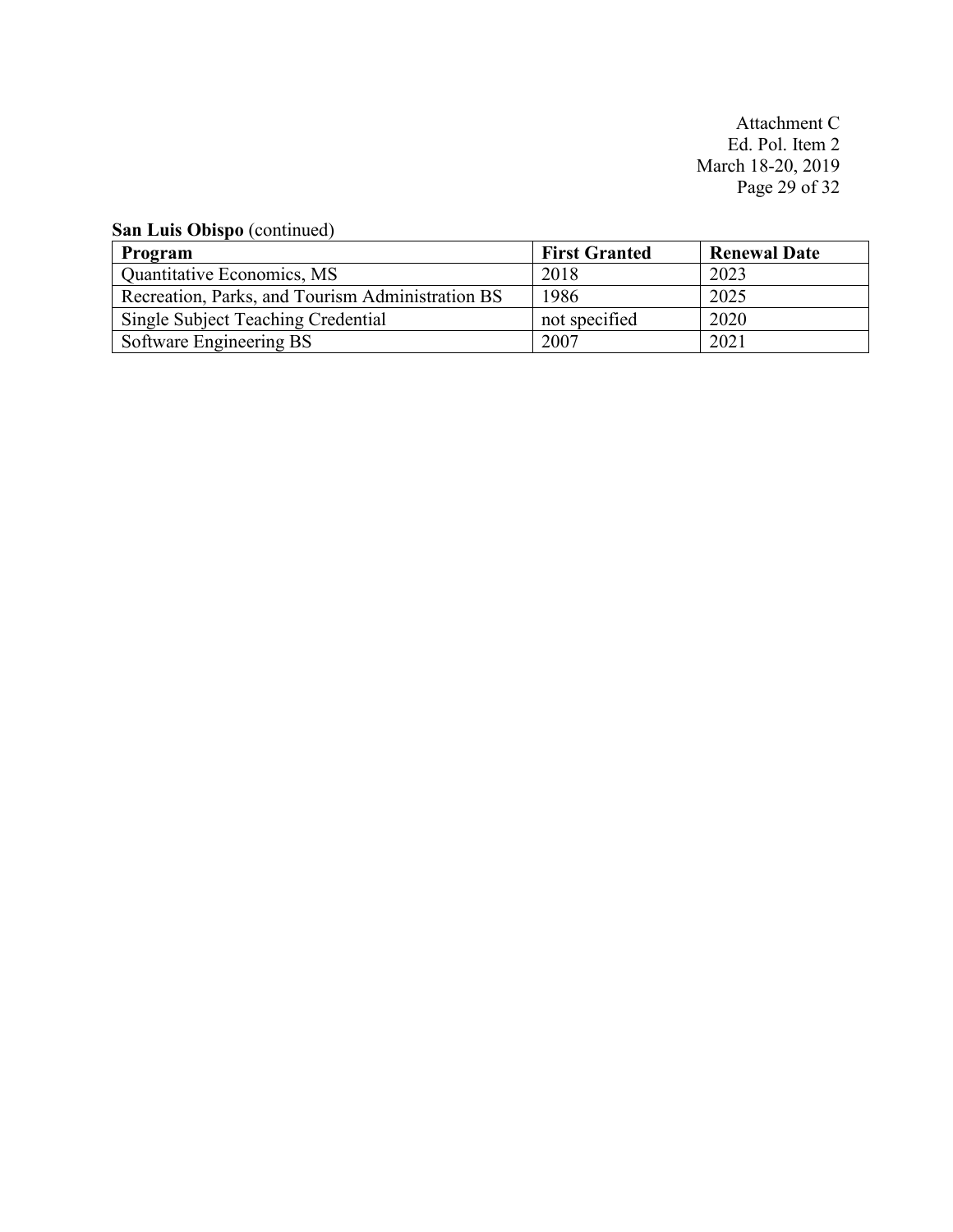Attachment C Ed. Pol. Item 2 March 18-20, 2019 Page 30 of 32

# **California State University San Marcos**

| Program                                                 | <b>First Granted</b> | <b>Renewal Date</b> |
|---------------------------------------------------------|----------------------|---------------------|
| Nursing BS                                              | 2008                 | 2023                |
| Nursing MS                                              | 2012                 | 2027                |
| Social Work MSW                                         | 2016                 | 2020                |
| Speech-Language Pathology MS                            | 2015                 | 2019                |
| <b>Credentials</b>                                      |                      |                     |
| Administrative Services Credential - Preliminary        | 2007                 | 2022                |
| Education Specialist: Mild/Moderate Credential -        | 2010                 | 2022                |
| Preliminary/Traditional                                 |                      |                     |
| Education Specialist: Mild/Moderate Credential -        | 2010                 | 2022                |
| Preliminary/Intern                                      |                      |                     |
| Education Specialist: Mild/Moderate Credential -        | 2000                 | 2022                |
| Level II/Traditional                                    |                      |                     |
| Education Specialist: Moderate/Severe Credential        | 2010                 | 2022                |
| - Preliminary/Traditional                               |                      |                     |
| Education Specialist: Moderate/Severe Credential        | 2010                 | 2022                |
| - Preliminary/Intern                                    |                      |                     |
| <b>Education Specialist: Moderate/Severe Credential</b> | 2000                 | 2022                |
| - Level II/Traditional                                  |                      |                     |
| Education Specialist Added Authorization: Autism        | 2010                 | 2022                |
| Spectrum Disorder                                       |                      |                     |
| Multiple Subject - Preliminary/Traditional              | 1992                 | 2022                |
| Single Subject: English - Preliminary/Traditional       | 1995                 | 2022                |
| Single Subject: Mathematics -                           | 1995                 | 2022                |
| Preliminary/Traditional                                 |                      |                     |
| Single Subject: Physical Education -                    | 1995                 | 2022                |
| Preliminary/Traditional                                 |                      |                     |
| Single Subject: Science - Preliminary/Traditional       | 1995                 | 2022                |
| Single Subject: Social Science -                        | 1995                 | 2022                |
| Preliminary/Traditional                                 |                      |                     |
| Single Subject: World Languages -                       | 1995                 | 2022                |
| Preliminary/Traditional                                 |                      |                     |
| <b>Bilingual Authorization: Spanish</b>                 | 2011                 | 2022                |
| Reading and Literacy Added Authorization                | 2012                 | 2022                |
| Reading and Literacy Specialist Credential              | 2012                 | 2022                |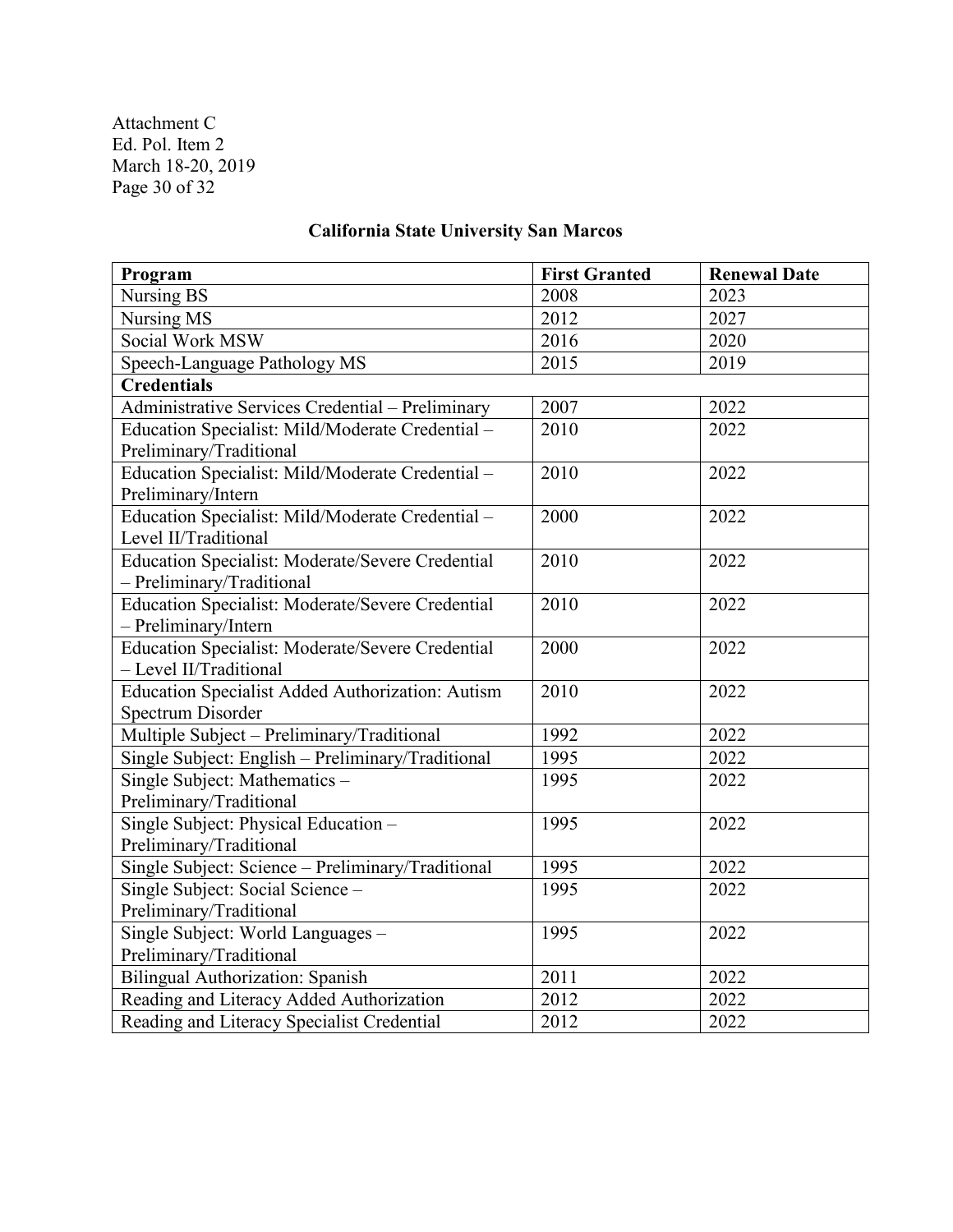Attachment C Ed. Pol. Item 2 March 18-20, 2019 Page 31 of 32

# **Sonoma State University**

| Program                         | <b>First Granted</b> | <b>Renewal Date</b> |
|---------------------------------|----------------------|---------------------|
| Art BA, BFA                     | 1982                 | 2020-21             |
| Art History BA                  | 1982                 | 2020-21             |
| Business Administration BS, MBA | 2007                 | 2021-22             |
| Counseling MA                   | 1984                 | 2021-22             |
| <b>Education MA</b>             | 2005                 | 2019-20             |
| Music BA, BM                    | 1972                 | 2027-28             |
| Nursing BS, MS                  | 1974                 | 2020-21             |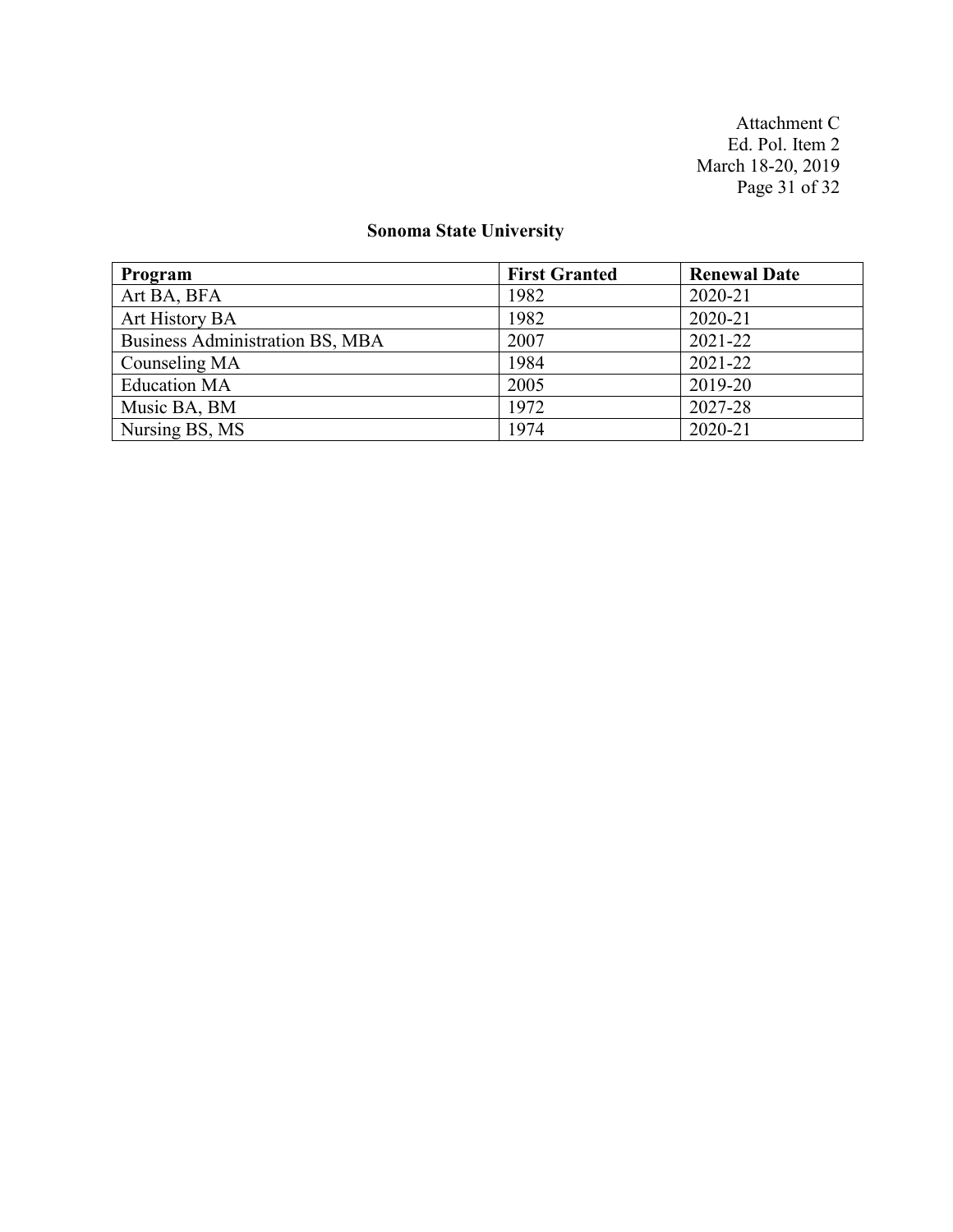Attachment C Ed. Pol. Item 2 March 18-20, 2019 Page 32 of 32

# **California State University, Stanislaus**

| Program                   | <b>First Granted</b> | <b>Renewal Date</b> |
|---------------------------|----------------------|---------------------|
| Art BA, BFA               | 1983                 | 2020-21             |
| Business BS, MBA          | 2003                 | 2022-23             |
| <b>Education MA</b>       | 1991                 | 2017-18             |
| Genetic Counseling MS     | 2008                 | 2025-26             |
| Music BA, BM              | 1981                 | 2022-23             |
| Nursing BS                | 1986                 | 2019-20             |
|                           |                      | 2026-27             |
| Nursing MS                | 2010                 | 2026-27             |
| Public Administration MPA | 1982                 | 2024-25             |
| Social Work MSW           | 1996                 | 2026-27             |
| Theatre Arts BA           | 1983                 | 2022-23             |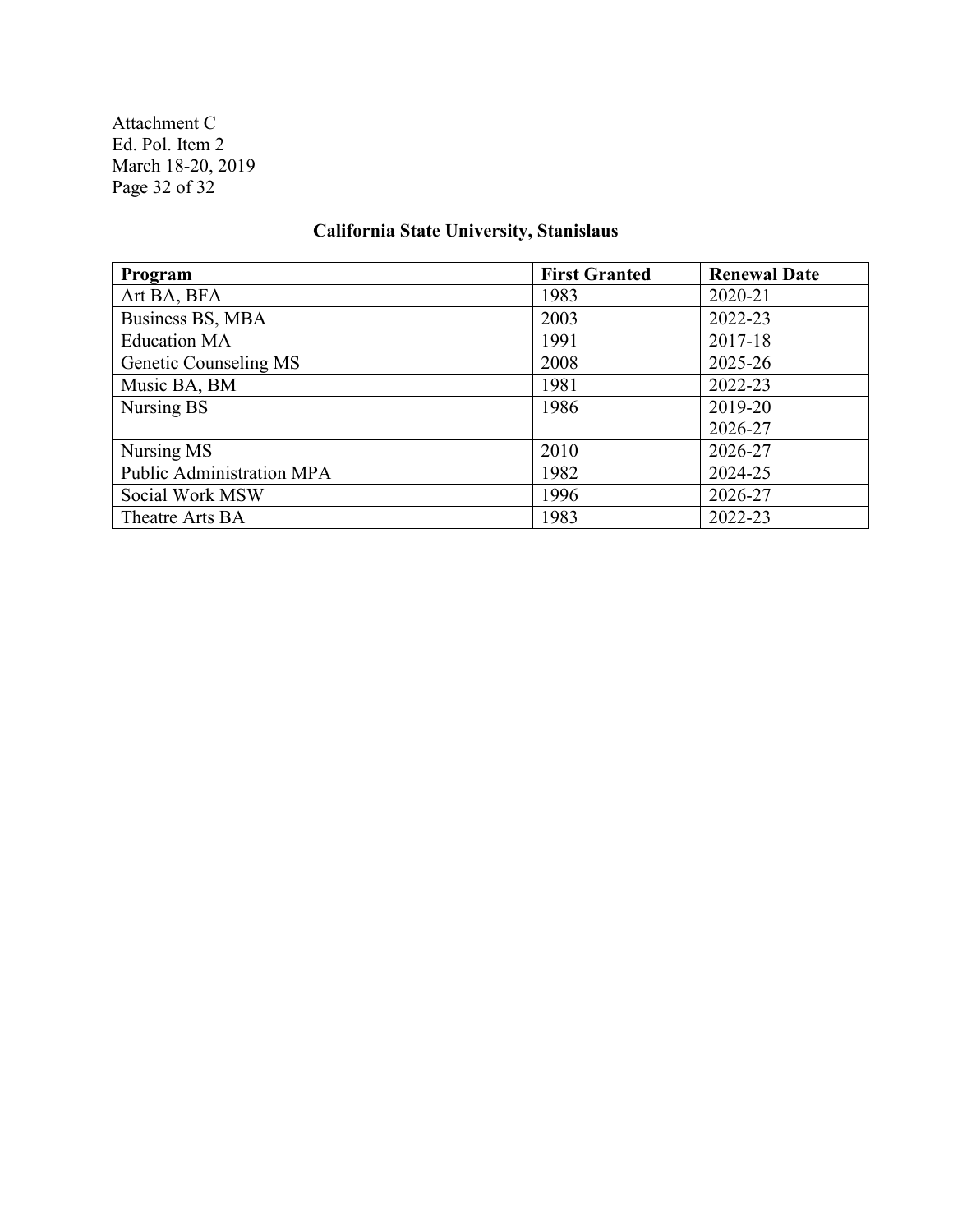**Attachment D** Ed. Pol. Item 2 March 18-20, 2019 Page 1 of 8

#### **CSU Degree Proposal, Review and Approval Process**

The CSU degree planning process begins with campus departmental plans and ends with a campus enrolling students in the program. Along the way, plans are subjected to review and approval by the campus, the board and the Chancellor's Office. Campuses may pursue one of three approaches to proposal review and approval, depending on the kind of program envisioned. The approaches are: (1) the traditional process; (2) the fast-track process; or (3) the pilot process. Each process will be explained in this review. The traditional process is shown in Illustration 1.

### **Illustration 1**

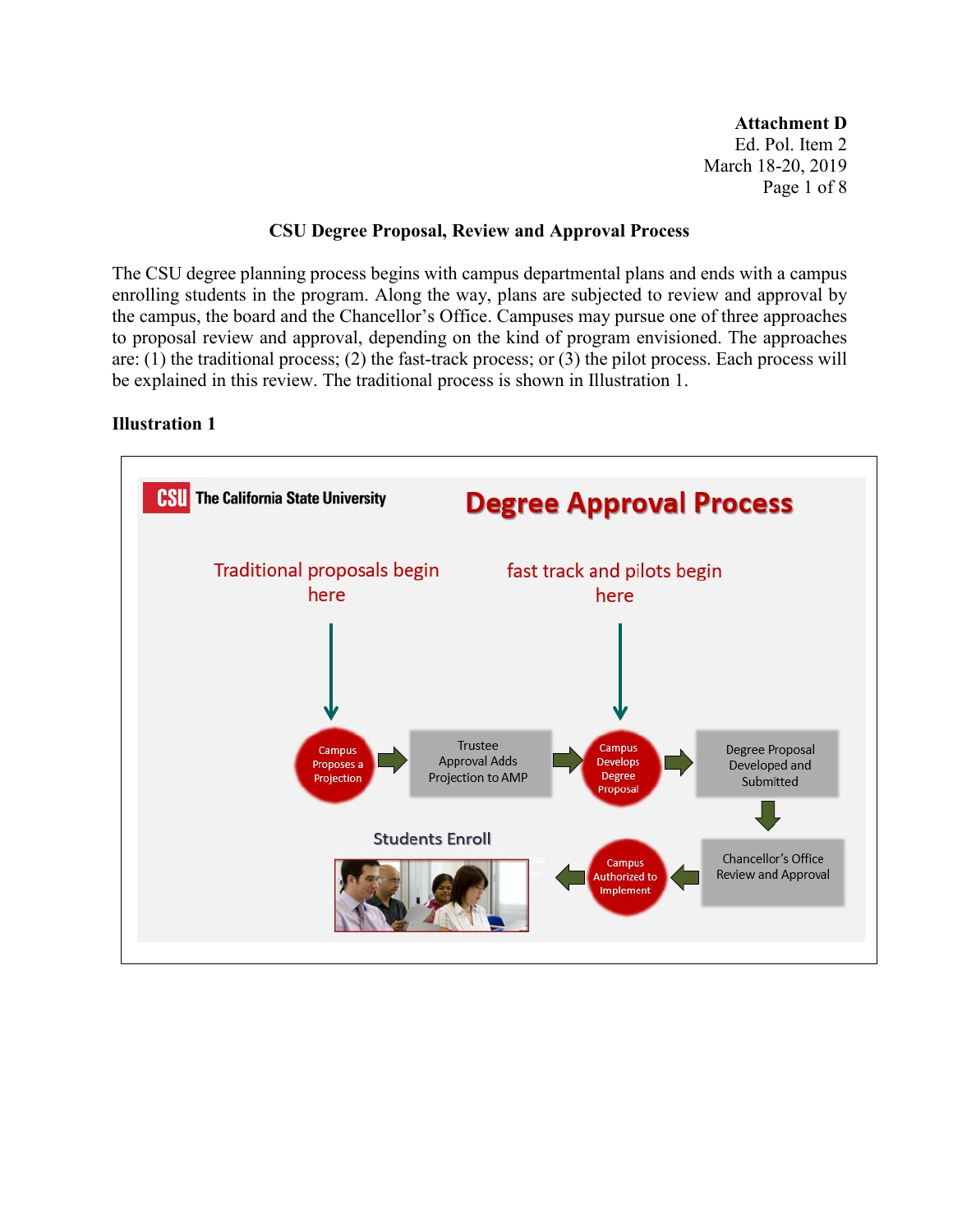Attachment D Ed. Pol. Item 2 March 18-20, 2019 Page 2 of 8

### **The Traditional Process**

#### **Degree Projections**

The traditional process begins with degree projections. Each January, campuses submit projection proposals, which are very general long-term plans to develop and implement a degree program, to the Chancellor's Office for preliminary review. Projection proposals must make a supportable case that the desired degree program will meet the following criteria in order to obtain a Chancellor's Office recommendation for board approval at the March trustees meeting.

### **Chancellor's Office Projection Review Criteria (All Degree Levels)**

- 1. Degree designation and title (e.g., BS Biochemistry);
- 2. Date approved by the academic senate;
- 3. Projected implementation date;
- 4. Delivery mode: fully face-to-face, hybrid or fully online program;
- 5. A brief summary of the purpose and characteristics of the proposed degree program;
- 6. Support mode: state-support or self-support/extended education;
- 7. Anticipated student demand;
- 8. Workforce demands and employment opportunities for graduates;
- 9. Other relevant societal needs;
- 10. An assessment of the required resources and a campus commitment to allocating those resources; and
- 11. As applicable:
	- a. If the projection is a pilot program, campuses will list the academic years during which the program will operate in pilot status.
	- b. For new degree programs that are not already offered in the CSU, campuses include a compelling rationale explaining how the proposed subject area constitutes a coherent, integrated degree program that has potential value to students and meets CSU requirements for an academic program at the undergraduate or graduate level.

#### **Additional Criteria for Projected Bachelor's Degree Programs**

Projected bachelor's degrees are general, characterized by breadth and are as enduring as possible in content and title, whereas graduate programs are more appropriately specialized. Resource: [http://www.calstate.edu/APP/documents/Breadth\\_EPR85\\_13.pdf.](http://www.calstate.edu/APP/documents/Breadth_EPR85_13.pdf)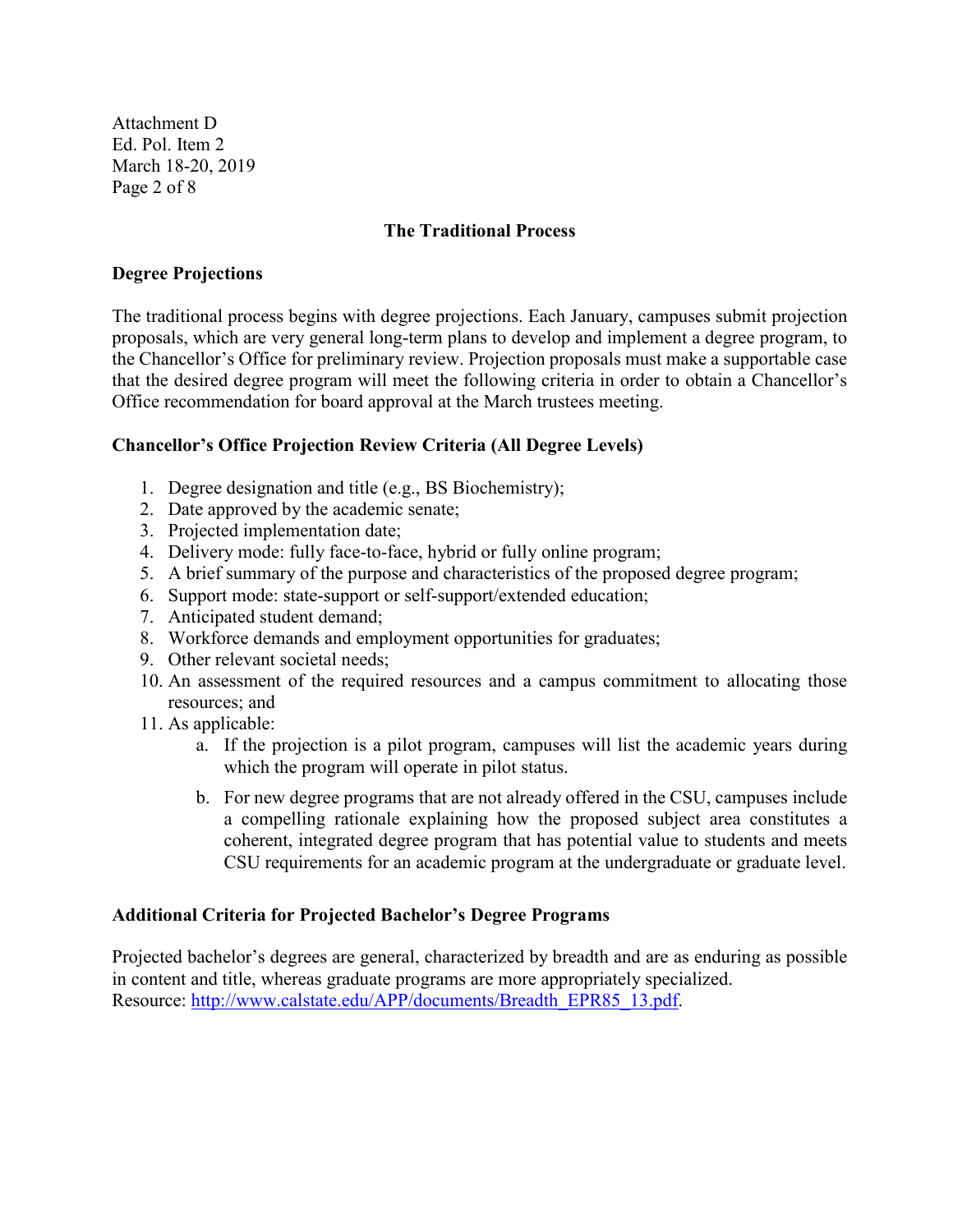Attachment D Ed. Pol. Item 2 March 18-20, 2019 Page 3 of 8

### **Additional Criteria for Projected Graduate Degree Programs**

Master's degree programs should be projected only when the sponsoring department is well established and has achieved a level of quality that has been affirmed by a program review or in subjects for which national accreditation, including review by a visiting team, is available. Further requirements of new graduate programs include that:

- 1. There are at least five full-time faculty with the appropriate terminal degree;
- 2. The programs have enrollment sufficient to support offering at least four graduate-level courses each year;
- 3. Evidence is provided that the department can support the level of research required of a graduate program; and
- 4. Not less than one half of the units required for the degree shall be in courses organized primarily for graduate students.

### Resources:

[http://www.calstate.edu/APP/documents/Graduate\\_Level\\_EPR\\_82\\_39.pdf](http://www.calstate.edu/APP/documents/Graduate_Level_EPR_82_39.pdf) and [http://www.calstate.edu/APP/documents/AAP\\_91\\_04\\_Recommendations\\_Graduate\\_Education.pdf](http://www.calstate.edu/APP/documents/AAP_91_04_Recommendations_Graduate_Education.pdf)

#### **Degree Program Proposal Development and Review Process**

After obtaining board approval for a proposed projection, the campus may begin developing a full degree proposal, which must obtain campus approvals before being submitted for system-level review. Campus-approved degree proposals are reviewed by Chancellor's Office staff who have faculty experience and curriculum-development and review experience. Additionally, as needed, external experts review degree programs that have highly specialized curricular requirements. It is not unusual for the Chancellor's Office to request modifications to the degree requirements or the assessment plans during the review process. Proposals must obtain the chancellor's approval before the degree program can be implemented and enroll students. All degree program proposals are governed by California Education Code and systemwide policy, including Title 5 regulations, executive orders and coded memoranda.

Illustration 2 depicts the process for the "traditional degree program proposal." This process is used for bachelor's, and master's programs that will be run either through state-support or through selfsupport extended education as well as for doctoral programs that will be run through state-support. In this process, the full degree proposal is submitted to the Chancellor's Office a year ahead of planned implementation.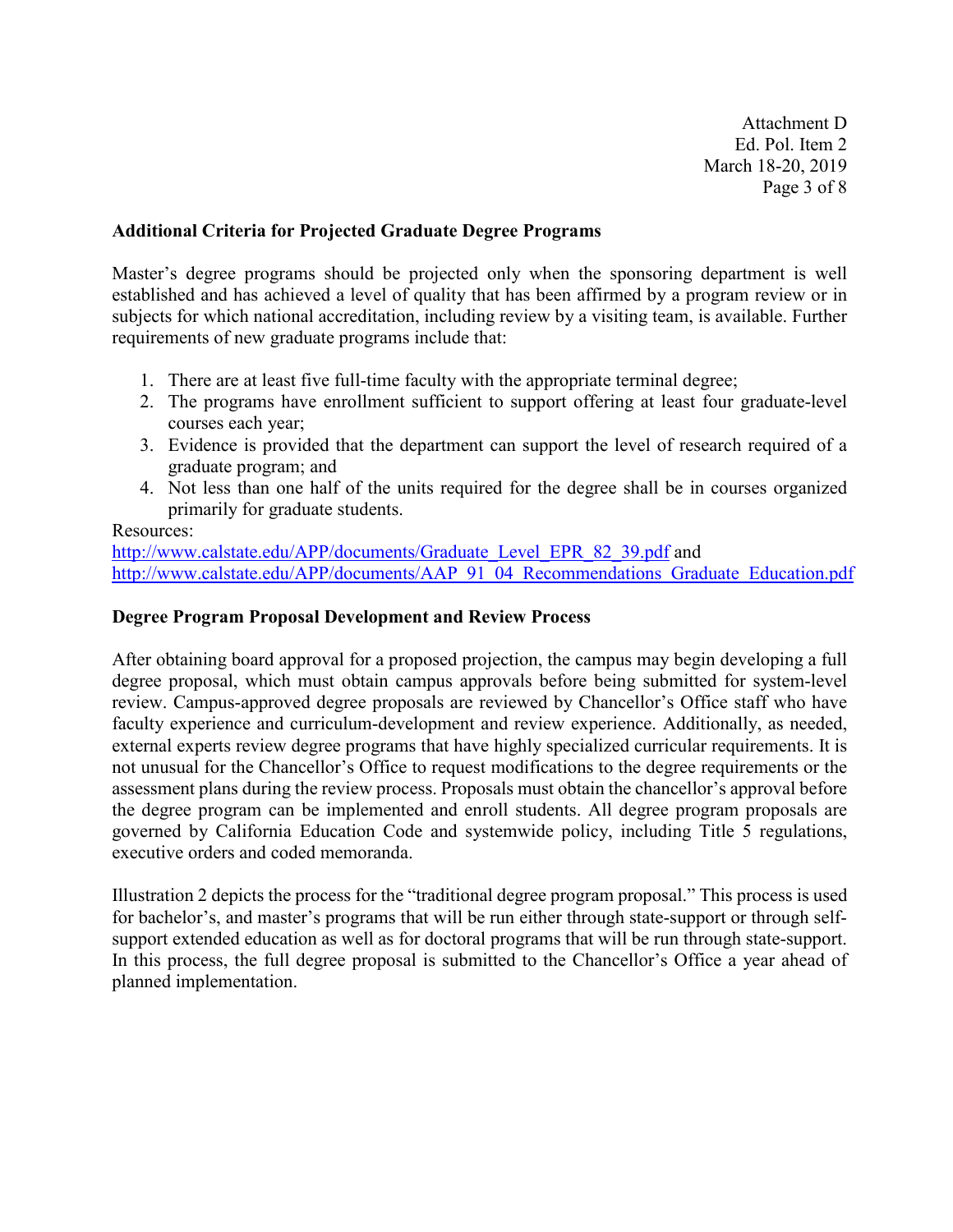Attachment D Ed. Pol. Item 2 March 18-20, 2019 Page 4 of 8

#### **Illustration 2**

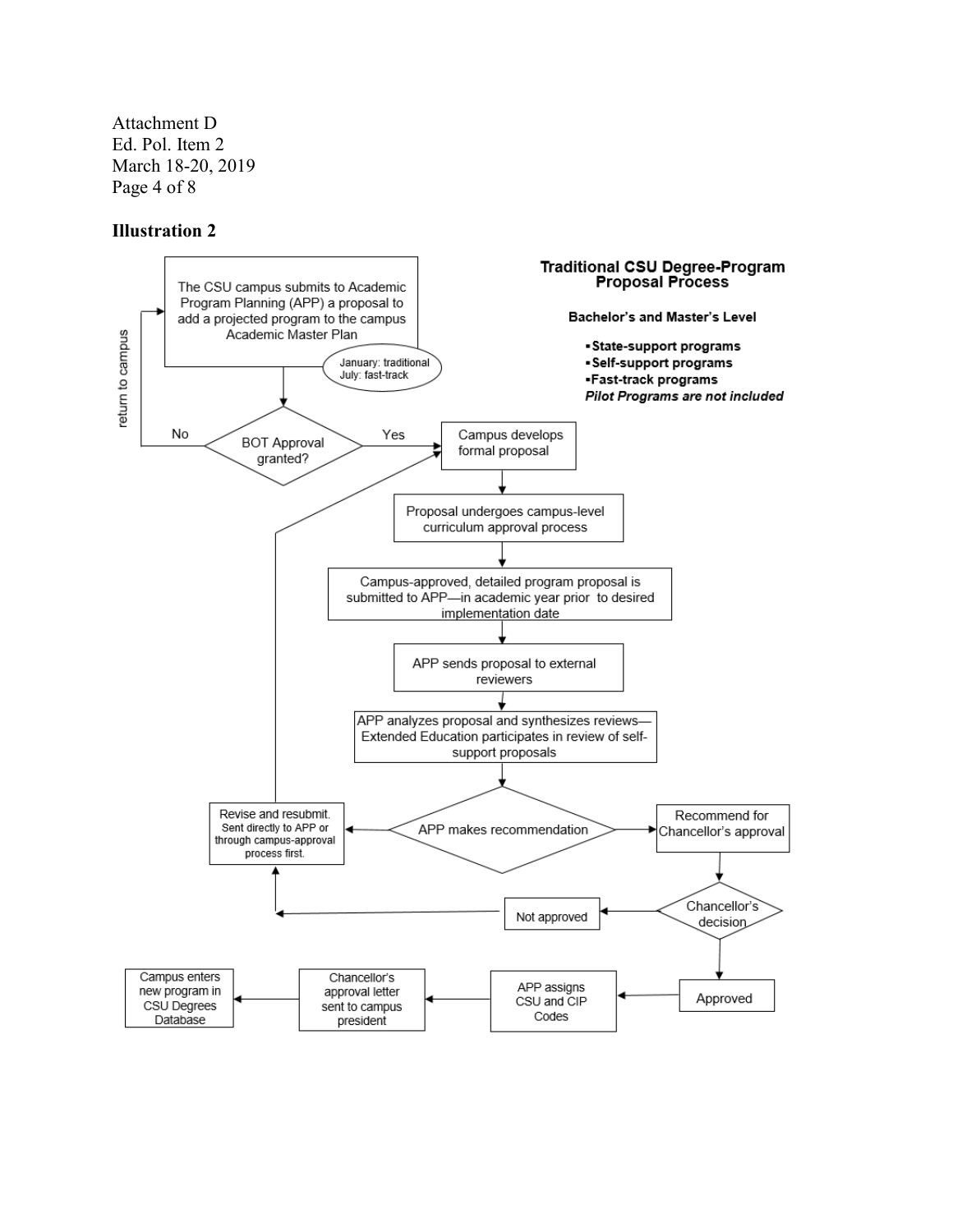Attachment D Ed. Pol. Item 2 March 18-20, 2019 Page 5 of 8

### **Degree Proposal Review Criteria**

During the proposal review process, reviewers evaluate proposed programs and resources according to these review criteria.

### **Faculty**

Does the faculty appear qualified to offer this program and at this level? Does the faculty expertise span all appropriate specializations, and are there sufficient faculty members for the projected size of the program? Do they appear to have appropriate research or professional experience? Are the arrangements for administering the program sufficient to ensure that it will operate effectively?

### **Curriculum**

Does the curriculum have appropriate breadth, depth and coherence for an undergraduate or a graduate program in this field? Is it up to date, incorporating the most recent developments in the field? Is it consistent with any pertinent recommendations of professional organizations? Is it responsive to employment opportunities for graduates? If it is a baccalaureate program, would it constitute desirable preparation for graduate or doctoral study in the fields indicated in the proposal? Does the proposed bachelor's degree meet the applicable Bachelor of Arts (BA) and Bachelor of Science (BS) requirements established in Title 5? If the proposal is for a BA or BS degree, does it require no more than 120 units, or does the proposal provide a well-defended rationale for exceeding the Title 5 limit of 120 units for BA and BS degrees? Does the graduate program meet Title 5 section 40510 master's degree requirements?

#### **Resources**

Does the description of facilities, equipment and information resources indicate that the campus has the resources (or reliable access to resources) that will be needed for a high-quality program? If not, what information would be minimally necessary to ensure that the resources are adequate? For self-support programs, does the budget contain three-to-five years of operation, showing multiple cohorts? Does it show full cost recovery, and are the student costs within market ranges for similar extension programs?

#### **Assessment of Program Quality and Student Learning**

Does the proposal provide an assessment plan that identifies program and student learning goals? Do the student learning outcomes match with the curriculum? Are goals measurable, and will the assessment process be manageable? Is the process meaningful, with assessment results used to influence changes in the curriculum or pedagogy?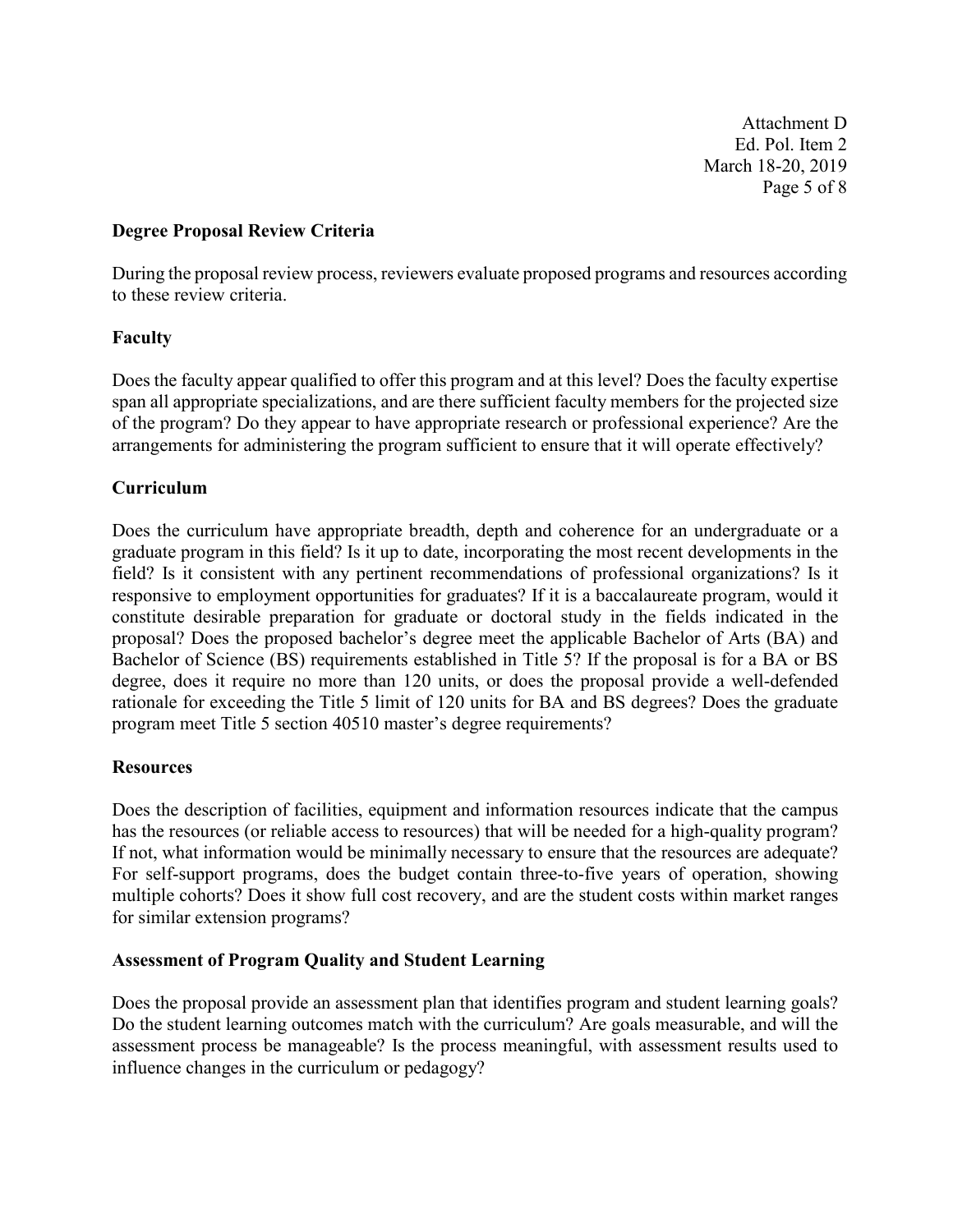Attachment D Ed. Pol. Item 2 March 18-20, 2019 Page 6 of 8

### **State Need and Student Demand**

Is a program of this kind needed in California? Is there convincing evidence provided in the proposal to demonstrate student interest in the program and employer demand for graduates? Are the sources of information on need current and credible? If the information on need for the program is not adequate, what other information might we suggest that the campus include in the proposal?

## **Multi-Year Cost-Recovery Budget (Self-Support Programs)**

Does the budget include sufficient years to follow multiple cohorts? Is an appropriate level of student attrition built in? Are costs related to hybrid or online delivery and technical support included for programs not offered entirely in face-to-face mode?

### **The Fast-Track Process: Combined Projection and Proposal**

To review, in the traditional proposal process, a campus requests trustee approval to include a projection on the campus Academic Plan. Subsequent to trustee approval of the projection, the campus may begin developing a degree proposal that will be submitted to the Chancellor's Office for system-level review and approval. In the traditional process, proposals are to be submitted in the academic year preceding planned implementation.

As adopted by the board in July 1997, a "fast-track" process shortens the time to implementation by allowing proposals to be submitted at the same time that the projection is proposed to the trustees. Fast-track proposals still undergo system-level review, and the fast track does not move the proposal through an expedited review process.

## **Fast-Track Criteria**

To be proposed via fast track, a degree program must meet all of the following six criteria:

- 1. The proposed program could be offered at a high level of quality by the campus within the campus's existing resource base, or there is a demonstrated capacity to fund the program on a self-support basis.
- 2. The proposed program is not subject to specialized accreditation by an agency that is a member of the Association of Specialized and Professional Accreditors, or it is currently offered as an option or concentration that is already recognized and accredited by an appropriate specialized accrediting agency.
- 3. The proposed program can be adequately housed without a major capital outlay project.
- 4. It is consistent with all existing state and federal law, trustee policy and executive orders.
- 5. It is either a bachelor's or master's degree program.
- 6. The proposed program has been subject to a thorough campus review and approval process.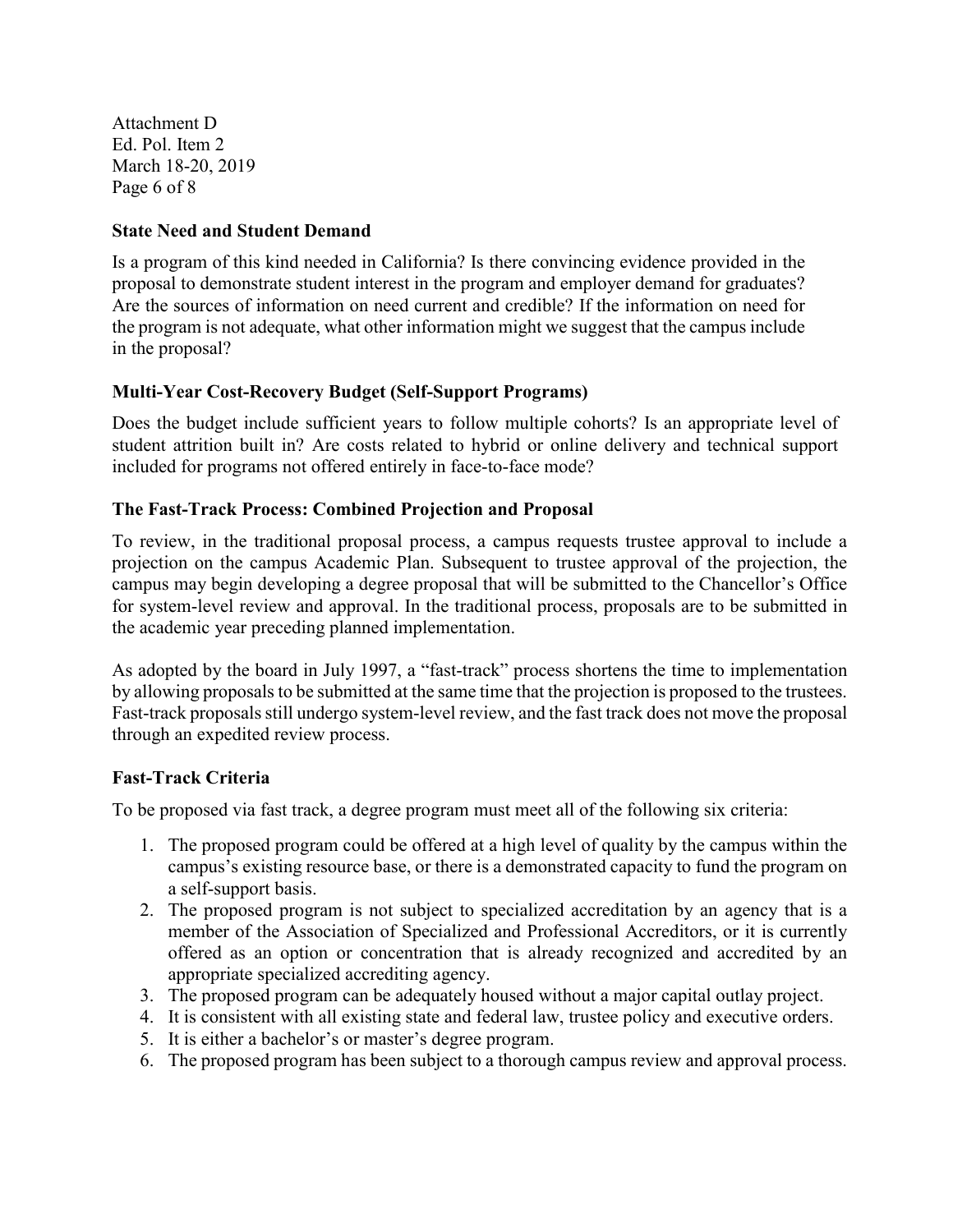Attachment D Ed. Pol. Item 2 March 18-20, 2019 Page 7 of 8

#### **Fast-Track Timelines**

- The first Monday in January—for July approval
- The second Monday in June—for December approval

Fast-track proposals that are submitted to the Chancellor's Office by the first Monday in January, and that raise no major issues, can be acted on by the Board of Trustees in March, sent through system-level review and could receive Chancellor's Office approval in July.

Proposals that are submitted by the second Monday in June and raise no major issues can be acted on by the Board of Trustees in September, sent through system-level review and could receive Chancellor's Office approval in December.

## **Submitting Fast-Track Proposals**

When submitting an update to the campus Academic Plan, the campus notes any fast-track degree proposals and includes a very brief description of the program and a rationale for offering it through the fast-track process.

Resource: [http://www.calstate.edu/app/documents/Fast\\_Track\\_Pilot\\_Programs.pdf](http://www.calstate.edu/app/documents/Fast_Track_Pilot_Programs.pdf)

#### **The Pilot Degree Program Proposal Process**

In support of the CSU tradition of experimentation in the planning and offering of degree programs, trustee policy established in July 1997 that a limited number of proposals meeting fast-track criteria might be implemented as five-year "pilot programs" without prior review and approval by the board. Instead, the Chancellor's Office conducts a review to confirm that all applicable policy requirements have been met. For self-support pilot programs, the Chancellor's Office also reviews proposed projected budgets to ensure all costs will be recovered through student fees and without relying on state funds.

## **Pilot-Program Criteria**

Pilot degree programs must meet all of the following six criteria:

- 1. The proposed program could be offered at a high level of quality by the campus within the campus's existing resource base, or there is a demonstrated capacity to fund the program on a self-support basis.
- 2. The proposed program is not subject to specialized accreditation by an agency that is a member of the Association of Specialized and Professional Accreditors, or it is currently offered as an option or concentration that is already recognized and accredited by an appropriate specialized accrediting agency.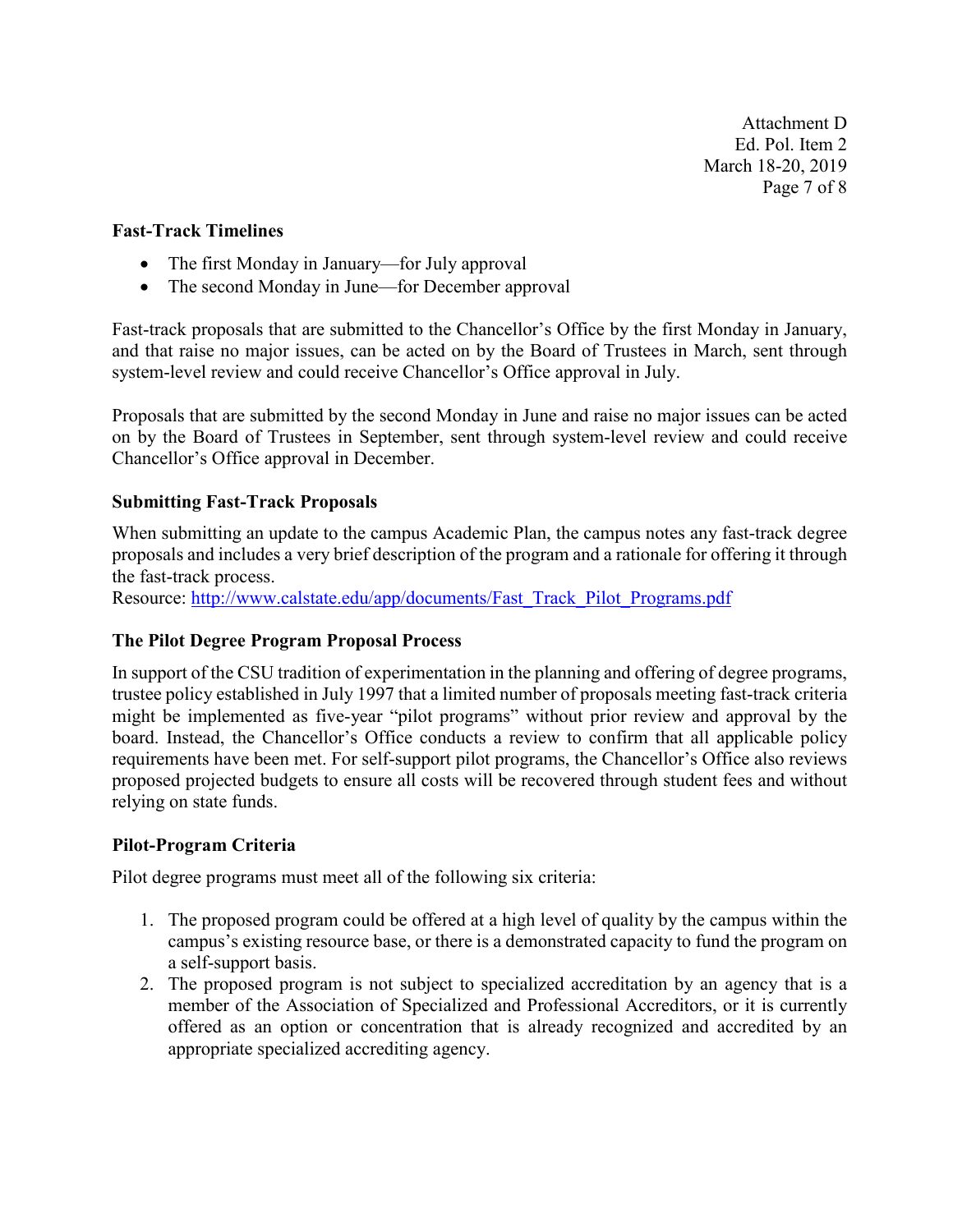Attachment D Ed. Pol. Item 2 March 18-20, 2019 Page 8 of 8

- 3. The proposed program can be adequately housed without a major capital outlay project.
- 4. It is consistent with all existing state and federal law, trustee policy and executive orders.
- 5. It is either a bachelor's or master's degree program.
- 6. The proposed program has been subject to a thorough campus review and approval process.

## **Pilot Program Implementation Procedures**

- 1. Prior to implementation, the campus is obligated to (1) notify the Chancellor's Office of plans to establish the program, (2) provide a program description and list of curricular requirements and (3) confirm that each of the six pilot criteria apply to the pilot program.
- 2. While Chancellor's Office approval is not required, a pilot program must be acknowledged by the Chancellor's Office before the program is implemented.
- 3. A campus may implement a pilot program without first proposing the projection on the campus Academic Plan. In such cases, the program will be identified as a pilot program in the next annual update of the campus Academic Plan.

## **Pilot Operational Policy**

- 1. A pilot program is authorized to operate only for five years.
- 2. If no further action is taken by the end of the five years, no new students can be admitted to the pilot program.
- 3. The campus is obliged to make appropriate arrangements for students already enrolled to complete the program.

## **Pilot Conversion Procedures**

For the program to continue beyond the five-year limit, the campus must propose to the Chancellor's Office converting the program from pilot to regular status. A pilot program could be converted to regular-program status and approved to continue to operate indefinitely if the following conditions are met:

- 1. The campus committed the resources necessary to maintain the program beyond five years;
- 2. A thorough program evaluation (including an on-site review by one or more experts in the field) showed the program to be of high quality; to be attractive to students; and to produce graduates attractive to prospective employers and/or graduate programs, as appropriate; and
- 3. Approval by the chancellor after review and comment by the Chancellor's Office.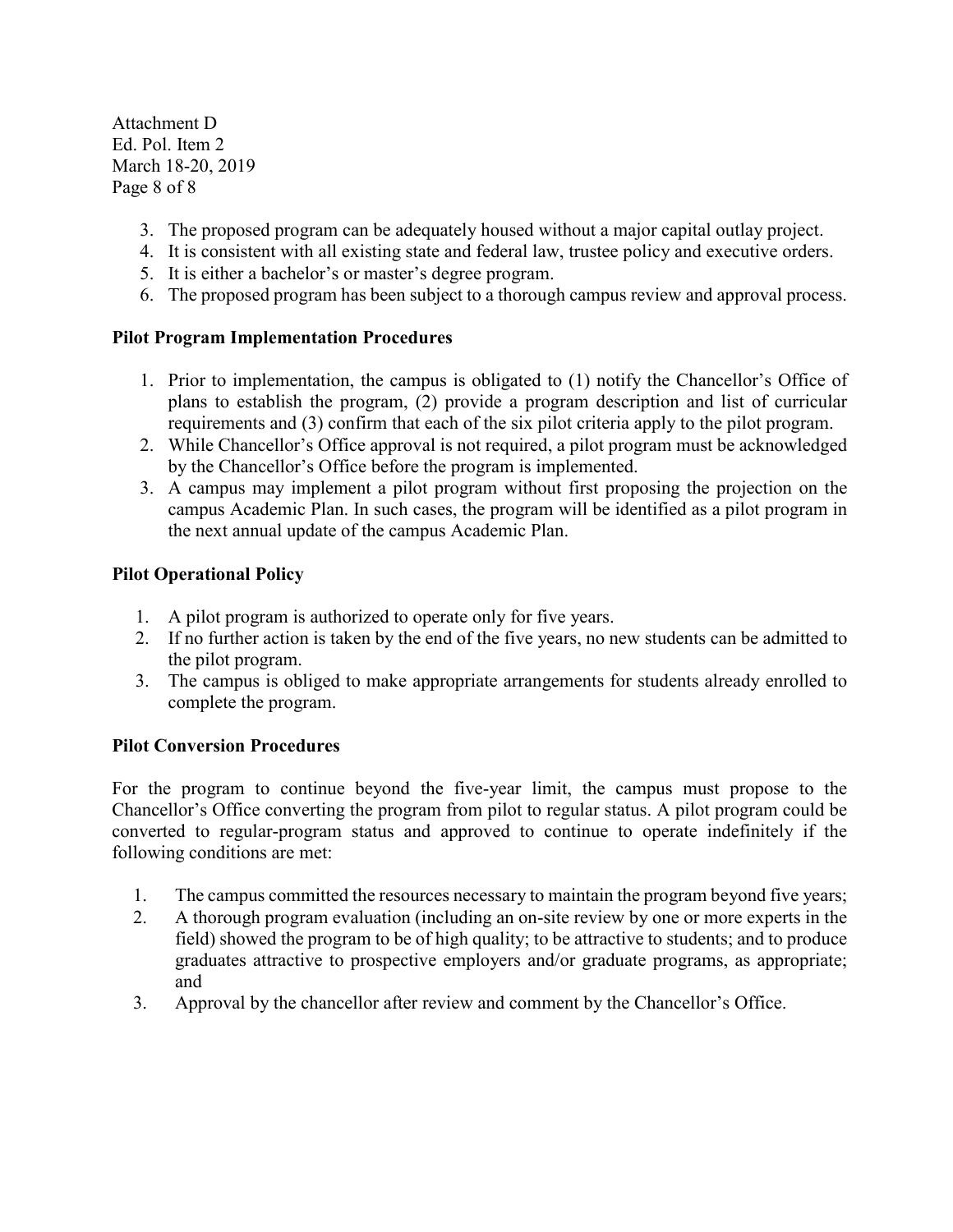**Information Item** Agenda Item 3 March 18-20, 2019 Page 1 of 7

#### **COMMITTEE ON EDUCATIONAL POLICY**

#### **Academic Preparation**

#### **Presentation By**

Loren J. Blanchard Executive Vice Chancellor Academic and Student Affairs

James T. Minor Assistant Vice Chancellor and Senior Strategist Academic Success and Inclusive Excellence

This annual item provides a progress update on academic preparation including initial data showing results from the first term after implementation of Executive Order 1110.

#### **Background**

Improving degree completion and eliminating equity gaps among CSU students rely on improving the level of academic preparation of incoming students. Improvements also require fundamentally changing CSU's approach to serving students who arrive in need of additional academic support. What happens to students in the first year of college can determine if they are retained for their second year or whether they ultimately earn a college degree. This is, in large part, why the issue of academic preparation has been a top priority for Graduation Initiative 2025.

The collection of CSU data on student preparation began in 1995. Since then, the percentage of students considered "ready" at fall entry for college-level coursework in both math and/or written communication has more than doubled from 32 percent in 1995 to 69 percent in 2017. This is the result of developing stronger PK-12 partnerships, an increasing number of California high school students completing the "a-g" college preparatory requirements and improvements in cross-sector curriculum alignment. Still, many students successfully complete their high school graduation requirements, meet the eligibility criteria for CSU admission and may arrive to campuses underprepared academically for college-level math and/or written communication courses.

Compounding this challenge are economic and racial disparities that influence the academic resources available to students, whether they have access to advanced high school courses, or college counselors to help identify the best classes to take in preparation for college. Traditionally underserved students of color and those from low-income families are disproportionately identified as underprepared academically. To achieve the Graduation Initiative 2025 goals, addressing the issue of academic preparation head on is critical. Improving the level of academic preparation of students upon entry and fundamentally changing the approach to serving those who arrive in need of additional support are two key areas of focus.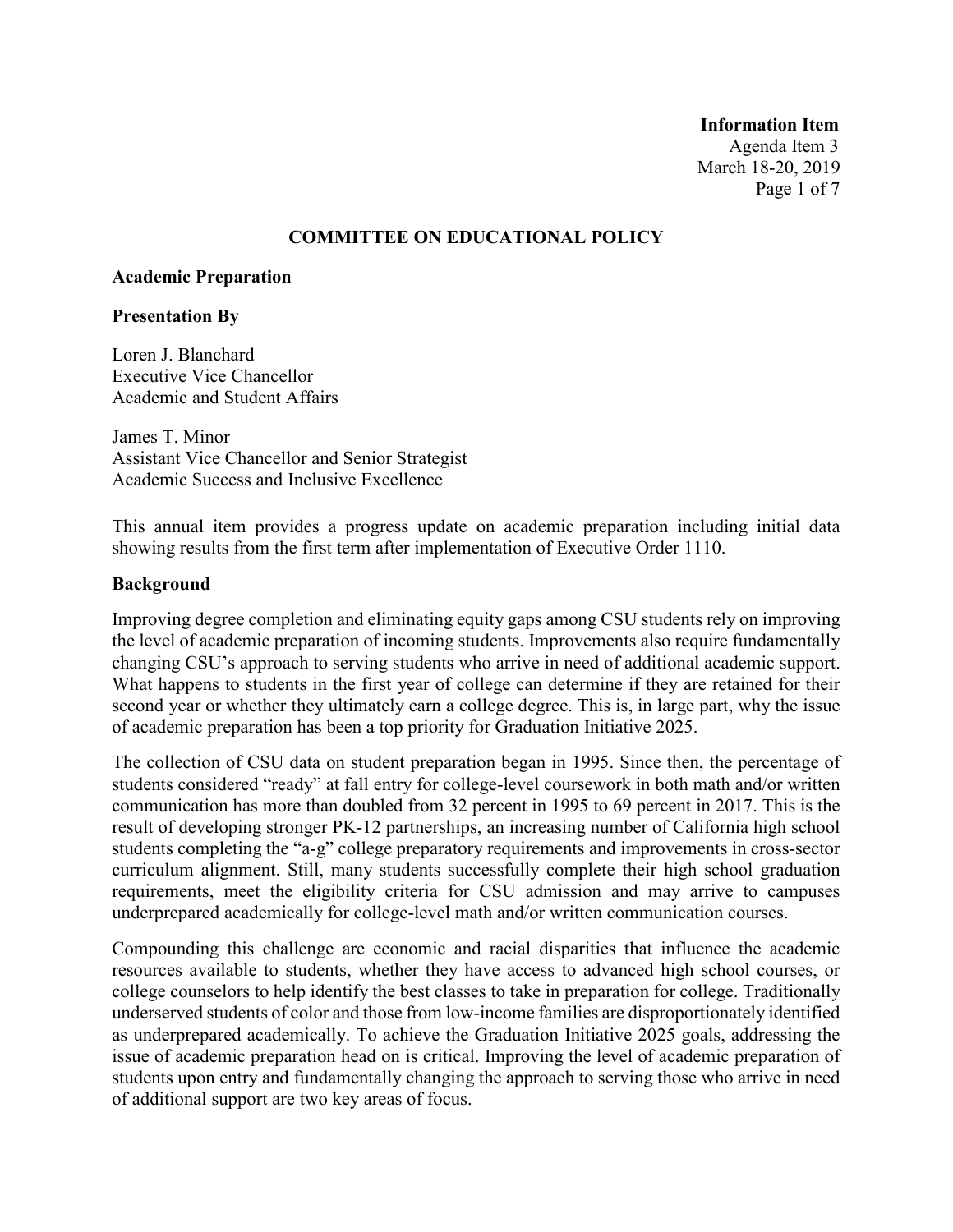Ed. Pol. Agenda Item 3 March 18-20, 2019 Page 2 of 7

The CSU is committed to strengthening on-going PK-12 partnerships to ensure students have an opportunity to complete four years of mathematics or quantitative reasoning to improve collegereadiness. This effort is supported through the CSU's Center for the Advancement of Instruction in Quantitative Reasoning that provides support to educators to help students prepare for the quantitative reasoning and mathematics knowledge required for college-level work. The CSU is also engaging broad and diverse groups of constituents to develop a proposal to potentially change the first-year admission eligibility requirements ("a-g") to a minimum of four years/eight semesters of coursework in mathematics or quantitative reasoning for incoming first year students. Any potential policy change to admission requirements would provide sufficient time for schools and students to prepare. With careful attention to issues of equity, access and PK-12 capacity, the Office of the Chancellor will present a proposal to CSU Trustees at a future board meeting.

In August 2017, Chancellor White issued Executive Order 1110 to effectively address three issues related to academic preparation among admitted students. The policy changes were designed to:

- 1. Revise the way the CSU assesses college readiness and places students in first-year courses;
- 2. Strengthen the CSU Early Start Program to offer students college credit in the summer before their first term; and
- 3. Discontinue stand-alone developmental education courses.

#### *Assessment and Placement*

Prior to Executive Order 1110, incoming first year students were placed into two broad categories—ready or not ready—based largely on standardized exams. Results from these exams were used to place students into first-year math and written communication courses. Students identified as "ready" enrolled in college-level courses immediately. Students identified as "not ready" were assigned to stand-alone developmental education courses that did not earn them college credit. Prior to the policy change, roughly 30 percent of first-time students (approximately 20,000 fall 2017) were informed that they were admitted but not ready for college-level coursework. Students from historically underserved communities were far more likely to be required to complete developmental education courses. For example in fall 2017, 52 percent of African American and 40 percent of Latino first year students were informed that they were not prepared for college coursework after being admitted.

Executive Order 1110 discontinued the use of the Entry-Level Mathematics (ELM) and English Placement Test (EPT) administered by the CSU, exams to determine college readiness for students not exempted by other measures prior to entry. The new policy broadens the incorporation of information used to assess student readiness for college-level courses (i.e. the use of multiple measures). In addition to the traditional measures used to determine readiness such as the ACT, SAT, Advanced Placement (AP), International Baccalaureate (IB) or Smarter Balanced Assessment, the CSU now incorporates high school English and mathematics courses completed, the grades earned in those courses and high school grade point averages (GPA).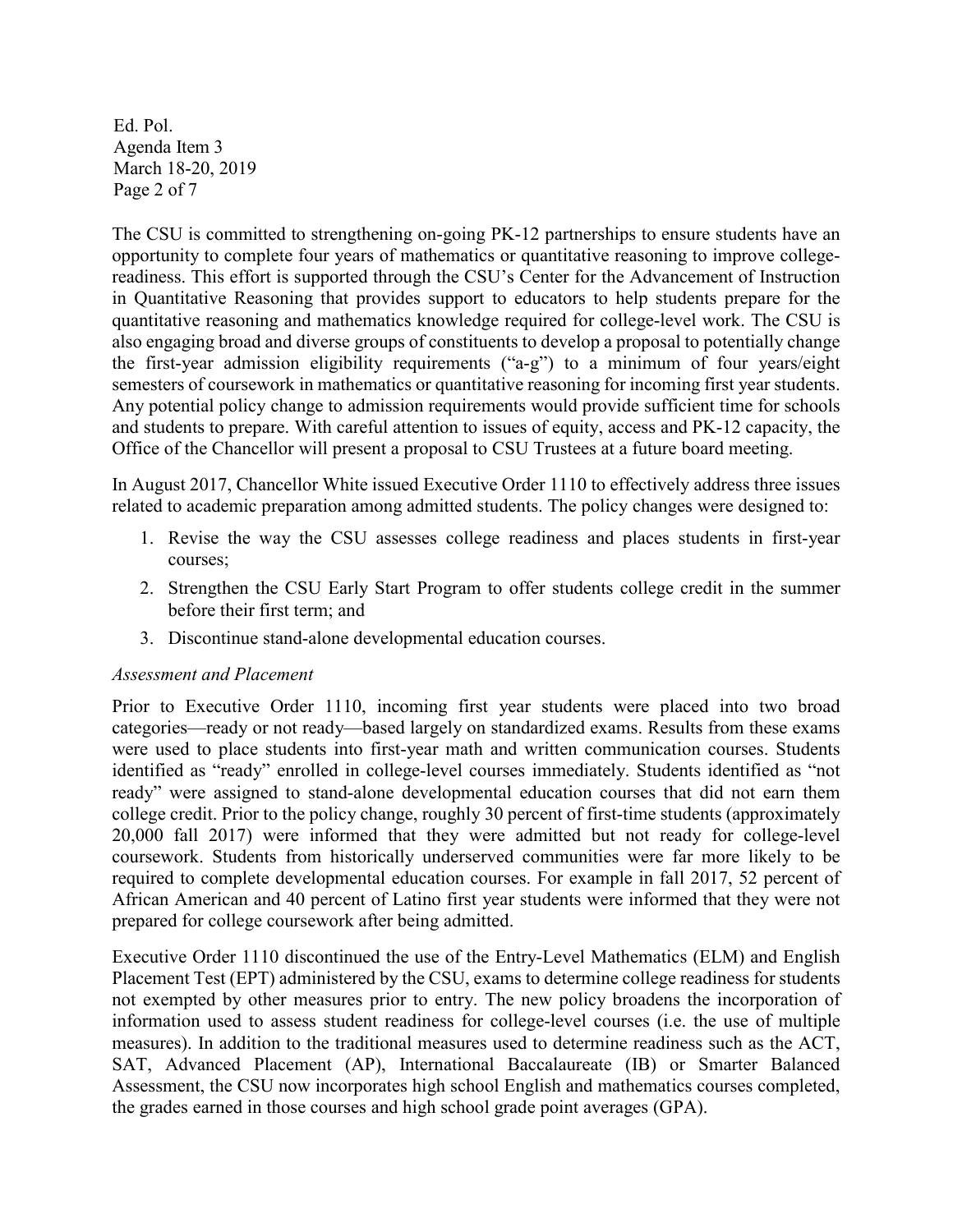Ed. Pol. Agenda Item 3 March 18-20, 2019 Page 3 of 7

High school grades, when used as one of multiple measures, are shown to be a stronger predictor of how likely students are to achieve course outcomes over an academic term if given the opportunity. Placing a greater emphasis on previous classroom performance is expected to improve student assessment and help customize academic support. Today, rather than being placed into two broad categories, students are placed across four categories to better address their academic needs upon entry.

#### **Category I: Student has fulfilled the GE Subarea A2 or B4 requirement upon arrival**

Student has met the CSU GE Breadth Subarea A2 and/or B4 requirement via Advanced Placement (AP) examination, International Baccalaureate (IB) examination or transferable college course.

#### **Category II: Student placed directly into a GE Subarea A2 or B4 course**

Student has met the readiness standards via one or several of the multiple measures-informed standards.

#### **Category III: Student placed into a supported college-level course**

Based on new multiple measures, students demonstrate a need for additional academic support in math and/or written communication. These students are placed directly into college-level courses that embed or attach additional academic support. Participation in the CSU Early Start Program is recommended but not required.

#### **Category IV: Student required to attend the CSU Early Start Program**

Based on new multiple measures, students demonstrate a need for intense academic support. Participation in the Early Start Program is required and designed to provide students intense and focused support while allowing them an opportunity to earn college-credit in the summer before their first term.

#### *The CSU Early Start Program*

In June 2010, Executive Order 1048 established the CSU Early Start Program. This program was designed for CSU students who did not demonstrate college-ready proficiency in mathematics and/or written communication by the time of high school graduation. Taking effect in the summer of 2012, incoming students were required to begin remediation in the summer prior to the fall term. As a systemwide policy, the minimum requirement was a one-unit remedial experience that could be fulfilled online, at a community college or on a CSU campus. After careful examination, the previous Early Start Program policy and approach was found to be administered with significant variation across campuses and generally ineffective at advancing students academically. Most students who completed a CSU Early Start Program experience enrolled in developmental education courses the following term.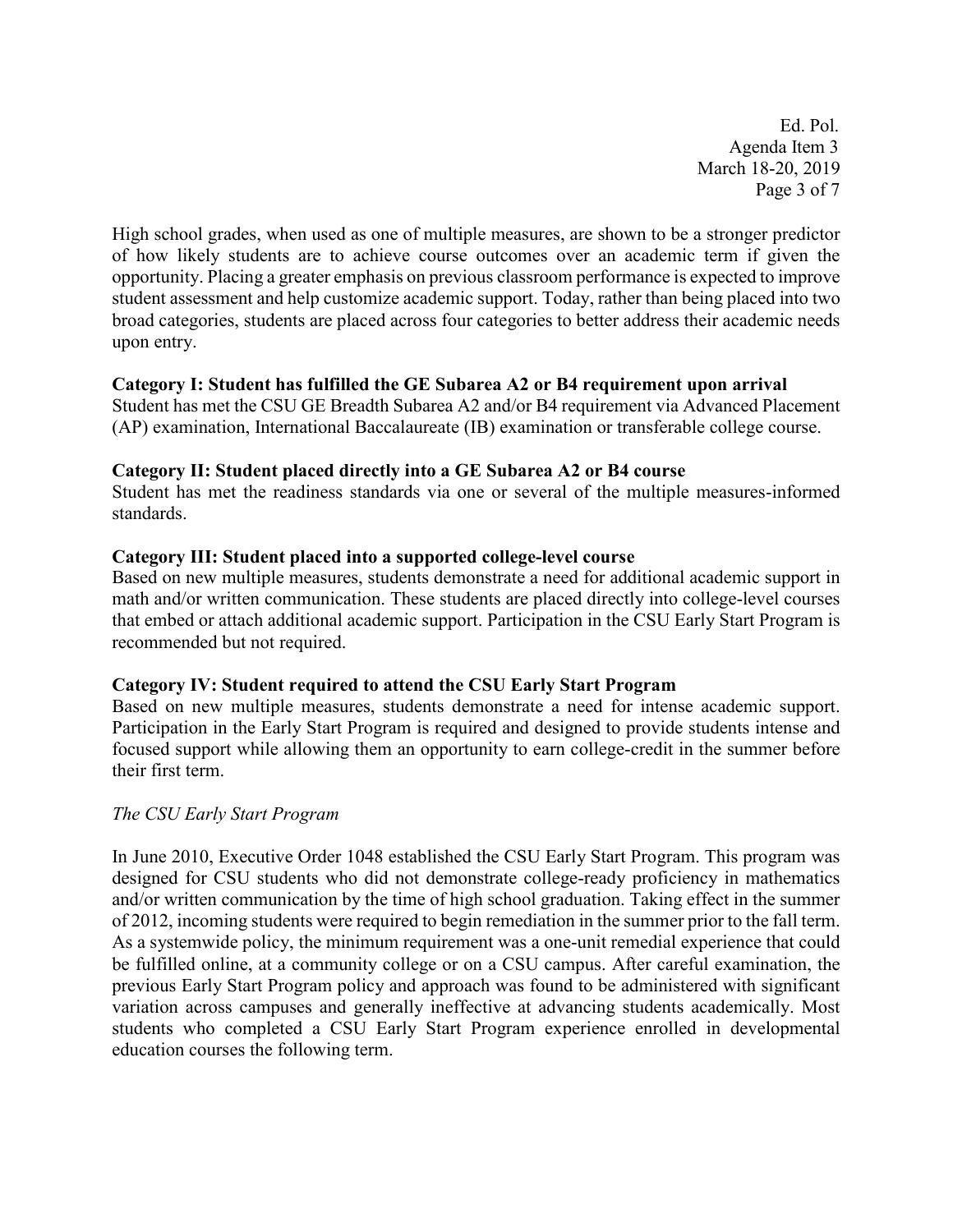Ed. Pol. Agenda Item 3 March 18-20, 2019 Page 4 of 7

Executive Order 1110 supersedes the previous policy governing the CSU Early Start Program. Effective summer 2019, students required to attend the Early Start Program will have an opportunity to earn college credit the summer before beginning their first term. The Early Start Program will offer credit-bearing courses in mathematics and written communication systemwide. Instructional content considered pre-baccalaureate (or remedial) will carry a maximum of two units and can only be offered concurrently with a college-level course. The CSU provides financial support to cover Early Start Program fees for students based on standard financial aid practices including expected family contribution calculations.

#### *Developmental Education Reform*

Beginning fall 2018, no CSU student was required to enroll in a stand-alone developmental education course for no credit. Students placed in Categories III and IV referenced above were offered college-level math and written communication courses with support embedded or attached to the course. Supportive course models may include, among others, co-requisite approaches, coordinated supplemental instruction modules or "stretch" formats that could extend a course beyond one academic term. For example, a student might be enrolled in a four-unit course—three units for the college-level math course and one-unit of support that could meet an extra day per week or an extended hour before or after the main course.

It is important to note that these new course models are not intended to compromise academic quality or rigor. The objective is not to change learning outcomes of the course, rather it is to change the way campuses support students to meet those outcomes. CSU faculty worked diligently to redesign courses and to develop complementary support modules. Given the scale of the policy change and stakes for the students, there is significant interest in the earliest indication of how students are performing following implementation.

The data presented are preliminary, representing one semester of outcomes. Tracking the fall 2018 cohort through their second year will provide a more comprehensive assessment of their performance following implementation. Still, the first term results provide important information to help understand differences in course-taking and academic progress. The systemwide data provided here are derived from grade files submitted by campuses. The data are presented in the aggregate representing all 23 CSU campuses.

During the fall 2018 term the CSU enrolled 24,952 students who required additional academic support. Among these students, 17,734 attempted a lower division mathematics and/or written communication course in the fall 2018 term (11,719 math/6,014 written communication).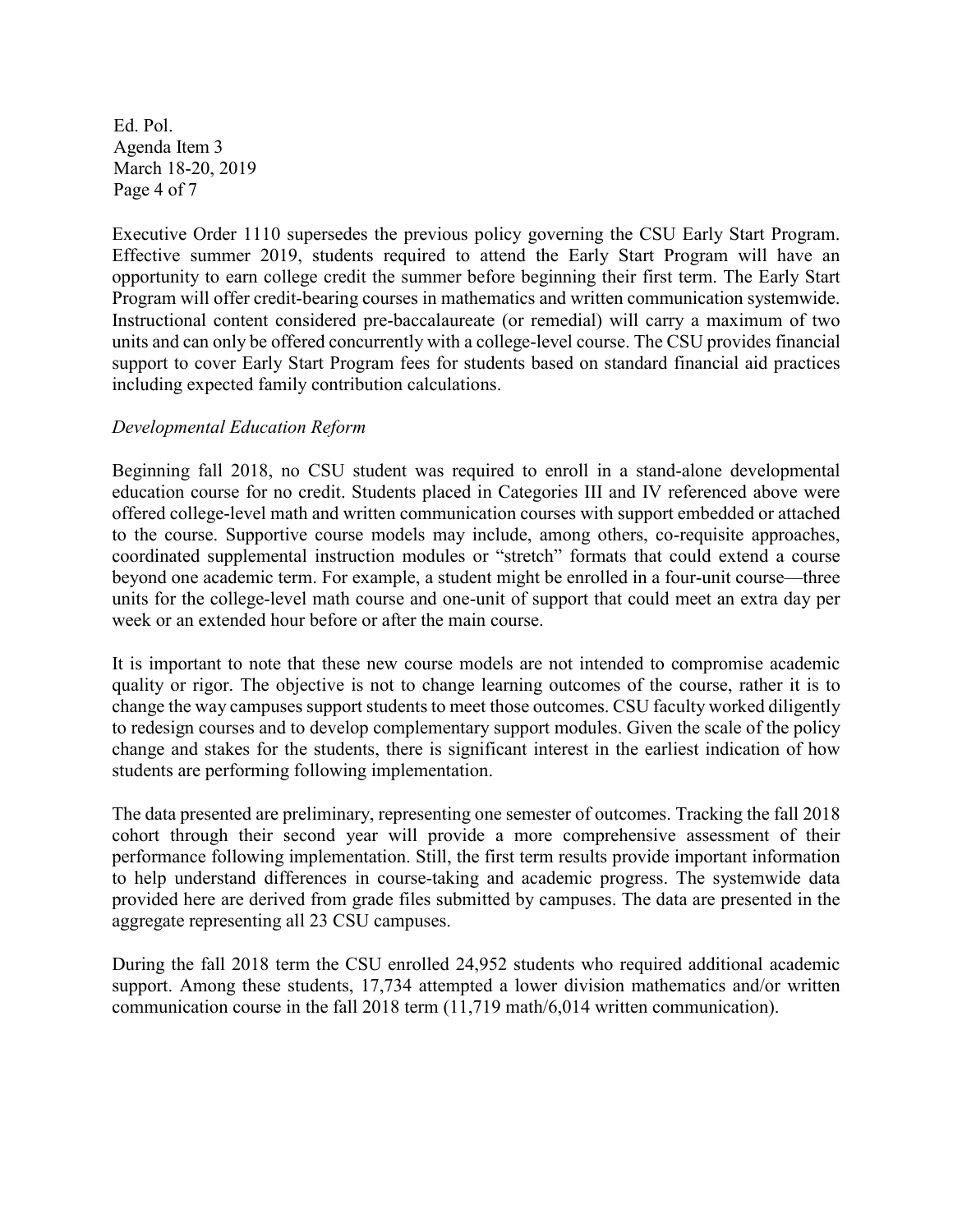Ed. Pol. Agenda Item 3 March 18-20, 2019 Page 5 of 7

#### *Math/Quantitative Reasoning Outcomes*

When comparing fall 2017 outcomes to fall 2018, for students requiring additional academic support, the number of those passing a lower-division math course increased eightfold from 950 (fall 2017) to 7,952 (fall 2018). Approximately 5% of the fall 2017 cohort needing additional academic preparation passed a lower-division math course in their first term compared to 46% of the fall 2018 cohort.

| <b>CSU Math/QR Preliminary Outcomes</b><br><b>Following EO1110 Implementation*</b> | 2017<br><b>Math</b> | 2018<br><b>Math</b> |
|------------------------------------------------------------------------------------|---------------------|---------------------|
| <b>Students in Need of Additional Academic Support</b>                             | 17,371              | 17,417              |
| Attempted a Developmental Math/QR Course                                           | 14.164              | $\ast$              |
| Completed a Developmental Math/QR Course with<br>"C-" or better                    | 9.941               | $\ast$              |
| <b>Attempted a Lower Division Math/QR Course</b>                                   | 1,438               | 11,719              |
| <b>Cohort Completion in a Lower Division Math/QR</b><br>Course with "C-" or better | 950<br>(5%)         | 7,952<br>(46%)      |

\*Fall 2017 represents students entering deemed not ready for college-level math. Fall 2018 represents students placed in supported baccalaureate courses (Category III and IV).

After just one term, the percent and number of students in the fall 2018 cohort completing the B4 general education requirement in mathematics/quantitative reasoning (31 percent; 5,374 students) surpassed the percentage and number of similar students in the previous cohort who completed the same requirement (27 percent; 4,719 students) during the entire 2017-18 academic year.

#### *Written Communication*

Traditionally, fewer students arrive underprepared in written communication. This is, in part, due to the Expository Reading and Writing Course (ERWC) available to seniors at the majority of California high schools. The course focuses on the use of nonfiction and fiction text, journalistic pieces and novels, emphasizing close reading, argument, critical thinking, rhetoric, and analytical writing. The course is approved by both the University of California and the CSU as fulfilling the senior-level English course requirement. Approximately 14,000 incoming first-year students demonstrate proficiency through completion of ERWC.

More than 80 percent of students in need of additional academic preparation who attempted a college-level written communication course in fall 2018 passed with a C- or better during the fall 2018 term. The majority of these courses represented the first part of what are commonly referred to as "stretch courses" in written communication that extend course expectations and learning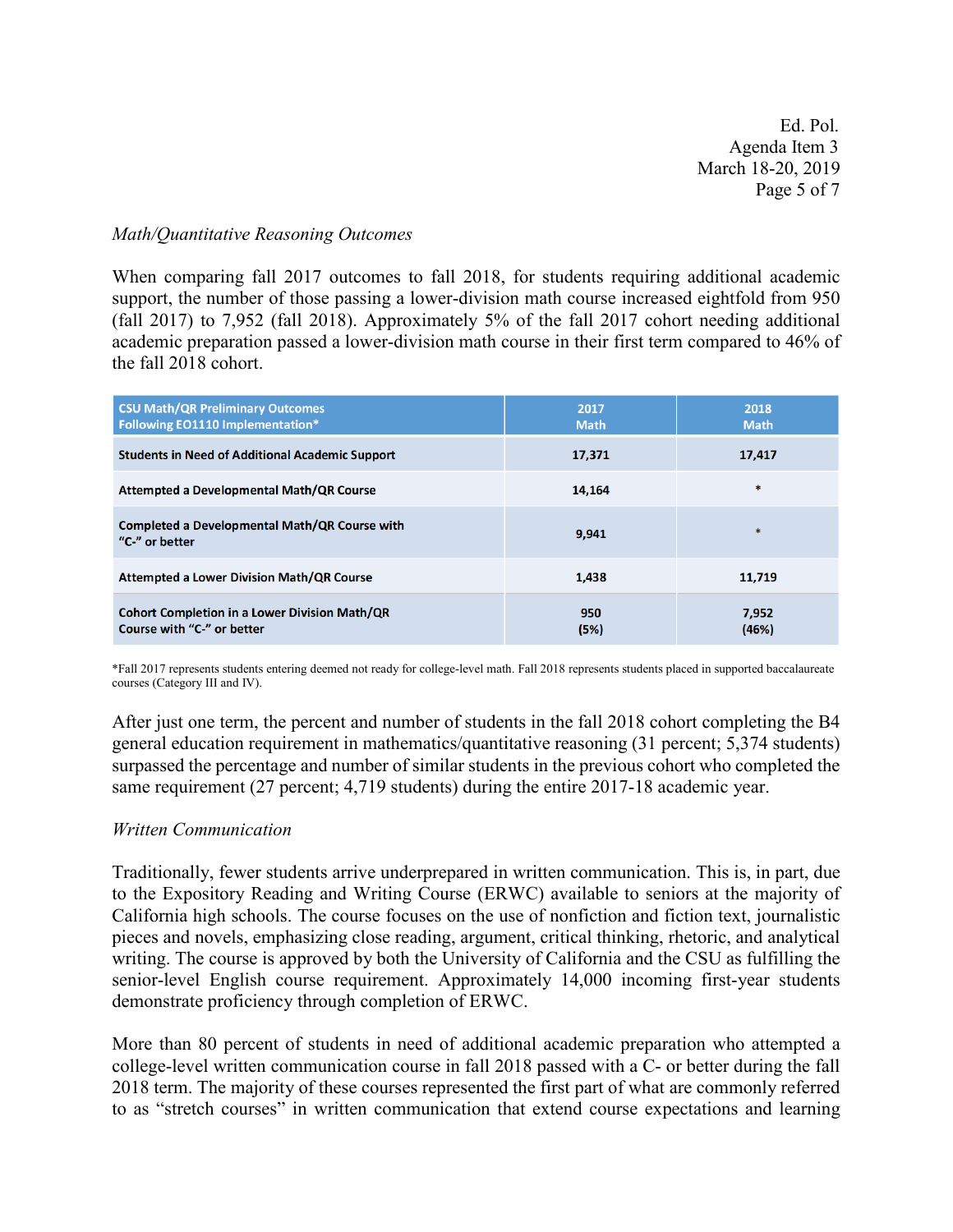Ed. Pol. Agenda Item 3 March 18-20, 2019 Page 6 of 7

goals over a full year rather than a single semester—a two course sequence. Students who complete the stretch course typically earn six units of credit (three units each semester), all of which count toward the 120 units needed to graduate.

| <b>CSU Written Communication Preliminary Outcomes</b><br><b>Following EO1110 Implementation*</b> | 2017<br><b>Written Comm</b> | 2018<br><b>Written Comm</b> |
|--------------------------------------------------------------------------------------------------|-----------------------------|-----------------------------|
| <b>Entering Class</b>                                                                            | 11,138                      | 7,535                       |
| Attempted a Developmental Written Communication Course                                           | 1.682                       | $\ast$                      |
| Completed a Developmental Written Communication Course with<br>"C-" or better                    | 1,369                       | $\ast$                      |
| Attempted a Lower Division Written Communication Course                                          | 7.974                       | 6,014                       |
| <b>Cohort Completion in a Lower Division Written Communication</b><br>Course with "C-" or better | 6,795<br>(61%)              | 4,947<br>(66%)              |

\*Fall 2017 represents students entering deemed not ready for college-level written communication. Fall 2018 represents students placed in supported baccalaureate courses (Category III and IV).

#### *Early Interpretations*

Although the early results are positive, there are a number of outstanding questions that must be pursued. For example, some raise questions about the ability of students to perform in subsequent higher-level math courses. Others, for instance, express concern about the composition of STEM majors becoming less diverse as a result of non-algebraic math pathways. Still, these numbers provide an opportunity to relinquish major concerns that policy changes associated with Executive Order 1110 are categorically detrimental for students. Students in the fall 2018 cohort are already experiencing better initial outcomes in first-year math and written communication courses compared to previous cohorts. For CSU's underserved students, these outcomes can have a significant impact on closing equity gaps.

There are opportunities for improvement. The Office of the Chancellor will continue to support campus improvement efforts with the expectation that the program models will have an even greater benefit to students over time. These data provide an opportunity to examine structural variation across campuses, to learn from common implementation challenges, and to ask better questions going forward about how to more effectively serve students.

#### *Systemwide Evaluation*

The Office of the Chancellor is partnering with WestEd, a nonprofit research agency that works with education and other communities to promote excellence, improve learning and achieve equity for all learners. Consultation with CSU stakeholders about the study began in 2017 to inform the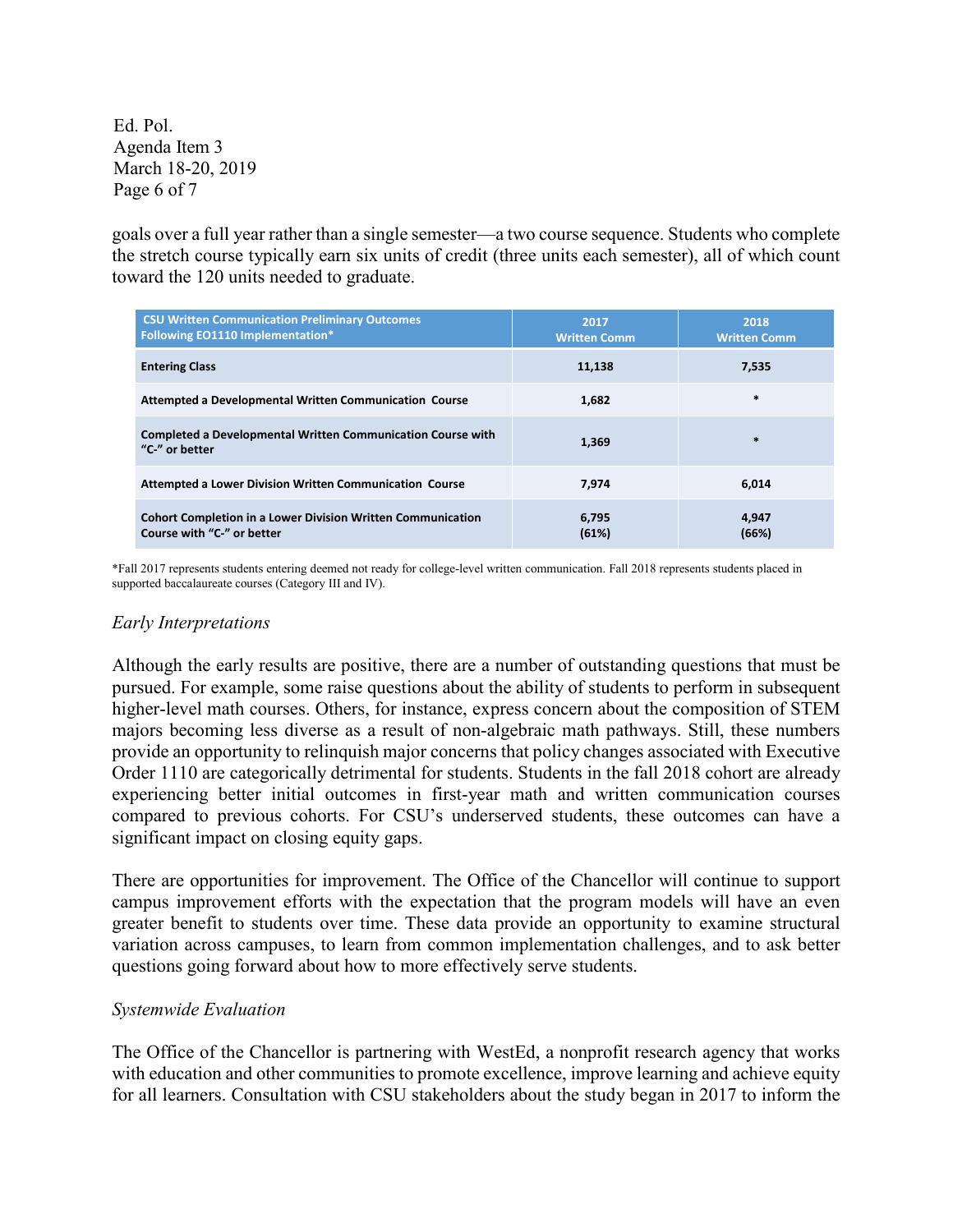Ed. Pol. Agenda Item 3 March 18-20, 2019 Page 7 of 7

design of the Implementation Studies Project (ISP). The project covers a three-year period consisting of formative and summative studies that will inform the CSU system about the pathways students take and the progress they make immediately after the implementation of Executive Order 1110.

To the extent possible, the implementation studies will explore what trends have occurred and why. Equally important, the studies will examine the variation of the models and instructional approaches adopted by campuses and analyze how they perform for various student populations, including historically underrepresented students, first generation students and other subgroups. Focus groups and interviews with students, faculty, and campus administrative leaders will be the primary data collected to examine questions related to: 1) course redesign (including instructional modifications to the Early Start Program) and 2) student placement categories.

Focus groups and interviews can only be conducted on a subset of campuses. Some results will be illustrative rather than generalizable to all campuses. Where possible and available, documents and qualitative data will be analyzed for all 23 campuses. The series of summative studies will be developed to build a base of knowledge that allows the CSU to understand: 1) how and if credit accumulation has increased, in which settings, for which students and why; 2) the impact of revamped Early Start Programs; and 3) the validity of the multiple measures placement approach. The implementation study is not evaluative. WestEd is not evaluating individual campuses, departments, courses or faculty. The implementation studies are an attempt to objectively understand how implementation has evolved on different campuses and what lessons might be applied going forward.

# **Summary**

Addressing academic preparation has been a primary area of focus for the CSU's Graduation Initiative 2025. The Office of the Chancellor will continue to monitor the outcomes of Executive Order 1110 for the full academic year and will provide an update to the board when those data are available. Delivering these new course models across the CSU can be a major factor for achieving the goal of eliminating equity gaps. Students from underserved communities were disproportionately assigned to non-credit developmental education courses. Being assigned to these courses had a negative impact on a student's credit accumulation in the first year. It also inadvertently sent the message that the student did not belong in college and decreased the likelihood of degree completion. One-in-four students assigned to developmental education courses did not return for their second year. Only 10 percent earned a degree in four years and fewer than half graduated within six years. Nationally, developmental education courses are considered a major contributor to attrition. Rather than beginning college with a deficit, students who arrive in need of additional academic support now have an opportunity to earn college credit on their first day while receiving the support they need to be successful.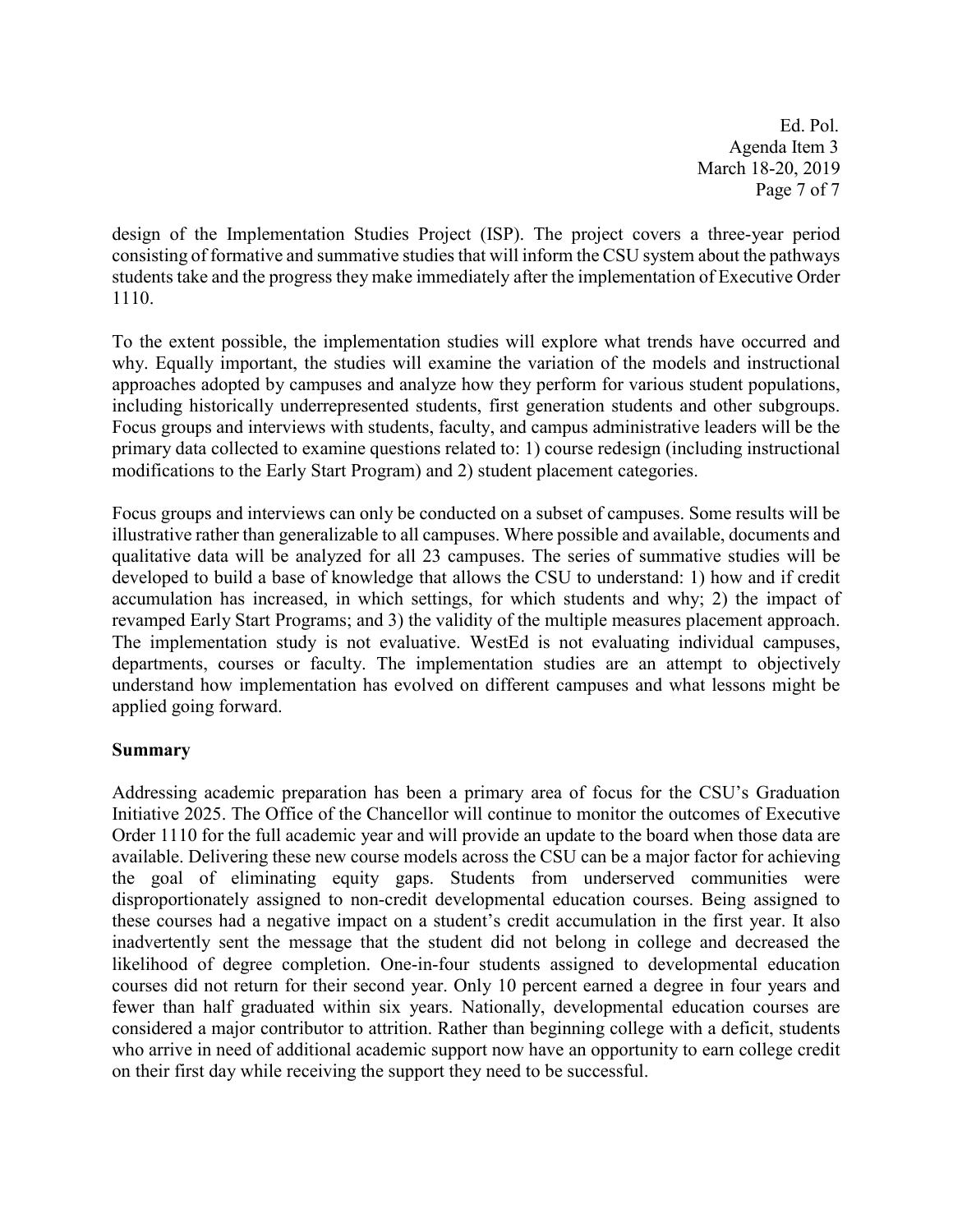# **Information Item** Agenda Item 4 March 18-20, 2019 Page 1 of 4

# **COMMITTEE ON EDUCATIONAL POLICY**

#### **Student Financial Aid**

#### **Presentation By**

Loren J. Blanchard Executive Vice Chancellor Academic and Student Affairs

Dean Kulju Director, Student Financial Aid Services and Programs Student Academic Services

Noelia Gonzalez Director, Admissions and Financial Aid California State University, Stanislaus

#### **Summary**

The California State University (CSU) continues to offer one of the most affordable undergraduate educational programs in the nation and further supports access to a high quality education through robust financial aid programs. Financial support is a pillar of our strategy supporting Graduation Initiative 2025. Without financial assistance, college likely would not be an option for many students.

As we continue to address financial support for students, two emerging opportunities have the potential to enhance affordability for students:

- The reinstatement of year-round Pell grants; and
- The proposed reforms for the state's Cal Grant program.

Resources supporting the primary financial aid programs — federal Pell Grants, state Cal Grants, state Middle-Class Scholarships and CSU's State University Grants — have increased modestly during the last three years. For 2017-2018, this totaled \$2.4 billion in grant assistance for CSU students, more than half of the \$4.5 billion in total aid to all students.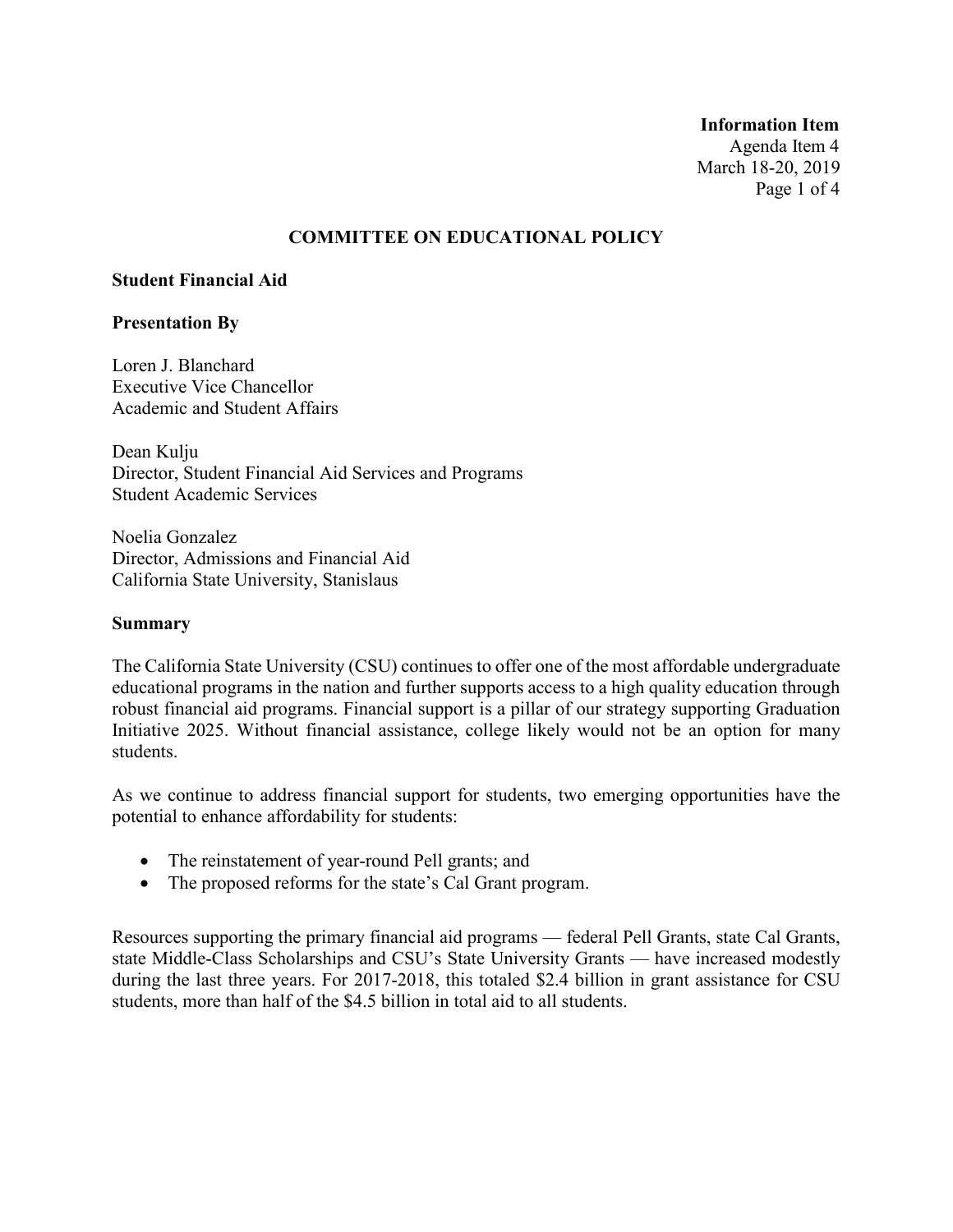Ed. Pol. Agenda Item 4 March 18-20, 2019 Page 2 of 4

# **Reinstatement of Year-Round Pell Grants**

Federal Pell grants provide the greatest amount of student financial aid funding in the CSU, followed by the state's Cal Grant program, our institutional State University Grants (SUG) and finally the state's Middle-Class Scholarship. In 2017-2018, there were 229,509 undergraduate students (54 percent of the student body) who received more than one billion dollars in Pell grants.

The federal government made policy changes in 2017-2018 permitting students who are eligible for a Pell Grant to receive more than one award in an academic year. In particular, students could use the additional award to cover costs of enrolling in summer sessions, whereas previously such funding was not available. Students who may not have otherwise been able to afford summer term enrollment now have additional financial aid options to address these costs, and facilitate progress toward completion of their degree.

The late timing of federal rulemaking regarding Pell awards in 2017 limited the impact in summer 2017. However, with an entire college year to prepare and communicate financial aid and enrollment opportunities, campuses were able to leverage these resources to increase student enrollment in summer 2018.

Data from CSU campuses show that just under 7,000 students received a summer Pell award in summer 2017, while more than 21,000 students received an award in summer 2018, a three-fold increase. We will continue to monitor the results from each campus of the impact of the summer Pell Grants for our students on their journey to degree completion.

# **Proposed Cal Grant Reforms**

After federal Pell Grants, state Cal Grants are the greatest source of grant funds for CSU students. These are administered by the California Student Aid Commission (CSAC), which is external to the CSU.

In 2017-18, the state required the CSAC to identify ways in which the Cal Grant program could be improved. The resulting recommendations included:

- Simplifying the state's existing aid programs;
- Considering the total cost of attendance in the Cal Grant program;
- Reinstating a formula for the maximum Cal Grant award available when attending private nonprofit institutions; and
- Augmenting the Cal Grant program to support summer enrollment.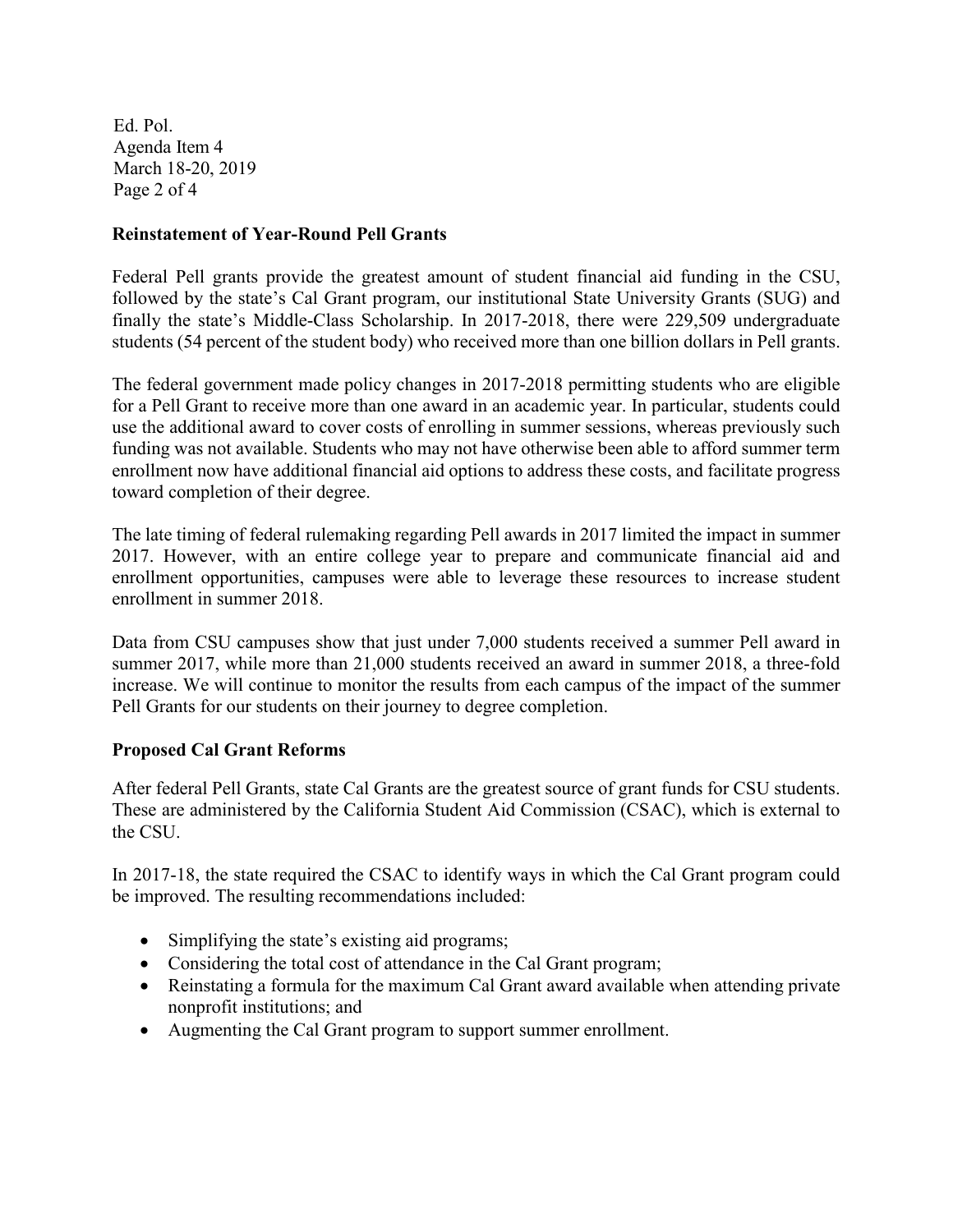Ed. Pol. Agenda Item 3 March 18-20, 2019 Page 3 of 4

As reforms to the state's aid programs are being considered, CSU Chancellor Timothy White and University of California President Janet Napolitano outlined shared principles regarding state financial aid reforms in November 2018, including:

- Building on the success of existing programs and a philosophy of "do no harm" to student populations currently served;
- Maintaining a focus on tuition coverage for low- and middle-income students;
- Expanding Cal Grants by removing some of the restrictions for nontraditional students;
- Establishing supplemental summer Cal Grant eligibility; and
- Maintaining colleges' and universities' focus on the total cost of attendance.

With these goals and principles in mind, the CSU has identified a number of practical outcomes of the proposed reforms for CSU students.

Current Cal Grant policy does not allow first-time students who enroll in a CSU directly from high school to receive a Cal Grant B tuition award in their first year of enrollment. This limitation is based on an existing provision in law established in the 1970s. Because of this limitation, in the most recent year more than 23,500 first-year students who were otherwise eligible for a Cal Grant did not receive tuition coverage. Instead, campuses awarded the CSU's State University Grants (SUG) to cover this gap. However, this means fewer SUG dollars available for other students. Making this proposed change to Cal Grant could allow CSU campuses to extend SUG awards to more CSU students or cover a greater share of non-tuition costs, such as campus-based fees.

The Cal Grant program currently utilizes a number of eligibility requirements that exclude otherwise eligible students. As one example, the Cal Grant transfer program currently has an age limit of 27, meaning that older, non-traditional students may not qualify for the program. Proposed policy changes would eliminate many of these restrictions, such as the age limit, that prevent otherwise eligible CSU students from accessing a Cal Grant.

Recommendations for the Cal Grant program also include creating opportunities for awards applicable to summer session enrollment. Currently, annual Cal Grant awards are capped at the equivalent of full-time, regular-term tuition for each of the university segments. While access to state financial aid programs for summer enrollment is possible, funds received for summer reduce the student's remaining eligibility for Cal Grant, which may disadvantage the student during a regular term. As such, most eligible students will access institutional aid, and more recently federal Pell grant programs. Proposed policy changes would create opportunities for eligible students to receive a Cal Grant award applicable for up to two summer session enrollments during their undergraduate degree program.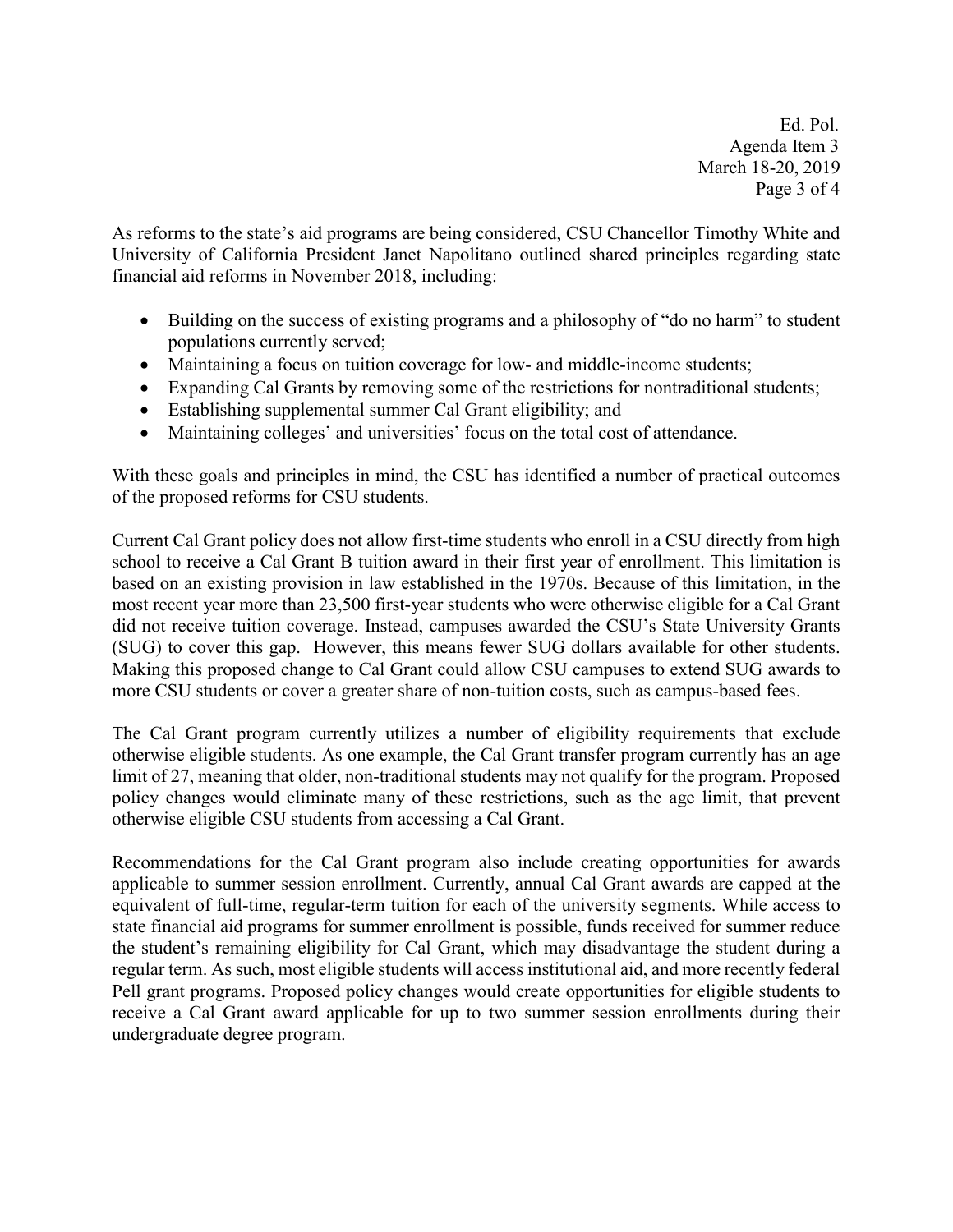Ed. Pol. Agenda Item 4 March 18-20, 2019 Page 4 of 4

As these and other proposed program changes would result in expanding the population of eligible California students, it is important to note that the state would need to increase funding for Cal Grant to achieve these reforms to the entitlement programs. The Cal Grant program and Middle Class Scholarship program are funded by state general fund dollars and considered part of the state's investment in higher education. To ensure that expanding access to financial support aligns with authentic opportunities for CSU enrollment, advocacy regarding the proposed Cal Grant changes will be coupled with advocacy for further investments in CSU enrollment and the Graduation Initiative 2025.

# **Conclusion**

CSU campuses continue to innovate and seek approaches to lower the total cost of education for students, such as expanding the use of free and low-cost textbooks and course materials and awarding micro-grants to allow students to address unexpected short-term expenses. But it is the CSU's overall low tuition cost and maximization of federal, state and institutional aid programs that provide hundreds of thousands of students access to a high-quality college degree each term.

Financial aid is critical to providing California's students access to a high-quality CSU education. The CSU supports the continuing increase of financial aid resources, the reinstatement of the summer Pell Grant and reforms under consideration in the Cal Grant program because they support student success.

While fewer than half of CSU graduates complete their education with student debt, we continue to strive to reduce even this percentage and be innovative in reducing educational costs for students. The CSU's aid program is vast – awarding more than four billion dollars in aid annually to nearly 400,000 students, and we are keenly interested and engaged in the state of California's efforts to expand access to state aid programs.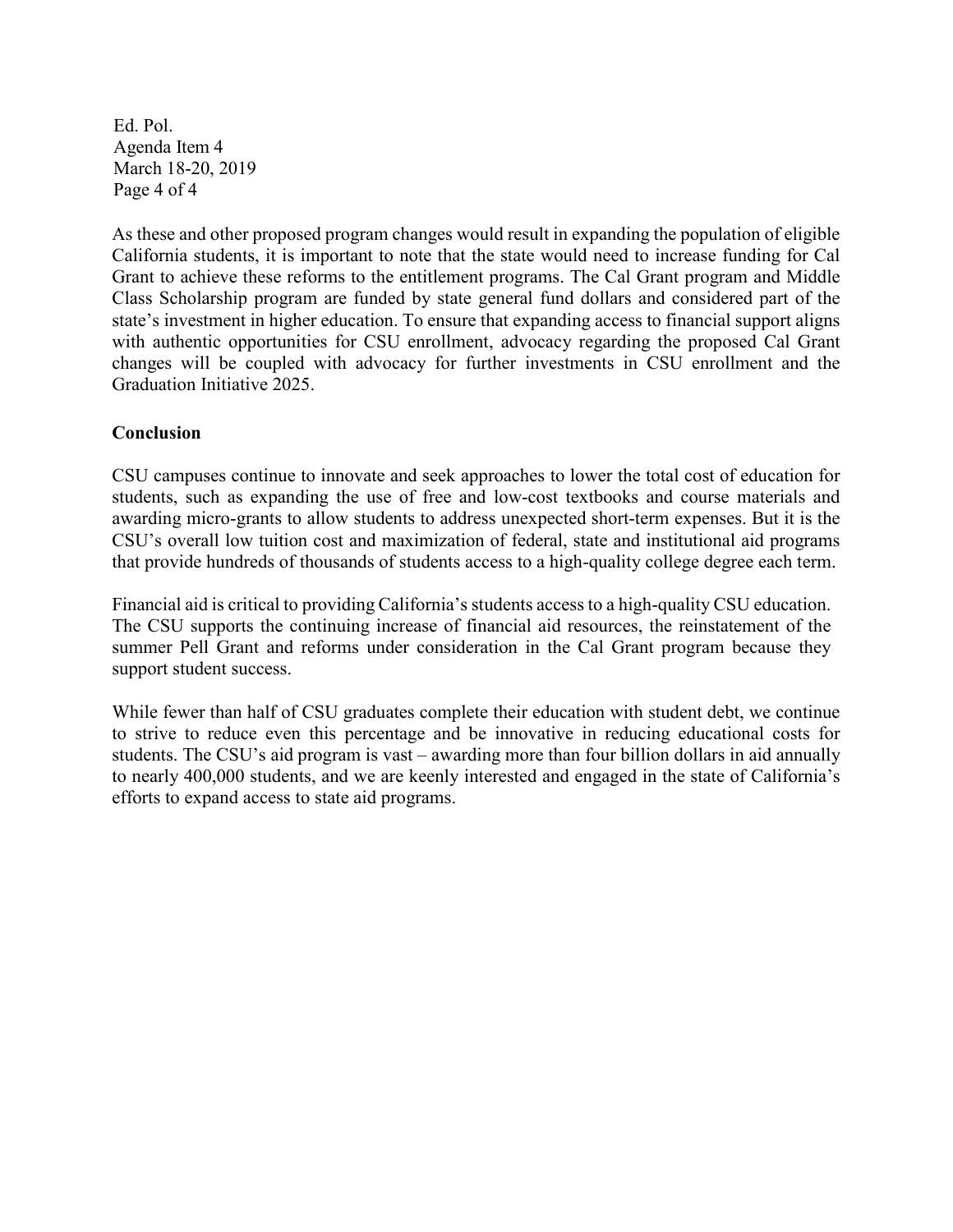**Information Item** Agenda Item 5 March 18-20, 2019 Page 1 of 5

# **COMMITTEE ON EDUCATIONAL POLICY**

#### **External Partnerships**

#### **Presentation By**

Loren J. Blanchard Executive Vice Chancellor Academic and Student Affairs

James T. Minor Assistant Vice Chancellor and Senior Strategist Academic Success and Inclusive Excellence

Judith Botelho **Director** Center for Community Engagement

This item provides an update on the development of several external partnerships designed to engage community-based organizations, faith-based communities, and to support service-learning opportunities for CSU students. Through external partnerships, the Office of the Chancellor seeks to improve the number of students who arrive to the CSU academically and socially prepared for college and to leverage community partnerships to support degree completion among CSU students, including those from underserved communities.

#### **Background**

For more than three decades the CSU has actively engaged diverse communities across California as a way to advance the mission of the university and to promote educational opportunity. Through a range of programs and sponsorships, the CSU is reaching into communities to improve the accessibility of the university and to provide service-learning opportunities for current students.

Over the last two years, the Office of the Chancellor has provided approximately \$2.6M dollars for programs to support external partnerships that fill gaps in college readiness across the state. These programs are designed to maximize local resources to support academic progress for PK-12 students and Graduation Initiative 2025 goals. The CSU has identified five key areas of emphasis to improve the collective impact of longstanding and emerging external partnerships:

- Improve community awareness about CSU admissions and the A-G requirements;
- Improve college-readiness of incoming students in math and written communication;
- Improve community and family awareness about student financial aid;
- Improve existing transfer pathways from community colleges; and
- Increase percentage of CSU students completing 15 units each semester.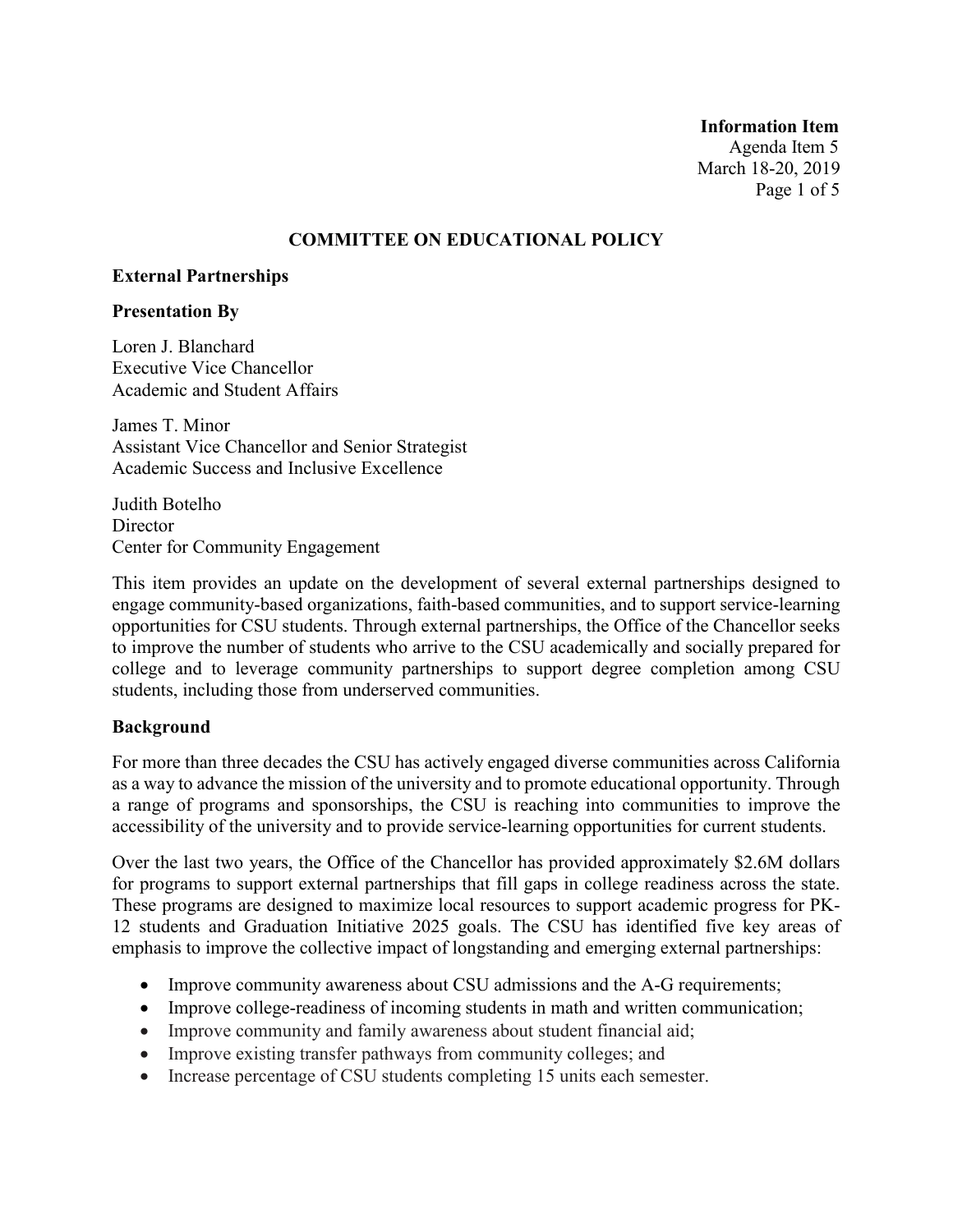Ed. Pol. Agenda Item 5 March 18-20, 2019 Page 2 of 5

By increasing the knowledge of prospective students and their families, these programs positively influence college-going behavior, improve the accessibility of local campuses and demystifies the technical aspects of the application process. These programs also acknowledge the critical importance of local partners for preserving educational opportunity, improving degree attainment, and social mobility. This item highlights just a few external partnerships and programs that bring together CSU campuses and diverse communities.

In addition to the external partnership programs, the CSU also provides opportunities for its students to enrich local communities while also learning. As early as the 1990s, the CSU recognized the value of service learning as a vehicle that would meet the state's changing educational needs while also providing vital civic skills and knowledge for its students. The Center for Community Engagement (CCE) in the Office of the Chancellor is marking its 20th anniversary as the first systemwide office of its kind in the nation. Established in 1998, CCE paved the way for many firsts, including the institutionalization of service learning across all 23 CSU campuses and the establishment of California's Call to Service Initiative, a statewide annual investment that supports the advancement of service learning. The National Service Learning Clearinghouse, defines service learning as "*a teaching and learning strategy that integrates meaningful community service with instruction and reflection to enrich the learning experience, teach civic responsibility, and strengthen communities.*"

# *CSU Super Sunday*

For the last 13 years, the Office of the Chancellor has coordinated and supported an annual Super Sunday community outreach event. During the month of February, campus leaders visit African American churches and other faith-based organizations to deliver a message about the accessibility of the CSU and the importance of college preparation. More than 100 faith-based organizations participate each year, enabling more than 100,000 students and families throughout the state to hear a common message about the benefits of a college education.

Because CSU remains committed to providing authentic access, it is important to effectively utilize Super Sunday as an engagement opportunity that extends beyond one day per year. Based on feedback gathered from campus leaders, outreach staff, and faith-based partners, the following changes were implemented this year to improve the Super Sunday event and subsequent programming:

- Campus staff were given more autonomy to identify Super Sunday church partners;
- A common planning toolkit was provided to campuses by the Office of the Chancellor;
- Super Sunday messaging was tailored to promote local campuses; and
- Increased focus was placed on continuous partnership and programming beyond the single day event.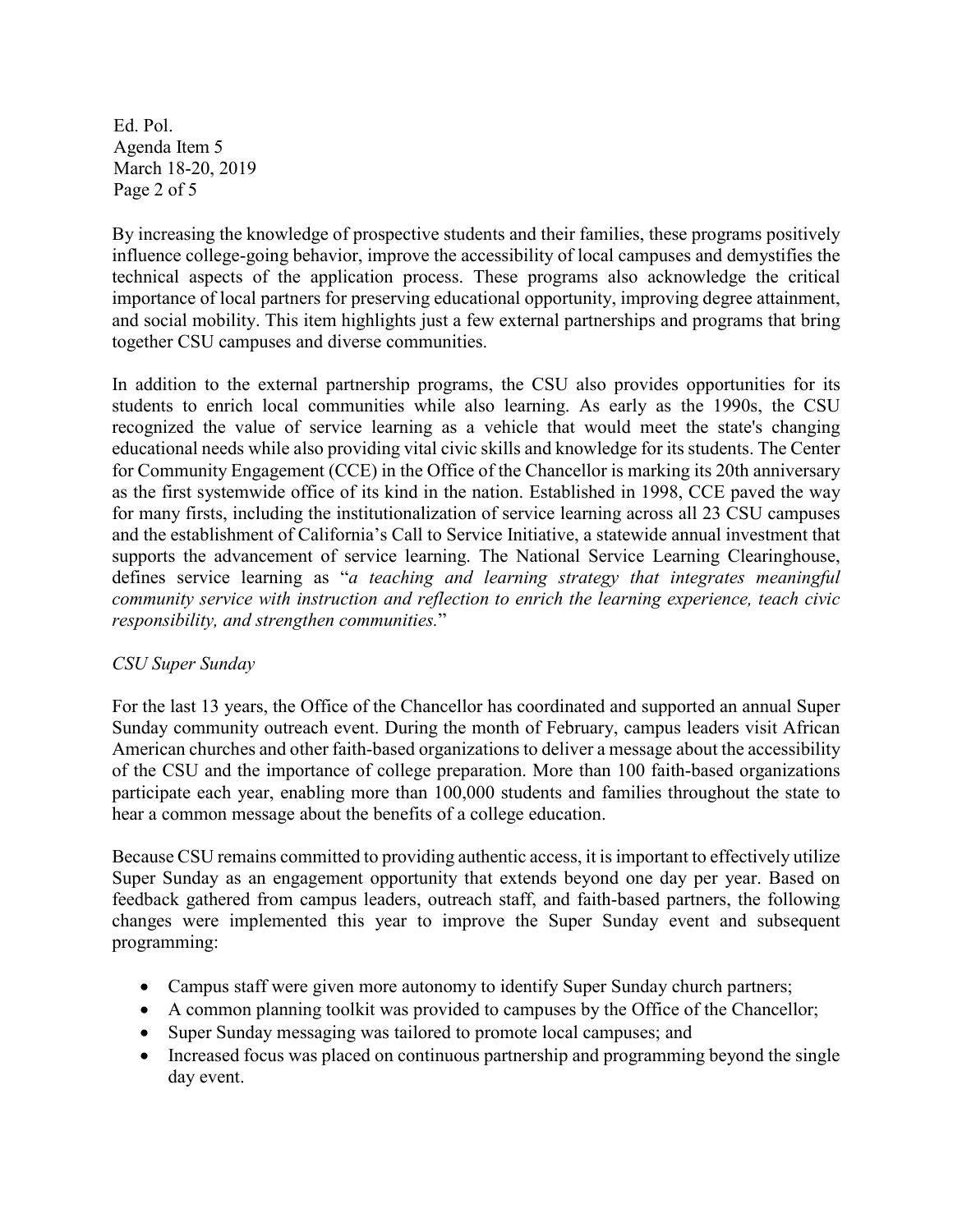**Information Item** Agenda Item 5 March 18-20, 2019 Page 3 of 5

One intended consequence of these program developments is to increase direct campus engagement with faith-based partners affording them greater opportunity to align developing partnerships with campus goals.

#### *Summer Algebra Institute*

The Summer Algebra Institute is a six-week math enrichment program for rising 9th -12th grade students. At 17 sites across the state, students improve their math skills with instruction from certified math teachers, they use adaptive online learning tools, receive SAT preparation, participate in hands-on science, technology, engineering and mathematics (STEM) projects and visit a local CSU campus. One primary goal of the program is to positively improve college readiness while providing early engagement with a local CSU campus.

Each community-based site is required to provide at least two parent workshops to cover CSU eligibility requirements, "a-g" course-taking in high school, financial aid, and college admissions. The workshops often include outreach staff from a local CSU campus to address questions associated with impaction or local preference consideration when they arise. The sites serve a minimum of 50 students. Some sites serve more than 100 students and independently extend programming throughout the school year. Students take a pre-test and post-test to demonstrate gains in math competency over the six weeks. The CSU hosts a formal closing meeting with site directors each August to review outcomes and to discuss potential program improvements. This program not only improves mathematics skills and college knowledge, it also delivers culturally relevant pedagogy and mathematical references to help students see themselves as mathematicians or scientists.

# *Cultural Initiatives*

The CSU's external relations programming supports a diverse California including Native American, Asian and Pacific Islander and Latino communities. Partnerships with these communities take many forms. Some, for example, focus on improving the number of underserved students successfully completing STEM majors. Others focus on ensuring more students from underserved communities arrive to college prepared to pursue a STEM degree program. The cultural initiatives began to ensure that the CSU has working relationships and programming to support educational opportunities for Californians of every ethnicity. Some campuses, based on location, serve different populations more directly or with greater intensity.

CSU Long Beach, Los Angeles, San Bernardino, Fullerton and Cal Poly Pomona train Student Ambassadors with skills to support college preparation among PK-12 students. These Ambassadors then work in Asian American and Pacific Islander communities to guide students and their families through the CSU admissions process. Once a year, student ambassadors from all five campuses come together for a two-day, overnight retreat on the Cal Poly Pomona campus to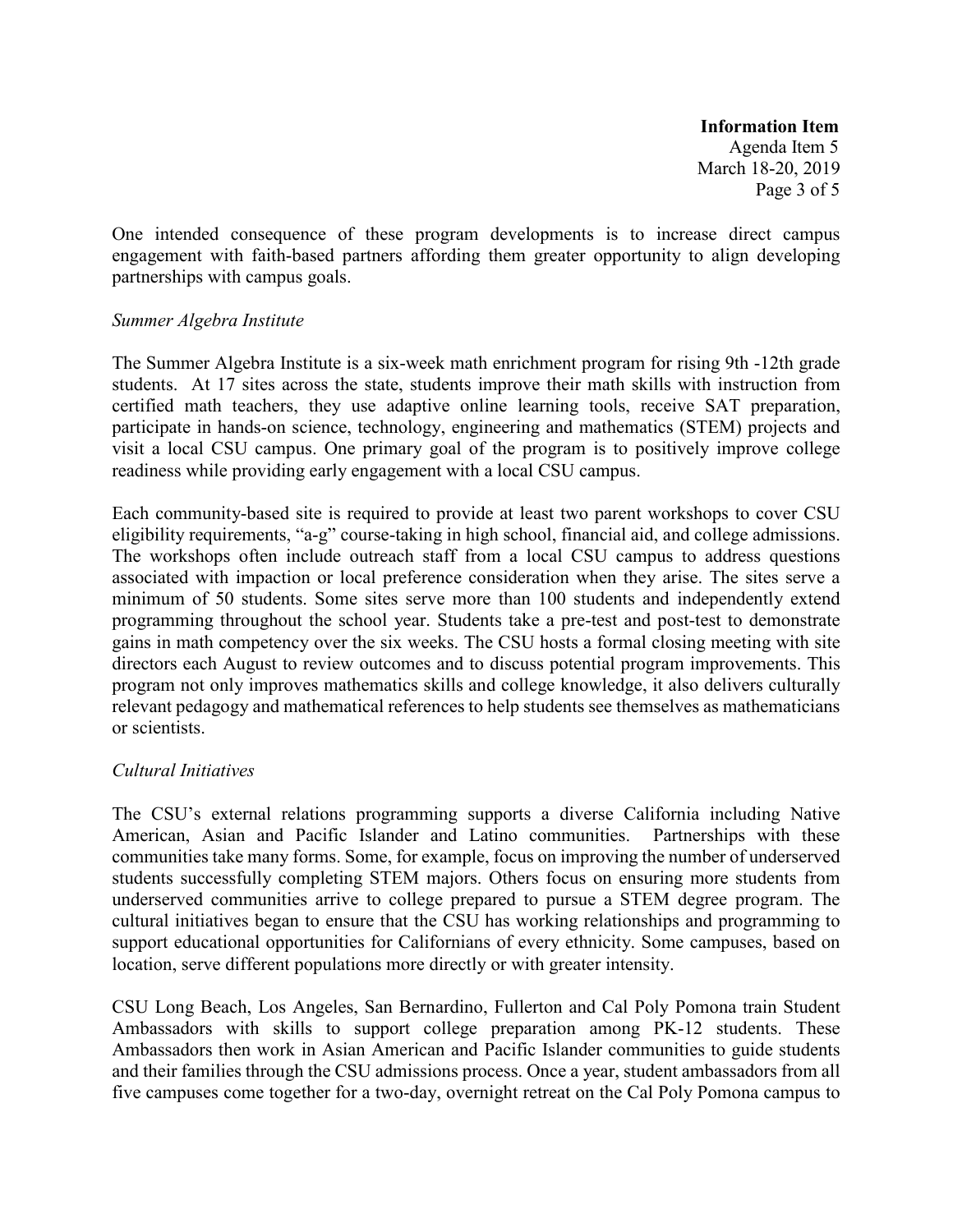Ed. Pol. Agenda Item 5 March 18-20, 2019 Page 4 of 5

develop leadership skills and culturally relevant approaches to their work. Approximately 50 undergraduate students participate. Many students describe the experience as life changing and walk away with a renewed sense of purpose to serve their community.

The CSU began collaborating with Native American tribal governments more than a decade ago, after hosting a summit with leaders. This initial summit drew representatives from more than 40 tribes to discuss strategies to build a college-going culture among Native youth and their families. The CSU also publishes a "*How To Get To College*" brochure, written in the Luiseño language for several of the larger tribal communities in California. Through Native American Students United, an on-campus student club established in 2017, and the Native Advisory Council, CSU Monterey Bay is developing the infrastructure to support American Indian students in college. This includes exposing students to on-campus resources, discussing the potential benefits of taking 15-units per semester and providing Native wellness tips. Participating students report a greater sense of belonging to the university community. More than 140 students participated in related programs and events.

Given that 21 campuses are designated as Hispanic-Serving Institutions (HSIs), the CSU collaborates with a number of Latino community organizations to coordinate institutional resources to close equity gaps for Latino students. A HSI is defined in federal law as an accredited, degree-granting institution of higher education with 25% or more total undergraduate full-time equivalent (FTE) student enrollment that identify as Hispanic.

Through an innovative partnership with Univision Inc., an estimated 28,000 students and families attend Feria de Educación at CSU Northridge, Sacramento State and Fresno State each year. The one-day event features a book giveaway, workshops and educational resources for all ages, including a college fair focused on high school and community college students. As the largest Spanish language media company, Univision helps amplify the importance of academic preparation for college success through airtime and digital platforms. The event is supported with televised educational forums during a national week-long focus on the importance of college.

# *Center for Community Engagement*

Community engagement experiences, identified as a high impact practice, afford students the opportunities to immerse themselves in the issues and realities of communities. From servicelearning courses that address environmental justice to research with nonprofit organizations on criminal justice reform, these experiences encourage students to learn from and serve alongside community members.

In 2000, Governor Gray Davis requested a community service requirement for all students in California's public institutions of higher education. Receiving national recognition, the CSU Board of Trustees passed a resolution calling for the chancellor and each CSU president to "*ensure that*